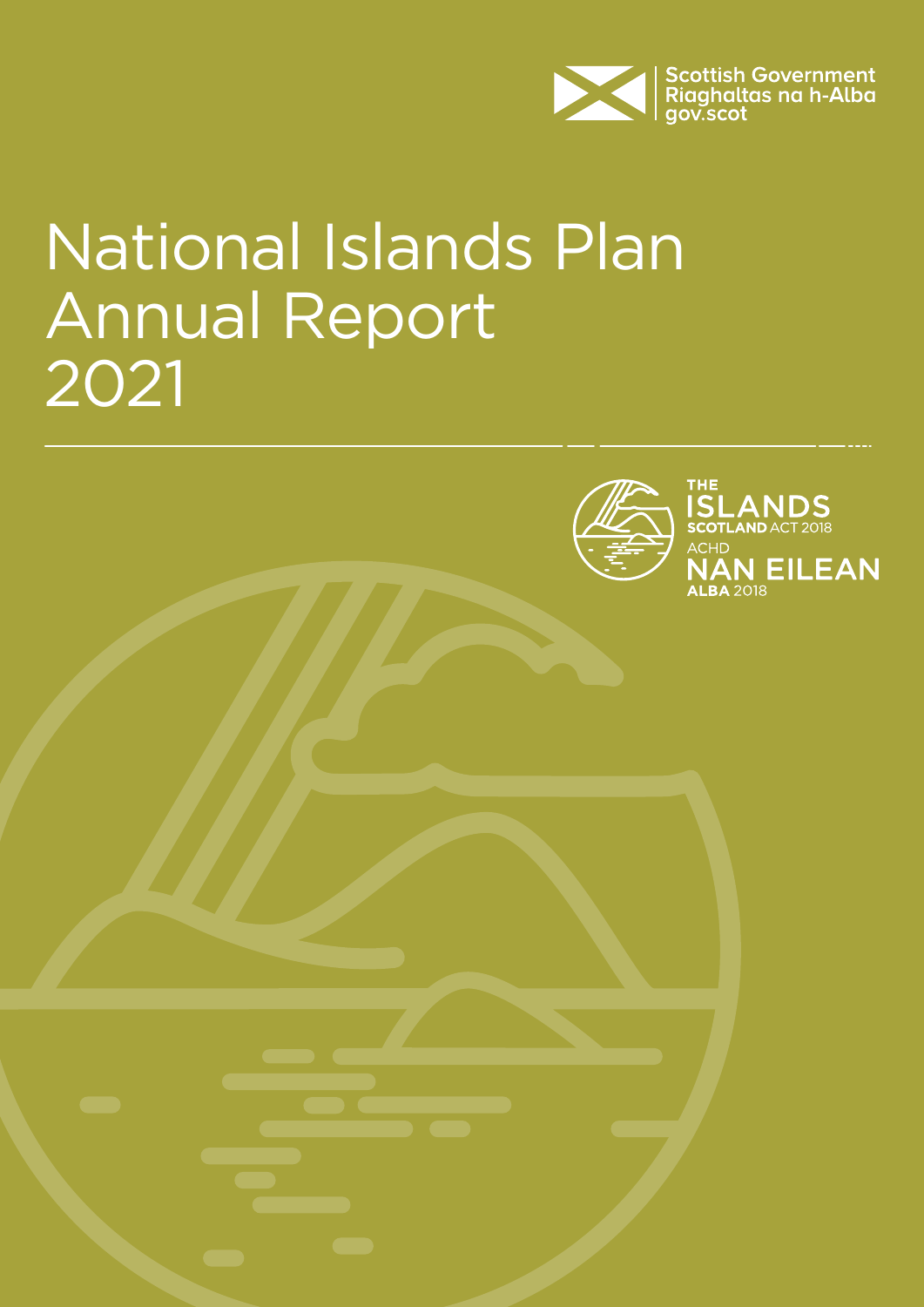© Crown copyright 2022



This publication is licensed under the terms of the Open Government Licence v3.0 except where otherwise stated. To view this licence, visit **[nationalarchives.gov.uk/doc/open](http://nationalarchives.gov.uk/doc/open-government-licence/version/3)[government-licence/version/3](http://nationalarchives.gov.uk/doc/open-government-licence/version/3)** or write to the Information Policy Team, The National Archives, Kew, London TW9 4DU, or email: **[psi@nationalarchives.gsi.gov.uk](mailto:psi@nationalarchives.gsi.gov.uk)**

Where we have identified any third party copyright information you will need to obtain permission from the copyright holders concerned.

This publication is available at **[www.gov](http://www.gov.scot).scot**

Any enquiries regarding this publication should be sent to us at The Scottish Government St Andrew's House Edinburgh EH1 3DG

ISBN: 978-1-80435-202-1

Published by The Scottish Government, March 2022

Produced for The Scottish Government by APS Group Scotland, 21 Tennant Street, Edinburgh EH6 5NA PPDAS1045870 (03/22)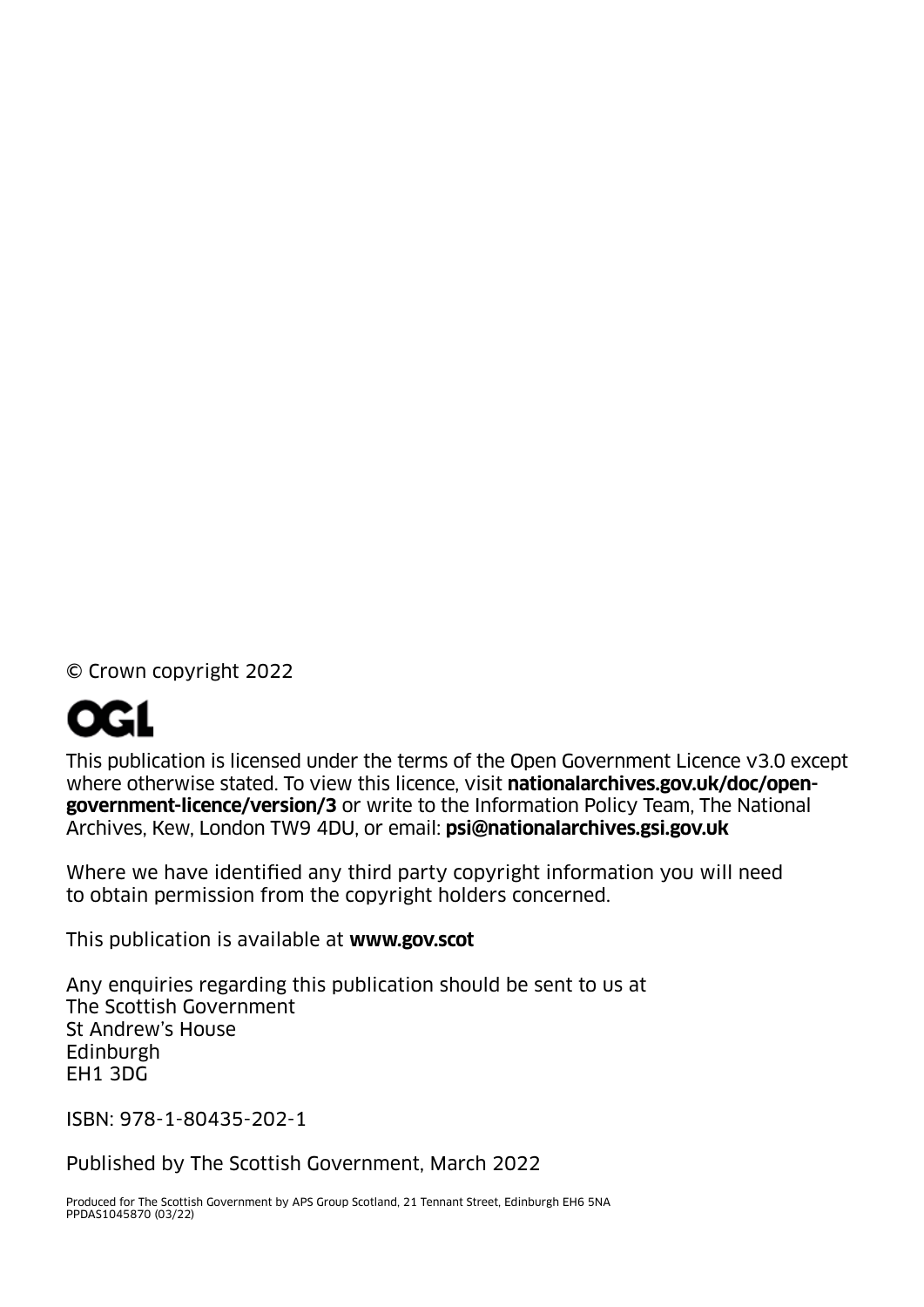# Contents

| Foreword from Scotland's Cabinet Secretary for Rural Affairs and Islands | $\mathbf{2}$   |
|--------------------------------------------------------------------------|----------------|
| Introduction                                                             | $\overline{4}$ |
| Summary of Strategic Objectives and Values                               | 5              |
| <b>Island Communities Impact Assessments</b>                             | 8              |
| <b>Population Levels</b>                                                 | $\Theta$       |
| Sustainable Economic Development                                         | 17             |
| Transport                                                                | 36             |
| Housing                                                                  | 42             |
| <b>Fuel Poverty</b>                                                      | 45             |
| Digital Connectivity                                                     | 47             |
| Health and Social Care and Wellbeing                                     | 49             |
| Environmental Wellbeing and Biosecurity                                  | 59             |
| Climate Change and Energy                                                | 64             |
| Empowered Island Communities and Strong Local Partnerships               | 73             |
| Arts, Culture and Language                                               | 78             |
| Education                                                                | 86             |
| Implementation and Measurement of the National Islands Plan              | 91             |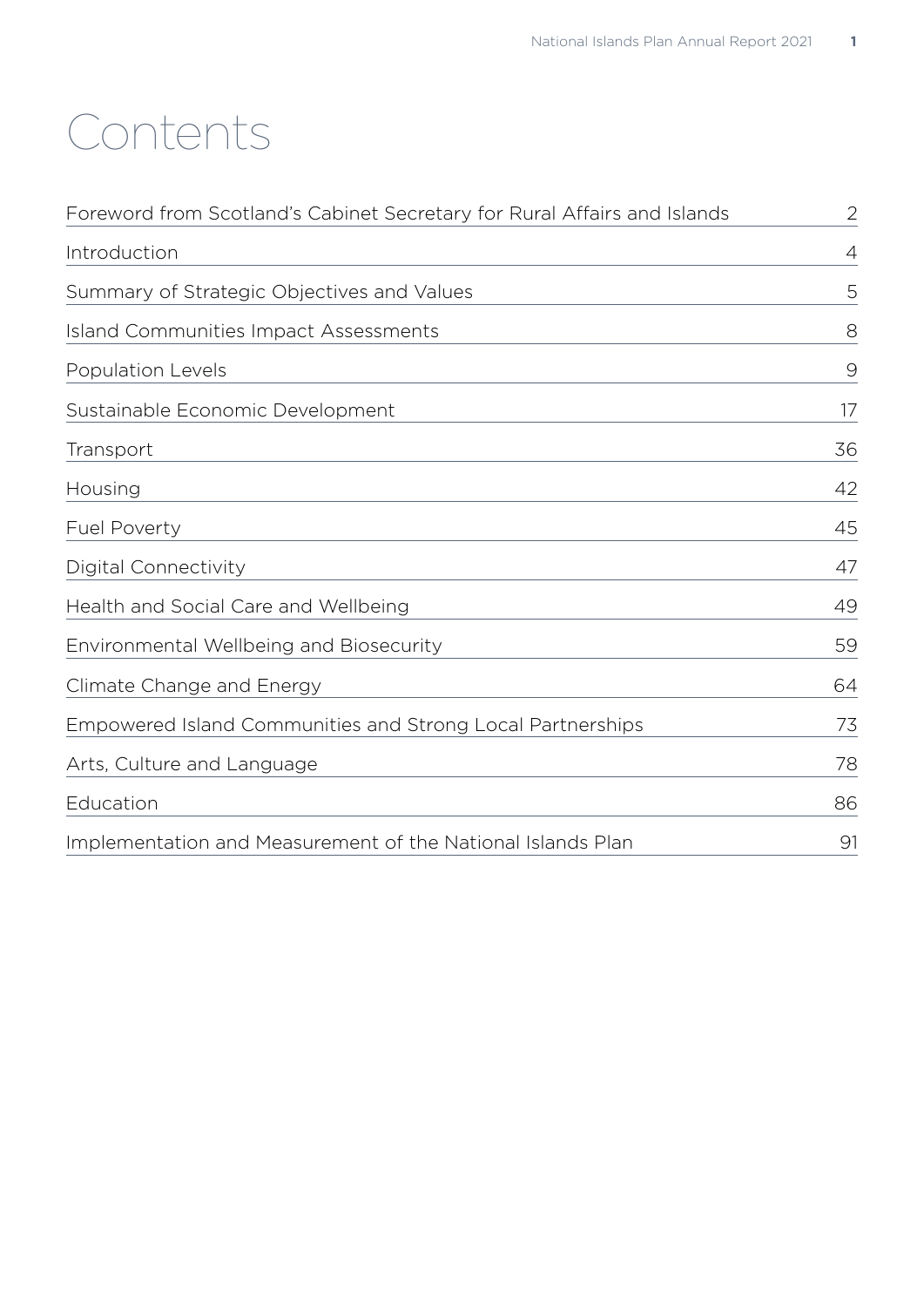# <span id="page-3-0"></span>Foreword from Scotland's Cabinet Secretary for Rural Affairs and Islands



I am delighted to present the Scottish Government's second annual report on our delivery of the National Islands Plan for 2021.

Against the backdrop of Brexit and COVID-19, the Scottish Government continues to support our island communities through the Plan and its accompanying Implementation Route Map. I am acutely aware of the impact both leaving the EU and the pandemic have had on our island communities. In response, over the past 12 months we have prioritised work which best supports a green recovery and long-term sustainability across our islands as we take forward delivery of the Plan.

Across the board, a number of commitments have either been fulfilled or are on their way to being met. The actions that we are taking to deliver on these commitments continue to help our island communities thrive, whilst the ongoing implementation of the Plan champions the uniqueness of our islands.

I am particularly proud to report that we have started the successful roll out of our £30 million Islands Programme. Through our Island Communities Fund and Healthy Islands Fund, we have been able to support numerous businesses, community groups and organisations. Investments have been made across many of the Strategic Objectives within the Plan, including sustainable economic development, health and wellbeing, and education.

In our 2021/22 Programme for Government, we commit to introducing a new Islands Bond initiative to help support repopulation in some of our most vulnerable communities. This directly responds to the feedback we received during the 2019 consultation process for the National Islands Plan, which highlighted depopulation as being the most crucial issue for people living on our islands. I wish to thank everyone who contributed to the consultation process for the Islands Bond, and look forward to publishing the analysis of this in the spring ahead of the launch of the Islands Bond in the summer.

The National Islands Plan contains a number of commitments designed to improve outcomes for island communities as they move towards carbon neutrality. These commitments will support our work to address the challenges that face all of Scotland's islands as we move towards a Just Transition. We recognise the urgency of this work and are fully committed to supporting six Scottish islands through the Carbon Neutral Islands project. A report setting out the steps we will take to support the islands included in the Carbon Neutral Islands project will be published by summer 2022.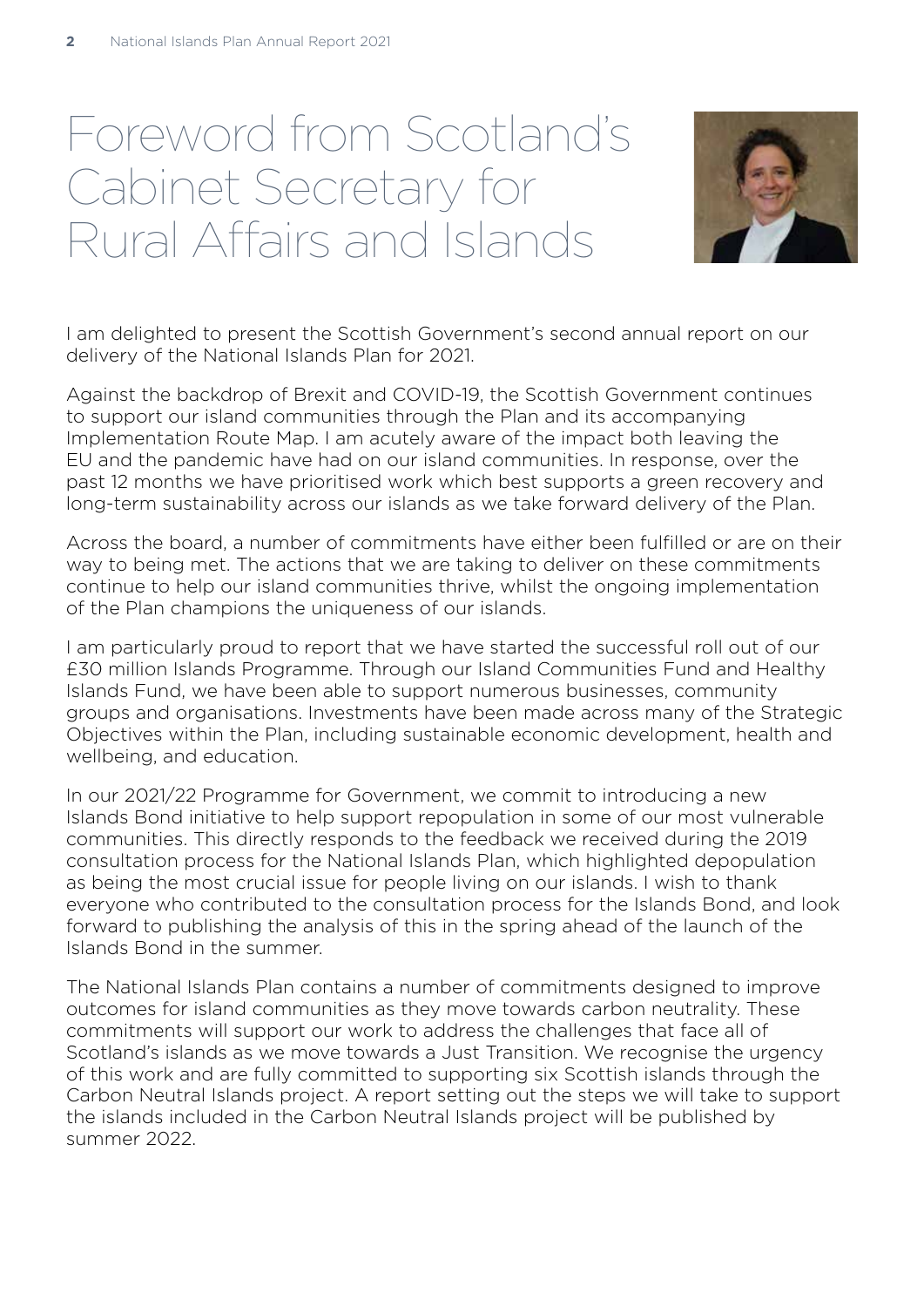The work that we undertake within the Scottish Government is only part of the story. Over the past year we have benefited from vital collaborations with local authorities, island stakeholders and communities themselves. The valuable knowledge, expertise and continued support of our partners is crucial to delivering the Plan and I look forward to continuing these relationships in the months and years ahead. I would like to conclude by thanking our islanders, stakeholders and local authorities for their tremendous support as we continue to deliver the National Islands Plan.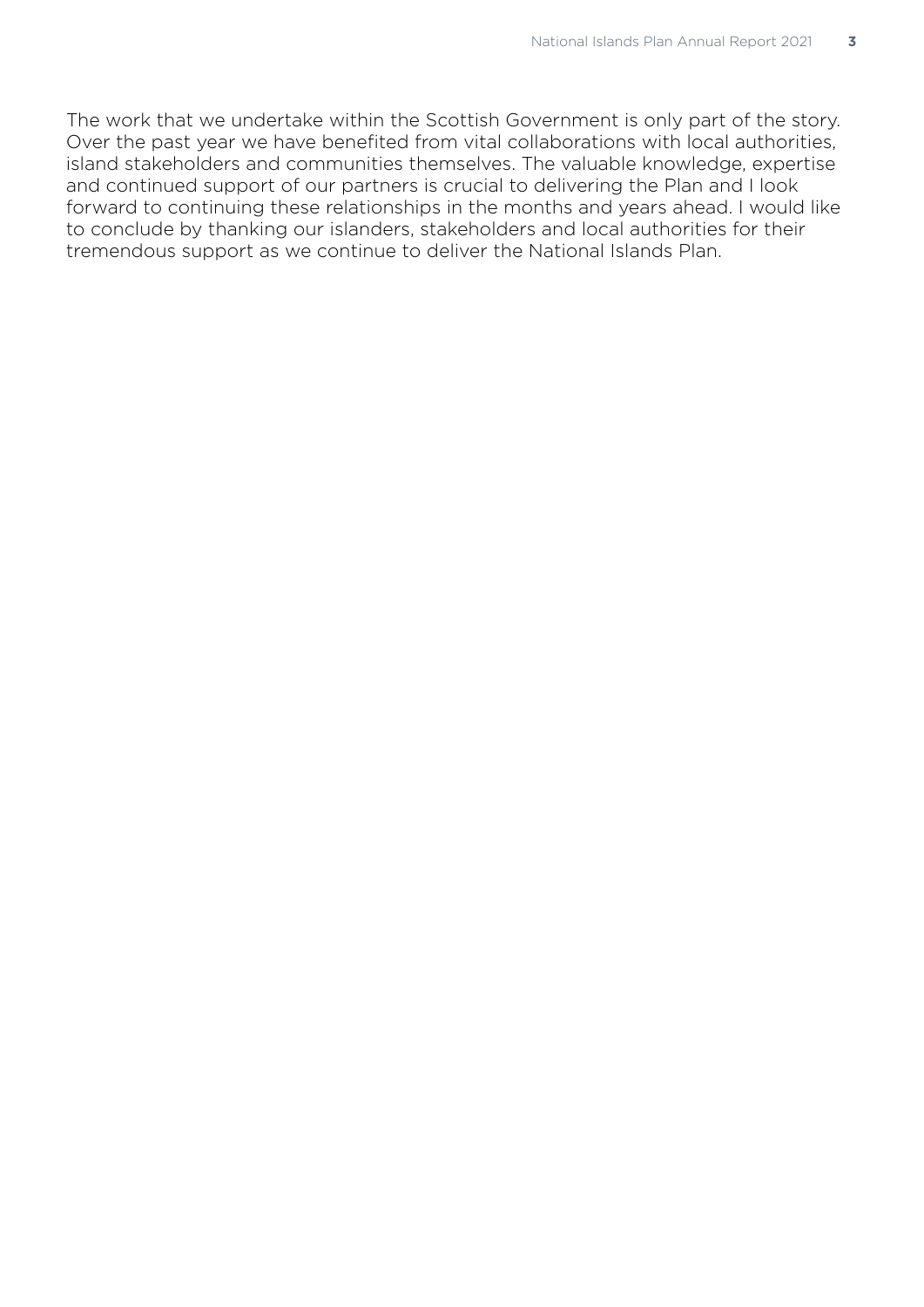# <span id="page-5-0"></span>Introduction

The National Islands Plan provides a framework for action in order to meaningfully improve outcomes for island communities. The Plan sets out 13 Strategic Objectives and over 100 commitments, which must be delivered over the five year lifetime of the Plan. The Islands (Scotland) Act 2018 requires that a report is presented to parliament each year setting out the progress made towards delivery. This Annual Report fulfils that requirement, outlining where progress has been made towards each specific commitment of the National Islands Plan, and detailing projects and resource spend where appropriate.

This report is accompanied by the revised National Islands Plan Implementation Route Map (IRM), which sets out how we will continue to contribute to improved outcomes across our islands. The 2022 IRM takes a forward looking, action focused approach and has been developed in collaboration across Scottish Government to ensure all policy areas with responsibility for delivering the Plan have contributed.

We will also shortly launch a virtual National Islands Plan Progress Dashboard that will allow for real-time progress towards both our Strategic Objectives and commitments to be displayed in an accessible and transparent manner.

Additionally, the implementation of the National Islands Plan continues to be supported by both the Islands Strategic Group and the National Islands Plan Delivery Group. The Islands Strategic Group allows for greater involvement of the relevant local authorities in helping design solutions to the challenges islanders face, whilst the Delivery Group ensures that work continues to be driven forward in a collaborative way that truly involves island communities.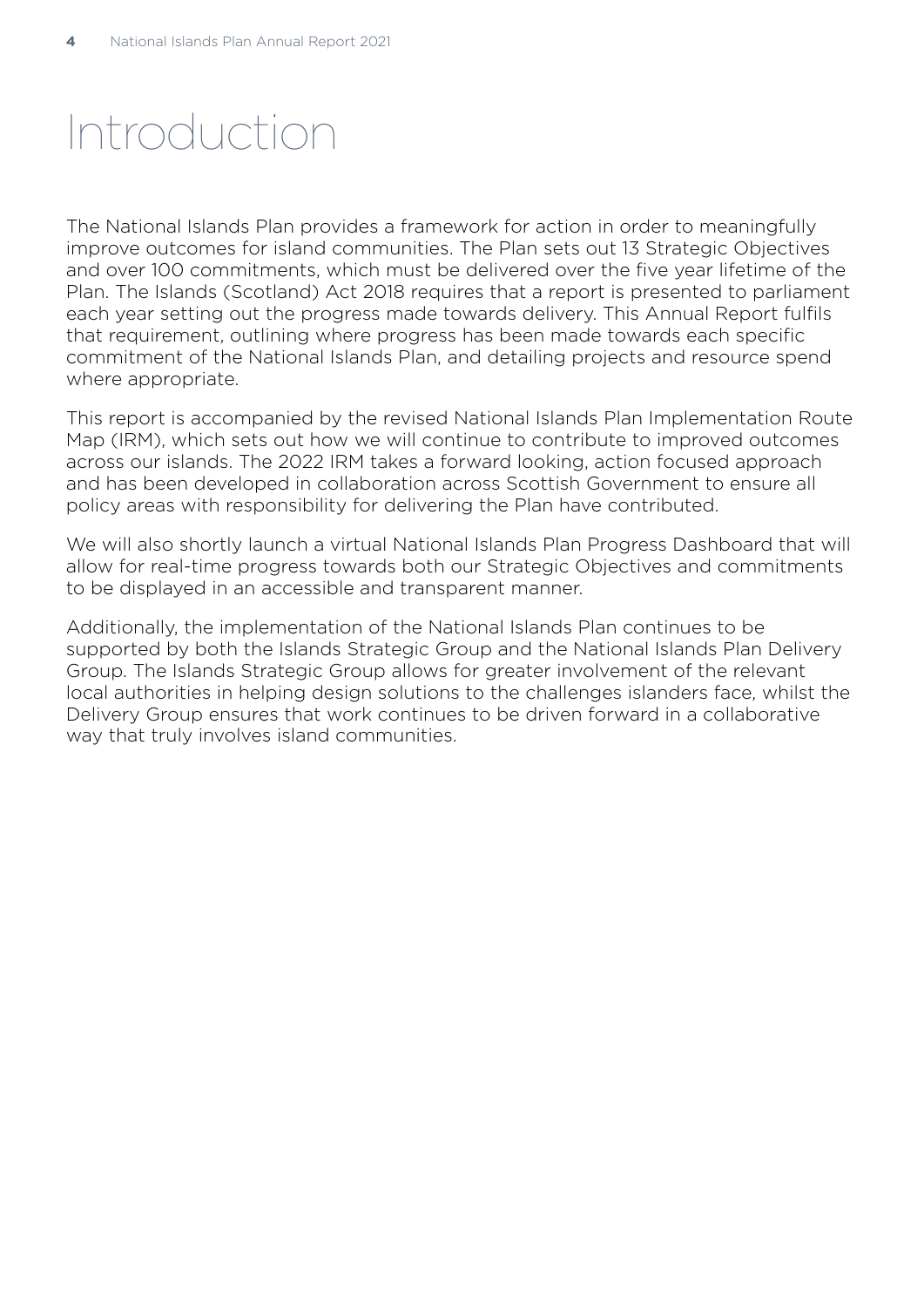# <span id="page-6-0"></span>Summary of Strategic Objectives and Values

The National Islands Plan sets a direction for the Scottish Government and provides a framework for action in order to meaningfully improve outcomes for island communities. The Plan has 13 Strategic Objectives which we will use to direct our work over the coming months and years:

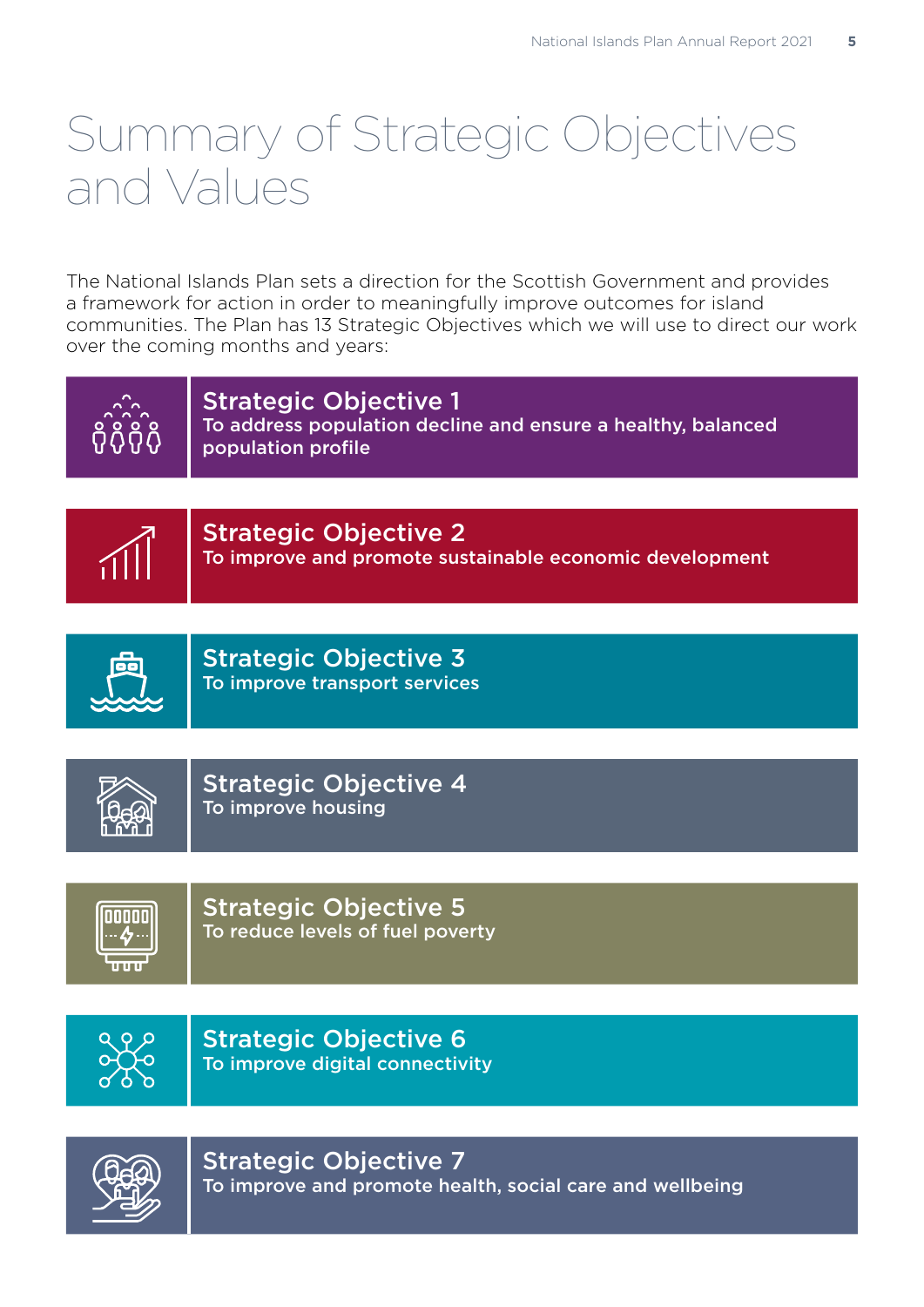

Strategic Objective 8 To improve and promote environmental wellbeing and deal with biosecurity



# Strategic Objective 9

To contribute to climate change mitigation and adaptation and promote clean, affordable and secure energy



Strategic Objective 10

To empower diverse communities and different places



Strategic Objective 11 To support arts, culture and language



# Strategic Objective 12 To promote and improve education for all throughout life

| くくぐん とうしゃ ふくしゃ |  |
|----------------|--|
|                |  |

Strategic Objective 13 To support effective implementation of the National Islands Plan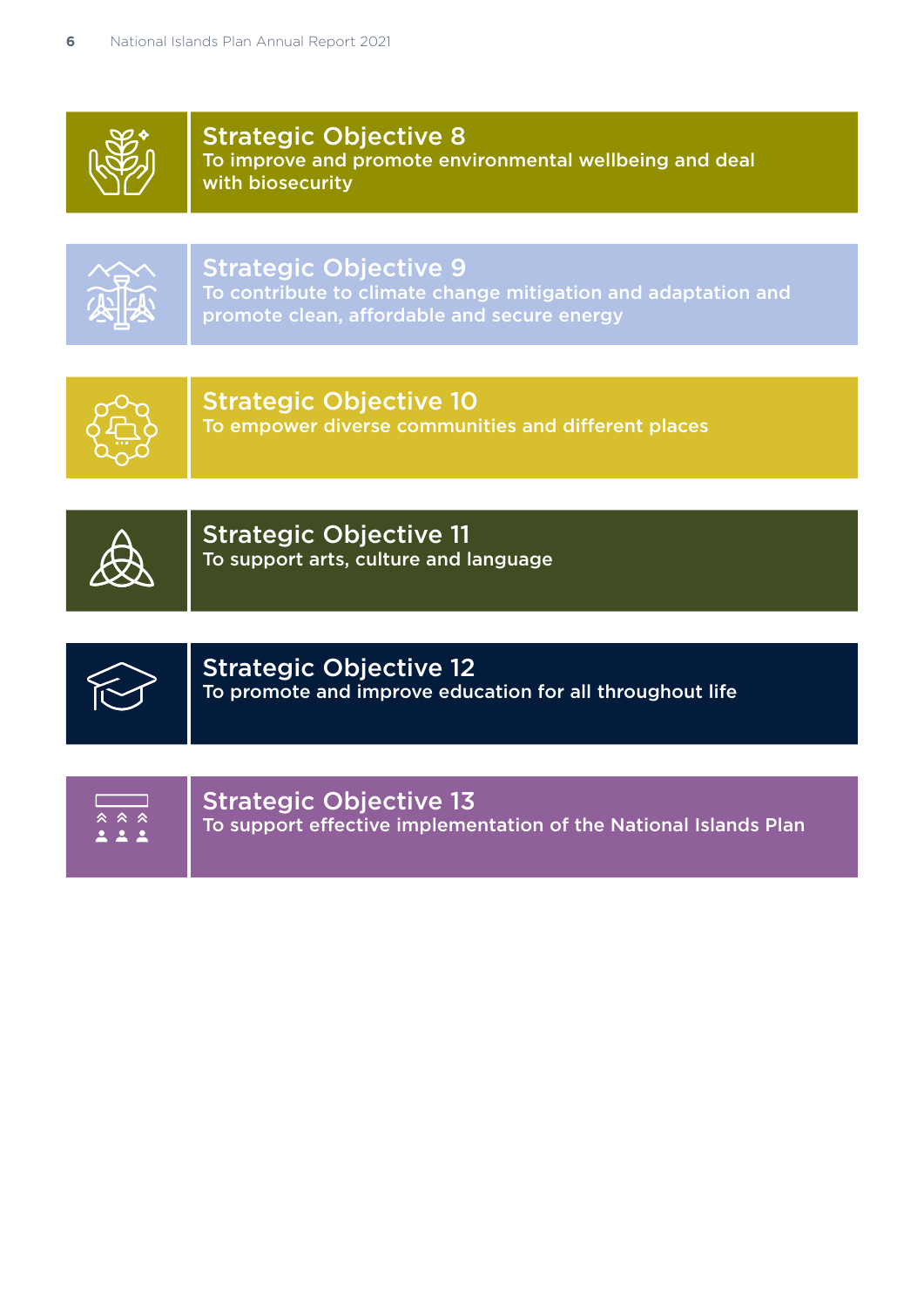# **A Fair, Integrated, Green and Inclusive Plan**

The four principles of fairness, integration, environmental (green) protection and inclusiveness underpin the National Islands Plan by quiding us and our partners in meeting its ultimate objective – which is to improve outcomes for island communities.

A **fair** Plan with wellbeing at its heart will strive towards fairer, healthier, happier communities across Scotland. Its human rights approach will support greater accountability and help ensure that island communities' rights are respected, protected and fulfilled.

An **integrated** Plan will promote joined-up services based on a cohesive, place-based and holistic approach to policy and will build economic, social and environmental considerations in an integrated approach to island policy.

A **green** Plan will harness the opportunities of a greener, fairer economy while we work toward ending Scotland's contribution to climate change.

An **inclusive** Plan will promote genuine community empowerment at the local level enabling decisions to be taken as close as possible to where their impact will be felt.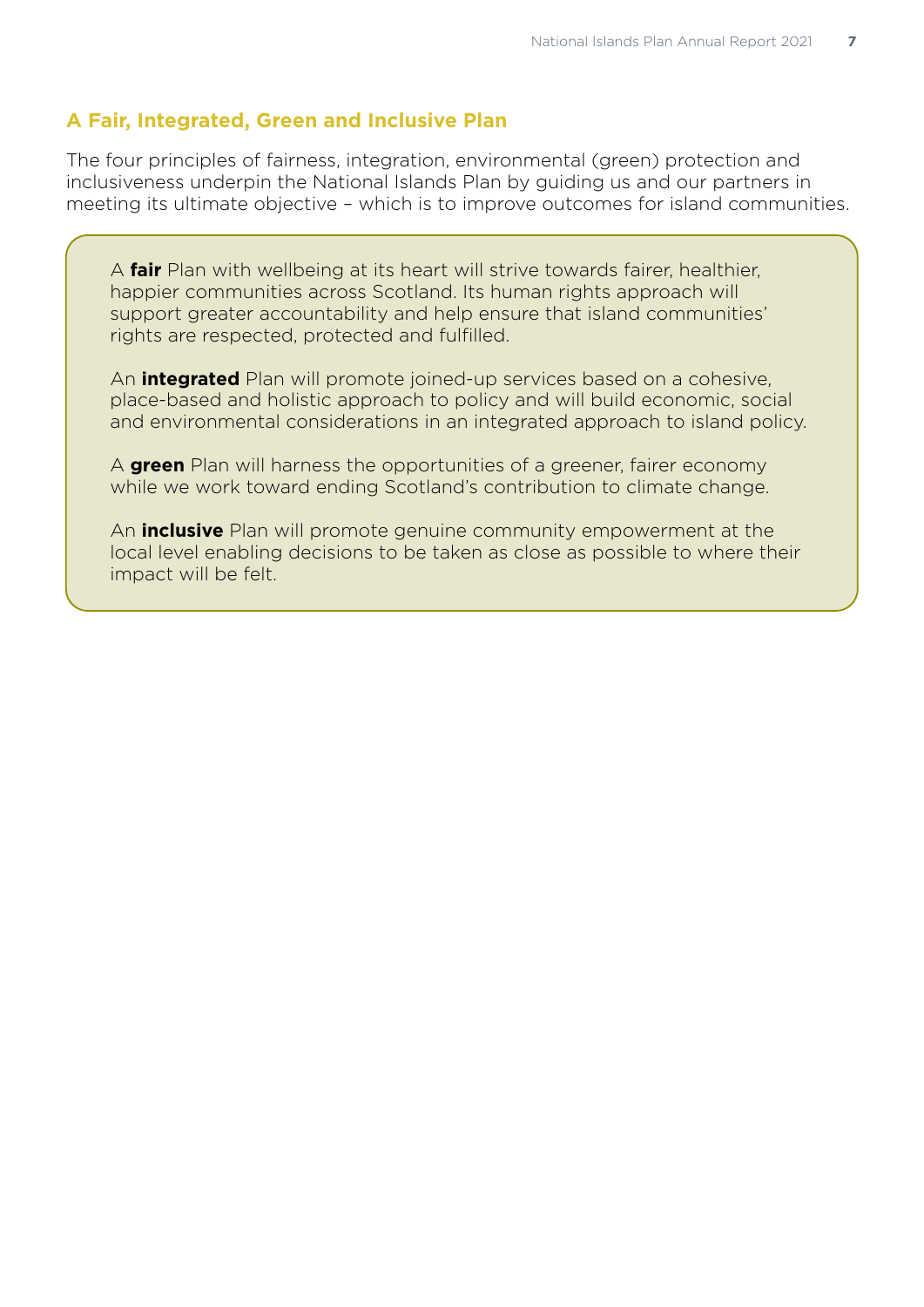# <span id="page-9-0"></span>Island Communities Impact Assessments

As stipulated by the Islands (Scotland) Act 2018, the [Island Communities Impact](https://www.legislation.gov.uk/sdsi/2020/9780111047064/body)  [Assessments \(Publication and Review of Decisions\) \(Scotland\) Regulations 2020](https://www.legislation.gov.uk/sdsi/2020/9780111047064/body) came into force on 23 December 2020, meaning that the duty to carry out an Island Communities Impact Assessment (ICIA) became a legal requirement for Scottish Government and relevant authorities when developing or reviewing policies, strategies or services.

The laying of these Regulations followed consultation with island communities, relevant authorities and local government partners on the proposed ICIA Guidance and Toolkit, which was published alongside the Regulations on the 23 of December 2020. This can be found online at: [Island Communities Impact Assessments: guidance](https://www.gov.scot/publications/island-communities-impact-assessments-guidance-toolkit/)  [and toolkit - gov.scot \(www.gov.scot\)](https://www.gov.scot/publications/island-communities-impact-assessments-guidance-toolkit/).

During the first year of the regulations coming into force, we have supported Scottish Government and relevant authority colleagues in producing ICIAs. Throughout this period, we have taken into consideration feedback from relevant authorities and local government partners, which has lead us to review the guidance. We will shortly publish an updated document, support leaflet and an accompanying educational video on the ICIA process to further support those undertaking ICIAs.

ICIAs Scottish Government have carried out to date can be found in the publications section of the Scottish Government website here: [Publications - gov.scot \(www.gov.](https://www.gov.scot/publications/) [scot\)](https://www.gov.scot/publications/). ICIAs completed by relevant authorities are published by them, usually on their websites, where they are also required to complete annual reporting setting out how they have complied with the Islands (Scotland) Act 2018 during the reporting period.

We will continue to support our colleagues across the Scottish Government as well as the relevant authorities in implementing the ICIA process. Our work so far and the feedback received will also be considered during the first report on the Islands (Scotland) Act 2018 which is due to be completed this year.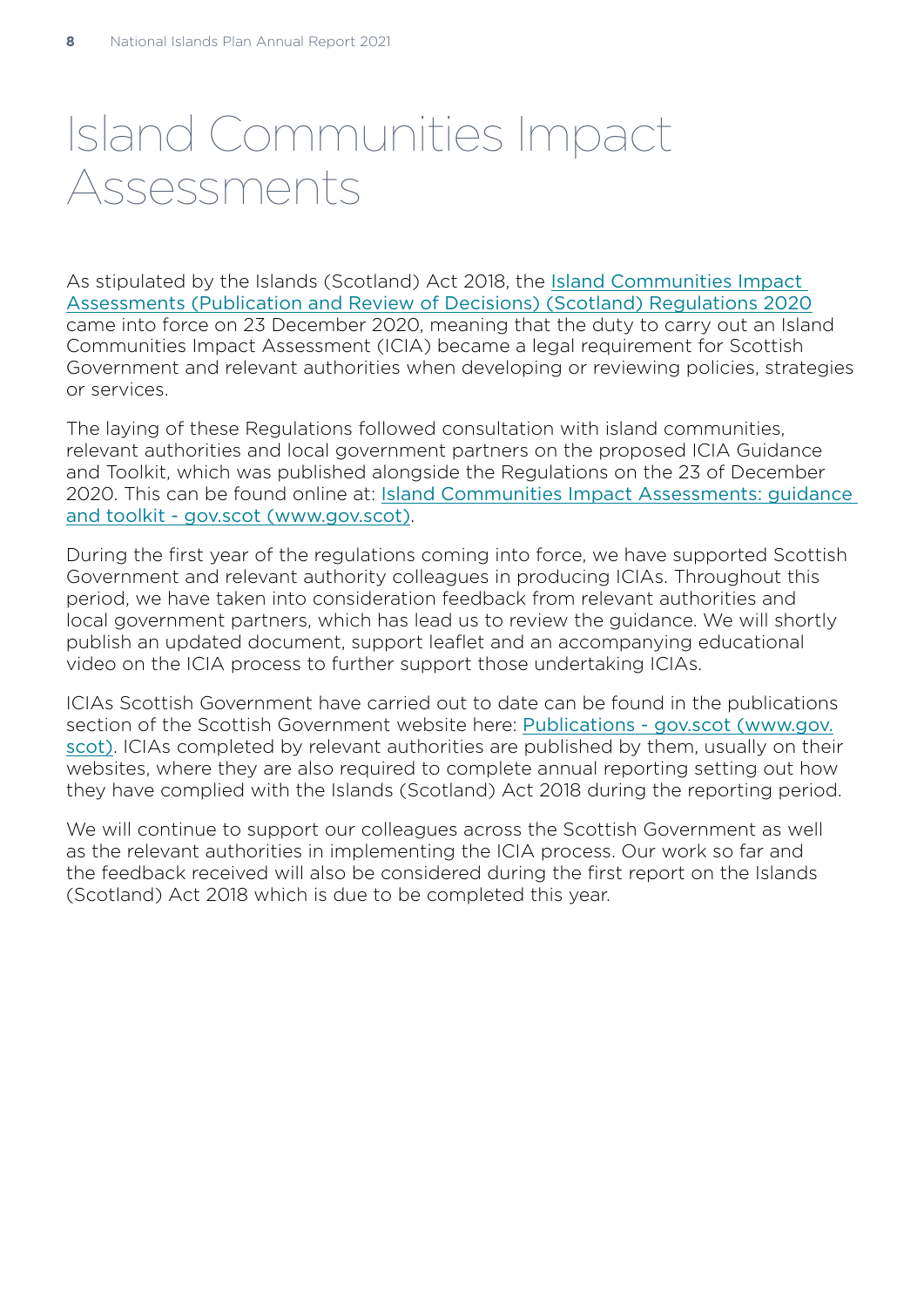# <span id="page-10-0"></span>Population Levels

# **Strategic Objective 1 – To address population decline and ensure a healthy, balanced population profile**

#### **We committed to identifying islands where population decline is becoming a critical issue in order to ensure that these islands have their needs addressed.**

# **Work is ongoing in relation to this commitment.**

In March 2021, the Scottish Government published Scotland's first population strategy, [A Scotland for the future: opportunities and challenges of Scotland's changing](https://www.gov.scot/publications/scotland-future-opportunities-challenges-scotlands-changing-population/pages/9/)  [population](https://www.gov.scot/publications/scotland-future-opportunities-challenges-scotlands-changing-population/pages/9/). The strategy sets out the cross-cutting demographic challenges that Scotland faces at national and local level, and outlines a new programme of work to address these challenges and harness new opportunities. It identifies 36 initial actions across four themes – a family friendly nation; a healthy living society; an attractive and welcoming country; and a more balanced population.

In Programme for Government 2021/22, Scottish Government committed to developing a £5 million Islands Bond fund, providing up to £50,000 each for up to 100 households by 2026, by providing financial support for island residents to remain in their community, or to encourage people to move there. We launched the Islands Bond consultation on 2 August 2021, providing an opportunity for our island residents in particular to identify the key challenges that a bond may be able to respond to. The consultation closed on 25 October with 1661 responses and a finalised analysis report will available in March 2022.

Scottish Government have also engaged closely with the Convention of the Highlands and Islands (CoHI) working group on population, which was established following the meeting of COHI in [March 2021](https://www.gov.scot/publications/convention-of-the-highlands-and-islands-meeting-papers-march-2021/) to lead on exploring actions and initiatives to tackle depopulation in the region. The CoHI Working Group included representatives from Argyll and Bute Council, Comhairle nan Eilean Siar, Highland Council and North Ayrshire Council – as there were acute areas of depopulation identified as being within those four local authorities.<sup>1</sup> Alongside these local authorities, membership also included Highlands and Islands Enterprise (HIE) and officials from the Scottish Government.

<sup>1</sup> [Paper+6+-+Population+and+Fragile+Communities.pdf \(www.gov.scot\)](https://www.gov.scot/binaries/content/documents/govscot/publications/minutes/2021/02/convention-of-the-highlands-and-islands-meeting-papers-october-2020/documents/paper-6-population-and-fragile-communities/paper-6-population-and-fragile-communities/govscot%3Adocument/Paper%2B6%2B-%2BPopulation%2Band%2BFragile%2BCommunities.pdf) (Evidence paper presented at CoHI, October 2020).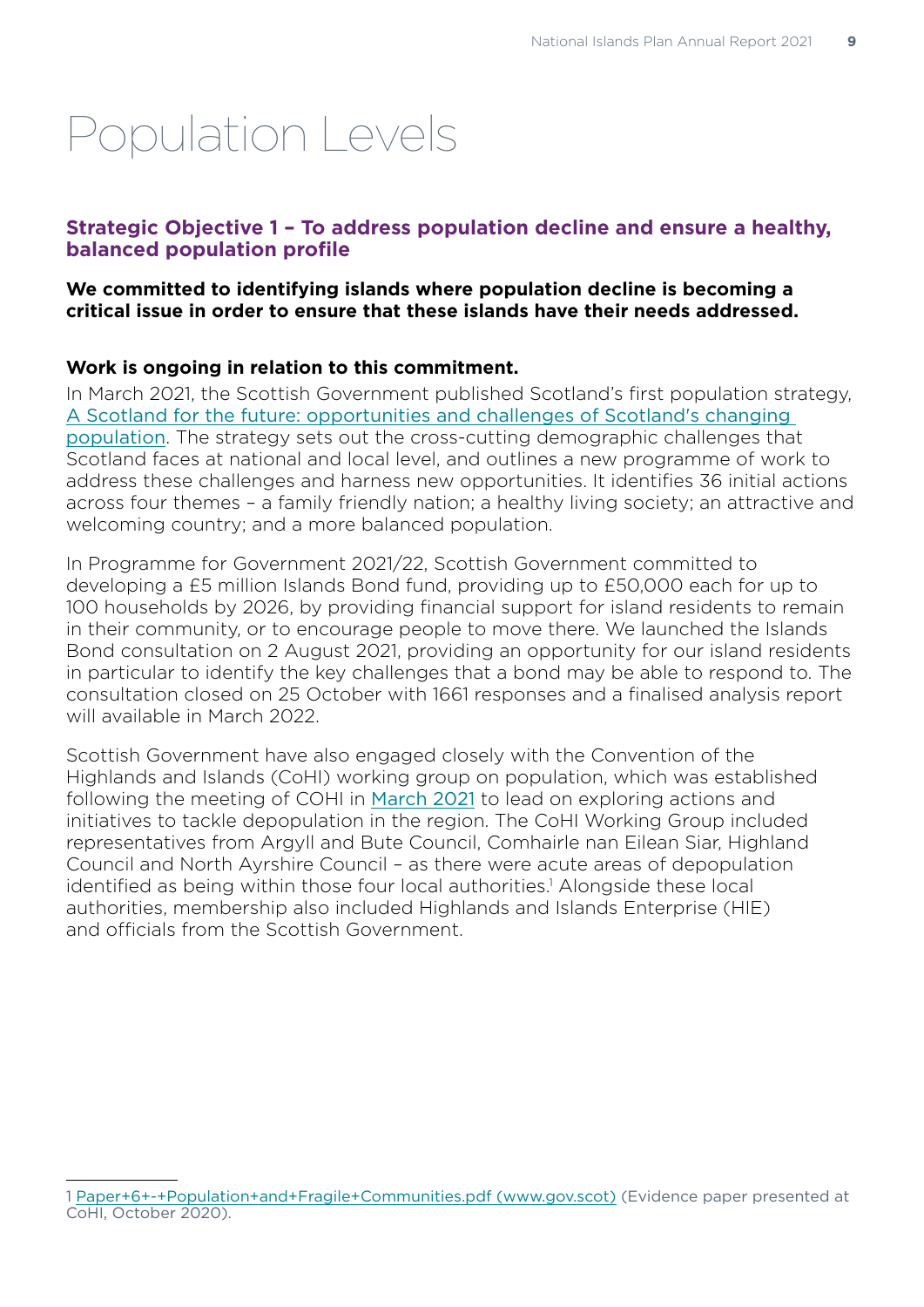### **Growth Deals**

The Islands Growth Deal, which covers Orkney, Shetland and the Outer Hebrides, also seeks to address the Islands' demographic challenges, by investing in the growing renewables sector along with academic, aquaculture, cultural and tourism offerings. The projects within the Deal will:

- demonstrate how to achieve government net zero carbon targets;
- create nationally significant new port infrastructure that will play an important role in supporting Scotland and the UK to achieve net zero targets;
- strengthen their place as unique 'living laboratories' for global innovation in low carbon technologies, wellbeing research and sustainable food production in partnership with our leading universities and research institutes;
- showcase their outstanding natural environment, heritage, culture, and creativity to the world; and
- create the foundation for an innovation-focused recovery from the COVID-19 pandemic and support inclusive growth across island communities.

As part of the programme, Island Deal partners estimate that projects have the potential to create over 1300 sustainable jobs aimed at retaining and attracting workers aged 16-40, supported by a programme to equip the islands workforce with the skills to support their growth sectors. Heads of Terms for the Islands Growth Deal was signed on 17 March 2021, securing investment of up to £50 million each from both the Scottish and UK Governments over 10 years. It is expected to reach Full Deal in late 2022.

- At the end of 2021, outline business cases for the following projects were approved by the Islands' Growth Deal Joint Committee.
- ShellVolution, which will support significant expansion in the mussel farming sector in Shetland and throughout Scotland.
- The TalEntEd Islands Programme, which will create opportunities for education, skills, centre and intrapreneurship and commercialisation, supporting the increase in sustainable 'green' jobs across all three island groups.
- Scapa Flow Future Fuels Hub, which will enable the supply and distribution of low and net zero fuels to be established in Orkney.
- The second phase of the Orkney Research and Innovation Campus (ORIC2) at Stromness, enhancing existing facilities and creation of new spaces to further enable academic and commercial activity, collaboration, and business incubation.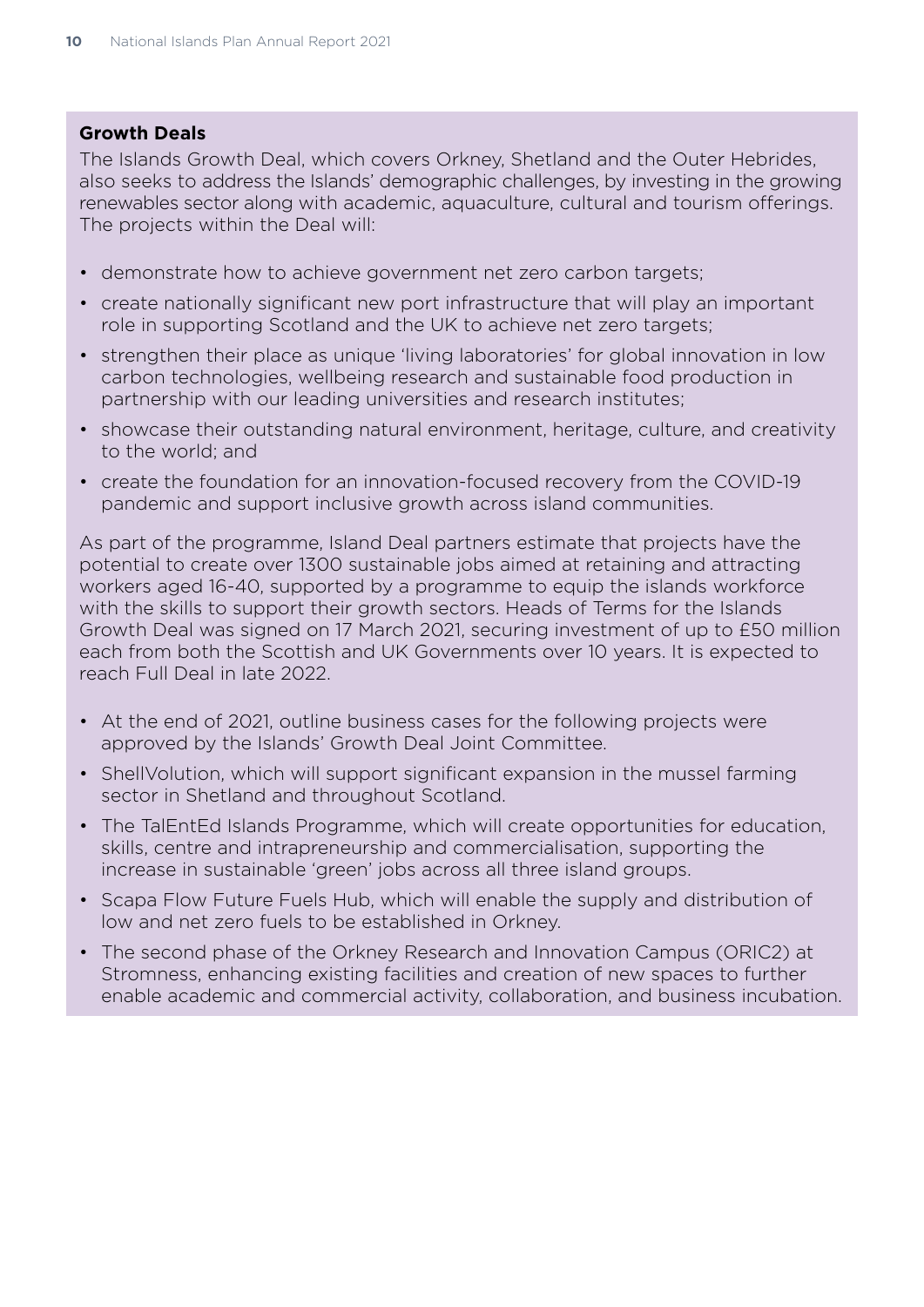These projects will help to support mussel framing, sustainable green jobs and low carbon fuels.

The Scottish Government has also committed to investing up to £25 million in the Argyll and Bute Growth Deal over 10 years. The Deal seeks to address demographic challenges through Argyll and Bute including its Islands and has three main themes:

- Connecting: improving physical and digital infrastructure to strengthen communities and supporting their high value and growth sectors to connect with national and international business markets;
- Attracting: providing additional skills, training and learning opportunities to attract and retain young talent and boosting the tourism offering; and
- Growing: doing more of what works; making more of their natural and built resources, supporting the innovation and growth of their key sectors.

Heads of Terms for the Deal were signed on 11 February 2021, and it is expected to reach Full Deal in the second half of 2022. The Deal includes the Low Carbon Economy Project which will complement the work being undertaken to support the development of a local energy plan for Islay and lead to the implementation of local energy initiatives across the island. This will help address fuel poverty as well as demographic and other challenges Islay faces including a constrained Grid network, high fuel and transport costs, high energy usage from distilleries and low local energy generation. In addition, the Rural Skills Accelerator project will include a mobile STEM Academy to enable delivery of STEM-focused lessons and workshops anywhere within Argyll and Bute including inhabited islands.

The Scottish Government is also a full partner in the Inverness and Highland City Regional Deal, contributing £135 million over 10 years. The Deal aims to drive inclusive economic growth across the region through investment in housing, skills, innovation and entrepreneurship, tourism, transport and digital. In addition, the Deal seeks to rebalance the population by attracting and retaining an additional 1,500 young people in the 18-29 age group. The Deal includes the Science Skills Academy project which is working with partners to establish sites for STEMD focused Newton Rooms in five locations working with local education and businesses. This includes a pop-up Newton Room for the west coast which became operational in August 2021 commencing activity in Portree on the Isle of Skye.

Aquaculture in Scotland brings significant benefits to our economy, produces healthy protein and supports over 12,000 jobs, many of which are based in our island and coastal communities, providing skilled and well paid employment. We are supporting women into aquaculture careers through the Women in Scottish Aquaculture initiative and are working to ensure that farmers and land managers have the skills they need through a comprehensive require of land based learning to increase opportunities for more people, particularly women, to gain qualifications, training and employment in the land-based and aquaculture sectors.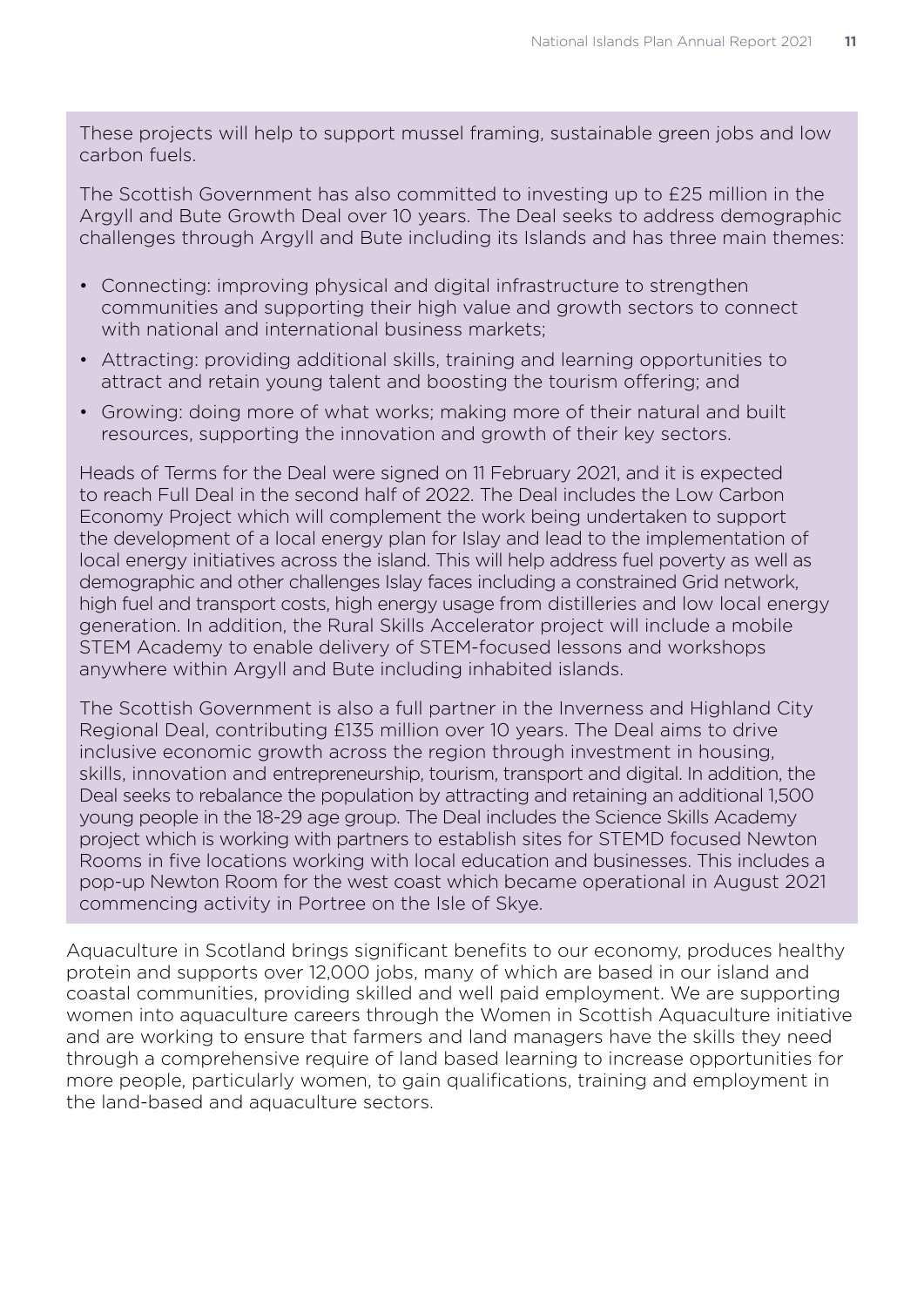Work has begun to deliver our Vision for sustainable aquaculture in Scotland which will place an enhanced emphasis on environmental protection and community benefits. This will build on the community initiatives which the sector already actively supports, such as its contribution to infrastructure, IT and housing projects in the island communities in which it operates. Examples of impact include grant funding of over £1 million through the Rural and Islands Housing Fund and close working by Mowi, Argyll and Bute Council, Highlands and Islands Enterprise, Communities Housing Trust and the Colonsay Community Development Company to deliver affordable housing on Colonsay, providing a solution to the housing shortage.

The wider seafood sector is also of huge benefit to the local islands economy, and we will deliver a seafood trade strategy for the sector in 2022, which will outline a vision and strategic aims to ensure the resilience and sustainability of this sector into the future, and enhancing the role of seafood as a low carbon sustainable source of protein. The strategy will set out our ambition to help revitalise the sector and secure jobs in line with a sustainable and natural capital approach.

# **We committed to understand the impact of Brexit on islands and island communities.**

# **This commitment has been met.**

Rural and island communities are particularly dependent upon tourism, fisheries, aquaculture and agriculture, and also are renowned contributors to our food and drink success story. Unfortunately, these sectors have been disproportionately hit by Brexit, not least through labour shortages. We also know that these communities benefited from European funds which have now been lost. UK Ministers pledged that the UK Shared Prosperity Fund would at least match the size of EU Structural Funds in each nation, each year – but current spending plans fall far short of replacing EU funds. Sottish Government will continue to utilise available powers and resources to maintain connectivity and help Scotland's islands to thrive.

We have worked closely with the Scottish Islands Federation to better understand the direct, grassroots impacts of Brexit across our island communities. Similarly, we have worked closely with our EU secretariat colleagues to reflect on feedback from a range of key stakeholders, in order to ensure that we are fully informed regarding the consequences being experienced at an islands level. This process has engaged a broad range of government colleagues e.g. Transport, Skills and Rural Economy in addition to collaboration with local authorities, HIE, SDS and UHI.

To support continued export of Scotland's fisheries and aquaculture sectors following Brexit, the Scottish Government has worked with UK Government to seek trade barrier solutions through the Scottish Seafood Industry Action Group. We also worked with the salmon producers, caught fish sectors, Food Standards Scotland, South Lanarkshire Council and transport company DFDS to create a seafood certification export hub in Larkhall. The creation of this hub has allowed the continued supply of fresh salmon, the UK's number one food export, to EU markets from our islands. In Q3 of 2021 Shetland, the Outer Hebrides and Orkney accounted for 50% of salmon production in Scotland.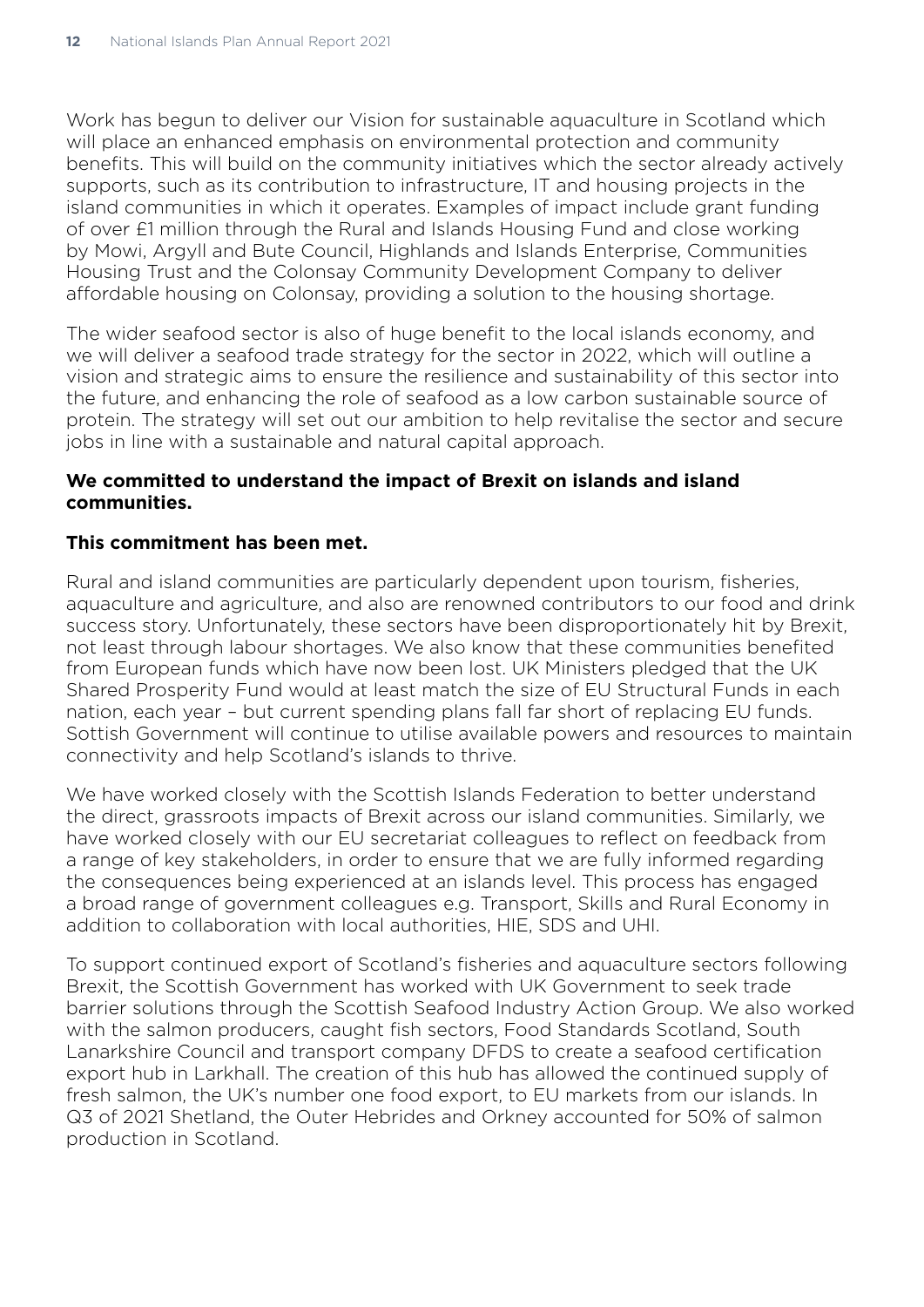Scottish Seafood has an international reputation for high quality, and contributes significantly to the islands economy. We will deliver a seafood trade strategy for the sector in 2022, which is integral to our Blue Economy approach that will help us to realise our ambitions for a wellbeing economy in Scotland which maximises growth opportunities while protecting marine biodiversity. The strategy will ensure we value and take care of the natural capital in our marine environment, and where secure and resilient future based on a sustainable seafood economy provides benefits to island communities.

#### **We committed to develop an action plan to support repopulation of our rural and island communities and work with partners to test approaches using small-scale pilots.**

#### **Work is ongoing in relation to this commitment.**

The work on Workforce Dispersal has resumed, with plans to form a working group to look at Scottish Government workforce and how jobs can be undertaken across any area of Scotland.

Work has also continued on this commitment through Scottish Government engagement with the CoHI working group on population, which was established in April 2021. The initial aim of the Group was to:

- better understand the conditions that are combining together to cause depopulation or restrict population growth;
- identify and develop a set of short, medium, and long-term actions to support the addressing of population growth challenges in our remote, rural and island communities; and
- investigate the concept of Repopulation Zones further, as was outlined in March's [COHI paper](https://www.gov.scot/binaries/content/documents/govscot/publications/minutes/2021/08/convention-of-the-highlands-and-islands-meeting-papers-march-2021/documents/paper-3-population---national-and-regional-update/paper-3-population---national-and-regional-update/govscot%3Adocument/Paper%2B3%2B-%2BPopulation%2B-%2BNational%2Band%2BRegional%2BUpdate.pdf).

The group identified five key thematic focuses central to the challenge of ensuring sustainable populations in communities. These included the availability and suitability of housing, the availability of jobs across the region (including public sector), critical infrastructure (including transport and broadband), the provision of and accessibility to public services, and attracting and retaining young people to the region.

At the October 2021 CoHI, the working group presented a [paper](https://www.gov.scot/publications/convention-of-the-highlands-and-islands-meeting-papers-october-2021/) setting out policy considerations and suggested locally-led population initiatives for discussion, and confirm next steps in regards to developing the concept of Repopulation Zones.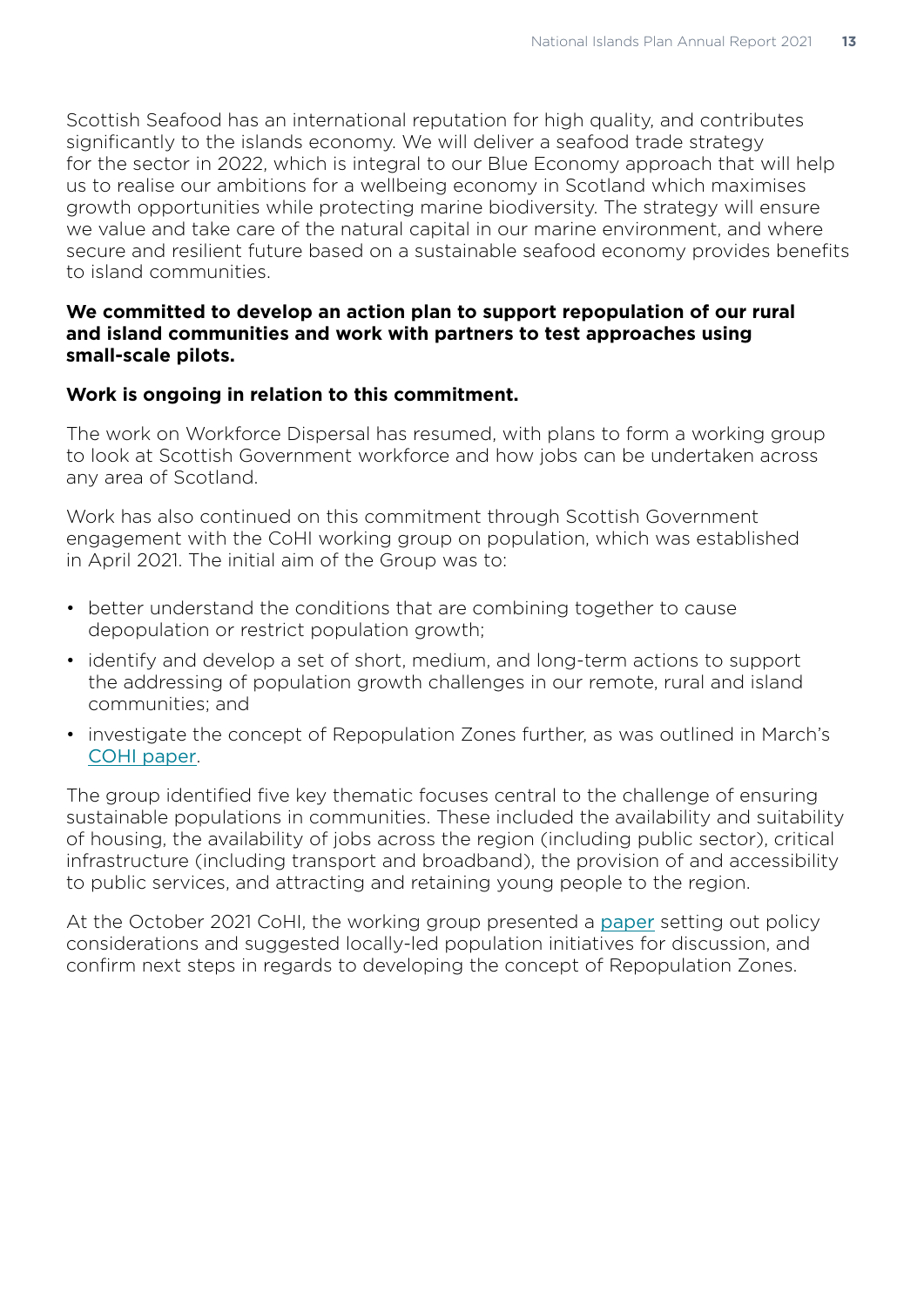The paper set out a three-track approach:

- identify work underway and new commitments announced since March 2021 across organisations;
- recognise the urgency of the population challenge in certain areas, and provide suggestions on thinking for pilots and actions to be trialled locally and driven by local placed-based understanding within the next 6-12 months; and
- acknowledge the need to continue a long-term strategic dialogue between Scottish Government, local authorities, and enterprise agencies on population issues, provide an update on the development of the concept of Repopulation Zones.

Work continued in 2021 on developing a Rural Visa Pilot following the UK Government's own Migration Advisory Committee, in 2019, recommending the piloting of a scheme to attract and retain migrants in rural areas, stating that: "the current migration system is not very effective in dealing with the particular problems remote communities experience. If these problems are to be addressed something more bespoke for these areas is needed".

The 2021/22 PfG, therefore, contained a commitment to "develop a Rural Visa Pilot proposal, to support people to move to and work in our rural communities, submitting a proposal to the UK Government in 2022", to facilitate migration to rural and remote areas impacted by depopulation, in a way which best meets the needs of the communities affected. The Cabinet Secretary for Rural Affairs and Islands wrote to Kevin Foster MP, UK Government Minister for Safe and Legal Migration, in January 2022, signalling the Scottish Government's intention to proceed with this commitment. A short-life working group is being established, comprising a range of local, regional and national stakeholders, to collaboratively input into the development of pilot proposals, and the Scottish Government plans to submit these proposals to the UK Government and the Migration Advisory Committee during summer 2022.

#### **We committed to work with young islanders to identify actions to encourage them to stay on or return to islands.**

#### **Work is ongoing in relation to this commitment.**

Work on the Student Retention project is continuing. Student Retention aims to encourage students to remain in Scotland (and rural locations/move to islands or highlands) after completing study – this applies to any students from Scotland or the rest of the UK. Working with young islanders will help us develop our understanding of what would make them want to stay or return after study. Workforce dispersal could also allow for jobs to be done anywhere and therefore there would be less of a need for young people to leave in order to engage in particular types of work.

Building on the Young Islanders Network Pilot project which was launched in January 2021, Youth Scotland are supporting delivery of the Scottish Government funded [Young Islanders Network](https://www.youthscotland.org.uk/programmes/young-islanders-network/), which will be co-created and led by our young islanders, ensuring that the interests and priorities of this cohort are carefully considered and reflected in the development of this new forum.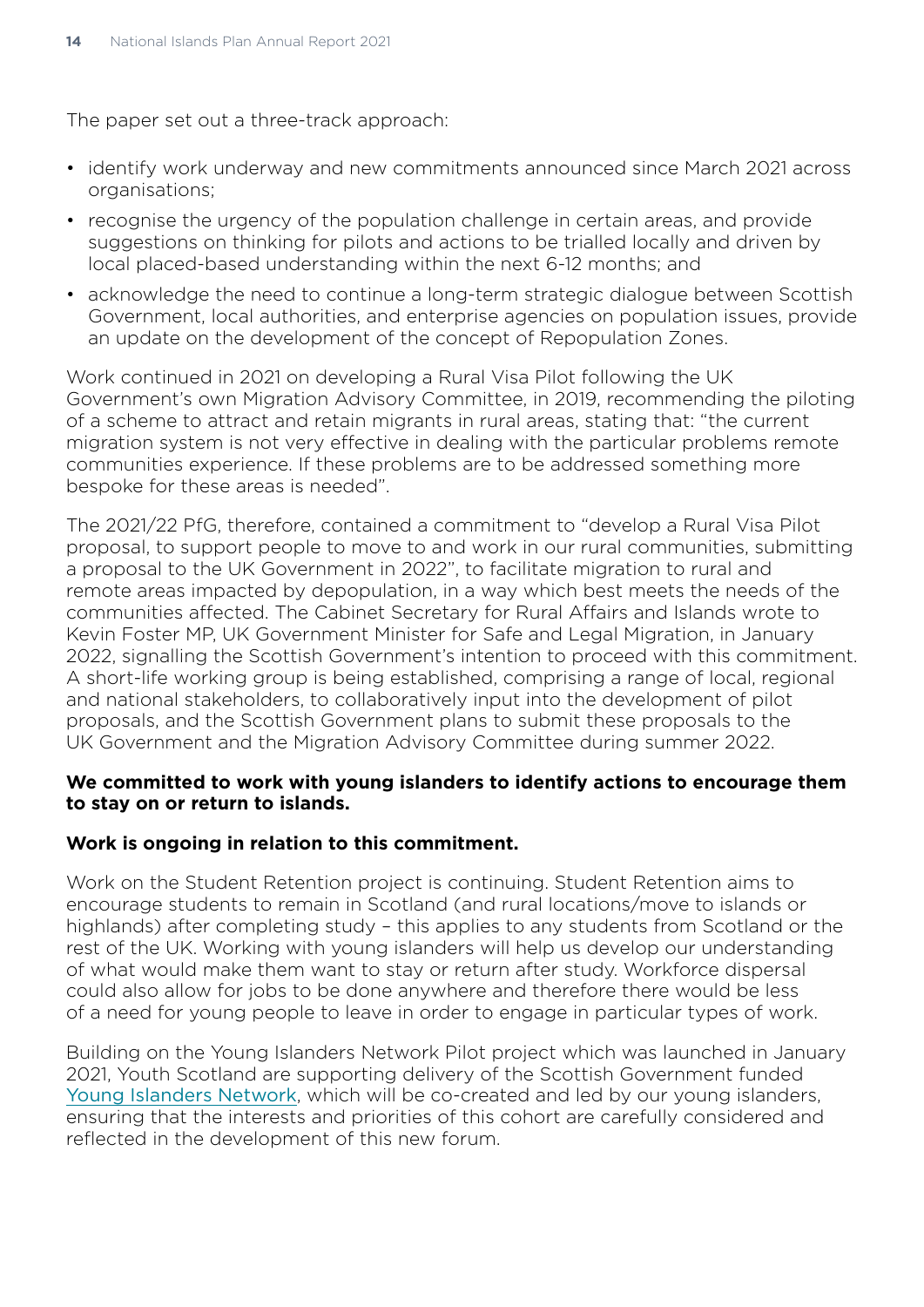#### **We committed to fully consider policy developments, such as the findings of Scottish Government commissioned research Rural Planning to 2050 when ensuring that the needs of Scotland's islands are taken into account by the Ministerial Taskforce on Population.**

This commitment was fulfilled in 2020. Please see the [National Islands Plan Annual](https://www.gov.scot/publications/national-islands-plan-annual-report-2020/)  [Report 2020](https://www.gov.scot/publications/national-islands-plan-annual-report-2020/) for further details.

#### **We committed to ensure that policies aim to retain and attract Gaelic speakers to live and work in Gaelic speaking island communities.**

#### **Work is ongoing in relation to this commitment.**

Scottish Government Gaelic policy seeks to ensure that job opportunities using Gaelic are located in island communities and that authorities and public bodies are employing Gaelic speakers where possible. Specific Scottish Government Gaelic funding contributes to this commitment, but it is noted that there is potential for larger employers to locate jobs and housing in island communities and consider Gaelic skills, which Scottish Government encourages.

Support for new early years developments and education resource is aiding Gaelic in these communities. The local authorties of Comhairle nan Eilean Siar, Highlands Council and Argyll and Bute Council all have Gaelic plans in place and commitments to encourage the use and learning of Gaelic. Some example projects include MG ALBA, Cèolas, Fèisean nan Gàidheal, Storlann, Sabhal Mòr Ostaig and Bòrd na Gàidhlig.

#### **We committed to work with policy colleagues to produce a National Development Plan for crofting which will set the long-term strategic direction for crofting – highlighting the core elements necessary to ensure crofting remains at the heart of our rural and remote communities.**

#### **This commitment has been fulfilled.**

The Plan was published on 18 March 2021. It can be accessed at:

#### [Crofting: national development plan - gov.scot \(www.gov.scot\)](https://www.gov.scot/publications/national-development-plan-crofting/)

#### **We committed to work with the Crofting Commission to encourage a healthy turnover of croft tenancies on our islands to create opportunities for new people into crofting.**

#### **Work is ongoing in relation to this commitment.**

The Crofting Commission are exploring new ways to ensure that entry to crofting is more accessible, and that we continue to see the increase in new entrants as we saw in 2019 and 2020, with over 830 new entrants into crofting – 44% of which were women.

The Crofting Commission has appointed two Crofting Development Officers, based in Stornoway and Balivanich. The new officers will liaise with crofting communities to encourage croft occupancy, working with assessors, landlords and townships to encourage opportunities for new entrants. The Commission has also expanded its Residency and Land Use team, in order to increase its work in addressing absenteeism and bringing crofts back into active use.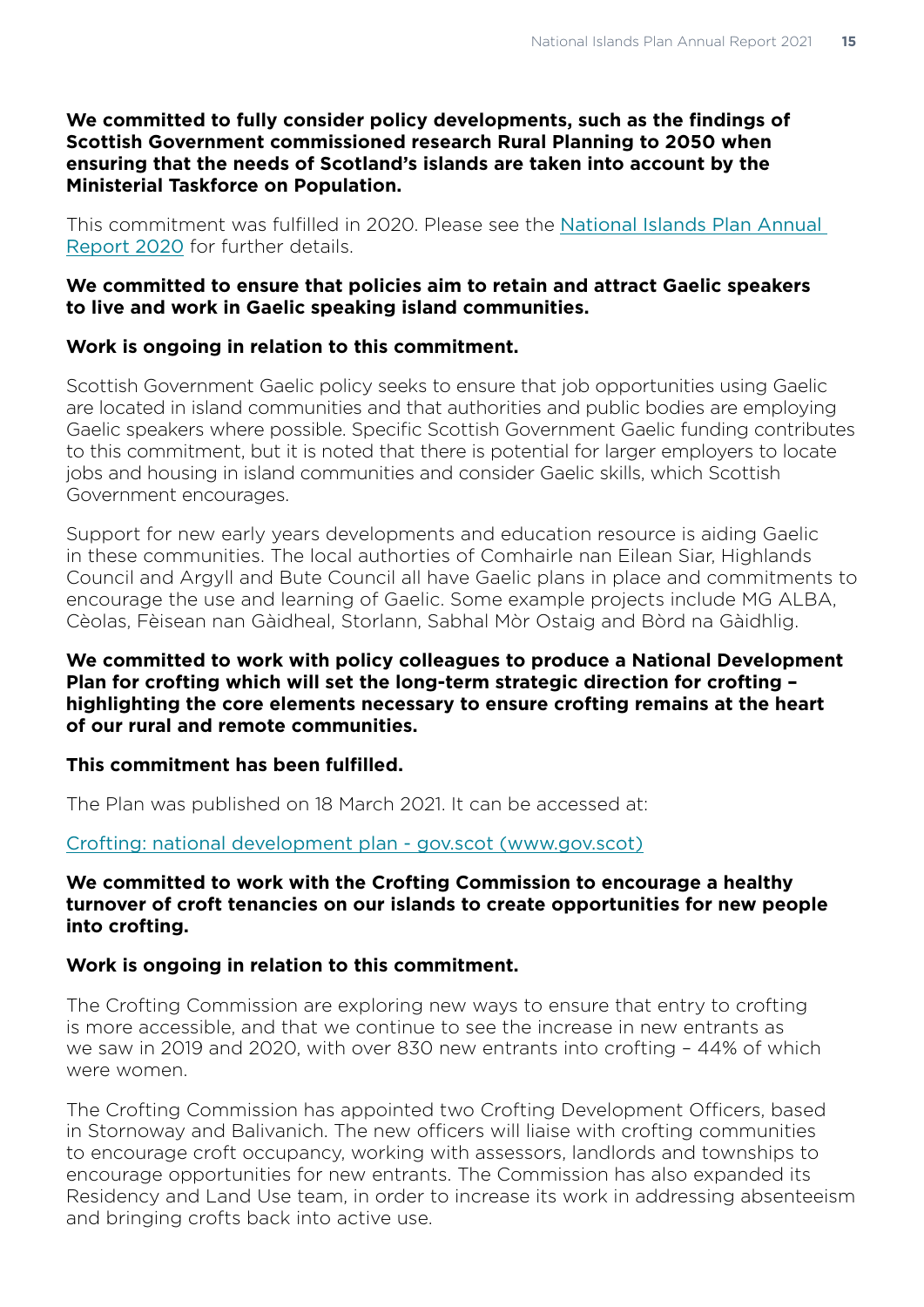#### **We committed to continue to provide support for island crofters to make improvements to their crofts and help to sustain their businesses, these will include: Croft House Grant Scheme, Cattle Improvement Scheme and other crofting support mechanisms.**

This commitment was fulfilled in 2020. Please see the [National Islands Plan Annual](https://www.gov.scot/publications/national-islands-plan-annual-report-2020/)  [Report 2020](https://www.gov.scot/publications/national-islands-plan-annual-report-2020/) for further details.

The Scottish Government continues to provide support to island crofters to help sustain their croft businesses and make improvements to their crofts, and provide assistance towards the building of a new croft house or improvements to an existing croft house.

Since the Croft House Grant scheme was launched in 2007, more than £23 million has been awarded to 1,067 families and individuals in rural and island communities. Approximately half of which has been awarded to island crofters.

Since March 2020 we have awarded over £2 million in grant funding to help build and improve homes for 73 crofters and their families.

In financial year 2021/22, the Scottish Government provided a 75% increase to the Crofting Agricultural Grant Scheme budget, to £3.6 million.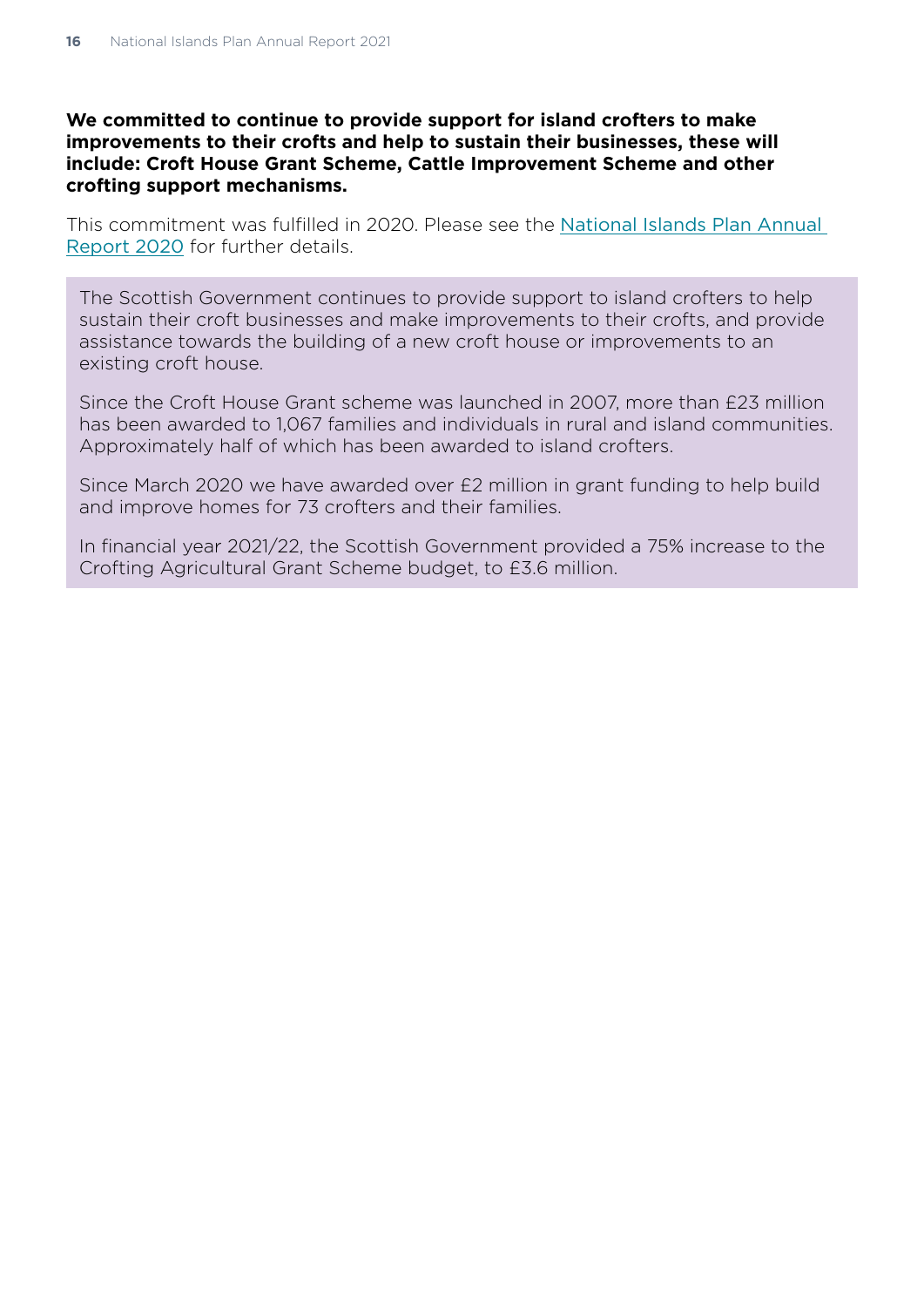# <span id="page-18-0"></span>Sustainable Economic Development

# **Strategic Objective 2 – To improve and promote sustainable economic development**

**We committed to identify key actions to drive inclusive and sustainable economic growth on islands, such as community-run businesses, e-commerce and digitally enabled island-based businesses.** 

#### **Work is ongoing in relation to this commitment.**

Digital technologies are crucial for our island businesses and economy and continue to transform the way we do business across all sectors and regions. We have committed £100 million over the life of this parliament to increase the digital capacity and capability of our businesses across Scotland. This includes our DigitalBoost Programme, which is our national business digital engagement programme offering digital support to SMEs including workshops, 1-2-1 advice, health checks, online guides and tutorials.

In 2020/21, HIE invested £2.5 million in 206 digital enablement projects. Over 89 of the businesses, social enterprises and voluntary organisations supported were in island communities, where we made an investment of £925k. Useful case studies are available on our website – for Ortak (Orkney) and An Lanntair (Lewis).

Additionally, HIE can provide specialist digital advice (up to 3-days), events and grants to organisations across the region through our area teams. HIE also collaborated with the Scottish Funding Council, The Scottish Government and Scottish Enterprise to invest over £2 million in national Innovation Centre hubs (The Data Lab, CENSIS, Construction Scotland Innovation Centre and IBioIC) which provide digital innovation support, MSc and PhD student placements and funding to organisations across the region.

**We committed to explore how best to ensure the needs of islands are met within emerging regional economic partnerships including the Convention of the Highlands and Islands (CoHI).**

**Work is ongoing in relation to this commitment.**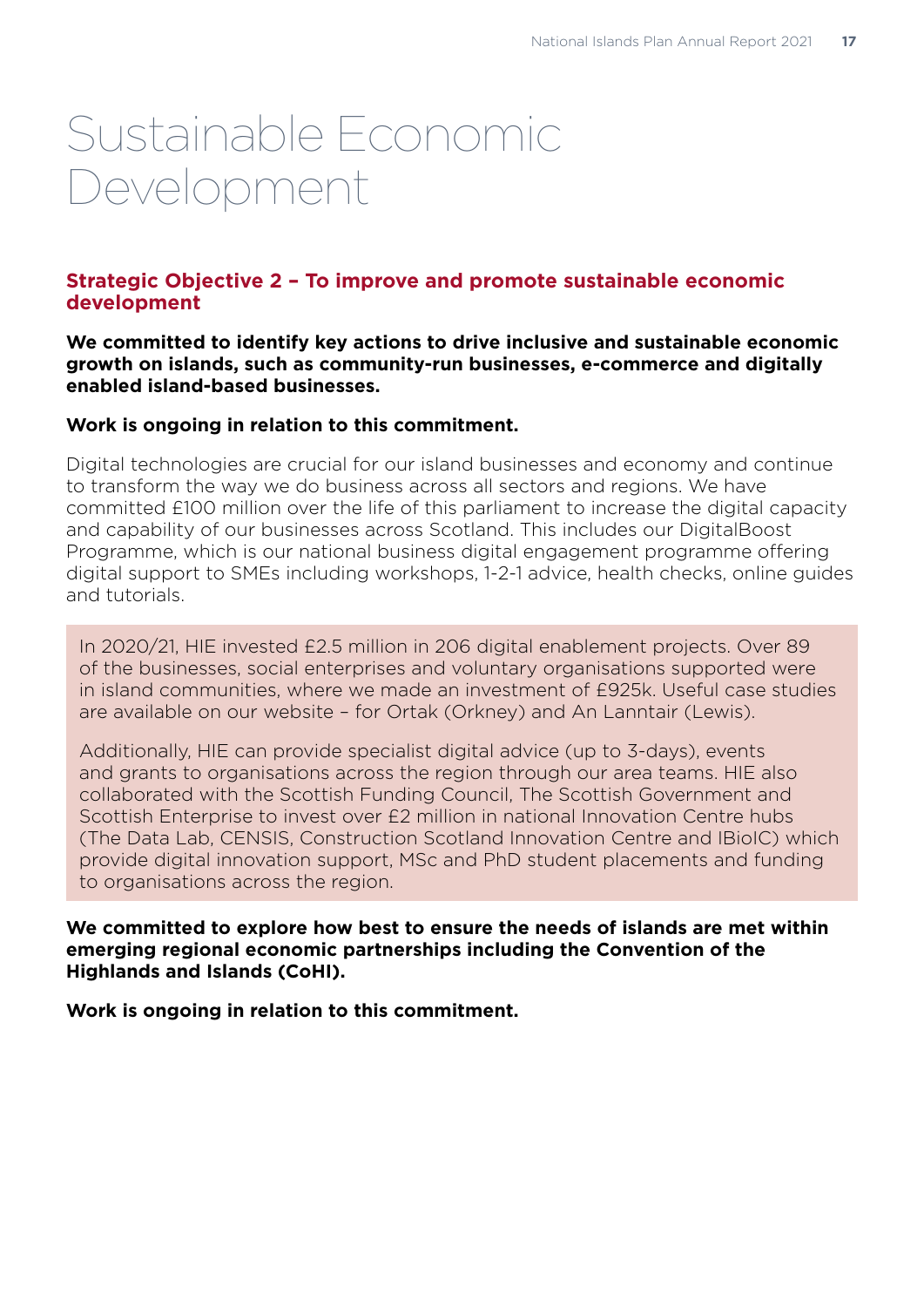The Highlands and Islands Regional Economic Partnership (REP) has been established, meeting for the first time in December 2021. Membership includes the six local authorities with island populations, together with Moray Council, HIE, UHI, and other public bodies. Business and third sector representation will be drawn from the mainland and islands. The REP will provide a regional voice and enable collaboration across key regional challenges and opportunities such as economic recovery and transformation, net zero, repopulation, infrastructure and transport, each of which have specific island perspectives. The work of the REP will align with and feed into that of The Convention of the Highlands and Islands (CoHI).

COHI meets biannually, in spring and autumn, and brings together the Highlands and Islands Local Authorities, public bodies and institutions with responsibility for, or interests in, the economic and social development of the Highlands and Islands. CoHI aims to strengthen alignment between the Scottish Government and member organisations to increase sustainable economic growth and its processes are under constant review and evolution. Conventions normally alternate between mainland and island settings however in 2021, the Deputy First Minister and Cabinet Secretary for COVID Recovery hosted the meetings online and discussion themes included: Workforce and Skills, Population, Housing, Gaelic and Crofting.

Additionally, work continues on the Talent Attraction and Retention programme to support business to attract people with the skills required; the Student Retention programme to support students to stay, live, and work in Scotland post-qualifying; and the Skills Recognition Scotland project to help migrants already living in Scotland secure the right level of employment by profiling their skills gained outwith the UK and increasing links to employers with vacancies. This is in undertaken in collaboration with the Population and Migration Unit and various other Scottish Government teams, Skills Development Scotland and enterprise agencies.

**We committed to tailor business and community support for island communities to ensure products and services are fit for purpose, accessible and effective. This will include exploring new and innovative models and working with national providers to consider how programmes can better address needs of island communities and businesses.** 

# **Work is ongoing in relation to this commitment.**

Our £2,586,000 investment through the Island Communities Fund (ICF) was delivered as one strand of the 2021/22 Islands Programme, providing capital investment for community-led projects that align with community wealth building approaches and support employment, community resilience and contribute to Scotland's just transition to net zero and climate resilient living on islands.

Supporting island businesses and community groups, the ICF built on the success and our learning from the Islands Green Recovery Programme (2020/21), and provided grants of up to £150,000 for projects focused on developing sustainable economic activities on islands, while also supporting the delivery of the [National](https://www.gov.scot/publications/national-plan-scotlands-islands/)  [Islands Plan](https://www.gov.scot/publications/national-plan-scotlands-islands/).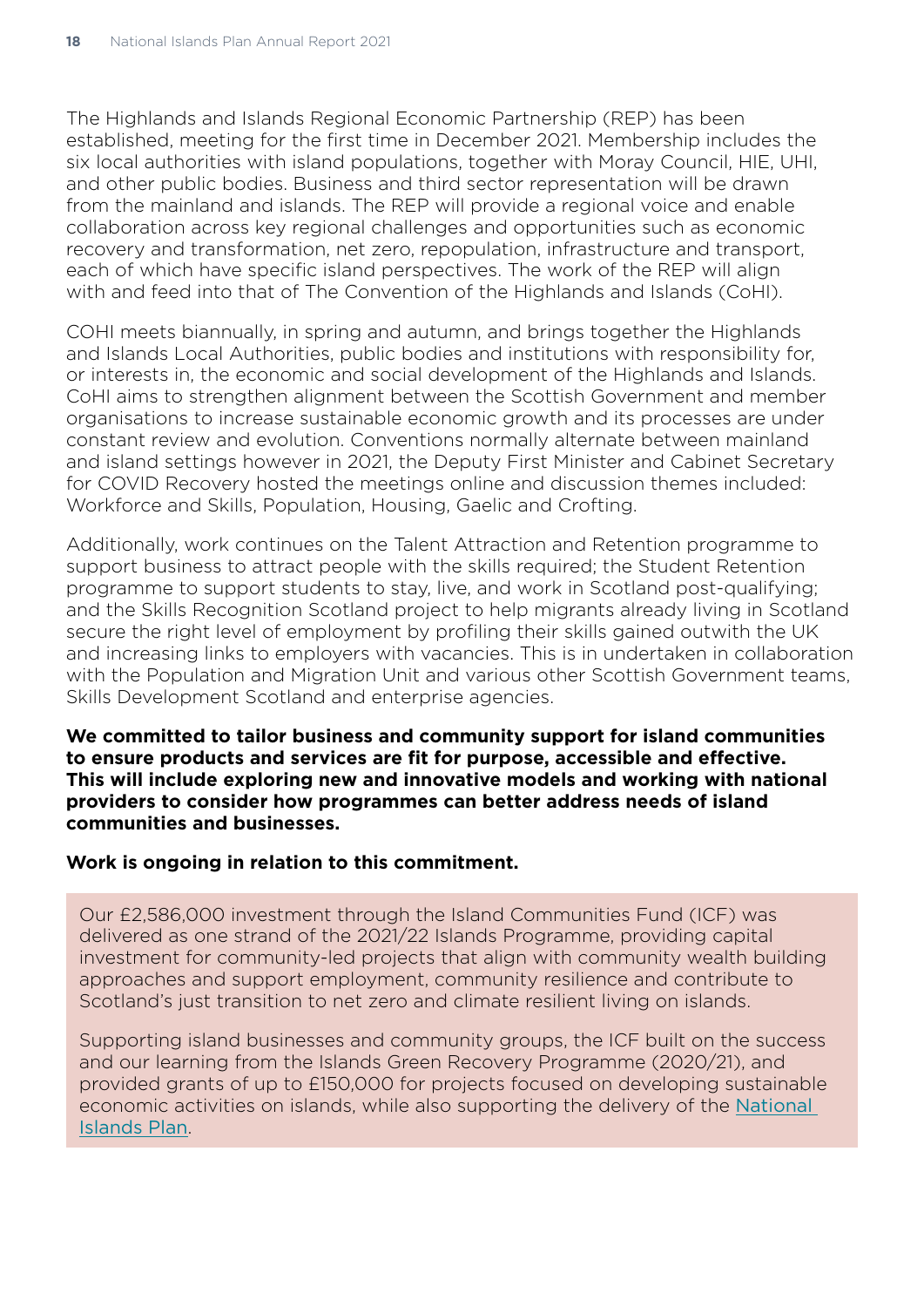Additionally, Highlands and Islands Enterprise (HIE) delivers economic and community development for the region through eight area-based teams which enables our response to meet local needs and opportunities using extensive local knowledge, partnerships and a customer-focused approach. Intervention rates and eligibility criteria for programmes are often flexed to increase support to islands. One example where island areas have specifically been targeted is the Graduate Placement Programme, in recognition of distinct needs in particular islands and as part of our response to population challenges.

### **We committed to work in partnership to support strategic projects which deliver sustainable economic growth in the islands, e.g. Orkney Research and Innovation Campus and Stornoway port developments.**

#### **Work is ongoing in relation to this commitment.**

The Islands Growth Deal has three main themes: leading the way to a low carbon future; supporting growth and future industries; and building thriving sustainable communities. Eighteen projects are included in the Islands Growth Deal Heads of Terms and these include the Islands Centre for Net Zero, Dales Voe Deep Water Port and Outer Hebrides Energy Hub, which have a low carbon theme running through them, although the low carbon theme will run through all Islands Deal projects to some extent.

#### **We committed to drive the many socio-economic opportunities arising from the 2019 Science and Innovation Audit report Maximising Opportunities for the Marine Economy in the Highlands and Islands as well as enhance those arising from Growth Deals.**

#### **Work is ongoing in relation to this commitment.**

Our [Fisheries Management Strategy](https://www.gov.scot/publications/scotlands-future-fisheries-management-strategy-2020-2030/) commits us to responsible and sustainable sea fisheries management and is underpinned by a 12 point action plan which is being delivered over the next ten years. Key actions include increasing the obligation on fishers to land into Scotland, with associated benefits to onshore processing and ancillary services; and improving the resilience of the fishing industry, working with stakeholders to strengthen links to local and global markets, and supporting diversification.

The Strategy puts a strong emphasis on local management of fisheries, with investment in our network of local Regional Inshore Fisheries Groups. Part of this is through the Inshore Fisheries Pilots initiative where the Inshore Fisheries Groups, working with Marine Scotland, have developed two projects – a holistic approach to optimising fishing gear use in the Outer Hebrides, and in Mull a trial separating mobile and static gear. Both have been met with positivity by stakeholders and anecdotal evidence suggests a positive effect. We are using learning form these pilots to help inform inshore fisheries management options nationally, and explore opportunities to strengthen outputs across all of our coastal communities.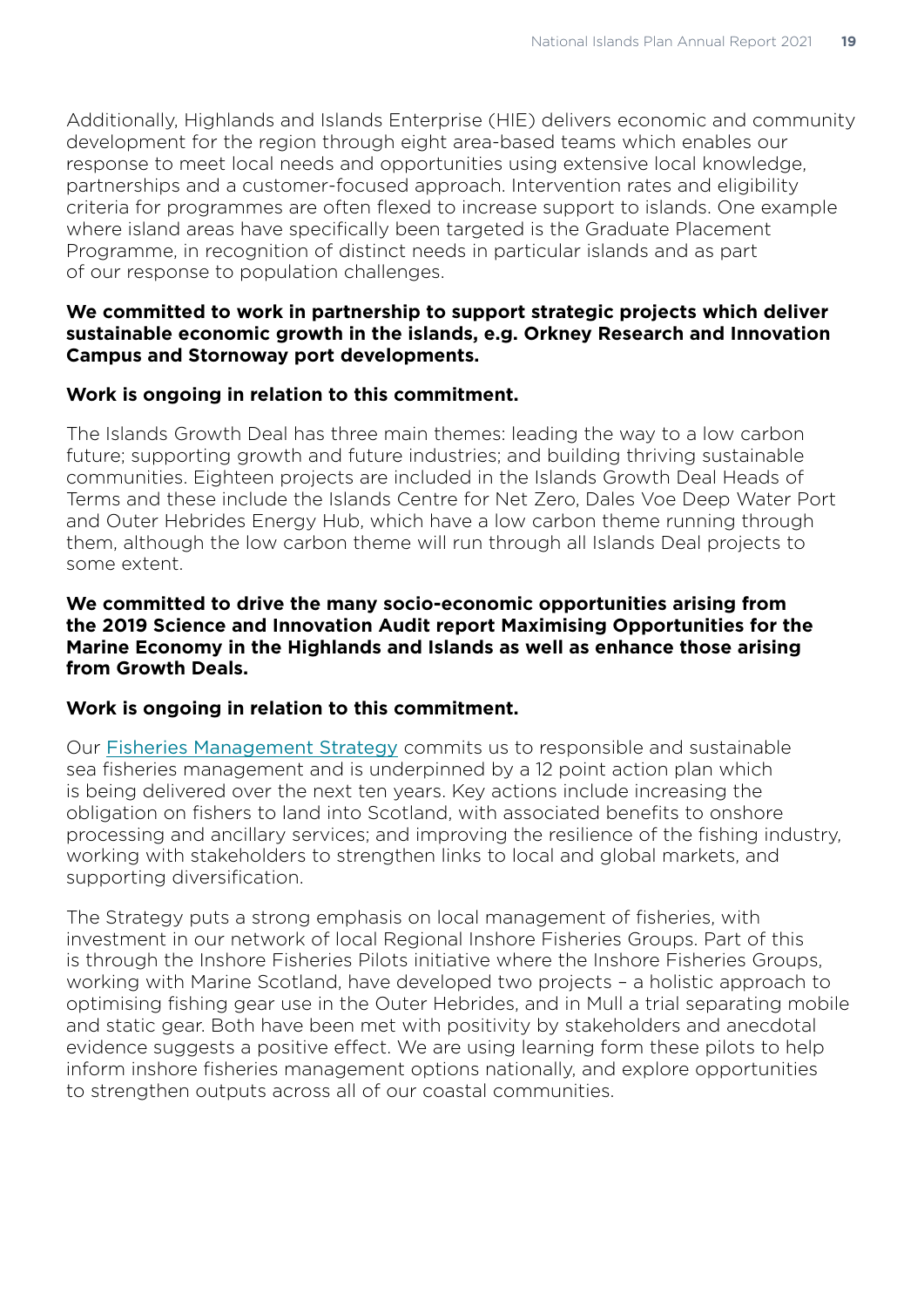Our approach to securing fishing opportunities through international negotiations seeks to maximise the benefits of fishing to our local communities. This includes many of our fishing communities based in the highlands and islands, with significant benefits flowing to (for example) Shetland as a result. Quota secured at an international level helps to maintain and grow local businesses, providing employment opportunities both offshore and onshore as a result.

We have also initiated a number of projects to support new entrants into the fishing sector and we have so far awarded 23 new entrants totalling £1,740,470.00 of Marine Fund Scotland to help fishers purchase their own vessel. Out of the 23 awarded Young fishers four came from Highlands and Islands region. The grant awarded for these totalled £239,115.00.

Several projects are also being developed as part of both the Islands Growth Deal and the Argyll and Bute Growth Deal that have a strong focus on the Marine Economy. These include Scapa Flow Future Fuels Hub, Outer Hebrides Food and Drink and Dales Voe Ultra Deep Water Port projects in the Islands Deal, and UHI/Argyll Collage Marine Industry Training Centre, MERL Machrihanish Innovation Campus, SAMS International Seaweed and Shellfish Centre and Marine Tourism projects in the Argyll and Bute Deal. Both the Scottish and UK Governments are working closely with partners in both Deals to develop these projects to the benefit of coastal communities.

#### **We committed to display leadership in the public sector by demonstrating that jobs and careers can be successful on islands.**

### **Work is ongoing in relation to this commitment.**

Plans to form a Workforce Dispersal working group are being discussed, initially looking at Scottish Government workforce and how jobs can be undertaken from across Scotland. This work has been supported through engagement with the CoHI Population Working Group, which identified five key thematic focuses central to the challenge of ensuring sustainable populations in communities. These included the availability and suitability of housing, the availability of jobs across the region (including public sector), critical infrastructure (including transport and broadband), the provision of and accessibility to public services, and attracting and retaining young people to the region.

At the October 2021 CoHI, the working group presented a [paper](https://www.gov.scot/publications/convention-of-the-highlands-and-islands-meeting-papers-october-2021/) setting out policy considerations and suggested locally-led population initiatives for discussion, and to confirm next steps in regards to developing the concept of Repopulation Zones. Scottish Government will continue to engage with and reflect on this emerging work.

#### **We committed to promote a thriving business environment that allows individuals to pursue a wide range of economic opportunities on islands.**

**Work is ongoing in relation to this commitment.**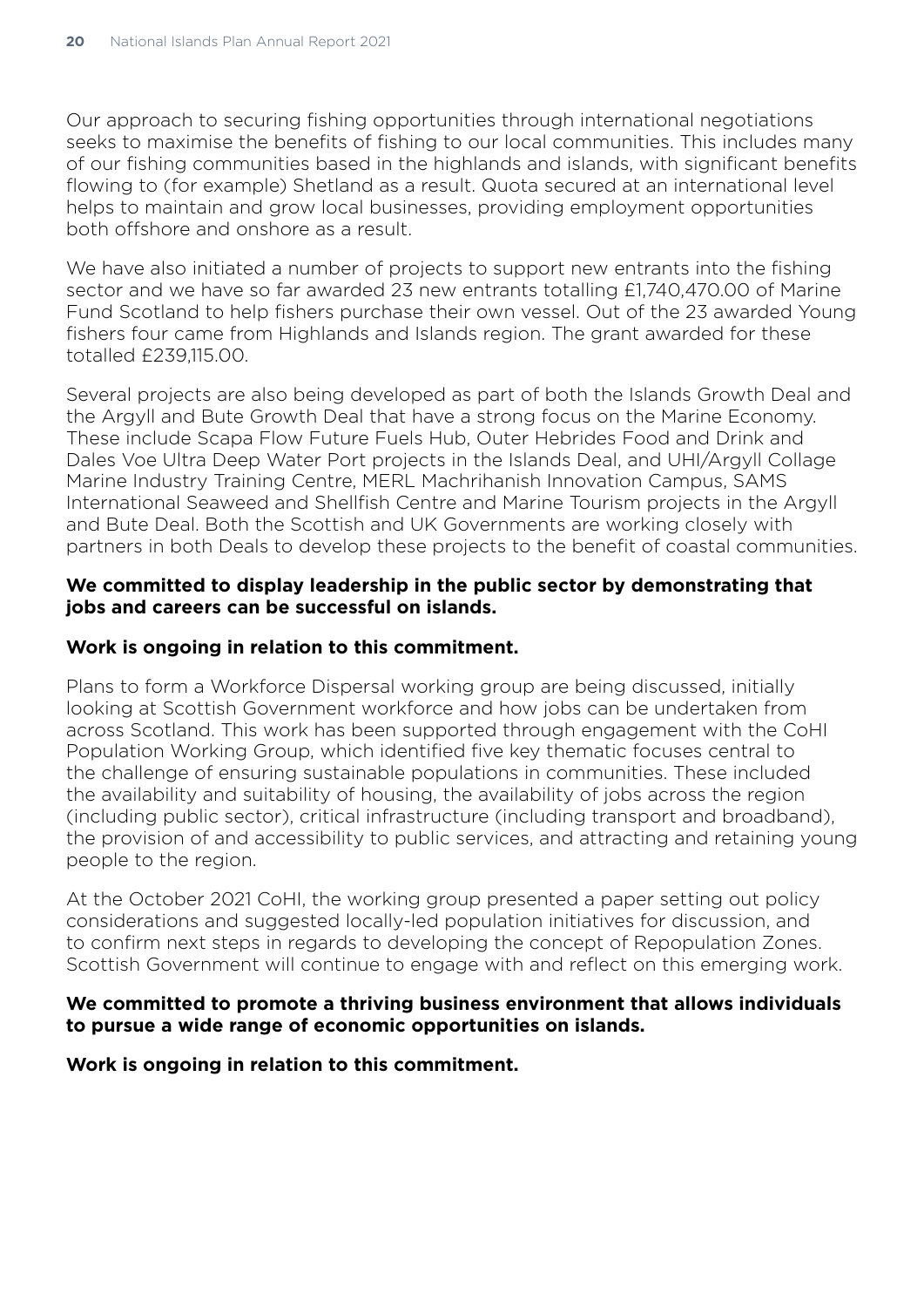The Islands Growth Deal sets out a number of collaborative and Island specific proposals, designed to address the islands' demographic challenges, as well as supporting business innovation, and the move towards net zero.

The 18 projects within the Islands Growth Deal focus on developing infrastructure to support the growing renewables cluster, innovation programmes to maximise the value of primary and emerging growth industries, boosting the sustainable tourism and cultural offering, supported by a programme to equip the Islands workforce with the skills to meet current and future demand. The projects span a number of areas including low carbon, housing, skills, sustainable tourism, creative industries, space, food and drink and business innovation.

The Argyll and Bute Growth Deal projects span sustainable tourism, digital, business innovation, housing, skills, aquaculture, low carbon and regeneration. In the context of the climate emergency and the need to address the economic challenges facing island and rural communities in Argyll and Bute, the Deal will look to harness opportunities provided by the region's abundant marine renewable resources.

Through HIE significant investments are being made to support the transition to net zero, innovation and community infrastructure with creative industries, tourism and food and drink sectors in particular receiving support. Many of these investments are being delivered through important partnerships across public, private and third sectors.

In terms of innovation and entrepreneurship, the following programmes are accessible to our island communities:

- HIE Innovate supports businesses as they seek to develop their products, processes and business models.
- [Interface](https://interface-online.org.uk/) Knowledge Connection links businesses with academia to find solutions to business problems. The service has been well used by island based businesses
- Your Business offers innovation support to .with cases studies e.g. [Outer](https://interface-online.org.uk/case-studies/outer-hebrides-tourism-community-interest-company)  [Hebrides Tourism](https://interface-online.org.uk/case-studies/outer-hebrides-tourism-community-interest-company)
- [Co-Innovate](https://www.hie.co.uk/support/browse-all-support-services/co-innovate/) provides access to innovation support and advice in Argyll and the West Highlands and Islands and has supported over 200 businesses to date.

HIE runs a [programme of additional support](https://www.nweurope.eu/projects/project-search/sunse-support-network-for-social-entrepreneurs/) to help entrepreneurs shape and develop their that address a social purpose. The programme was developed by HIE with colleagues across Europe and is funded through Interreg. Initially targeted at areas of rural disadvantage/remote rural, it is now a pan regional programme. The programme runs until June 2022 and has achieved over 30 start-ups since it began in March 2018, with a further 60 in development. Four physical hubs were initially established in Sutherland, Wester Ross, Easter Ross and Isles of South Uist. Support has been developed into a virtual online toolkit for social entrepreneurs which will remain available beyond the life of the programme.

#### **We committed to create and promote apprenticeships and job opportunities for young islanders.**

**Work is ongoing in relation to this commitment.**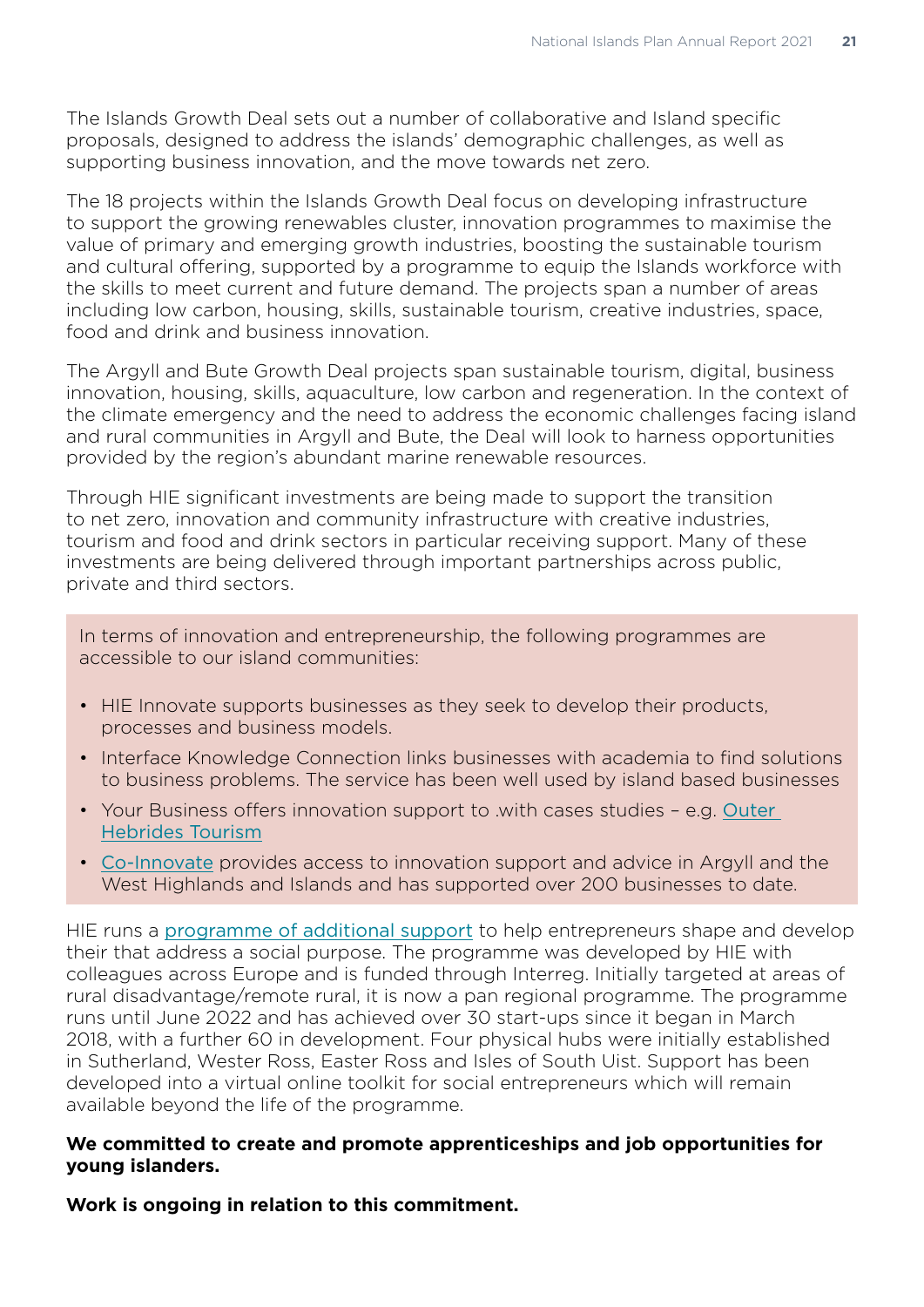HM Inspectors are producing a report for Scottish Government early in 2022 to evaluate Foundation Apprenticeships. This will identify what is working well, highlight any barriers to implementation, and make recommendations regarding aspects for improvement. On completion this process will build on the evidence base for how apprenticeships can support pathways to positive destinations in our island communities.

In recent years, the delivery of Modern Apprenticeship (MA) across the Islands in Scotland has been fairly consistent with 872 starts in 2018/19 and 904 in 2019/20. Like most regions across Scotland MA starts in the islands were impacted by the COVID-19 pandemic as employers reviewed, delayed and paused recruitment plans, resulting in fewer starts in 2020/21 (643 starts). Published on 15 February 2022, the Quarter 3 statistics, covering April-December 2021, show a positive increase in MA starts (514 at the end of Q3 2021/22) compared with the same time last year.

Foundation and Graduate Apprenticeships are also being delivered across the Islands, with numbers improving. For instance Na h-Eileanan Siar have increased the delivery of Foundation Apprenticeships (FAs) from 18 starts in 2018 to 54 starts in 2020. Graduate Apprenticeships have seen similar expansion in the Islands with both Argyll and Bute and Shetland Islands delivering eight GA opportunities in 2020/21 and Orkney Islands offering 12 GA opportunities in the same year.

Work on the Student Retention project is continuing. Student Retention aims to encourage students to remain in Scotland (and rural locations/move to islands or highlands) after completing study – this applies to any students from Scotland or the rest of the UK. Workforce dispersal could allow for jobs to be done anywhere and therefore there would be less of a need for young people to leave in order to engage in particular types of work.

#### **We committed to ensure that skills provision is agile and responsive to future demand and enables individuals to take up opportunities.**

# **Work is ongoing in relation to this commitment.**

The 2019 Future Skills Action Plan (FSAP) sets out our ambition that people across Scotland should have access high quality skills support throughout their working life. Since the Plan's launch socio-economic conditions have changed greatly and while some of the trends and actions set out in FSAP have been delayed, others have been accelerated. We have now progressed into a second phase of the plan, allowing us to take stock of labour market changes and emerging economic challenges, and to align closely with the National Strategy for Economic Transformation.

A key priority of FSAP was to publish a Climate Emergency Skills Action Plan (CESAP). Published in December 2020, CESAP sets out the actions we need to take to ensure out workforce is able to support the transition to net zero. Since publication, the Climate Emergency Skills Action Plan has been driven forward by an Implementation Steering Group tasked with developing an Implementation Plan to set out a route map for green skills provision. As a priority action of CESAP, the Green Jobs Workforce Academy – administered by Skills Development Scotland – launched in August 2021. The Academy makes it easier for individuals of all backgrounds at any stage of their career to consider how their skills and experience can be built upon to launch a green career and to access upskilling or retraining courses.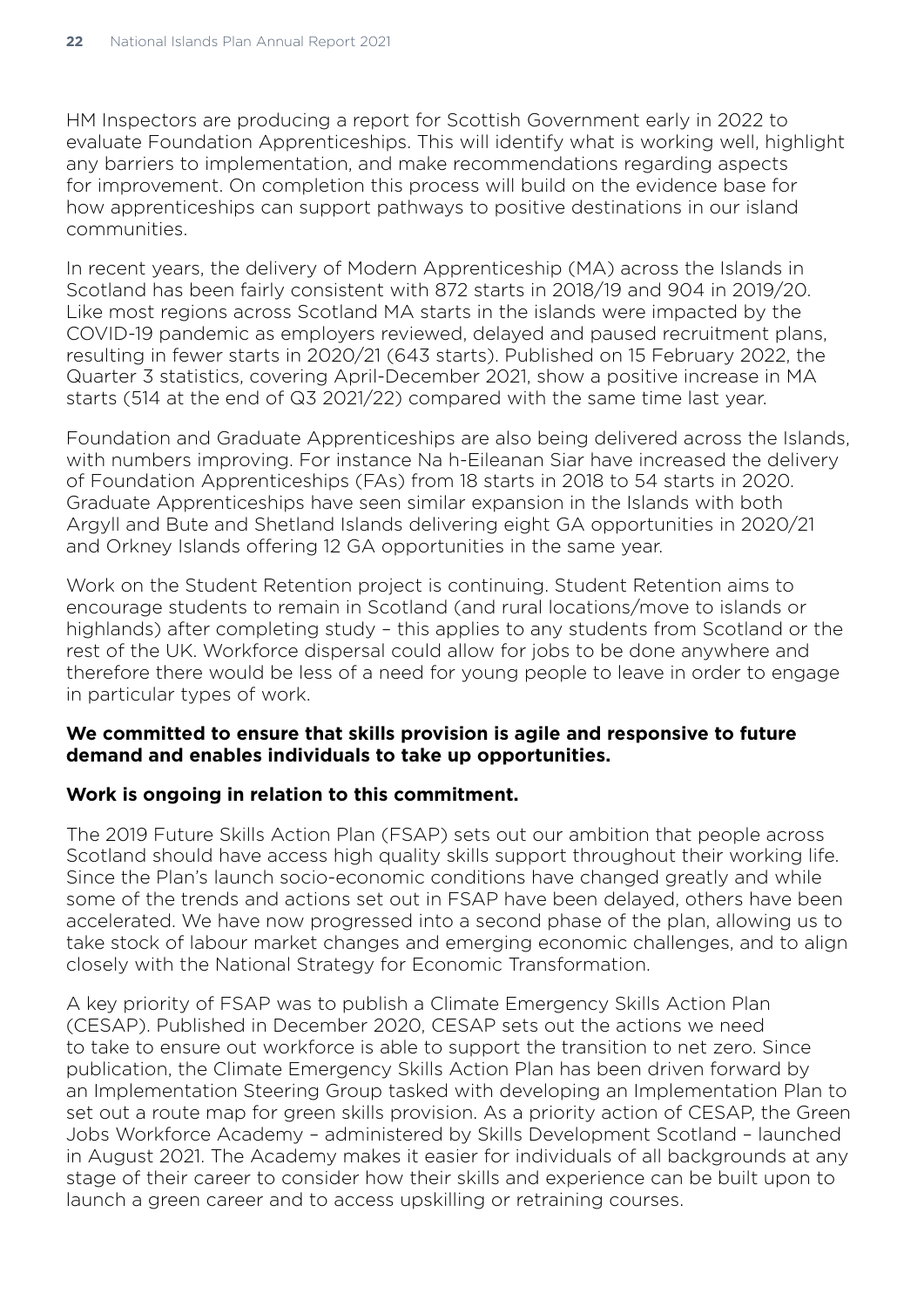In August 2021, we set up a Commission to undertake a review of learning for Scotland's land-based and aquaculture sectors. The review will cover learning from early years to adulthood, to provide opportunities and qualifications through school, college, university and work-based learning including apprenticeships, for more people, and specifically more women, to work with and on the land, particularly in green skills. The Commission will provide independent, evidence-based advice and recommendations to Scottish Ministers. The Commission met twice in 2021.

The National Transition Training Fund (NTTF) was introduced in 2020 as a specific response to the economic impact of COVID-19. In Year 2 the NTTF continues to support individuals and sectors affected by COVID-19, in Scotland, but also to address Brexit impacts and support future skills needs including the transition to net zero.

The Individual Training Account (ITA) programme is an established and important instrument in our ability to respond to Scotland's skills gaps for those both in and out of work. The programme supports individuals who are unemployed or earn £22,000 or under to access training in a number of curriculum areas to improve prospects of gaining employment or progressing in employment.

The Flexible Workforce Development Fund (FWDF) provides £15k of training for Scotland's Apprenticeship Levy-payers to upskill and/or reskill their existing workforce and £5k of training for non-levy payers (SME's). The training is delivered in partnership with local colleges, the Open University in Scotland (OUiS) or independent training providers, where specific training needs cannot be provided via a local college.

#### **We committed to build on Scotland's National Marine Plan to ensure that fishing, other economic activities stemming from the sea provide increased opportunities for island communities, but at the same time that they are pursued in a sustainable manner.**

# **Work is ongoing in relation to this commitment.**

In 2021, we fulfilled our statutory requirement to review Scotland's National Marine Plan (adopted 2015). While the plan was found to be effective, the review noted that recent developments, like UK exit from the EU, the COVID-19 pandemic, and the climate emergency, as well as new efforts like the Future Fisheries Management Strategy, impact on our management of marine activities and point to the need to update the plan. Scottish Ministers have considered the findings of the Review, and a decision on those findings will be announced in spring 2022.

Scotland's Fisheries Management Strategy, published in December 2020, established a 12 point action plan which will deliver a range of policies to support sustainable and responsible fisheries management in Scotland. Those policies include working with local stakeholders to deliver tailored management approaches, and ensuring that the benefits from fishing can flow to local communities, for example, by increasing the volume of fish landed into Scotland.

To support aquaculture, the Scottish Government in its first 100 days appointed Professor Russel Griggs to lead an independent review aquaculture regulatory processes to ensure that development is more responsive, transparent and efficient. The sustainable development of Scotland's finfish, shellfish and seaweed farming sectors will be supported by the development of a Vision for sustainable aquaculture.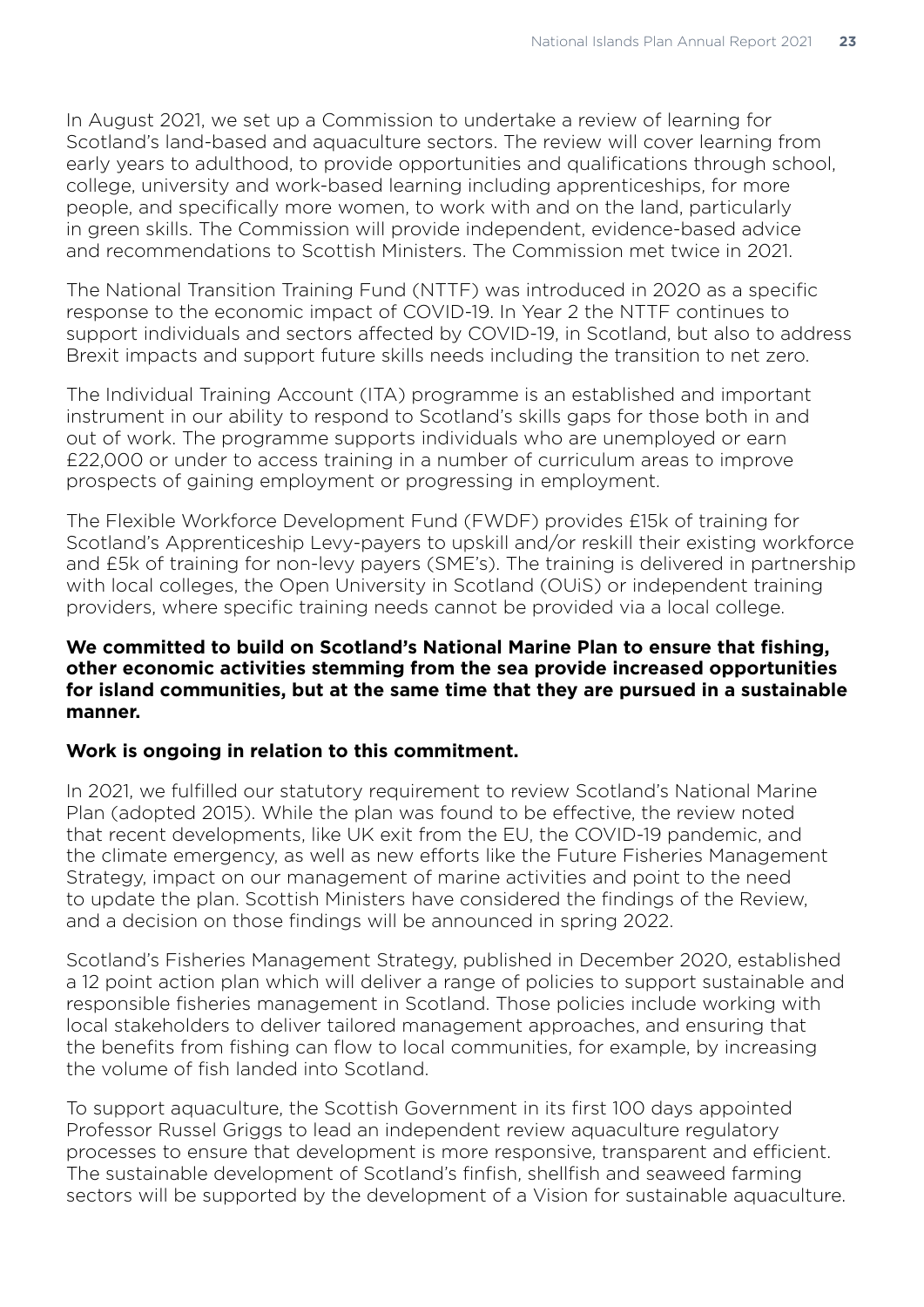# **We committed to ensure that sustainable land use including agriculture and forestry continues to provide jobs and opportunities to island communities.**

#### **Work is ongoing in relation to this commitment.**

We are moving forward to put in place a successor to the Common Agriculture Policy that will guide farming, food production and land use in the coming years. Our approach supports farmers and crofters to ensure their economic sustainability as we deal with the twin global emergencies of climate change and biodiversity, whilst continuing to produce high quality food. Development of the new approach will be fair and equitable as set out in the terms of a Just Transition that ensures a sustainable future for a reformed agriculture sector. We will adopt a new approach to policies for agriculture and food production and realise the collective desire to ensure Scottish policy, regulatory and funding frameworks enable investment in rural and island businesses and communities. Amongst other things, this will underpin the creation and maintenance of green jobs in the sector across our islands.

Forestry and Land Scotland (FLS) continues to run the Community Asset Transfer Scheme (CATS) in order to support communities to buy or lease land to empower local communities and support local objectives. This continues to provide opportunities for community ownership of woodlands and land that can be used to create new jobs and generate income on islands. The most recent asset transfer request, currently under CATS evaluation, is from the Arran High School Mountain Bike Club to create a new skills trail near Lamlash, with the aim of giving pupils the chance to improve their skills and gain MTB qualifications, as well as a bespoke facility for residents and visitors interested in mountain biking on Arran. On Mull, other requests in development include a historic walled garden and a community native tree nursery.

Scotland's forestry sector continues to employ people across Scotland and as part of the Green Recovery Scottish Government continues to support the expansion of the forestry workforce to respond to the increase in woodland creation and sustainable timber production, including on the islands.

FLS continue to sustainably manage the Scottish Minister's National Forest and Lands on the islands such as Isles of Arran, Mull and Skye. The management of these areas continues to support local economies (through direct forest management activity, outdoor recreation use and related wildlife tourism), increases local biodiversity and provides opportunities for people to access and use local woodlands on islands.

The Crofting Commission received additional funding which enabled it to appoint four permanent Crofting Commission staff in the Western Isles. The Commission intends to review this in the future, with a view to considering further Commission positions in other island crofting areas. Officers in post liaise with crofting communities to encourage croft occupancy, working with assessors, landlords and townships to encourage opportunities for new entrants, and encourage active croft use and management of common grazing land.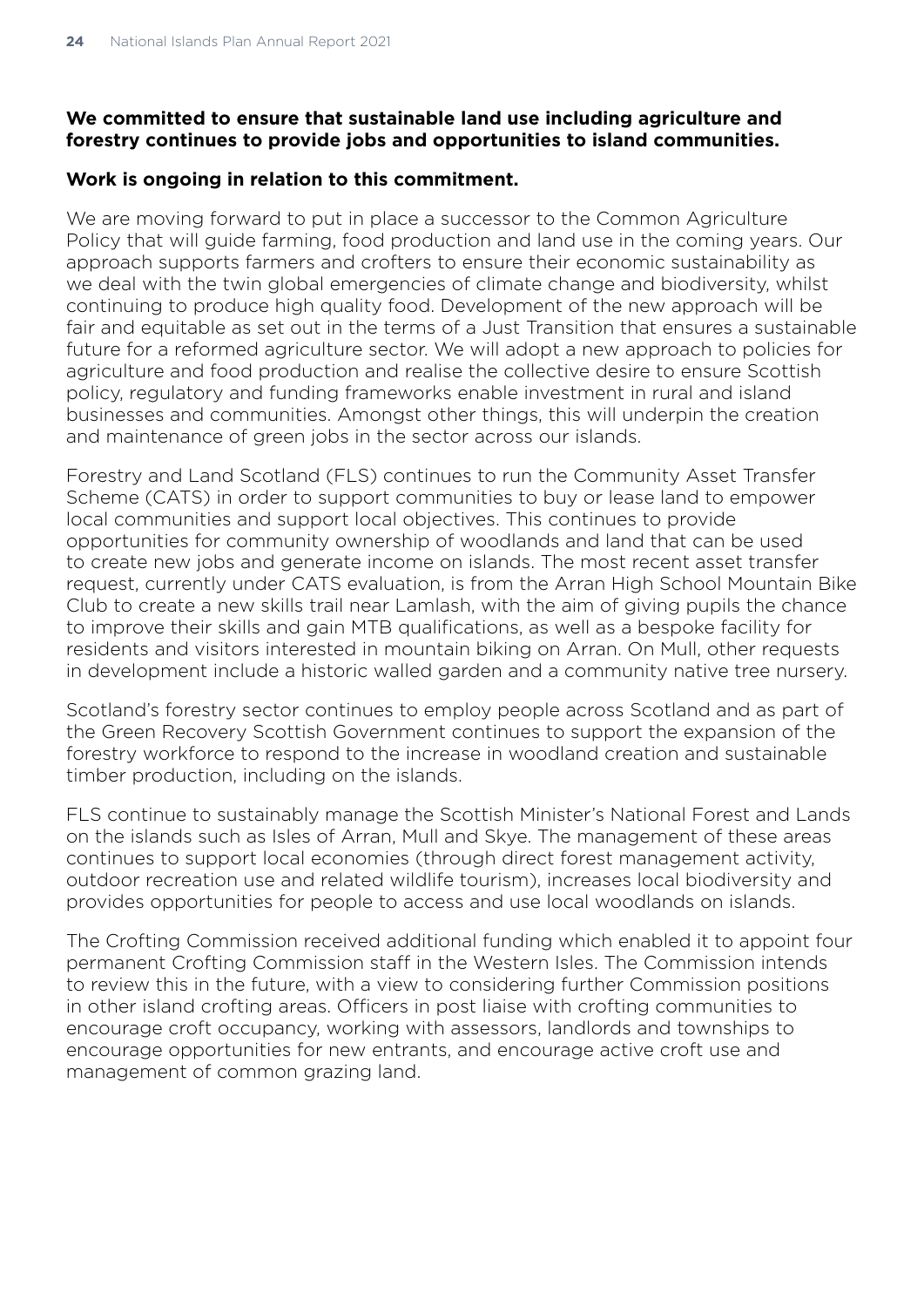Scottish Government and Lantra have collaborated with SDS to produce a rural employers toolkit ([Rural employers toolkit by lantra.scotland - Issuu\)](https://eu-west-1.protection.sophos.com?d=issuu.com&u=aHR0cHM6Ly9pc3N1dS5jb20vbGFudHJhLnNjb3RsYW5kL2RvY3MvcnVyYWxfdG9vbGtpdA==&i=NWQyNzBjMDIxMTQ3YjYxNDI0NTUzODgw&t=d2JSaW5iOU8wSXN4OFhLZDBnTDlTZlhRVkErcTgxVklabVErUkg1QTJ1bz0=&h=10befe5df6074e09a109818858c53d12). To address gender barriers and the uptake of practical training by women, as highlighted by the Women in Agriculture taskforce, the Women in Agriculture ([Women in Agriculture](https://eu-west-1.protection.sophos.com?d=lantra.co.uk&u=aHR0cHM6Ly93d3cuc2NvdGxhbmQubGFudHJhLmNvLnVrL3dvbWVuLWFncmljdWx0dXJlLXByYWN0aWNhbC10cmFpbmluZy1mdW5k&i=NWQyNzBjMDIxMTQ3YjYxNDI0NTUzODgw&t=VTU0TjEwVGUyUC84K2JhcDlpSm5IN0tXYXkyQitEbFhYSTVENkRDazdhST0=&h=10befe5df6074e09a109818858c53d12)  [Practical Training Fund | Lantra - Scotland](https://eu-west-1.protection.sophos.com?d=lantra.co.uk&u=aHR0cHM6Ly93d3cuc2NvdGxhbmQubGFudHJhLmNvLnVrL3dvbWVuLWFncmljdWx0dXJlLXByYWN0aWNhbC10cmFpbmluZy1mdW5k&i=NWQyNzBjMDIxMTQ3YjYxNDI0NTUzODgw&t=VTU0TjEwVGUyUC84K2JhcDlpSm5IN0tXYXkyQitEbFhYSTVENkRDazdhST0=&h=10befe5df6074e09a109818858c53d12) ) and Women in Rural Economies Training fund ([Women in the Rural Economy Training Fund | Lantra - Scotland](https://eu-west-1.protection.sophos.com?d=lantra.co.uk&u=aHR0cHM6Ly93d3cuc2NvdGxhbmQubGFudHJhLmNvLnVrL3dvbWVuLXJ1cmFsLWVjb25vbXktdHJhaW5pbmctZnVuZA==&i=NWQyNzBjMDIxMTQ3YjYxNDI0NTUzODgw&t=TEZKZzhwVWV6cUxKUzQwMEQybW1uN3g3VUhSMWU2c3pVUXRGTjQ4S2JkST0=&h=10befe5df6074e09a109818858c53d12)) were developed and had strong applications from our islands. Lantra have also worked with CivTech 5.0 to identify SkillSeeder, an app that supports those, particularly in our rural and island communities to find new opportunities to learn and share skills (<https://www.skillseeder.com/>).

#### **We committed to work with relevant partners and stakeholders to make tourism more sustainable and less seasonal, and encourage development of a year-round offer across a wider range of islands that delivers economic, environmental and social benefits.**

#### **Work is ongoing in relation to this commitment.**

#### Scottish Tourism Recovery Taskforce

To support the long-term recovery of Scotland's tourism and hospitality industry, the Scottish Government established its Scottish Tourism Recovery Taskforce (STRT) in June 2020. It was co-chaired by the former Tourism Secretary Fergus Ewing, MSP and Business Minister Jamie Hepburn, MSP and was made up of more than 30 representatives with experience from across the industry.

The Taskforce looked at the priority rescue measures that could be taken by both the Scottish and UK Governments to bolster recovery. Phase 1 recovery measures are currently being taken forward by the Scottish Tourism Emergency Response Group (STERG). Members include VisitScotland, Enterprise Agencies, Skills Development Scotland, COSLA and the Scottish Tourism Alliance.

For further information please see: [Tourism recovery programme - News |](https://www.visitscotland.org/news/2021/tourism-recovery-programme)  [VisitScotland.org](https://www.visitscotland.org/news/2021/tourism-recovery-programme) ([https://www.visitscotland.org/news/2021/tourism-recovery](https://www.visitscotland.org/news/2021/tourism-recovery-programme)[programme](https://www.visitscotland.org/news/2021/tourism-recovery-programme)). Alongside implementing Phase 1 we have been working to co-produce plans for Phase 2 of recovery.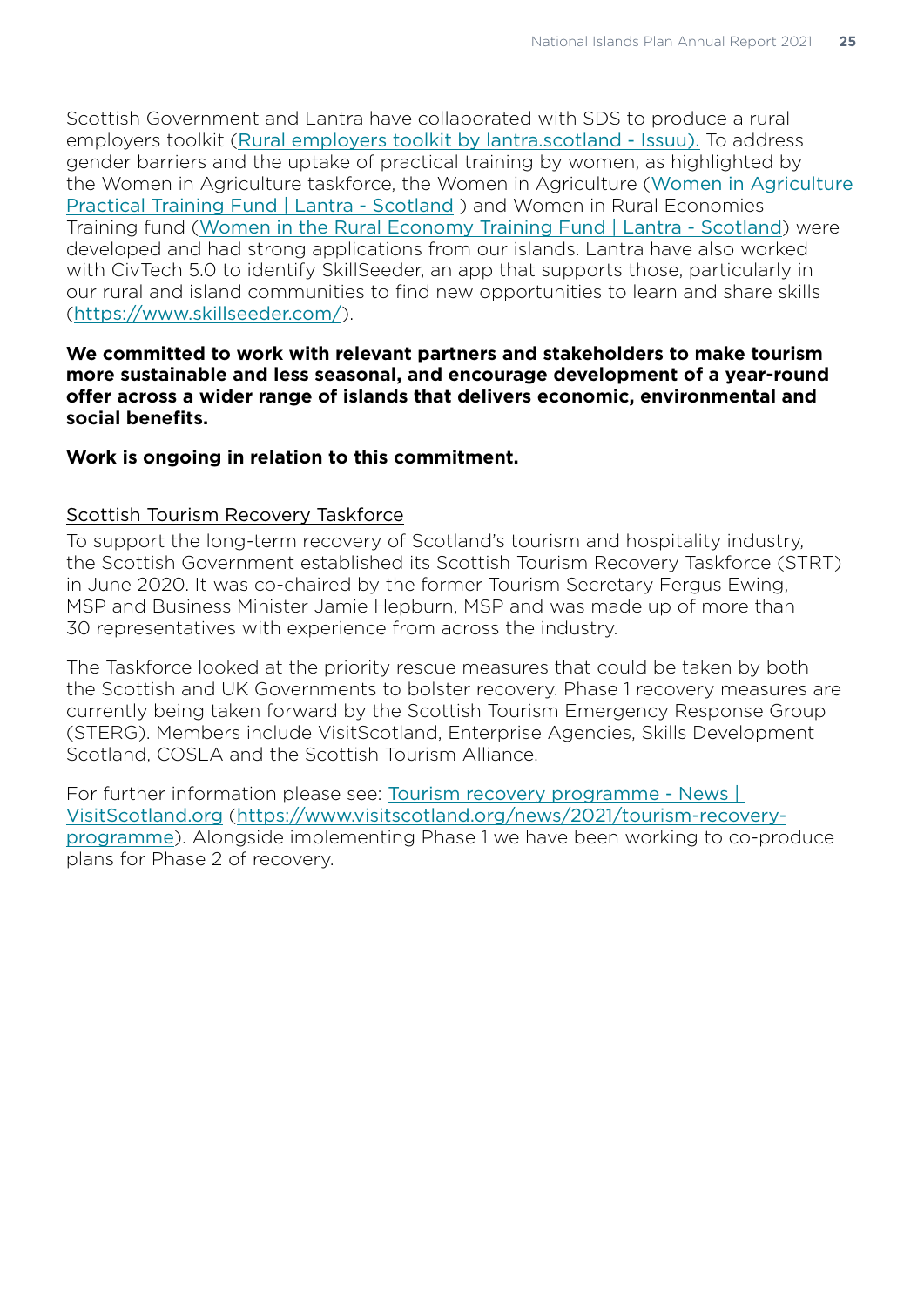#### Tourism Recovery Programme

Phase 1 of the Tourism Recovery Programme commenced in 2021 and is well underway. The initial priorities for recovery are based on the recommendations by the Scottish Tourism Recovery Taskforce and comprise new areas of work in addition to the work that is being undertaken by VisitScotland, the Enterprise Agencies and Skills Development Scotland. They are designed to support the four outcomes identified in [Scotland Outlook 2030](https://scottishtourismalliance.co.uk/scotland-outlook-2030-overview/):

- Outcome 1: We will attract, develop and retain a skilled, committed, diverse and valued workforce.
- Outcome 2: We will create and develop a sustainable destination together.
- Outcome 3: We will provide the very best, authentic and memorable experiences.
- Outcome 4: We will build business resilience, sustainability and profitability.

The 10 measures, supported by £25 million from the Scottish Government are:

- International Demand Building
- Destination and Sector Marketing Fund
- Holiday Voucher Scheme Social Tourism
- Day's Out Incentive Scheme
- Strategic infrastructure Plans
- Tourism and Hospitality Talent Development Programme Phase 2
- Leadership development to boost product innovation
- A Net Zero Pathway for Scotland's Tourism Industry
- Scottish Tourism Observatory
- Investment models to support Scottish Tourism recovery

These 10 projects have a significant positive impact throughout the entire tourism supply chain.

Alongside implementing Phase 1, officials have been working with STERG to co-produce plans for a Phase 2 of recovery (2022/23 and 2023/24). The Scottish Government received proposals from STERG, on behalf of the Scottish Tourism Recovery Taskforce, on 27 August for Phase 2 of the Tourism Recovery Programme, setting out recovery actions for the next two years, including 13 Recovery Projects (some new, some continuing). We are now considering best approach to support the Phase 2 recovery work.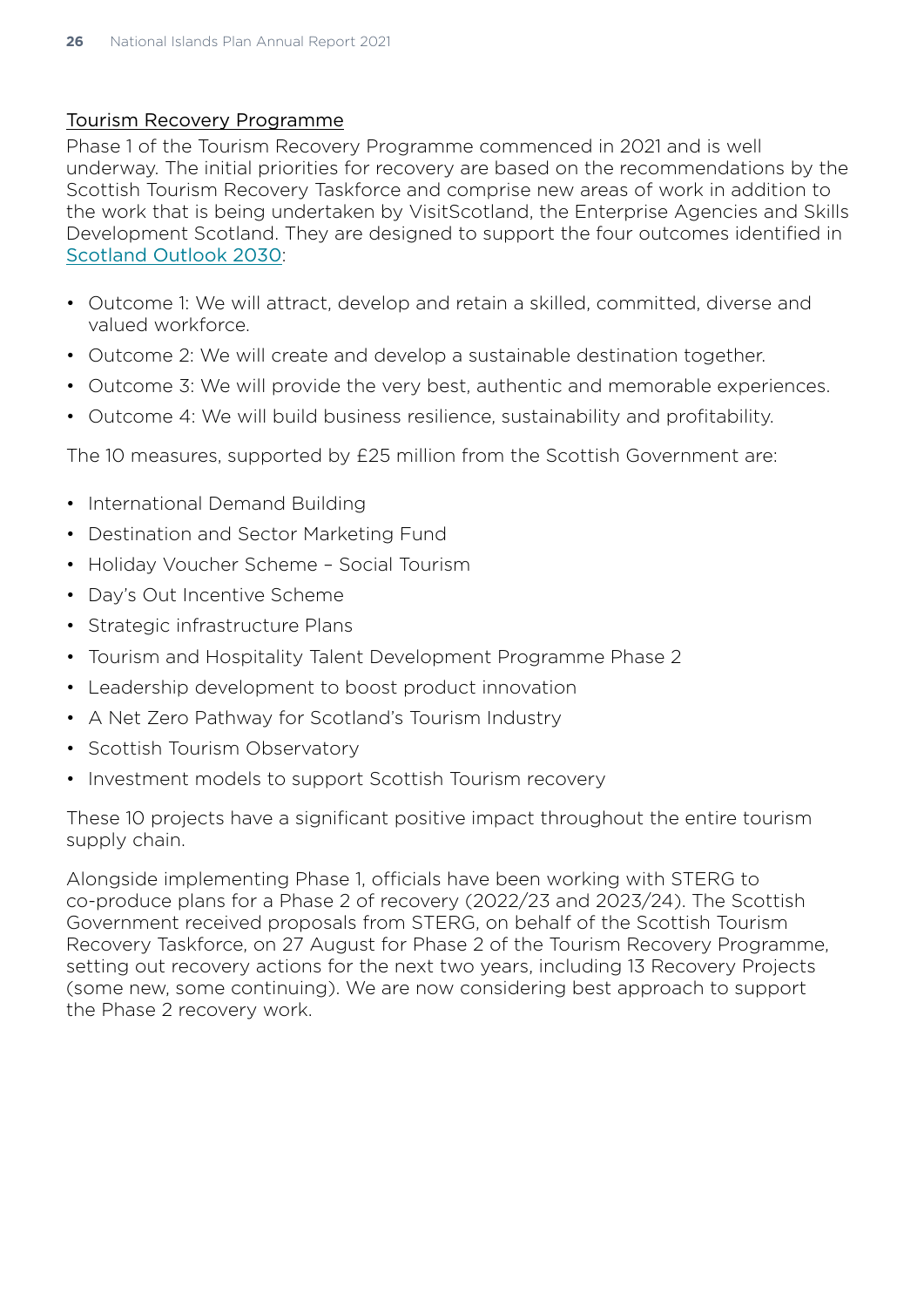The Phase 2 recovery programme:

- proposes a set of 13 recovery projects;
- supports the rebuilding of the visitor economy in a responsible way, to ensures that tourism thrives; and
- will set Scotland's tourism and hospitality industry back on track to delivering the ambitions of Scotland Outlook 2030.

We are now considering the best approaches to support Phase 2 recovery work, which will focus on the subsequent two years.

#### **We committed to ensure that crofting continues to provide jobs and opportunities to island communities.**

# **Work is ongoing in relation to this commitment.**

The Scottish Government continues to provide support to help sustain croft businesses. Officials continue to consider potential changes to the Crofting Agricultural Grant Scheme, which include widening the scope of activity which can be grant supported.

The Crofting Commission received additional funding which enabled it to appoint four permanent Crofting Commission staff in the Western Isles. The Commission intends to review this in the future, and if successful, can consider further positions in other island crofting areas.

#### **We committed to deliver the Islands Passport initiative, which will promote the opportunity to visit a wider range of Scotland's inhabited islands, encouraging visitors throughout all seasons and by public transport, thereby delivering economic opportunities for island communities.**

# **Work is ongoing in relation to this commitment.**

The 2018-19 Programme for Government made a commitment to develop an Islands passport scheme as a marketing initiative to encourage people to visit more of Scotland's inhabited islands. This would raise awareness of the unique offer of each of our islands both domestically and internationally. Work on delivering the proposal is led by our delivery partner HITRANS, alongside wider stakeholder engagement. The proposal is based on adapting similar marketing initiatives that have been deployed successfully elsewhere, including the Danish islands passport.

The Islands Passport will contribute to the delivery of the National Islands Plan by supporting economic development and sustainable tourism. The passport will be both digital and hardcopy, with the digital product available first: [Scottish Islands Passport](https://islands.scot/) (<https://islands.scot/>).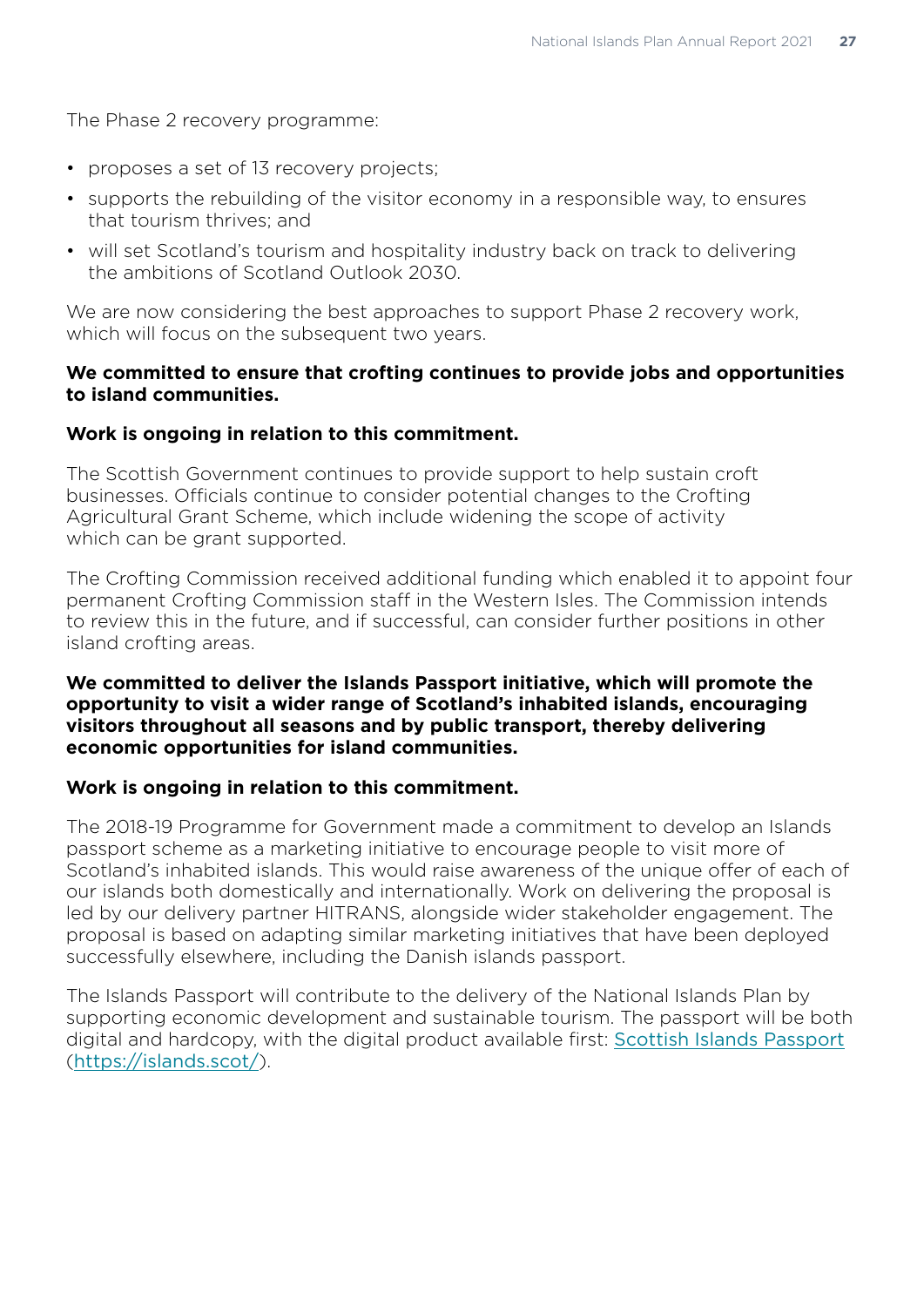The project comprises four key areas of delivery:

- a mobile app providing island information and mechanisms to encourage people to visit more islands, explore and spend once they are there;
- a physical souvenir 'passport' and rubbing stamps on each island providing a timeless, digital detox experience and creating opportunities for merchandise sales;
- a website to enable visitors to access the app and passport and to point to other organisations and sources of island information; and
- and a marketing campaign to support widespread awareness and uptake.

We have continued funding this project in 2021/22, bringing our total support to £200,00. The project will be officially launched in 2022.

#### **We committed to work with the food and drink industry to leverage its economic potential and explore options for sharing some of its benefits with island communities.**

#### **Work is ongoing in relation to this commitment.**

The COVID-19 pandemic and Brexit taken together represented the biggest challenge and threat to our food and drink sector for a generation, and that is why Scottish Government has worked with Industry to support the [Food and Drink Sector](https://www.bing.com/search?q=the+Food+%26+Drink+Sector+Recovery+Plan&cvid=bf48994d3ed94217a575e52e4141ba85&aqs=edge..69i57.2548j0j4&FORM=ANAB01&PC=U531)  [Recovery Plan](https://www.bing.com/search?q=the+Food+%26+Drink+Sector+Recovery+Plan&cvid=bf48994d3ed94217a575e52e4141ba85&aqs=edge..69i57.2548j0j4&FORM=ANAB01&PC=U531), led by Scotland Food and Drink with input from NFUS, QMS, SSPO and other sector bodies.

The three year plan was launched in November 2020 and has so far received £10 million from Scottish Government, with industry also committed to raising £3 million in private sector funding to support the programme through to 2023. The plan does not provide direct financial support to businesses, but rather offers wrap around holistic support identified by Industry themselves. It contains 50 actions to support all sectors of Scotland's food and drink industry, including island communities, to recover from COVID-19 and mitigate the impact of Brexit. Moving forward, we will be working with the industry in refreshing Ambition 2030 as the sector adapts to the changing operating landscape post pandemic and Brexit. This work will, as the Recovery Plan before it, underpin the sustainability of the sector and the jobs it creates, especially in remote, rural and island communities.

HIE has worked to develop local food groups, which bring producers together to develop their businesses. The focus may be on selling off-island (e.g. Taste of Arran) or connecting businesses with visitors (e.g. Eat Drink Hebrides).

#### **We committed to seek to expand the range of economic, social, and environmental benefits that island communities derive from forestry.**

#### **Work is ongoing in relation to this commitment**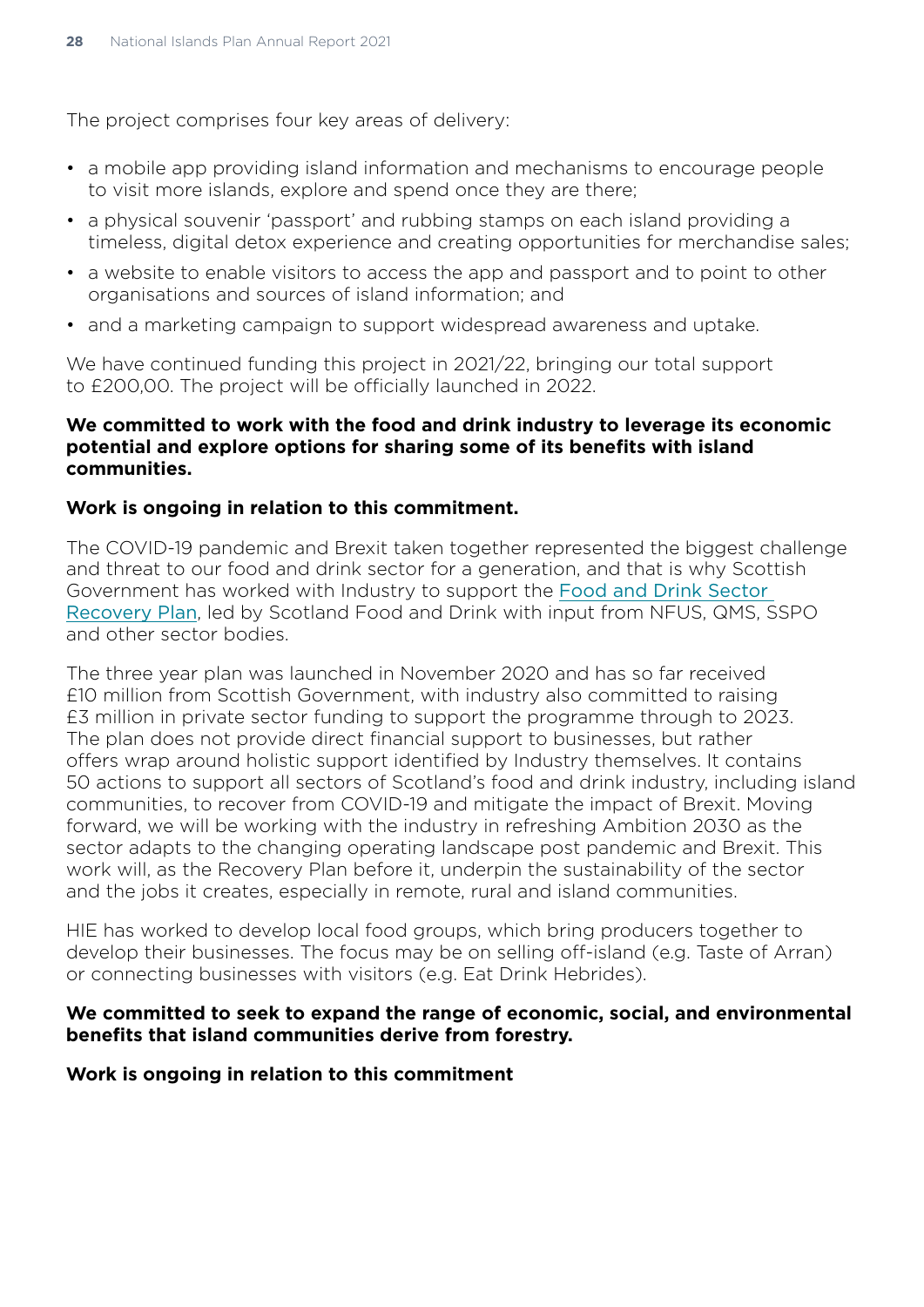Woodland creation projects and forestry activities such as woodland management and timber harvesting continue to contribute to the delivery of the Scottish Government annual woodland creation target to help mitigate climate change, improving biodiversity and are supporting local businesses.

Scottish Forestry continues to work closely with Island communities that own woodlands, such as the Isle of Eigg Heritage Trust, to support the sustainable management and expansion of local woodlands that deliver social, economic and environmental benefits. On Eigg this includes the creation of three part time forestry jobs and a nearly full time tree nursery manager.

Scottish Forestry also supports communities through funding of the Community Woodlands Association (CWA). CWA provides independent advice and support to enable communities across Scotland and its islands to acquire, expand, manage and sustainably utilise local woodlands to meet local objectives. In 2021, this included working with the Isle of Eigg Heritage Trust on woodfuel development.

The Scottish Government's Strategic Timber Transport Scheme (STTS) continues to support projects that facilitate the sustainable transport of timber in rural areas of Scotland, including the islands that deliver benefits for local communities and the environment. For example, the planned improvements to the Ross Road on the Isle of Arran.

Engagement re: forestry would be undertaken via the SFTT Industry Leadership Group (ILG) Skills group and organisations such as Scottish Forestry to agree island specific actions that will target positive outcomes for island communities.

Skills activity in the Forestry sector links via the Scottish Forest Trees and Timber ILG Skills group, and reports into the SFTT ILG. The groups are coordinated by Confor. There has been a range of skills activity to support the development of skills. This has included work to develop a Forestry Induction pack – developed by Scottish Forestry – <https://www.scotland.lantra.co.uk/forestry-induction-pack-wood-and-trees>

National Training transition funding was given to Scottish Forestry to support engagement and attraction of entrants to the industry and focused on two critical areas. Forestry haulage and forest machine operator training.

The Forestry Ambassador Scheme was part of the STEM Ambassador Scheme. [https://www.scotland.lantra.co.uk/stem-ambassadors](https://eur01.safelinks.protection.outlook.com/?url=https%3A%2F%2Fwww.scotland.lantra.co.uk%2Fstem-ambassadors&data=04%7C01%7CSamantha.Findlay%40sds.co.uk%7C76b629d9546449f927b108d9e25030a5%7C33ca6d475e4f477484f1696cbb508cbe%7C0%7C0%7C637789656313136977%7CUnknown%7CTWFpbGZsb3d8eyJWIjoiMC4wLjAwMDAiLCJQIjoiV2luMzIiLCJBTiI6Ik1haWwiLCJXVCI6Mn0%3D%7C3000&sdata=u8r4pRemMyUKEeTTyFKraim42ebufWYJY8Zxlr%2FLrfE%3D&reserved=0) to encourage pathways into the Sector while the Skillseeder website also offers a platform to share skills, and engage in networking [https://www.skillseeder.com/about](https://eur01.safelinks.protection.outlook.com/?url=https%3A%2F%2Fwww.skillseeder.com%2Fabout&data=04%7C01%7CSamantha.Findlay%40sds.co.uk%7C76b629d9546449f927b108d9e25030a5%7C33ca6d475e4f477484f1696cbb508cbe%7C0%7C0%7C637789656313136977%7CUnknown%7CTWFpbGZsb3d8eyJWIjoiMC4wLjAwMDAiLCJQIjoiV2luMzIiLCJBTiI6Ik1haWwiLCJXVCI6Mn0%3D%7C3000&sdata=CS8WHivMwXWkoja2L8I5cjGqiHInsg4MQBJRx2SvwBA%3D&reserved=0)

#### **We committed to review Scotland's National Planning Framework to ensure sufficient flexibility for island interests, including in how best to meet housing need.**

**Work is ongoing in relation to this commitment.**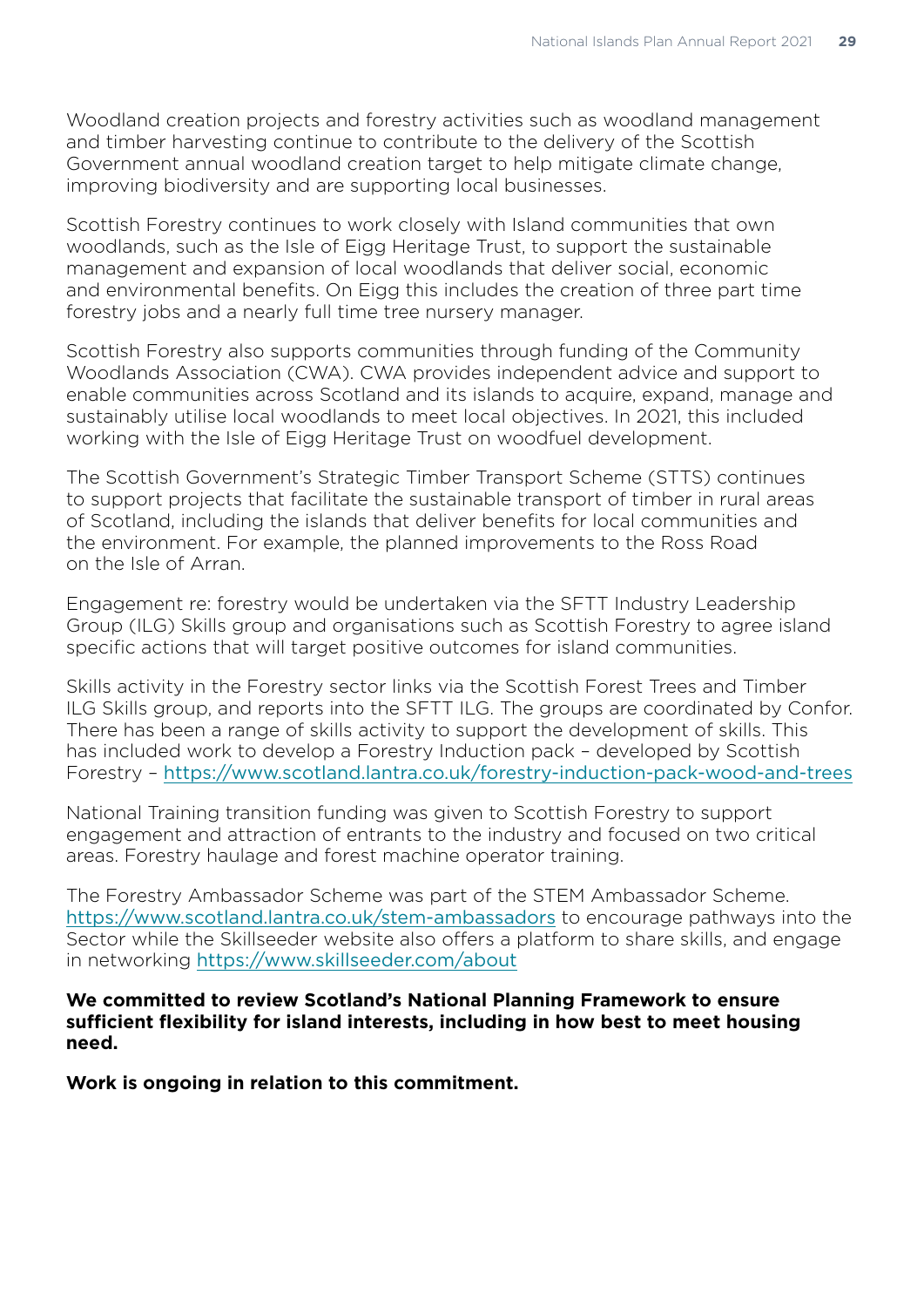The draft [National Planning Framework 4](https://www.transformingplanning.scot/national-planning-framework/) (NPF4) was laid in the Scottish Parliament and published for public consultation in November 2021. Draft NPF4 includes land use planning policies on key issues supporting island and coastal communities lives such as: engagement, local living, housing, spaces and places, rural and coastal policies, health and wellbeing and connectivity.

An [Island Communities Impact Assessment](https://www.gov.scot/publications/scotland-2045-scotlands-fourth-national-planning-framework-draft-integrated-impact-assessment-society-equalities-impact-assessment/pages/9/) was undertaken for draft NPF4. From the evidence it sets out so far, the potential issues for island communities include a lack of a variety of housing types, sizes and tenures to meet people's needs and a lack of affordable housing. The assessment concluded that the island focused element of the spatial strategy, combined with the scope for underlying policies to fit with local circumstances, will achieve beneficial impacts for different island communities. Further consultation with island communities will be undertaken to maximise these benefits and a final assessment of the impact of these policies will be published alongside the adopted NPF4.

Scotland's north and west coast and islands have been identified as being at the forefront of our efforts to reach the Scottish Government's target of net zero emissions by 2045. The draft NPF4 spatial strategy specifically recognises the diversity of this area, from Shetland and Orkney in the north to the Outer and Inner Hebrides and the coastal areas of Argyll and Bute and Highland. Draft NPF4 aims to provide flexibility at the local development plan stage for local and specific island circumstances to be recognised, encouraging island authorities to set out tailored approaches to housing which reflect local specific market circumstances and delivery approaches.

Draft NPF4 aligns with the ambitions set out in Housing to 2040, Scotland's first long-term housing strategy, which was published in March 2021. Feedback received from those living in and working with island communities as well as the findings from the National Islands Plan consultation helped to inform the vision and strategy for Housing to 2040.

The Scottish Parliament will scrutinise this draft of NPF4 over a period of up to 120 days. The public consultation runs until the end of March 2022, which the Scottish Government is supporting with a series of engagement opportunities and encouraging everyone to share their views on planning Scotland's future development in response to this consultation.

Further information is available from: [www.transformingplanning.scot](http://www.transformingplanning.scot)

**We committed to reflect the National Islands Plan and relevant regional perspectives in the review of the National Planning Framework and preparation of National Planning Framework 4.** 

**Work is ongoing in relation to this commitment.**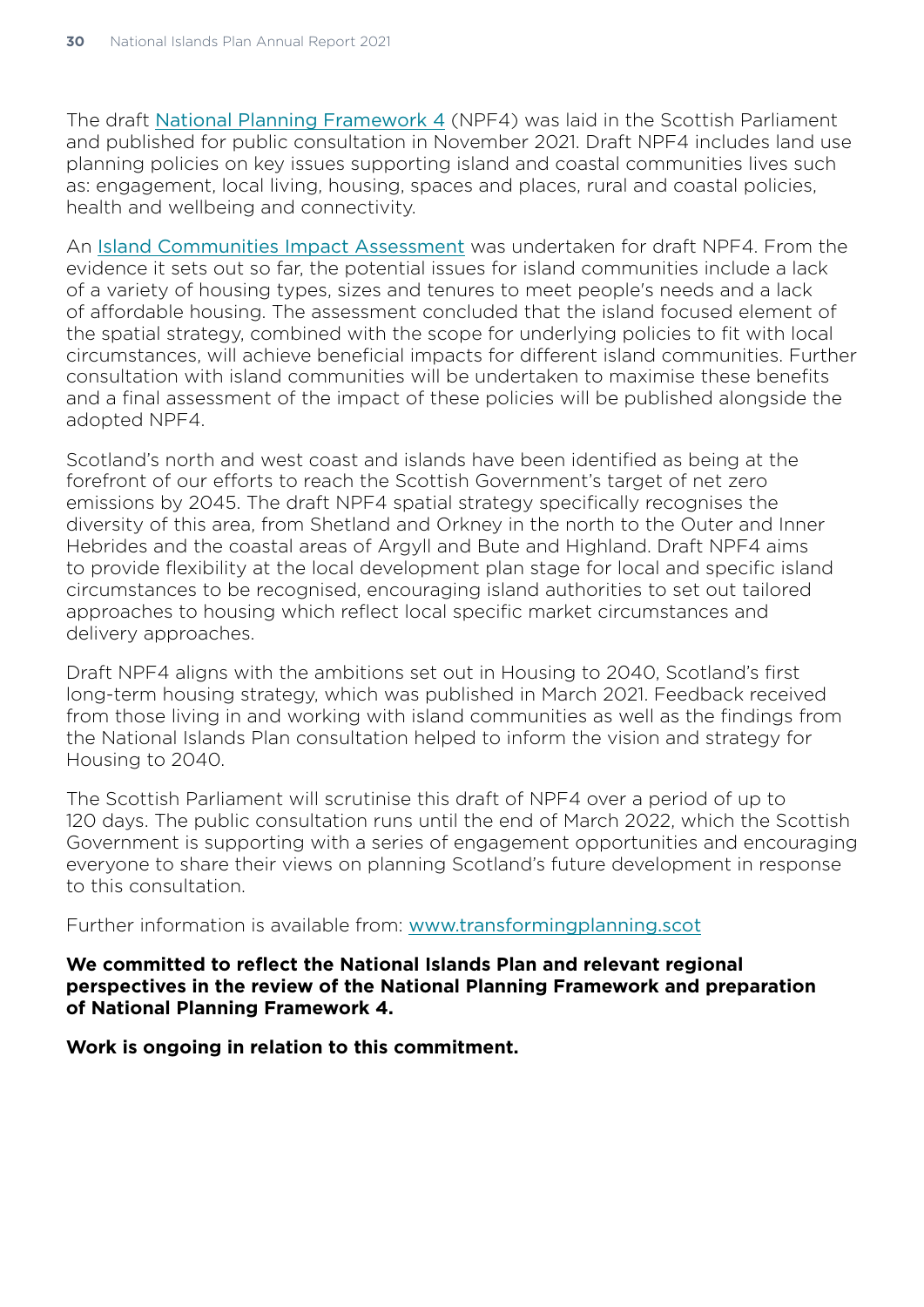The National Islands Plan is reflected in the draft National Planning Framework 4 (NPF4) which was laid in the Scottish Parliament and published for public consultation in November 2021 (please find more detail in the previous commitment).

Each of the three Island authorities – Orkney Islands, Eilean Siar and Shetland Islands – developed and submitted their indicative Regional Spatial Strategies to help inform options for the national spatial strategy in the draft NPF4. The draft NPF4 proposes a series of strategic priority action areas which includes the 'North and west coastal innovation' area which includes the three Island authorities.

#### **Kerrera Track Road**

Scottish Government provided grant funding of £550,000 to the Isle of Kerrera Development Trust to support the delivery of a track connecting the north and south of the island which had been a long-standing priority for the island.

The project involved close collaboration between the development trust, local authority and Scottish Government, with work beginning in August 2021. In November 2021, Barrachander Quarry (Taynuilt) completed the forestry grade track from the ferry in the centre of the island, up to Ardentrive Farm in the north. While it took only three months to dig and build the road, this project has taken years of hard work and perseverance behind the scenes from the Isle of Kerrera Development Trust.

This project now means that residents in the north of the islands can have equal access to the lifeline ferry service, giving them more resilience and opportunity. It also gives the rest of the island access to the marina facilities at the north end, which will be of great benefit in terms of accessing out of ferry hours activities on the mainland.

With a new community hub at the Old School also being progressed in 2021, this new road allows the whole island access to what will be a much needed neutral venue to meet, learn and socialise.

The community plan to engage with the local NHS management to try to implement an emergency plan for the island, now that the majority can be reached by road. This is seen by the community as great progress for their island's resilience.

#### **During the preparation of the 2020 Infrastructure Investment Plan, we committed to consider the implications of the National Islands Plan on future infrastructure requirements.**

# **This commitment is fulfilled.**

The Islands Programme is investing £30 million of Infrastructure Investment Plan capital funding over five years to ensure delivery of the National Islands Plan, by supporting a range of areas, including tourism, infrastructure, innovation, energy transition and skills – informed by our learning of how island communities have responded and adapted to COVID-19.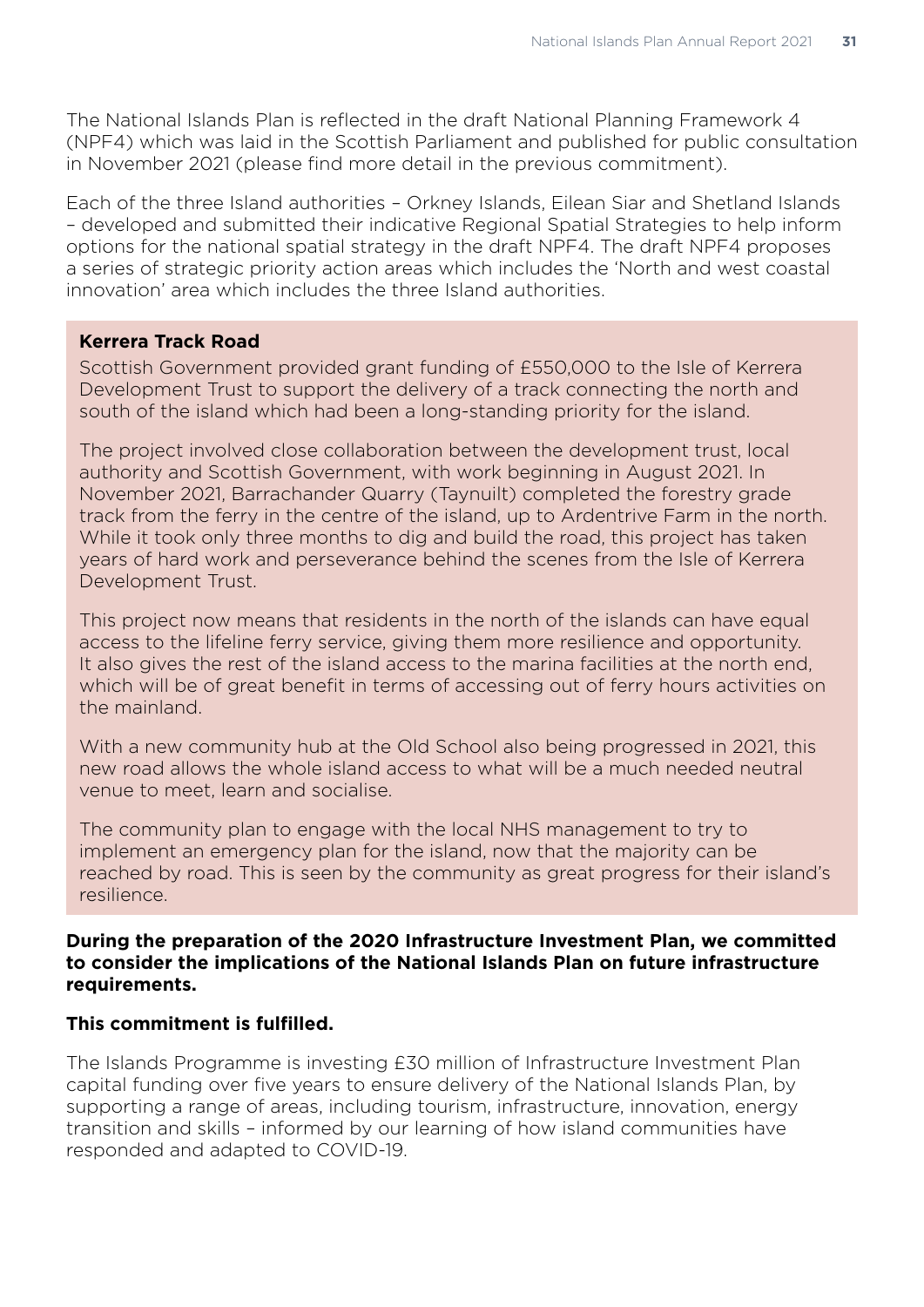In financial year 2021/22, the Islands Programme encompassed three project strands:

#### Islands Infrastructure Fund

The Islands Infrastructure Fund (IIF) represents a £6.2 million capital investment in 2021/22. Based on community input and in collaboration with HIE and our local authority partners in Shetland and Argyll and Bute, two key projects totalling £1.2 million for this financial year under the IIF strand of the Islands Programme, have already been approved. These are the Kerrera Track upgrade, and the Fair Isle Bird Observatory rebuild. The remaining £5 million was allocated direct to the six island local authorities to sustain, enhance and develop transformational and critical infrastructure projects based on local priorities whilst supporting delivery of the National Islands Plan.

#### Island Communities Fund

The £2 million Island Communities Fund (ICF) functioned as one strand of the 2021/22 Islands Programme, providing capital investment for community-led projects that aligned with community wealth building approaches and support employment, community resilience and contribute to Scotland's just transition to net zero and climate resilient living on islands. The ICF has delivered a £2,586,000 grant commitment through 35 island-based community groups and businesses that will provide direct support across 55 islands, who have been awarded grants of up to £150,000 each.

#### Healthy Islands Fund

The £1.3 million Healthy Islands Fund (HIF) focused on building local capacity to increase wellbeing, foster connections and promote healthy and resilient islanders and communities. Successful applicants are spread across 35 different islands and when taking the Scottish Rural Health Partnership/University of the Highlands and Islands research project into consideration, (which proposes to undertake a review of island mental health and wellbeing evidence across the entirety of the three island authorities), this extends the reach of the HIF to 60 islands.

#### **Recognising the services that island abattoirs provide to their communities, we committed to work with relevant partners to deliver sustainable and economical viable operations.**

#### **This commitment is fulfilled.**

Although there is a relatively good abattoir coverage for all areas in Scotland, we recognise that there will be occasions where local requirements are not met. There are several reasons why this may be the case, based on throughput, costs, commercial pull of bigger processors and, on occasion, lack of local interest. It is vital that all abattoirs are fit for purpose and have a viable future, and to achieve this, a plant needs to run at a near to capacity for the size of the plant and in order to ensure sustained viability. Unfortunately, this might not be the case where low local throughput makes long-term viability an issue.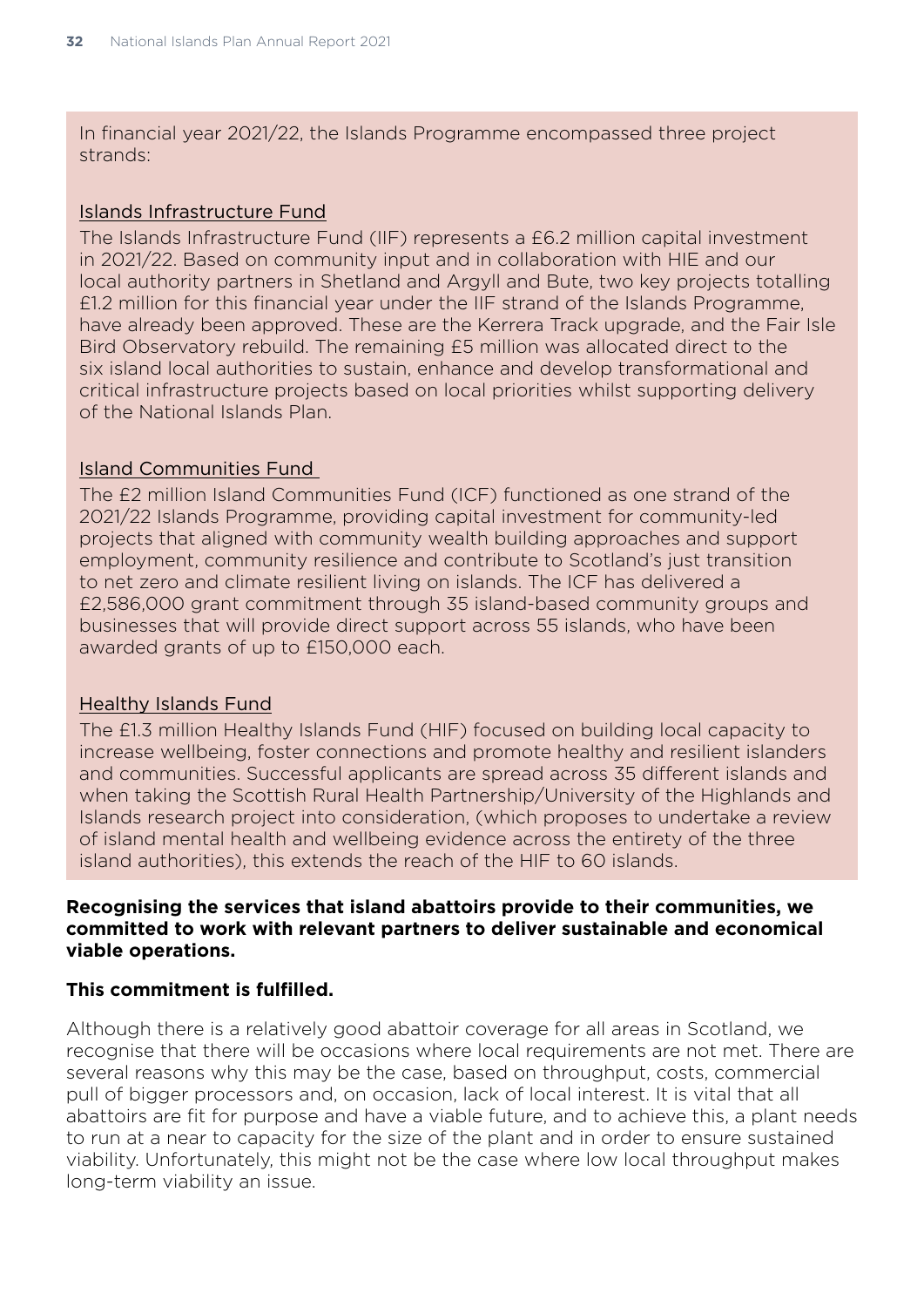The Scottish Government commissioned a feasibility study to determine whether mobile abattoirs would be a viable option in Scotland. The study, which was published early in 2020, provides details of what would be required to operate mobile abattoirs in Scotland; including the regulatory framework and cost-benefit analysis of possible operational models.

Mobile abattoirs are required to have all the regulations that a stationery slaughter house have and are subject to official controls enforced and executed by Food Standards Scotland (FSS). A mobile abattoir would require a stance, which would require planning permission and be approved by FSS, meeting the same specifications as a stationary abattoir. Each individual location that a mobile abattoir operated in would hold the same requirements before the mobile abattoir could operate. No further legislation would be required other than what is already laid down for the running of a slaughter house. In addition, all abattoirs require to have OVS present and FSS meat inspectors, which would have a proportionately high cost burden for a mobile abattoir with what would likely be a very low throughput facility.

Any next steps would be for a commercial operator that wishes to take this forward. The Scottish Government, in conjunction with Food Standards Scotland, would of course be willing to discuss in more detail with any organisation who are considering operating either mobile abattoirs in Scotland, or indeed a new stationary abattoir.

Subject to specific eligibility rules, abattoirs are able to apply for funding, for capital and non-capital projects through the Food Processing, Marketing and Cooperation (FPMC) grant scheme and many have benefited from this over the years. The FPMC scheme is going through a process of change, as is the case with all schemes previously funded through the SRDP, however they continue to provide application windows where abattoirs and new food venture businesses would be able to apply for grants.

# **We committed to ensure that legislation and policy relating to early learning and childcare is appropriately island proofed.**

# **Work is ongoing in relation to this commitment.**

We work in close partnership with COSLA in the delivery of the early learning and childcare expansion programme, and more broadly to support delivery of high quality ELC services across Scotland, to help ensure that the needs of remote areas and islands are met.

The Scottish Government has provided £476 million of capital funding to local authorities over the last four years to refurbish, re-purpose and extend existing nursery settings, as well as providing over 120 new facilities across Scotland. Individual local authorities have been responsible for deciding how this funding is used, ensuring that their capital programmes have been both appropriate and responsive to local need.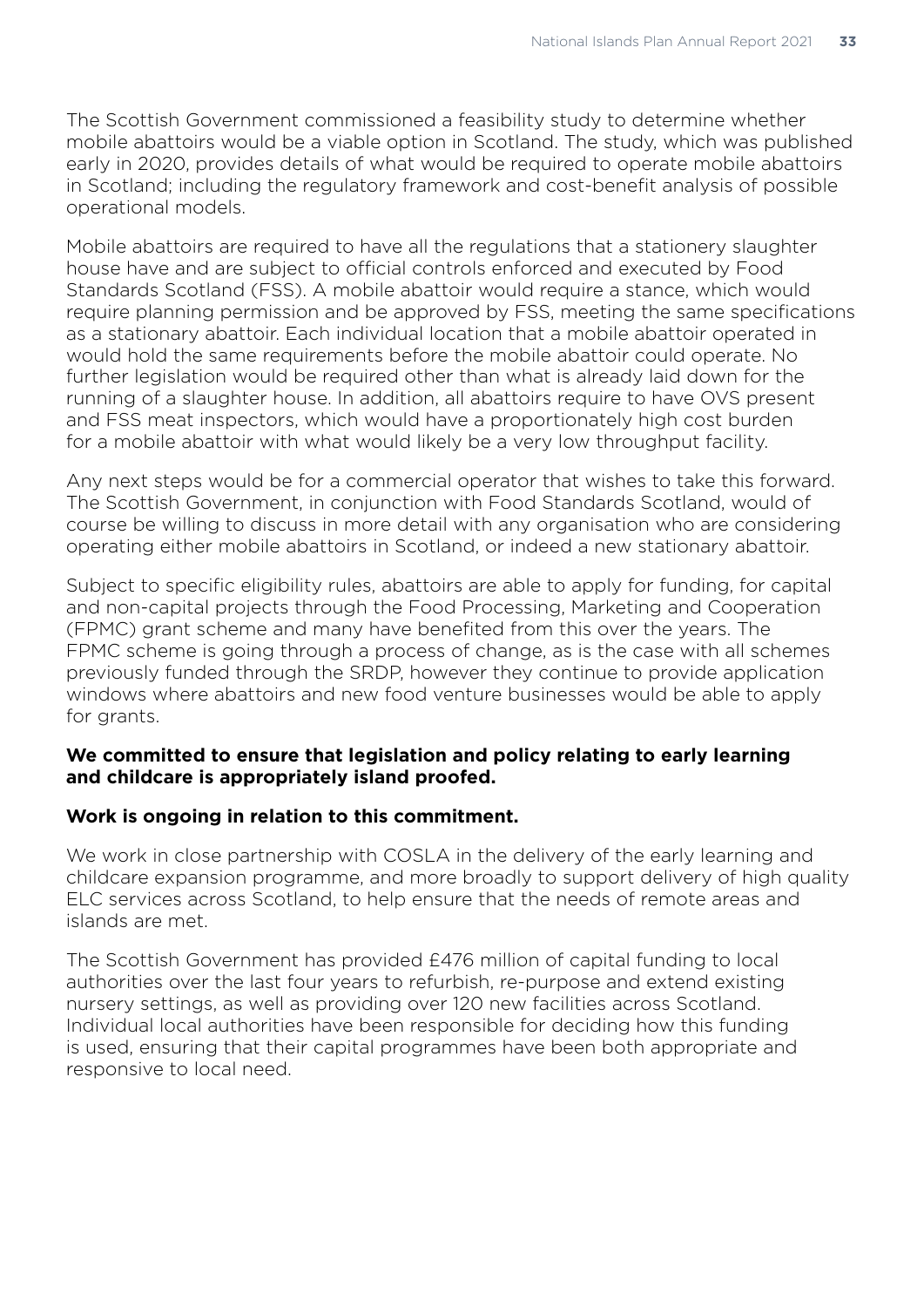The childcare sector representative bodies, including Care and Learning Alliance, are a key to our consultation and implementation of Early Learning and Childcare, and contribute through, in particular, the Childcare Working and Working Group to the development of our Funding Follows the Child policy framework. They have an integral part in our response to needs of the childcare sector brought about by the global COVID pandemic through the work of the Sector Recovery Group. That has involved implications and considerations for rural and island communities alike.

Impact assessments have been carried out throughout the programme to expand the provision of funded ELC to 1140 hours per year for all three and four year olds and eligible two year olds, including an islands impact assessment that can be found online. The most recent of these were carried out when the proposed legislation to bring in the statutory duty was laid in Parliament – see [The Children and Young](https://www.legislation.gov.uk/ssi/2021/127/pdfs/ssiod_20210127_en_002.pdf)  [People \(Scotland\) Act 2014 \(Modification\) Order 2021 \(legislation.gov.uk\)](https://www.legislation.gov.uk/ssi/2021/127/pdfs/ssiod_20210127_en_002.pdf). An agreed principle of ELC funding is to acknowledge regional differences and seek to support local authorities to make decisions that support evidenced need within their own communities.

#### **We committed to ensure that opportunities to develop the wellbeing of the Gaelic language and to increase the number of speakers and users are considered as part of sustainable economic development.**

#### **Work is ongoing in relation to this commitment.**

Additional support for the Cnoc Soilleir community and educational project is now in place . A number of Gaelic initiatives and bodies such as Fèisean nan Gàidheal and Storlann are located in island areas with positive economic results. Support is also available for community trusts which combine economic development with support for Gaelic.

There are a number of Gaelic projects and initiatives such as MG ALBA that contribute to economic development and this emphasis has been central to the Deputy First Minister's Faster Rate of Progress and Community Engagement initiatives.

#### **We committed to support women in agriculture on Scottish islands to succeed, including encouraging their participation in the leadership development programme, addressing unconscious bias by organisations and businesses and breaking down cultural barriers.**

# **Work is ongoing in relation to this commitment.**

Scottish Government has committed £300,000 to support women in agriculture until 2024/25 including the wider roll-out of the personal development programme 'Be Your Best Self' and the development of Skillseeder – a skills sharing app which provides an easy to use one-stop shop to find training and skills development opportunities across the country, particularly for those in rural and island areas.

The Women in Agriculture Development Programme (WiADP) was developed for women across all parts of Scotland and as part of this, the Women in Agriculture Practical Training Fund has provided £12,423 in support for practical training to women from island communities. Of the 460 successful applications to the fund, 4% were from women on islands. This year also saw an element of funding ring fenced specifically for applicants living in island communities.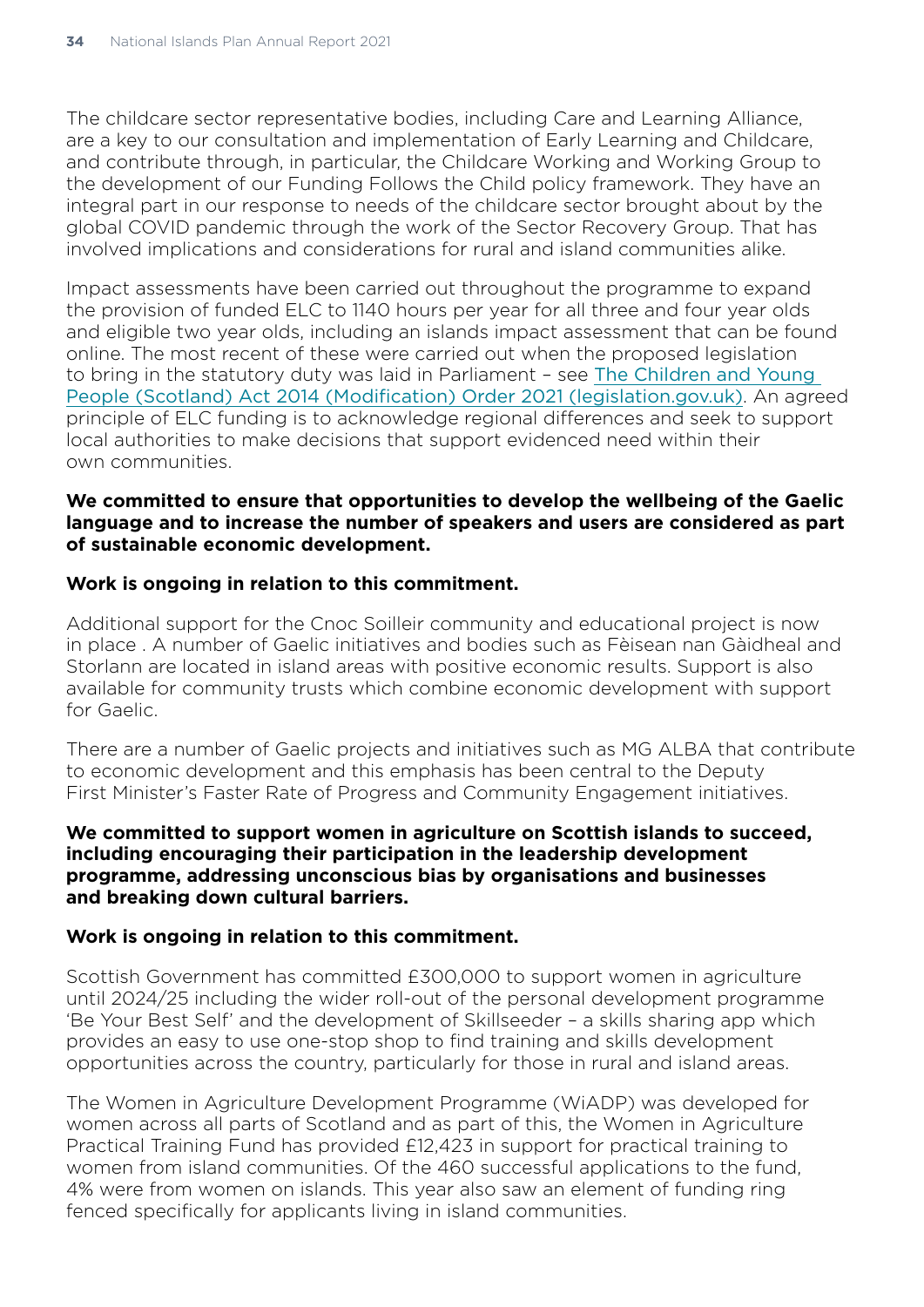A new series of courses begins in October with online and in-person provision to make it as inclusive as possible. We will continue to promote these courses to women on Scottish islands.

Additionally, we are funding a project with Mull and Iona Community Trust, to trial innovative, flexible and sustainable models of childcare, which might be applicable on other islands and in other rural and remote areas. Childcare was identified as a major barrier to women's full participation in agriculture.

## **We committed to work with relevant local authorities to develop regional food and drink action plans to support growth of the sector on islands, including a focus on the vital Whisky sector.**

## **Work is ongoing in relation to this commitment.**

The Scottish Government made links with industry leaders at a roundtable for labour/skills shortages with Ministers. As a result of this work, a Working with Business Action Plan was developed to help identify actions that could be taken to help mitigate the effects of labour market shortages on businesses and to help stimulate economic recovery. We will continue to engage with sector leads across Scottish Government and their industry stakeholders and will continue to feed this information for consideration as part of the ongoing development of the Talent Attraction and Retention programme.

## **We committed to work with relevant local authorities to encourage take up of Food For Life accreditation to help stimulate local sourcing in public sector settings.**

#### **Work is ongoing in relation to this commitment.**

We continue to support the delivery of the Food for Life Programme with a focus on school meals and the Soil Association are targeting all Scottish local authorities to encourage them to apply for accreditation through the scheme. Through a process of education, and relationship building, delivery of the program is progressing steadily, and there are currently 18 councils who now hold FFL accreditation – this includes Orkney and Shetland who achieved bronze level accreditation in 2020/21 and 2021/22 respectively. We are also discussing with the Soil Association the potential for expanding our support for the programme into other public sector settings.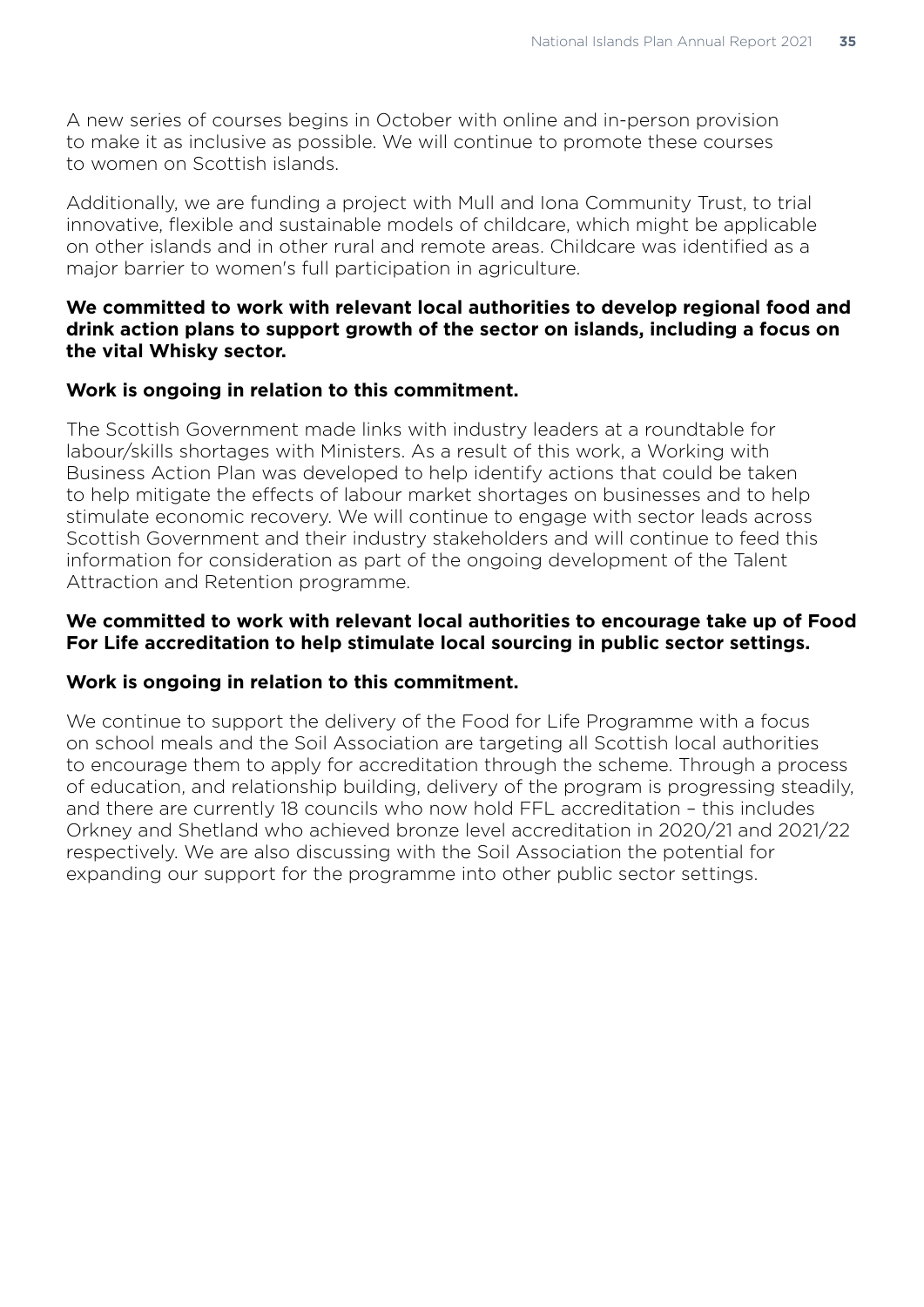## **Transport**

## **Strategic Objective 3 – To improve transport services**

**We committed to ensure that existing and future transport-related policies, strategies and services are fully island proofed so that they truly meet the needs of island communities.** 

## **Work is ongoing in relation to this commitment.**

In October 2021, we published the [NTS2 Delivery Plan – Island Comunities Impact](https://www.transport.gov.scot/media/50435/icia-screening-report-nts2-delivery-plan.pdf)  [Assessment \(ICIA\) Screening Report](https://www.transport.gov.scot/media/50435/icia-screening-report-nts2-delivery-plan.pdf).

To inform the development of our Aviation Strategy we carried out an online public consultation from the 18 October 2021 to 21 January 2022, giving people, including island communities, the opportunity to have their say. Transport Scotland officials visited airports in the Highlands and Islands to raise awareness of the consultation amongst local residents, and to encourage their participation. Local authorities from the Highlands and Islands also took part in stakeholder workshops, which we held to help develop our strategy.

The [consultation document](https://www.transport.gov.scot/media/50382/discussion-document-to-inform-the-development-of-an-aviation-strategy-pdf.pdf#:~:text=The%20Aviation%20Strategy%20will%20then%20form%20the%20basis,and%20other%20relevant%20organisations%20to%20achieve%20our%20vision.) on the aviation strategy also contained a series of detailed questions on air services in the Highlands and Islands, and how they could better meet the needs of residents and tourists. Finally, we will complete an ICIA for any relevant actions which we are considering including in the strategy and undertake further consultation with Highlands and Islands stakeholders on specific topics where required.

#### **We committed to engage with local authorities, island communities and transport operators in developing regulations and guidance for the bus services provisions of the Transport (Scotland) Act 2019, which aim to enable local authorities to better respond to local needs.**

#### **Work is ongoing in relation to this commitment.**

The COVID-19 Pandemic and the UK's exit from the European Union and associated resource constraints for local authorities, has impacted on the development of guidance and regulations and the related consultation processes and consequently delayed the implementation of the Act.

A virtual workshop was held on 17 March 2021 to involve stakeholders in developing materials for a consultation on implementing the Bus provisions of the Act. The consultation launched in July and closed on 6 October 2021. Following this, regulations and associated guidance are being developed to implement the provisions which include the ability for local authorities to run their own services, a new bus partnership model, franchising and provisions for information relating to services. Each local authority can determine which of these tools (or a combination of them) can help improve local bus services. [https://consult.gov.scot/transport-scotland/part-](https://consult.gov.scot/transport-scotland/part-3-bus-services-transport-scotland-act-2019/)[3-bus-services-transport-scotland-act-2019/](https://consult.gov.scot/transport-scotland/part-3-bus-services-transport-scotland-act-2019/)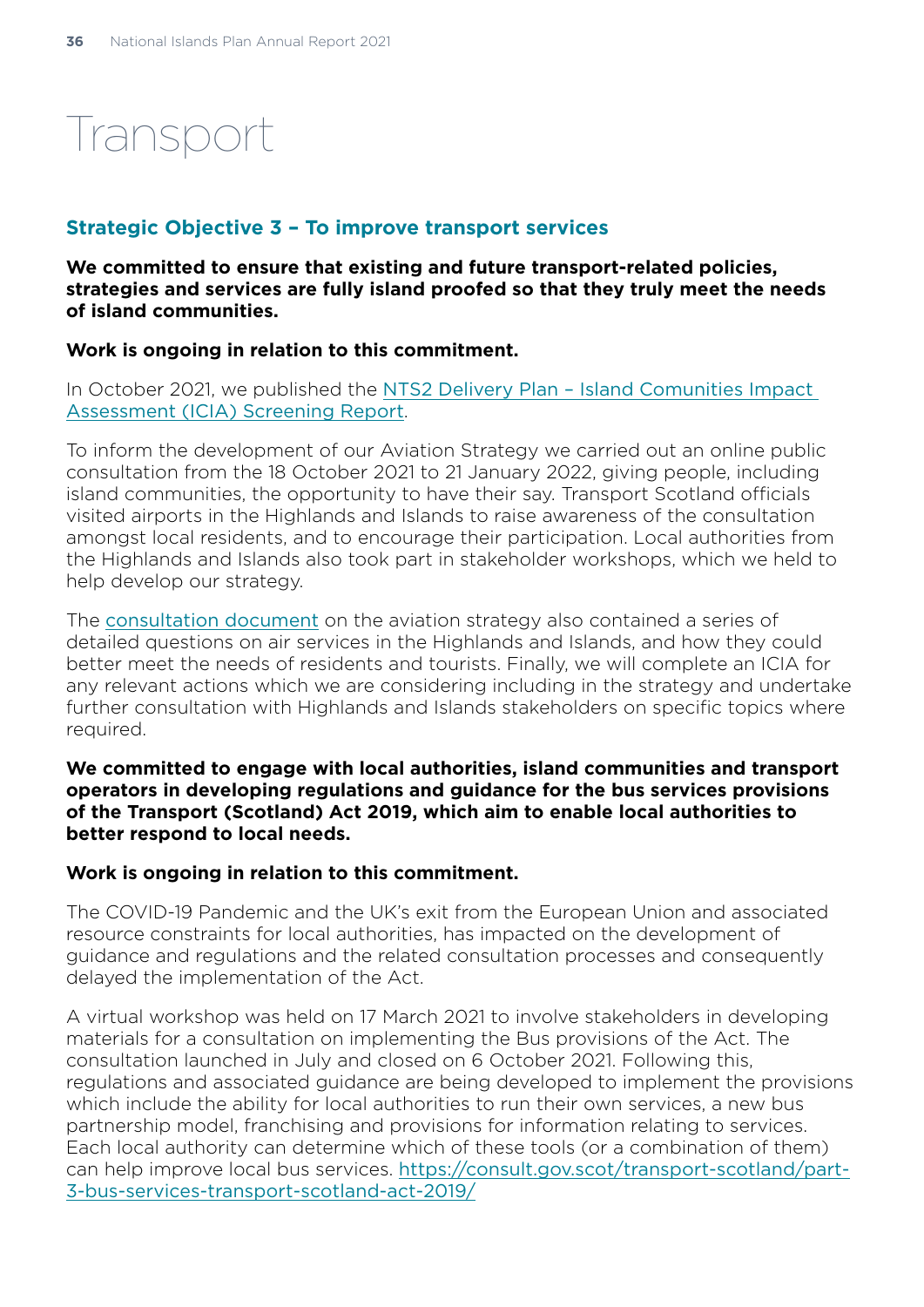#### **We committed to produce a long-term plan and investment programme for new ferries and development at ports to improve resilience, reliability, capacity and reduce emissions to give confidence to island communities on our ongoing commitment.**

#### **Work is ongoing in relation to this commitment.**

In 2019, Transport Scotland commenced the second Strategic Transport Projects Review (STPR2) to help inform transport investment in Scotland for the next 20 years. STPR2 will help to deliver the vision, priorities and outcomes for transport set out in the National Transport Strategy (NTS2) and will align with other national plans such as the National Planning Framework (NPF4) and the Climate Change Plan.

As a result of the COVID-19 pandemic, STPR2 has a two Phased approach, with Phase 1 reporting to the original timescale of winter 2020/21. An [Update and Phase](https://www.transport.gov.scot/media/49128/stpr2-update-and-phase-1-landscape-version-15-feb-2021.pdf)  [1 Recommendations](https://www.transport.gov.scot/media/49128/stpr2-update-and-phase-1-landscape-version-15-feb-2021.pdf) report was published in February 2021. Within this report, [Intervention 19](https://www.transport.gov.scot/media/49071/stpr2-phase-1-ast-project-19-investment-in-ferries-and-ports-3-feb-2021.pdf) refers to investment in ferries and ports.

This package includes the production and maintenance of a long-term plan and investment programme for new ferries and development at ports. The long-term plan would help address and improve resilience, reliability, capacity, accessibility, increase standardisation, and reduce emissions across the Clyde and Hebrides ferry service (CHFS) and Northern Isles ferry service (NIFS) network, to meet the needs of island communities. This measure was identified in the draft Infrastructure Investment Plan (IIP) for Scotland 2021/22 to 2025/26 and is supported by investment of at least £580 million during the next five years.

The Scottish Government's [Infrastructure Investment Plan](https://www.gov.scot/publications/national-mission-local-impact-infrastructure-investment-plan-scotland-2021-22-2025-26/) (February 2021) reinforced the NIP commitment to a "long-term plan and investment programme" which will be taken forward in 2022 with the aim of publication by the end of the year.

A further Vessel Replacement and Deployment Plan report for 2020 for the Clyde and Hebrides network was produced and discussed with key stakeholders. A summary of that report was shared with the key stakeholders through the CHFS Ferry Stakeholder Groups in June 2021.

During 2021, the Scottish Government approved the procurement by CMAL of the modern second-hand vessel MV Utne to serve on the Craignure-Oban route to Mull and bring additional resilience to the CalMac fleet as a whole. Ministers also approved the start of procurement of two new vessels for Islay, with shipbuilding contracts expected to be awarded around March 2022.

**We committed to develop a new Ferries Plan that will meaningfully contribute to delivering the outcomes of wider Scottish Government strategies as set out in the National Transport Strategy and the National Islands Plan.** 

**Work is ongoing in relation to this commitment.**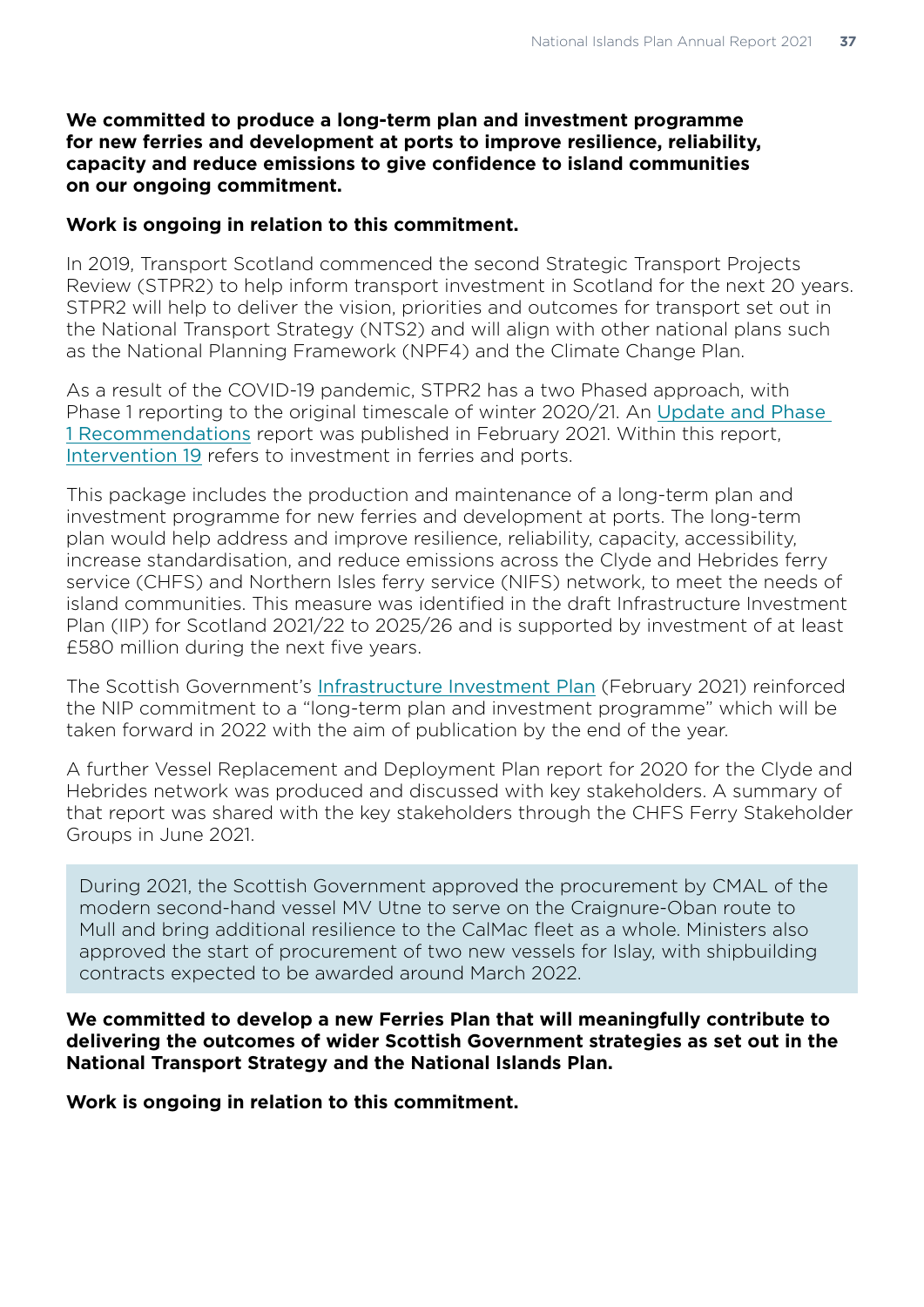The [NTS2 Delivery Plan](https://www.transport.gov.scot/publication/national-transport-strategy-nts2-delivery-plan-2020-to-2022/#:~:text=National%20Transport%20Strategy%20%28NTS2%29%20-%20Delivery%20Plan%20%E2%80%93,the%20future%20including%20addressing%20the%20impacts%20of%20COVID-19) (17 December 2020) stated that: "We will also prepare the Islands Connectivity Plan (ICP) as the successor to the Ferries Plan 2013-22. We will develop objectives based on supporting delivery of NTS2 and the National Islands Plan and develop proposals to meet those objectives which represent value for money. The ICP will be closely linked to the outcomes of the STPR2, in order to consider island connectivity more broadly having regard to aviation, ferries and fixed links, and to connecting and onward travel."

Work in earnest of the Islands Connectivity Plan has been further delayed by the need to prioritise our operational response to COVID-19 and the majority of the work will now be undertaken in 2022 and beyond. We have been able to undertake some initial work on some topics including fares, emissions and investment planning. Our aim remains to publish a draft Plan for consultation, with supporting documents, in December 2022.

#### **We committed to review the impacts of Road Equivalent Tariff and to consider future ferry fares policy options that will meet the needs of islanders and support island economies.**

#### **Work is ongoing in relation to this commitment.**

As outlined above, the majority of the work on the Islands Connectivity Plan will be undertaken in 2022 with an aim of publishing a draft Plan for consultation in December 2022.

#### **Also as part of the Ferries Plan, we committed to review and promote integration between ferries and other modes of transport on the mainland and islands, with a view to better facilitating the use of active, public or shared transport for all or part of journeys to and from islands in an affordable and accessible manner.**

#### **Work is ongoing in relation to this commitment.**

This will be a strand of work undertaken as part of the Islands Connectivity Plan and the Strategic Transport Projects Review.

As part of the STPR2 two phase approach, an [Update and Phase 1 Recommendations](https://www.transport.gov.scot/media/49128/stpr2-update-and-phase-1-landscape-version-15-feb-2021.pdf) report was published in February 2021. Within this report, [Intervention 11](https://www.transport.gov.scot/media/49063/stpr2-phase-1-ast-project-11-infrastructure-to-support-integrated-journeys-at-ferry-terminals-3-feb-2021.pdf) concerns supporting integrated journeys at ferry terminals. This intervention would involve undertaking a detailed review of key ferry terminals to consider physical integration, timetabling, signing, ticketing, and other facilities required to deliver a seamless service.

## **For the Clyde and Hebrides ferry services, we committed to develop and introduce a new booking, reservation and ticketing system, with Smart Ticketing capability, to replace the existing system.**

#### **Work is ongoing in relation to this commitment.**

A project has been initiated to procure and implement a new booking and ticketing system for the Clyde and Hebrides ferry services. The procurement phase was completed and a contract awarded in 2021. Calmac Ferries Limited are now working with the supplier on Implementation.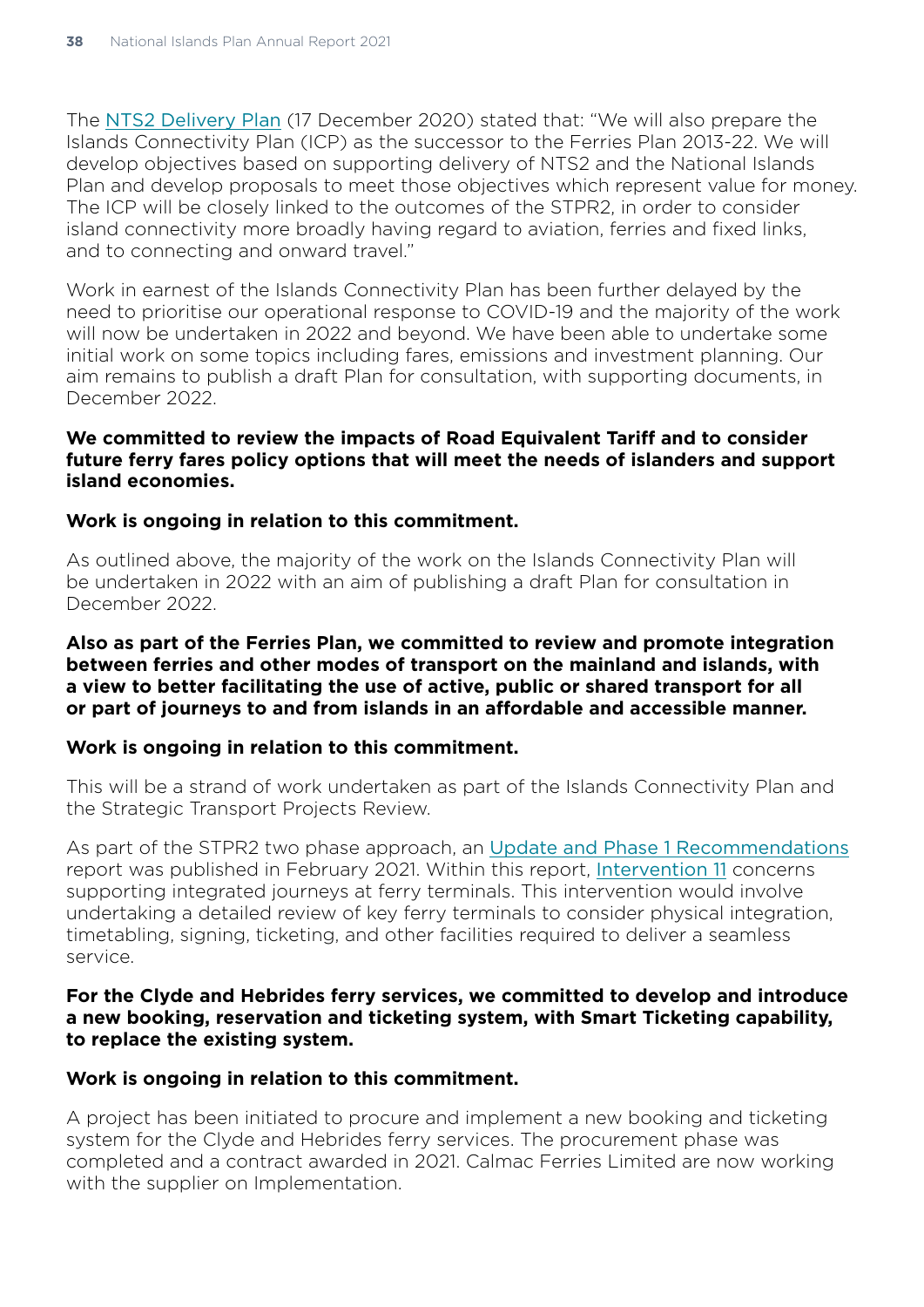The Calmac Ferries Limited run Ar Turas project (funded by Transport Scotland), will be introducing a modern ticketing and booking system, anticipated for 2022, offering customers an improved booking and travel experience, maximising the use of car deck capacity and improving communications with customers.

## Further information can be found: [Ar Turas | Latest News | CalMac Ferries](https://www.calmac.co.uk/arturas/latest-news)

## **We committed to use the feedback from the NTS consultation to inform the NTS Delivery Plan which will seek to address the different transport challenges faced across Scotland's different areas and regions including islands.**

This commitment was fulfilled in 2020. Please see the [National Islands Plan Annual](https://www.gov.scot/publications/national-islands-plan-annual-report-2020/)  [Report 2020](https://www.gov.scot/publications/national-islands-plan-annual-report-2020/) for further details.

## **We committed to determine strategic transport investments from our island communities through STPR2 – which will also inform Transport Scotland's Ferries Plan 2.**

## **Work is ongoing in relation to this commitment.**

In February 2021, the [Phase 1 recommendations and associated impact assessment](https://www.transport.gov.scot/publication/update-and-phase-1-recommendations-february-2021-stpr2/)  [progress reports](https://www.transport.gov.scot/publication/update-and-phase-1-recommendations-february-2021-stpr2/) were published. These are the first STPR2 recommendations for transport investment, focusing on recommendations for transport projects or interventions that significantly contribute to STPR2 objectives, align well with NTS2 priorities, and can be progressed or delivered within the current spending period and will help support a green recovery from the COVID-19 pandemic.

A series of impact assessments have been undertaken on STPR2, including an [Island](https://www.transport.gov.scot/media/50910/island-communities-impact-assessment-draft-report-january-2022-stpr2.pdf)  [Communities Impact Assessment \(ICIA\).](https://www.transport.gov.scot/media/50910/island-communities-impact-assessment-draft-report-january-2022-stpr2.pdf) On 26 March 2021, an ICIA specific workshop was held with representatives of island communities, organisations and local authorities. An ICIA specific workshop was also held with representatives from Orkney Islands Council on the 27 April 2021 at request from the Council.

#### **We committed to work in partnership with local authorities and communities to improve walking and cycling infrastructure, the design of place and access to bikes, facilities, promotion and education to make walking and cycling the most popular choice for shorter everyday journeys including as part of multi-modal journeys.**

#### **Work is ongoing in relation to this commitment.**

Transport Scotland funds Sustrans Scotland over £50 million each year to deliver the Places for Everyone active travel infrastructure programme. Local authorities can bid into this fund to create a range of active travel infrastructure schemes in their areas. Whilst match funding is requested for these schemes, local authorities also receive direct funding from the Cycling, Walking, Safer Routes grant to develop local infrastructure initiatives to promote active travel.

We continue to improve and expand work on our behavioural change programmes, such as increasing the uptake of child and adult cycle training, and driver awareness training for HGV and bus drivers.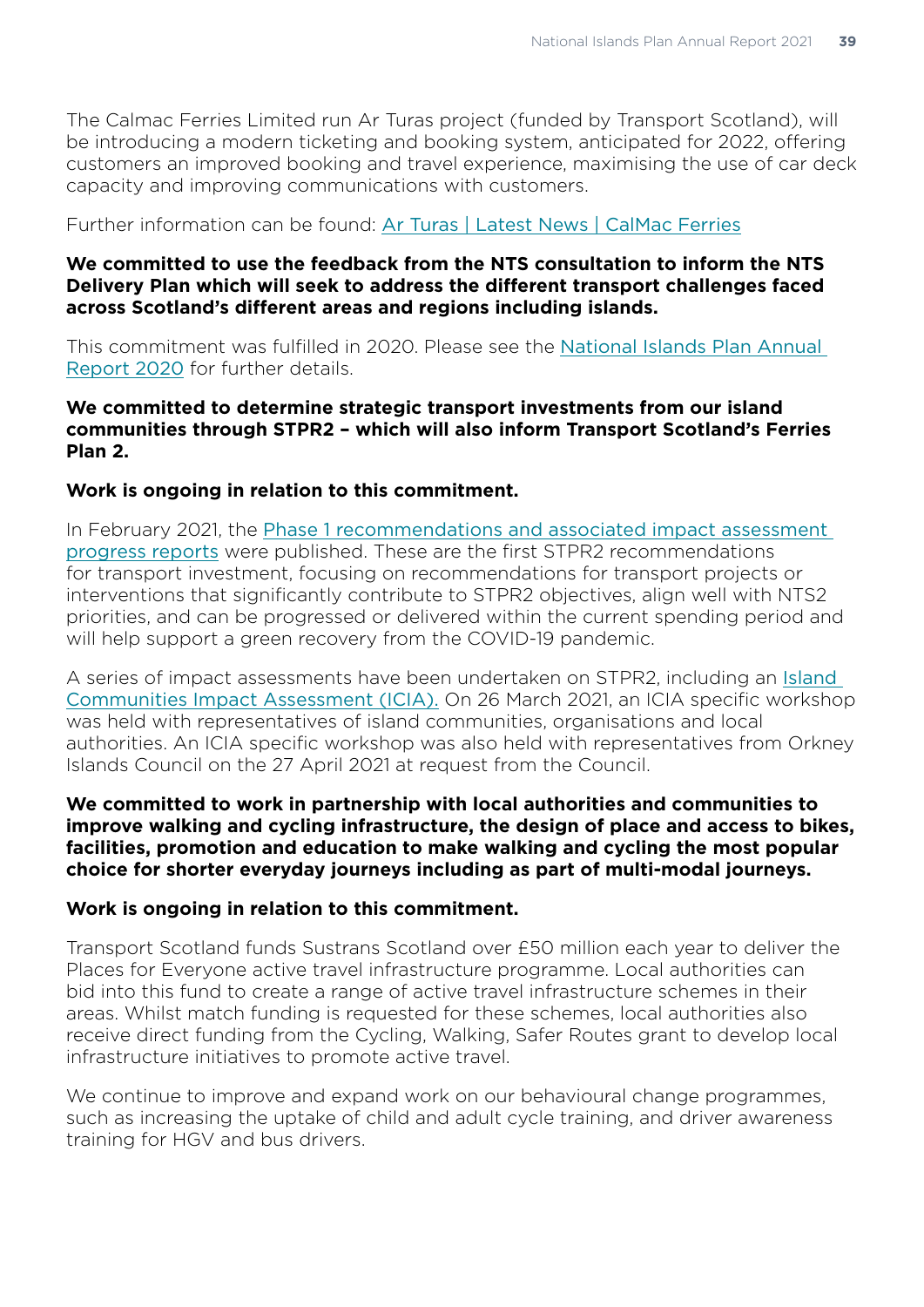At the end of 2021 we launched pilot projects as part of our commitment to provide free bikes to school age children who cannot afford one. Our island communities pilot is operated by Shetland Council who have partnered with the voluntary led Shetland Bikes Project, the Shetland Transport Partnership ZetTrans, and Ability Shetland. The pilot aims to assist 50 young people between the ages of 5-17 throughout the Island communities of Shetland. The pilot has made is first purchase of 25.

We continued to explore the potential to reduce the need to travel by using the planning system to promote places which bring people and services together.

We also grant fund Cycling UK £656k to run the Rural Connections programme which supports people in Shetland, Orkney, Western Isles, Argyll and Bute and other rural mainland areas to cycle, walk and wheel for everyday journeys, leisure and adventure. The programme offers a wide range of cycling and walking activities for all abilities.

Transport Scotland also funds the Smarter Choices, Smarter Places annual programme funded, managed by Paths for All, with a total of £9 million in grants awarded to sustainable travel behaviour change projects across Scotland. This includes the £5 million pro-rata Local Authority Fund and The £2 million Open Fund which is open to all third sector organisations and community groups.

Through the Island Communities Fund, £80,920 was provided to support Point and Sandwick Coastal Community Path SCIO in delivering the fourth phase of a coastal path linking the crofting townships of Shulishader and Flesherin with an accessible path that will improve access around the peninsula.

#### **We continued to explore the potential to reduce the need to travel by using the planning system to promote places which bring people and services together.**

#### **Work is ongoing in relation to this commitment.**

The [draft National Planning Framework 4](https://www.gov.scot/publications/scotland-2045-fourth-national-planning-framework-draft/) (NPF4) was laid in the Scottish Parliament and published for public consultation in November 2021.

It includes a new policy on local living, requiring plans and proposals to support the principle of 20 minute neighbourhoods. The focus of a 20 minute neighbourhood is on creating places of short distances for walking, wheeling or cycling that can connect people to a range of amenities and services close to home.

The characteristics of each 20 Minute Neighbourhood will need to reflect the circumstances, opportunities and aspirations of individual places. 20 minute neighbourhoods are not a template, but rather they are a flexible approach, that can vary across the country and across settlement scales to suit context. As part of this, creating local hubs that meet local community needs with good accessibility will help to reduce the need to travel longer distances and provide local employment opportunities for rural and island communities.

Draft NPF4 states that improved digital connectivity is a priority to sustain current businesses and create 'smart' communities, helping to unlock opportunities for rural businesses and remote working, and make future community growth more feasible.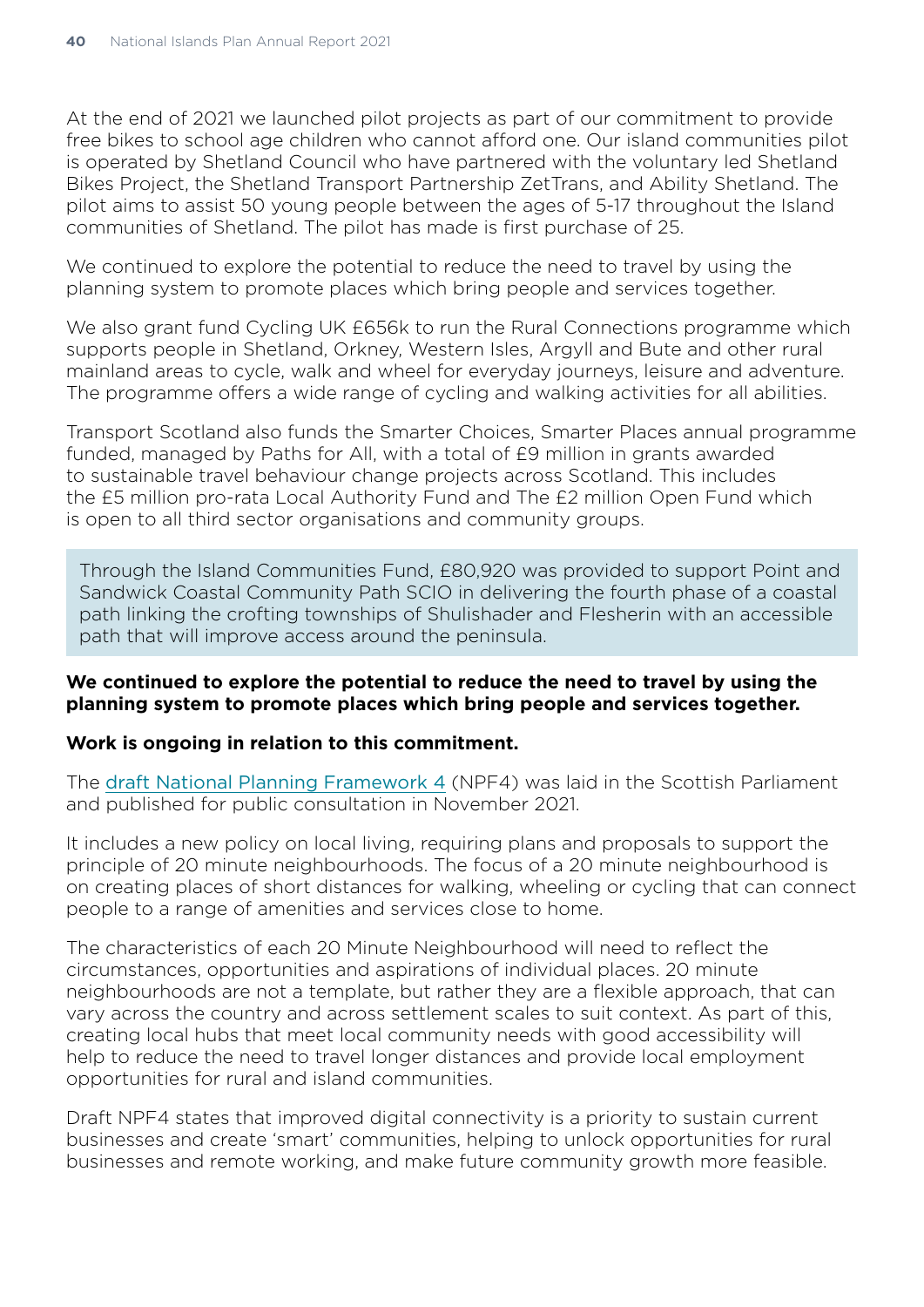Draft NPF4 also includes an updated policy on sustainable transport and active travel. This aims to reduce the need to travel unsustainably as well as actively encouraging the provision of sustainable transport.

Our approach aims to be clear but also flexible enough to reflect the different priorities and challenges for placemaking across Scotland. Local development plans, prepared by planning authorities, will also work within this framework to bring forward place-based solutions.

#### **Subject to requirements as set out in the Clyde and Hebrides Ferry Service and the Northern Isles Ferry Service contracts, we will always strive to improve, where necessary and possible, issues relating to freight and will engage proactively with operators, communities and stakeholders as appropriate.**

## **Work is ongoing in relation to this commitment.**

During 2021, the Scottish Government provided funding to CalMac for two short-term charters of the freight vessel MV Arrow to support freight services on the Stornoway-Ullapool route (the most popular route for freight on the Clyde and Hebrides network).

Our ferry operators also continue to work very closely with the freight sector to manage demand and utilise capacity as effectively as possible.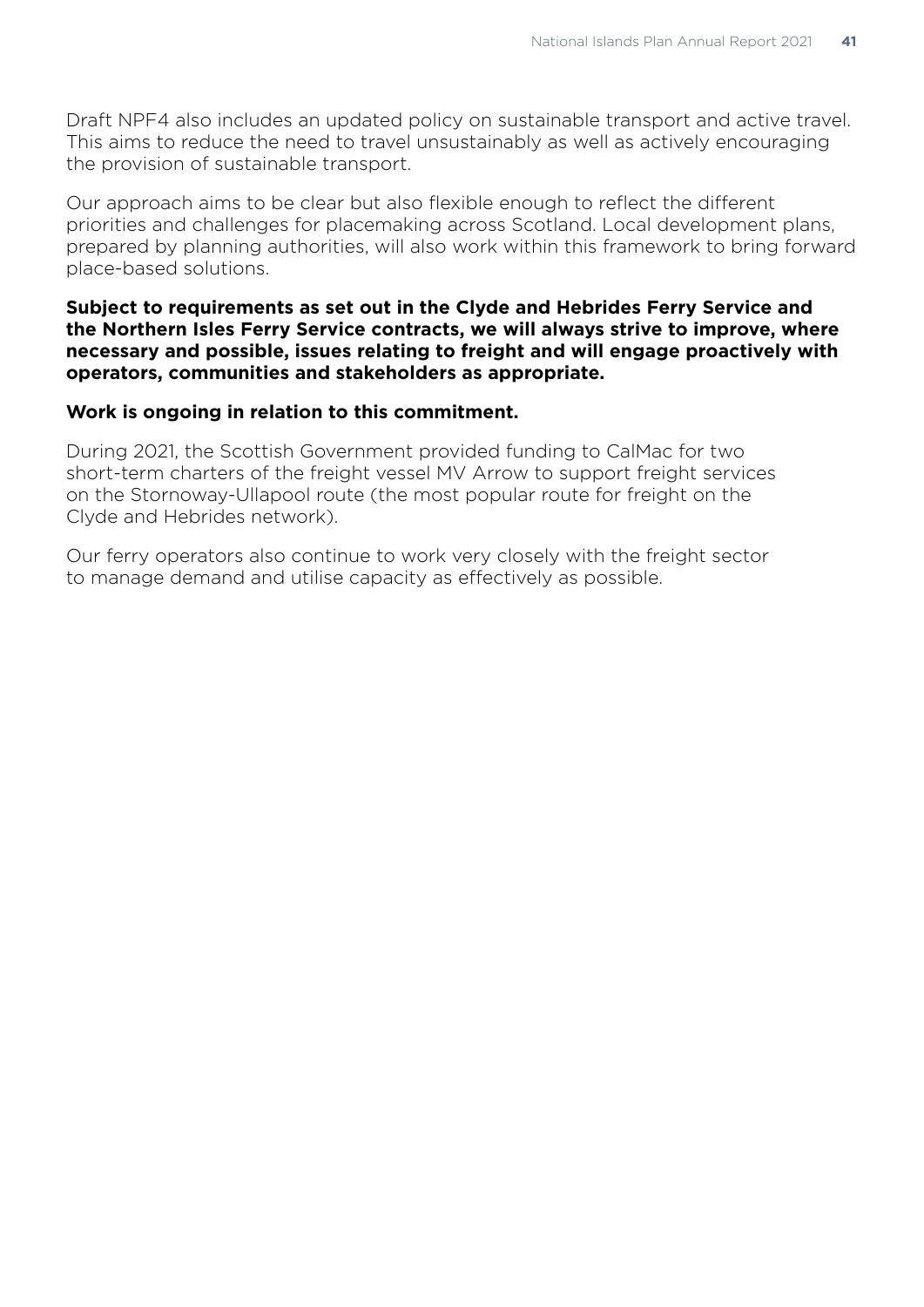## Housing

## **Strategic Objective 4 – To improve housing**

## **We committed to ensure that Housing to 2040 truly reflects the distinct needs of island communities.**

## **This commitment has been fulfilled.**

[Housing to 2040](https://www.gov.scot/publications/housing-2040-2/documents/), Scotland's long-term strategy for housing, was published in March 2021. It is the culmination of extensive engagement with the housing sector, wider stakeholders and the public to co-produce a vision for what we want Scotland's homes and communities to look and feel like by the end of 2040. Feedback received from those living in and working with island communities, as well as the findings from the National Islands Plan consultation, helped to inform the vision and strategy.

The distinct needs of island communities are reflected across the policies and commitments set out in Housing to 2040 and are summarised in part 1E of the strategy. Since publication of Housing to 2040, the Scottish Government has made a commitment to develop a Remote, Rural and Islands Housing action plan to meet the housing needs of, and retain and attract people to, those communities.

## **We committed to ensure that the regulation of short-term lets takes account of the unique circumstances of island communities and make special provision for them where required.**

#### **Work is ongoing in relation to this commitment.**

The Scottish Government laid legislation to establish a new licensing scheme in November 2021, following careful consideration of responses to our consultation on the draft licensing legislation. The Licensing Order was approved by the Scottish Parliament in January 2022.

The principal component of our licensing scheme is a set of mandatory safety standards which will apply to all short-term lets across Scotland, including those on island communities. Licensing authorities must have a licensing scheme open to receive applications by 1 October 2022, and existing hosts and operators must apply for a licence before 1 April 2023 in order to continue operating. The final deadline for all hosts and operators to have a licence is 1 July 2024.

Additionally, legislation allowing councils to establish short-term let control areas, the [Town and Country Planning \(Short-term Let Control Areas\) \(Scotland\) Regulations](https://www.legislation.gov.uk/ssi/2021/154/contents/made)  [2021](https://www.legislation.gov.uk/ssi/2021/154/contents/made), was approved by the Scottish Parliament came into force in April 2021.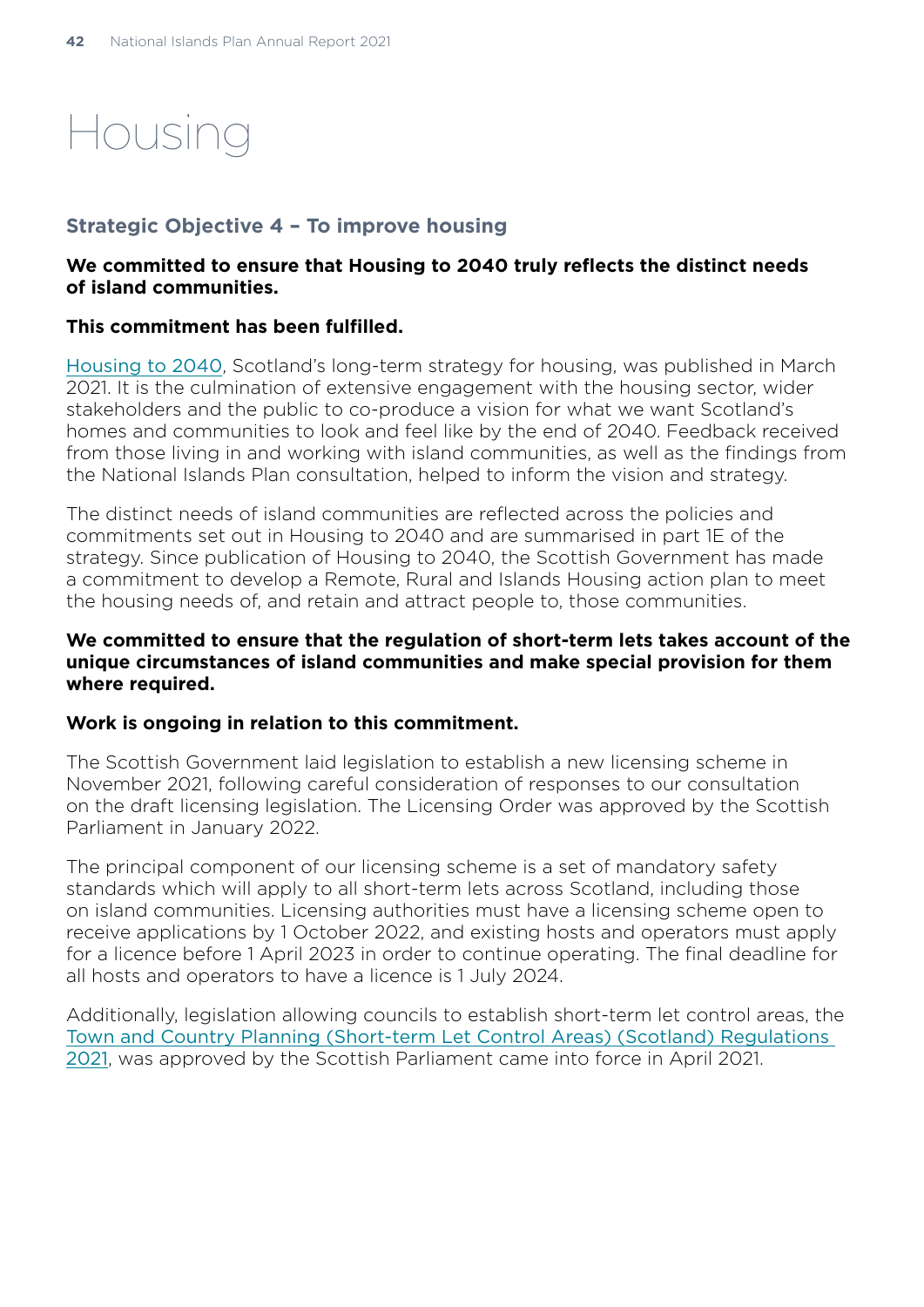## **We committed to explore how the rural and island housing fund might be adapted in the future to expand the range of options to support housing development in remote and island communities.**

## **This commitment has been fulfilled.**

An extension to the Rural and Island Housing Fund (RHIF) beyond March 2021 with up to £30 million of funding was announced in November 2020. A stakeholder engagement survey provided overwhelming feedback that the fund should continue, and this has already been announced. While there were no suggestions from respondents to expand the range of housing options that the RIHF currently provides that have not been previously considered, the review of RIHF was helpful in informing relevant sections of Housing to 2040 strategy and policy areas that impact rural and island communities that will be taken forward following publication of Housing to 2040.

## **We committed to continue to provide grants to crofters to build and improve croft houses.**

This commitment was fulfilled in 2020. Please see the [National Islands Plan Annual](https://www.gov.scot/publications/national-islands-plan-annual-report-2020/)  [Report 2020](https://www.gov.scot/publications/national-islands-plan-annual-report-2020/) for further details.

Since the Croft House Grant scheme was launched in 2007, more than £23 million has been awarded to 1,067 families and individuals in rural and island communities. Approximately half of which has been awarded to island crofters.

Since March 2020 we have awarded over £2 million in grant funding to help build and improve homes for 73 crofters and their families.

## **We committed to make best use of all housing stock including derelict properties and options for compulsory purchase.**

## **Work is ongoing in relation to this commitment.**

The statutory housing authority local authorities remain responsible for assessing housing requirements in their areas and setting out in their Local Housing Strategy, housing investment and service delivery requirements. This includes making best use of existing housing stock (i.e. bringing empty homes back into effective use or balancing the negative impacts of second homes) as well as the delivery of new housing.

Tackling empty homes remains a priority for Scottish Government and we continue to fund the [Scottish Empty Homes Partnership](https://emptyhomespartnership.scot/) to work with local authorities, and owners, to return them to productive use. The work of the Partnership has helped to bring more than 6,000 homes back into use since 2010 and we are keen to see this figure continue to grow. Dedicated empty homes officers are fundamental to this approach and we want to see them working across all of our island communities.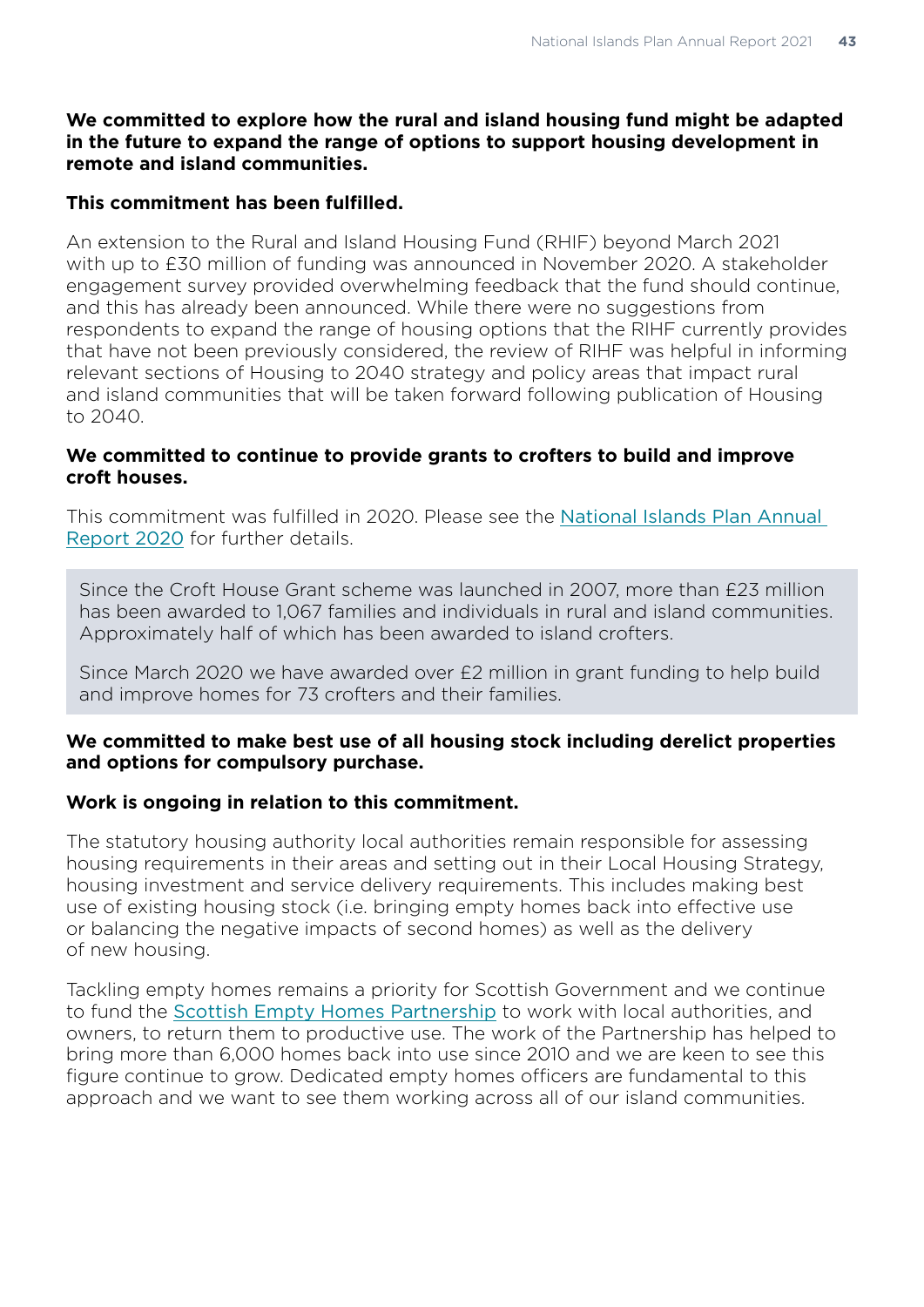**We committed to improve access to homes for people looking to settle in, or return to, island communities. In collaboration with local authorities and relevant stakeholders, we will examine the full range of options to do this, making best use of our existing homes and new supply.** 

#### **Work is ongoing in relation to this commitment.**

Through [Housing to 2040](https://www.gov.scot/publications/housing-2040-2/documents/) we committed to take action so that rural and island communities have access to high-quality, affordable and market housing which has been planned alongside the economic and physical infrastructure and helps people to live, work and thrive – and we will help to stem rural depopulation.

Many of the actions in the route map will bring benefits to rural and island communities as well as to urban ones. For example, our plans to:

- extend the use of modern methods of construction;
- to scale up opportunities for self-provided housing;
- to regulate short-term lets;
- to give local authorities powers to manage the numbers of second homes where they see this as a problem in their area; and
- to establish a new fund for local authorities to apply to in order to bring empty homes and potential empty homes back into residential use.

As the statutory housing authority local authorities are responsible for assessing housing requirements in their areas and setting out in their Local Housing Strategy, housing investment and service delivery requirements. This includes making best use of existing housing stock (i.e. bringing empty homes back into effective use or balancing the negative impacts of second homes) as well as the delivery of new housing. Revised Local Housing Strategy guidance was issued in 2019.

Since publication of Housing to 2040, the Scottish Government has made a commitment to develop a Remote, Rural and Islands Housing action plan to meet the housing needs of, and retain and attract people to, those communities.

#### **We committed to ensure that the impact on Gaelic speaking communities is considered as housing policies are developed.**

#### **Work is ongoing in relation to this commitment.**

It is expected that Local Housing Strategies will evidence how the development of outcomes have been influenced by community engagement and consultation to deliver national priorities, plans and targets, and how the Place Principle is being used to deliver change within communities and achieve desired outcomes.

The Place Principle aims to promote a shared understanding of place, and the need to take a more joined-up, collaborative approach to services and assets within a place to achieve better outcomes for people and communities in which they live. The Place Principle is not prescriptive – rather, it encourages and enables local flexibility in responding to issues and circumstances in different places.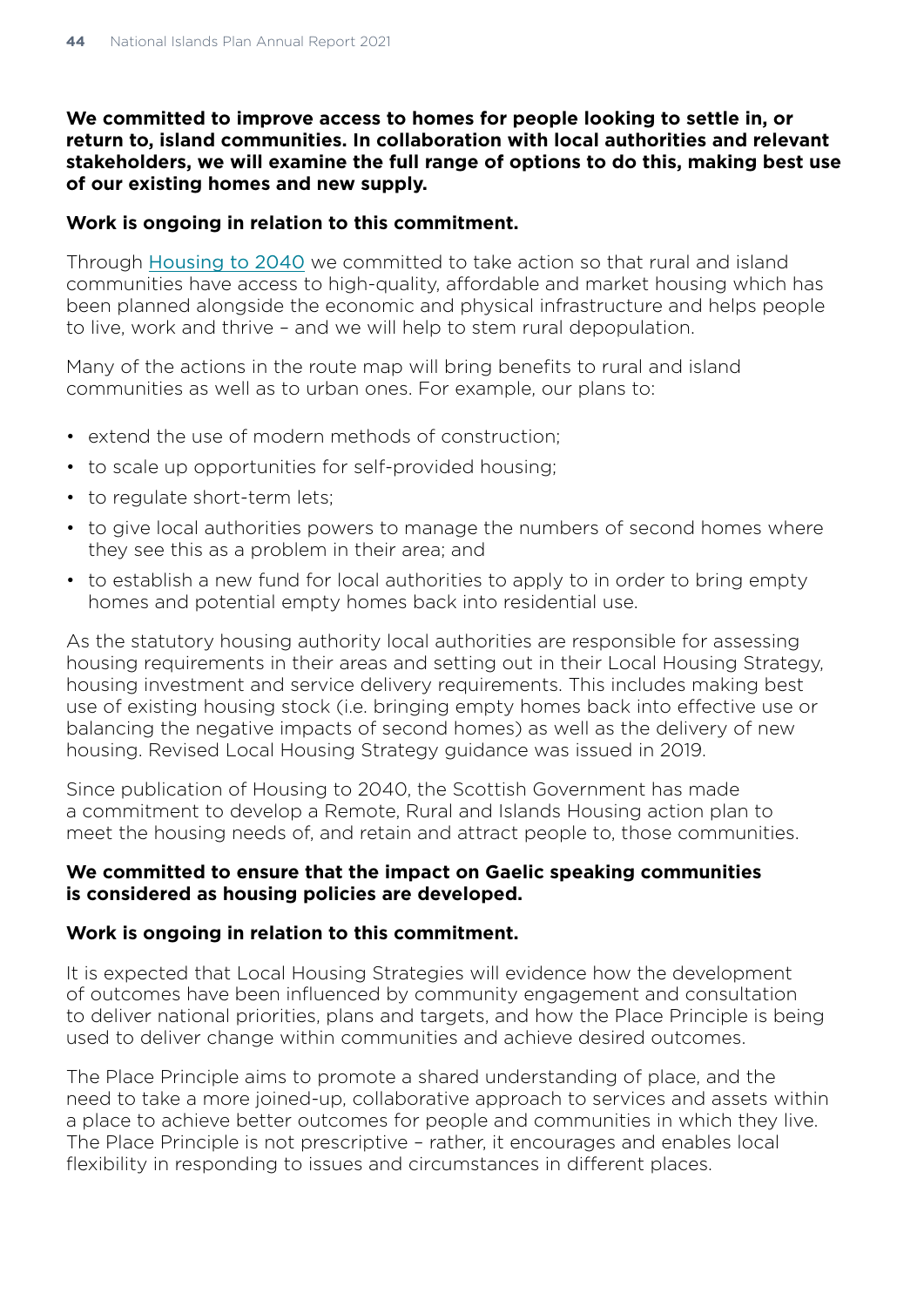## Fuel Poverty

## **Strategic Objective 5 – To reduce levels of fuel poverty**

## **We committed to review how delivery schemes can work better locally and review funding for island communities.**

## **Work is ongoing in relation to this commitment.**

We continue to target areas and communities with higher levels of fuel poverty through our Area Based Schemes. Local schemes are designed and delivered by councils, in conjunction with utility companies and local delivery partners, targeting fuel poor areas to provide energy efficiency measures to a large number of Scottish households and help reduce fuel poverty. ABS funding enables local delivery partners to offer energy efficiency measures at no cost or a reduced cost to owner occupiers and private landlords with fewer than four properties.

Scottish Government funding for Area Based Schemes reflects the higher levels of fuel poverty need in some communities. Allocations to councils are based upon a needs-based funding model agreed with COSLA. In 2020 we reviewed and updated the model to reflect the new definition of fuel poverty in Scotland. We also agreed with councils that levels of extreme fuel poverty should be included as a new weighting in determining ABS grant funding.

Regular updates to the ABS funding model has helped to ensure that our funding has continued to be targeted effectively each year since 2013. Every council in Scotland was offered more funding in 2021/22 than in 2020/21 and the average funding per fuel poor household increased across Scotland. For example in 2021/22, the six `island local authorities' were allocated just under £12.2 million in ABS funding. This compares with £11 million in 2020/21; £9.6 million in 2019/20; and £9.5 million in 2018/19.

We continue to recognise that the costs of delivering energy efficiency measures are higher in remote rural and island areas. Councils serving remote rural/island communities can provide grant-in-aid worth up to £14,000 for those in extreme fuel poverty. In 2021/22 we expanded the scope of ABS projects to include funding for zero/low carbon heating measures. This includes a £2,000 uplift to reflect the greater delivery costs in remote rural areas and island communities.

We continue to target households across Scotland most likely to be in fuel poverty through our Warmer Homes Scotland scheme. The scheme is designed to help those living in, or at risk of, fuel poverty through installing insulation and heating measures to individual homes. The scheme recommends low-carbon measures first, alongside a package of fabric measures, to increase the energy efficiency of the property and decrease carbon emissions. These include High Heat Retention Heating Systems, Air Source Heat Pumps, Ground Source Heat Pumps, Micro-hydro and Micro-wind. Some of these measures may be of particular benefit to households living in rural and island areas that are not served by the gas grid.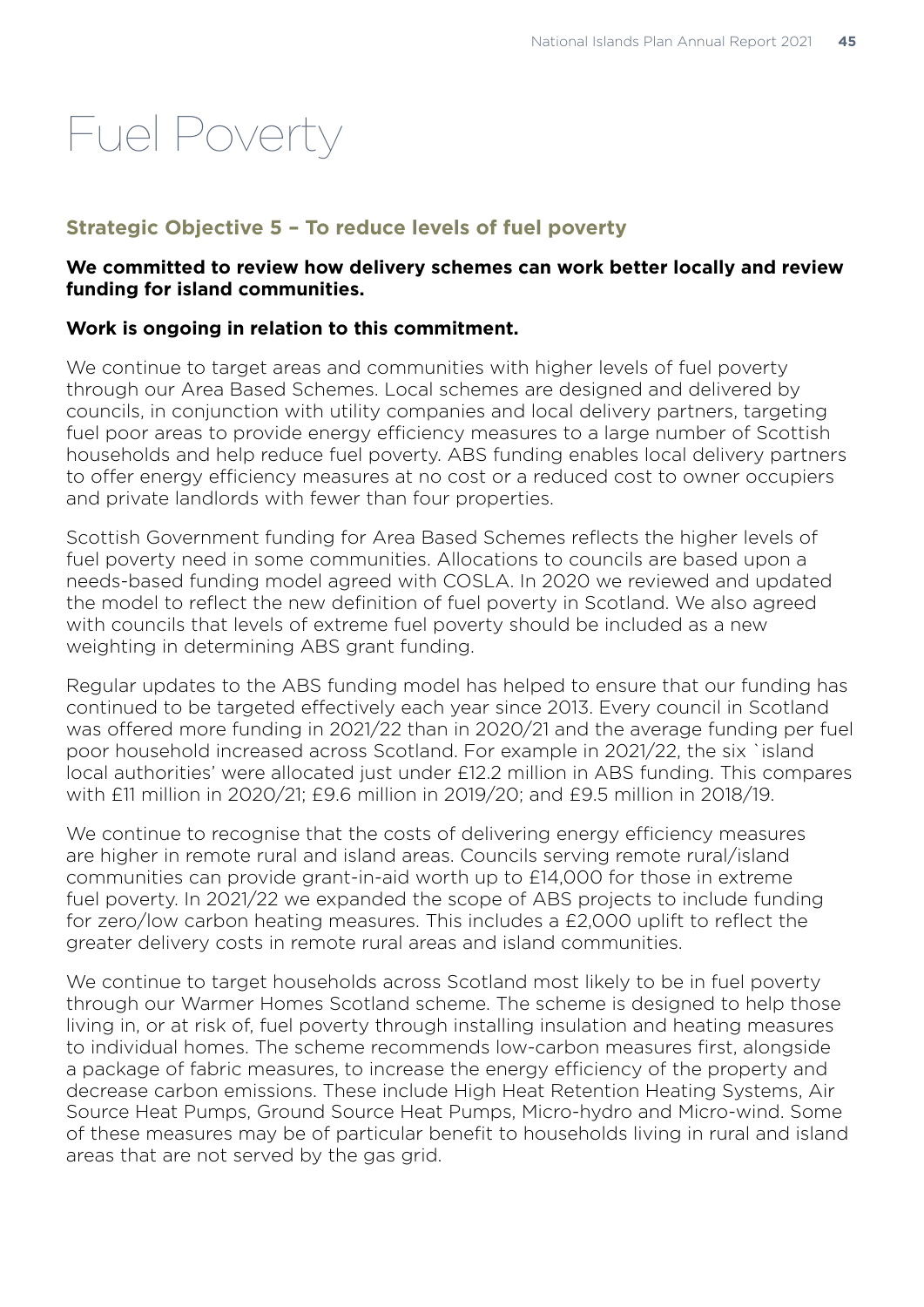The scheme is being delivered on a regional basis by Warmworks (including a separate Islands region) to ensure that all households in Scotland receive the same level of service. Grant levels within the scheme have been increased to encourage the installation of air source heat pumps and external wall insulation together to cover the cost of these high cost measures. Warmer Homes Scotland operates a national pricing mechanism, meaning that rural and island homes aren't disproportionately affected.

The successor to Warmer Homes Scotland is currently undergoing procurement, to go live 2023. As part of scheme design, and eligibility working group has been formed which is reviewing ways in which eligibility levels and processes could be changed to better target support at fuel poor households. This will take cognisance of the particular issues affecting households in remote and island communities.

#### **We committed to develop a remote rural, remote small town and island Minimum Income Standard uplift, with the uplift for island areas to be determined separately.**

#### **This commitment has been fulfilled.**

Scottish Government have published a [report](https://www.gov.scot/publications/cost-remoteness-reflecting-higher-living-costs-remote-rural-scotland-measuring-fuel-poverty/documents/) from Loughborough University on the cost of remoteness when measuring fuel poverty. The report establishes the uplifts to the UK Minimum Income Standard which will apply to households in remote rural, remote small town and island areas when measuring fuel poverty.

#### **We committed to produce an Island Communities Impact Assessment (ICIA) on the final Fuel Poverty Strategy, ensuring that representatives from island local authorities are fully involved in its development.**

#### **Work is ongoing in relation to this commitment.**

The proposed Fuel Poverty Strategy was laid in Parliament on 9 November 2021. The [Fuel Poverty Strategy](https://www.gov.scot/publications/tackling-fuel-poverty-scotland-strategic-approach/documents/) was published in December 2021. We have undertaken a further Island Communities Impact Assessment specifically on the Strategy and this will be published in due course.

#### **We committed to carry out research and analysis to meet the requirements of the Fuel Poverty (Targets, Definition and Strategy) (Scotland) Act 2019 that will also enhance our understanding of the costs of living faced by families living in island communities.**

#### **This commitment has been fulfilled.**

Scottish Government have published a [report](https://www.gov.scot/publications/cost-remoteness-reflecting-higher-living-costs-remote-rural-scotland-measuring-fuel-poverty/pages/2/) from Loughborough University on the cost of remoteness when measuring fuel poverty. The report establishes the uplifts to the UK Minimum Income Standard which will apply to households in remote rural, remote small town and island areas when measuring fuel poverty.

The published research excludes housing (rent, council tax and water rates), childcare and fuel costs since these are not required for fuel poverty measurement and so is not a direct comparison to the UK MIS.

The final report concludes that the findings confirm those of the 2013 Minimum Income Standard research for remote rural Scotland (on which current uplifts are based), showing that the extra costs in these areas are of broadly the same magnitude to what the research team originally anticipated although there is some variation by household-type to the uplifts we are currently applying in fuel poverty monitoring.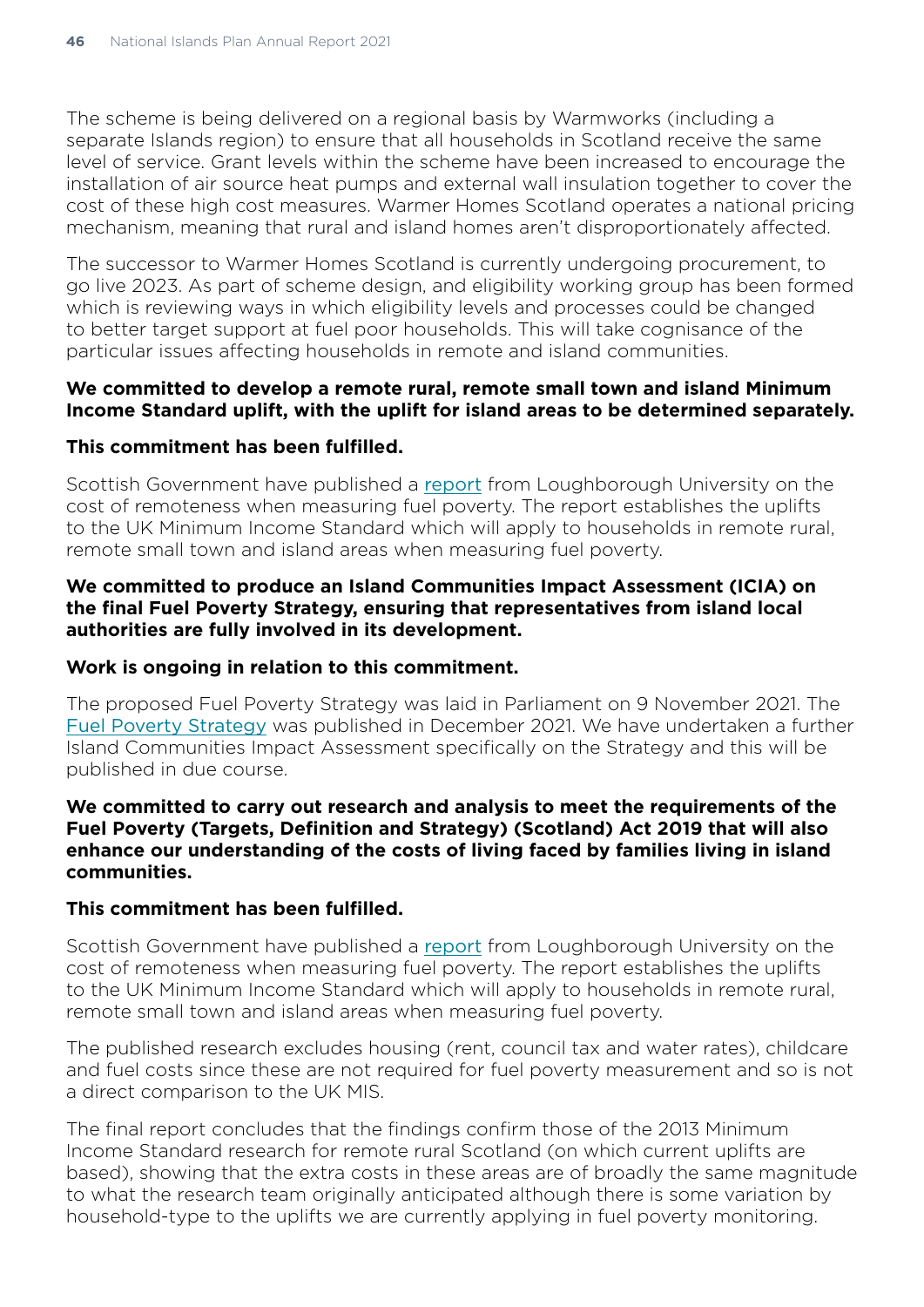# Digital Connectivity

## **Strategic Objective 6 – To improve digital connectivity**

## **We committed to deliver a step change in the quality of digital connectivity across the islands.**

## **Work is ongoing in relation to this commitment.**

As outlined in last year's report, BT were required to update their implementation plan for the £384 million R100 North contract to take account of changes in commercial build plans. These revised plans were finalised in summer 2020 with the online address checker updated to reflect the new build plan.

A further £8 million of funding was secured from UK Government which was used to 'flip' around 3,600 premises due to receive a fibre to the cabinet (FTTC) connection to fibre to the premises (FTTP). This means that all of the R100 North contract build will now be FTTP, capable of delivering gigabit capable speeds – over 30 times faster than the superfast commitment.

Survey work for delivery of 16 new subsea cables has completed with build expected to take place during 2022 (weather dependent).

## **We committed to mandate the delivery of gigabit-capable connectivity to selected island locations, through the R100 programme, with many other island communities to benefit once contracts are finalised.**

## **Work is ongoing in relation to this commitment.**

Through the R100 North contract, delivery of gigabit capable infrastructure was mandated in South Mull, Uig/Timsgarry, Sanday, Stronsay, Yell and Unst. However, many more islands are also benefiting from build through the R100 contracts.

## **We committed to call on the UK Government to prioritise early investment in Scotland's islands as part of their plans for full fibre roll-out by 2025.**

## **Work is ongoing in relation to this commitment.**

The UK Government has indicated that £1.2 billion will be made available across the UK to deliver 85% gigabit capable connectivity by 2025 through 'Project Gigabit'. We continue to work closely with the UK Government to ensure that Scotland receives its fair share of Project Gigabit funding and to ensure early investment in Scotland's islands.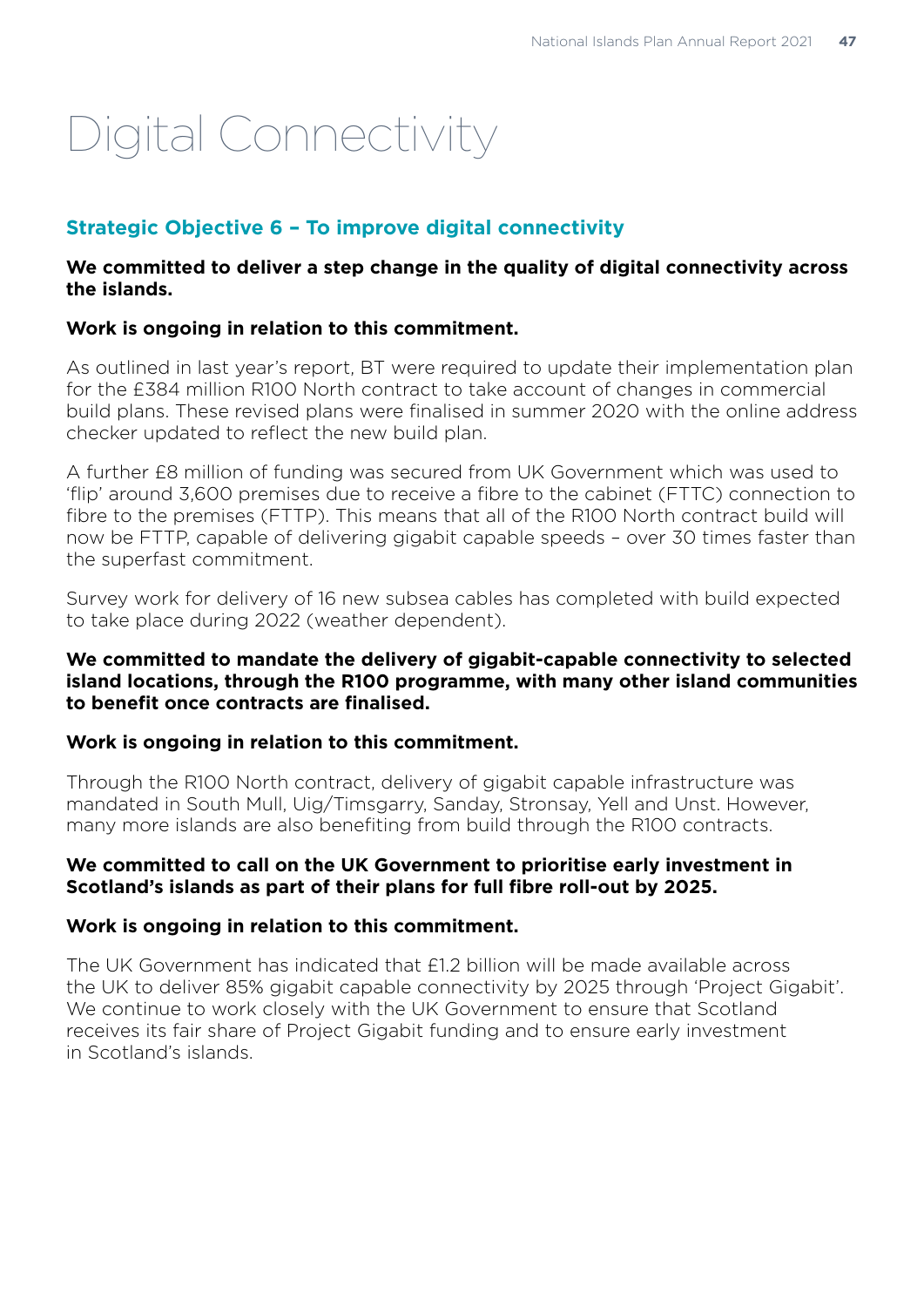**We committed to call on Ofcom to address the issues faced by island communities when designing telecoms regulation and policy. We also committed to convene a meeting with Ofcom and island representatives to explore how regulatory levers (such as spectrum auctions) could improve both mobile and broadband coverage on the islands and ensure that the needs of islands are represented to the Department for Digital, Culture, Media and Sport (DCMS) in UK national policy development.** 

## **Work is ongoing in relation to this commitment.**

The Scottish Government works closely with representatives of OFCOM to ensure that Scotland's interests are represented and any issues raised. Scottish Government responds to OFCOM consultations and recently provided a response to the DCMS consultation on connectivity for 'Very Hard to Reach Premises' as part of their planning for Project Gigabit. We anticipate that Scotland will have a disproportionately high number of premises considered 'Very Hard to Reach' for the purposes of Project Gigabit and await with interest the publication of UK Government's findings.

## **Through the Scotland 5G Centre, building on the 5G RuralFirst trials currently taking place on Orkney, and working with partners including Ofcom, we committed to develop rural 5G use cases to address the rural digital divide using 5G technology.**

#### **Work is ongoing in relation to this commitment.**

Led by the University of Strathclyde, the [Rural Testbed project](https://scotland5gcentre.org/5g-projects/s5gc-projects/projects-5g-scotland-rural-testbed/) is delivering a 5G testbed in two locations (Orkney and Loch Lomond), which is backed with £1.9 million funding from the Scotland 5G Centre.

In the first quarter of 2021, fibre backhaul was deployed at Westray to support the delivery of a pan-island testbed 5G network and key use cases of 5G fixed wireless access, IoT (internet of things) and energy, and mobile/roaming access.

## **We committed to work with local resilience partnerships and telecoms providers to encourage them to focus on resilience of data links to and from the islands.**

#### **Work has yet to be progressed in relation to this commitment.**

The Scottish Government Islands Team will be engaging with relevant resilience partnerships in 2022 to understand challenges to resilience of data links to and from the islands, and ensure these are considered.

## **We committed to develop a digital skills programme designed by island communities to meet their needs.**

**Work has yet to be progressed in relation to this commitment.**

## **We committed to extend the availability of coding clubs and community-based digital inclusion programmes across the islands.**

## **Work is ongoing in relation to this commitment.**

Engagement was undertaken in 2021 to understand models for delivering coding clubs and digital inclusion programmes in island communities, including examples such as [Silicon Croft](https://www.mesomorphic.co.uk/siliconcroft/) in Shetland. Work will be undertaken in 2022 to explore how learning from such models could be implemented across the islands.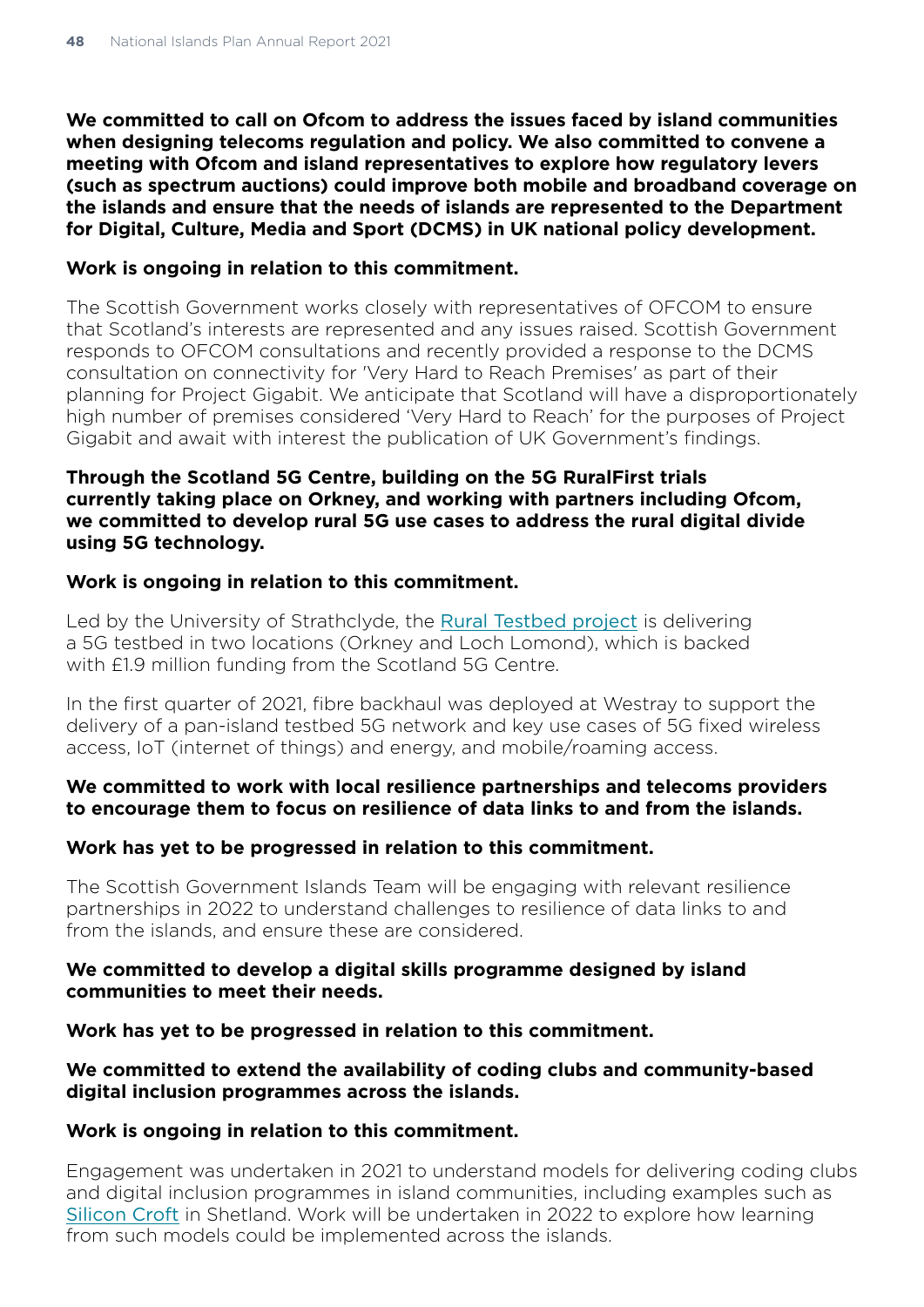## Health and Social Care and Wellbeing

## **Strategic Objective 7 – To improve and promote health, social care and wellbeing.**

**We committed to work with NHS Boards, Local Authorities and Health and Social Care Partnerships to ensure that there is fair, accessible health and social care for those on islands.** 

## **Work is ongoing in relation to this commitment.**

All of the islands are attached to Integration Authorities which serve the specific needs of those island communities. Integration Joint Boards continue to work closely with Health and Social Care Partnerships to ensure each island is recognised within their unique circumstances.

An additional £250 million is being invested over the lifetime of this Parliament to reduce the number of drug-related deaths in Scotland and improve lives. A significant portion of this funding has gone directly to local areas via local Alcohol and Drug Partnerships. Island Boards have received around £686,00 of this investment and are also benefitting from additional funding to implement the Medication-Assisted Treatment (MAT) Standards via the MAT Standards Implementation Team (MIST). MIST have been in contact with all ADPs, including Island ADPs, to offer tailored support based on their needs. Local organisations can also apply to the Corra Foundation operated grant funding schemes. This funding is to expand and improve availability of all types of drug treatment, including residential rehabilitation.

Scottish Government has funded community pharmacy test of change pilots in three NHS boards (NHS Forth Valley, NHS Highland and NHS Tayside) to enhance early detection and early intervention in diagnosis of type 2 diabetes. Two of the boards (NHS Tayside and NHS Highland) have procured 'roaming' blood testing machines that can move between sites, supporting remote and rural healthcare delivery. The NHS Highland roaming analyser is currently on the island of Tiree and will move on to other neighbouring islands in the health board area to provide point of care testing.

#### **We committed to identify and promote good practice, especially as regards the improvement of services in islands and other remote areas.**

## **Work is ongoing in relation to this commitment.**

Islands Integration Authorities are represented on the Strategic Planning and Performance Officers Group (SPPOG), the Chief Officers' Network for sharing good practice. There are also regular updates with Scottish Government, the Cabinet Secretary for Health and Social Care and monthly meetings with the Minister for Mental Wellbeing and Social Care.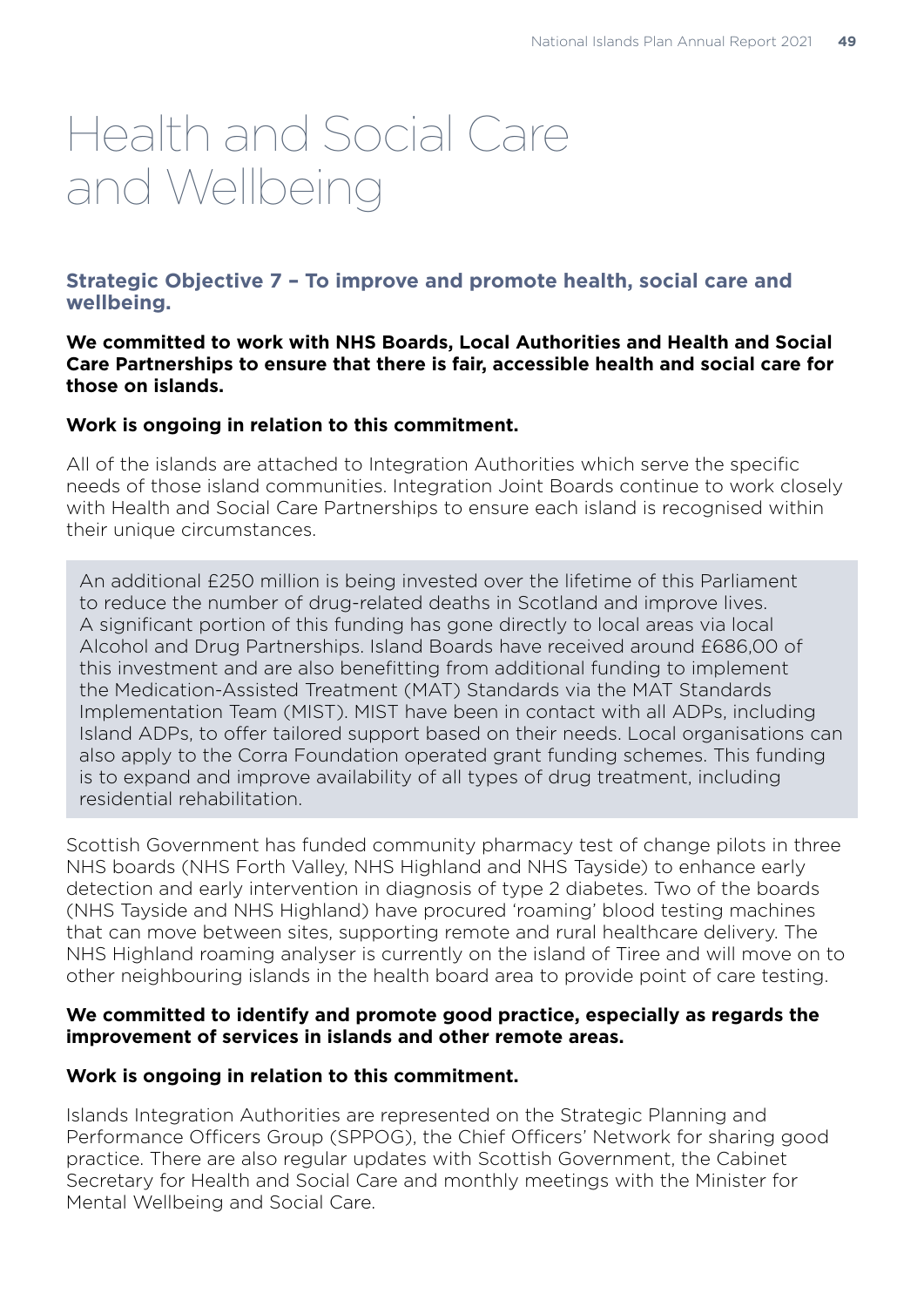ADPs were given £3 million from the Drug Deaths Taskforce to implement improvements in line with the Taskforce's six evidence based strategies. Information on what proportion of this funding went to each area and where it was spent is available at [https://drugdeathstaskforce.scot/about-the-taskforce/funding-and-key](https://drugdeathstaskforce.scot/about-the-taskforce/funding-and-key-projects/)[projects/](https://drugdeathstaskforce.scot/about-the-taskforce/funding-and-key-projects/). This page also includes the projects funded through the innovation fund.

ADPs are encouraged to share learning and all projects will produce an evaluation which will inform future Taskforce recommendations. The Taskforce is producing a thematic evaluation which will feed in to their final report in December 2022.

Work is ongoing to implement the recommendations from the '[Shaping the Future](https://www.gov.scot/publications/shaping-future-together-report-remote-rural-general-practice-working-group/)  [Together: Remote and Rural General Practice Working Group'](https://www.gov.scot/publications/shaping-future-together-report-remote-rural-general-practice-working-group/) report, including scoping work for a Centre for Excellence for remote and rural health and social care.

#### **We committed to support the extension of NHS Near Me/Attend Anywhere, and other digital health initiatives, to reduce unnecessary travel and enable more care to be delivered on Islands.**

## **Work is ongoing in relation to this commitment.**

NHS Near Me has been implemented and is being utilised across every Health Board in Scotland with upwards of 1.3 million appointments undertaken using the platform since early 2020. This continues to provide greater flexibility, whilst supporting remote working, reducing the need to travel and promoting greater access to specialist services. We also continue to support people to manage their condition from home with a new digital platforms established for things like blood pressure and COVID-19 monitoring being rolled out across the country.

Procurement of a 'once for Scotland' digital solution for the education and management of type 2 diabetes is being considered. This will improve equity of access to type 2 diabetes services in remote and rural areas, ensuring consistency in type 2 diabetes education across Scotland and promoting self-management of the condition, as patients will have regular digital access to the content available. NHS Highland are using the digital programmes 'Second Nature' for weight management, 'MyDesmond' for type 2 diabetes and Momentum from Beat for support for those with binge eating disorder. The feedback from patients is excellent in that it reduces travel, provides immediate high quality care and avoids the specific challenges of remote and rural life which often mean it is difficult to maintain confidentiality due to small communities and how well people tend to know each other. Digital self-management is completely confidential as is not group based.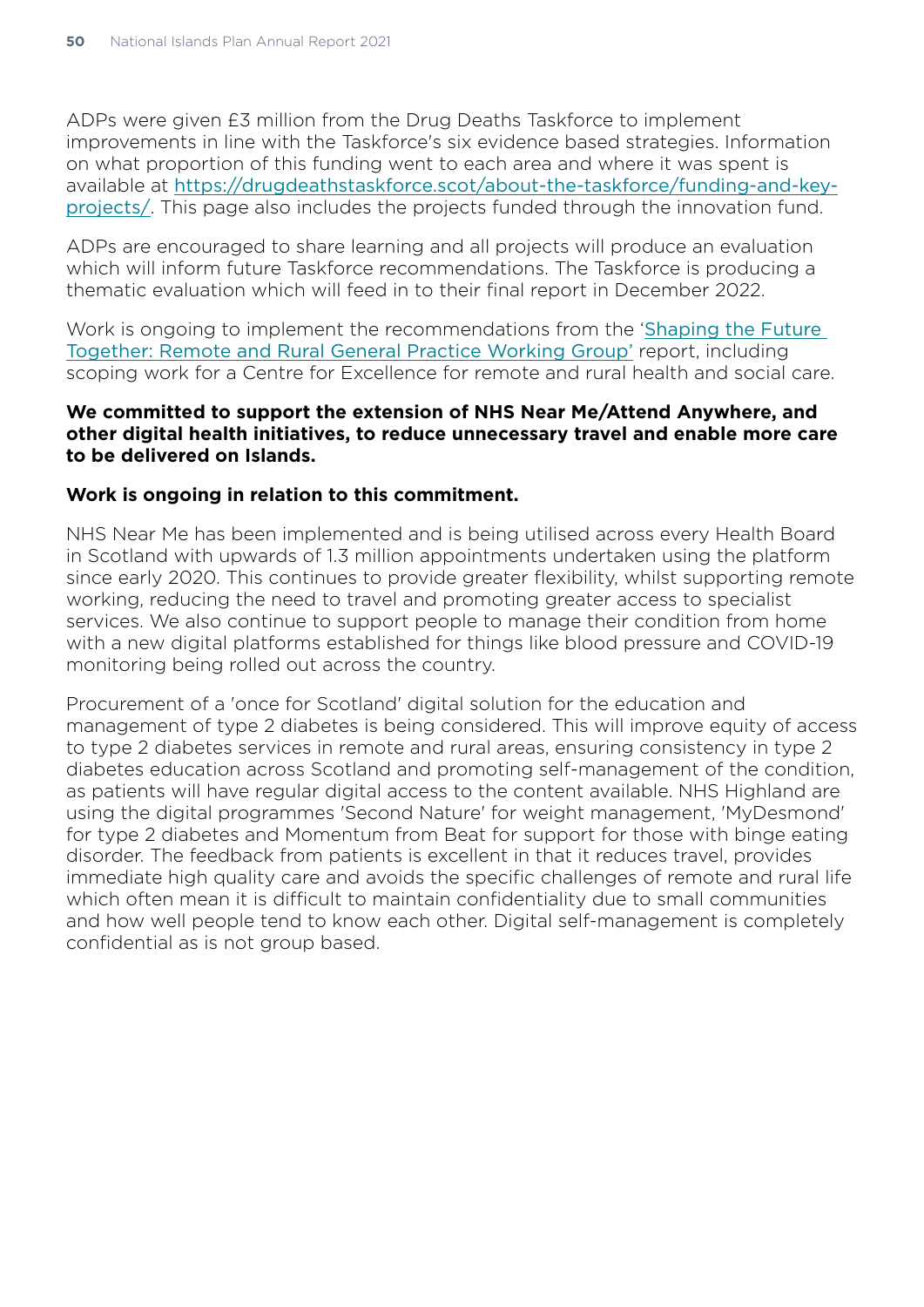SG Digital Transformation Service (DTS) will undertake a research and service design project into type 2 diabetes and weight management services. This will identify patient needs, the gaps in current services and how these can be addressed. The focus will primarily be on those living with overweight or obesity (including those with type 2 diabetes) in areas of higher deprivation (SIMD1 and SIMD2) to focus on how we avoid further widening existing health inequalities. This project would provide evidence of what people need throughout their care journey to co-produce new ways of working. This would help us to identify the change required in a way that ensures equality of access by putting the patient at the centre of the co-production and service design journey. Further, it would provide us with vital knowledge and understanding of the current landscape and provide recommendations for next steps to transform the pathways of care to effectively meet the needs of individuals, including those in remote and rural areas. This project is a first step in understanding how we create our own services which can be tailored to meet the needs of the Scottish population.

## **We committed to work with stakeholders to develop propositions for a national centre for excellence in remote, rural and island health and social care.**

## **Work is ongoing in relation to this commitment.**

The Scottish Government continues to build on the work of [Shaping the Future](https://www.gov.scot/groups/remote-and-rural-general-practice-working-group/)  [Together: Remote and Rural General Practice Working Group](https://www.gov.scot/groups/remote-and-rural-general-practice-working-group/) report to establish a formal proposal for a National Centre for Remote, Rural and island Healthcare in Scotland that is inclusive of the needs, opportunities and models of excellence from the whole remote and rural health and care workforce. The Primary Care Division of Scottish Government is currently developing a proposal for how a centre for excellence should look, and will be engaging with stakeholders shortly.

Additionally, the Programme for Government states that 'We will also ensure that our islands and rural areas are not left behind as we work to improve health services by creating a centre of excellence for rural and remote medicine and social care, with scoping work starting this year.' We will continue to scope and engage with stakeholders for this Programme for Government year and beyond.

## **We committed to work with stakeholders to ensure that we develop a plan to adequately support the ageing population of island communities so that they remain active, connected, engaged and have access to suitable, quality opportunities.**

## **Work is ongoing in relation to this commitment.**

Integration Authorities continue to work closely with their communities to develop strategic plans for the delivery of health and social care services most suitable to the specific needs of their communities.

Additionally, funding provided via the Type 2 Diabetes Prevention Framework contributes towards resource in local leisure centres focused on long-term condition management which often affects those in older age groups.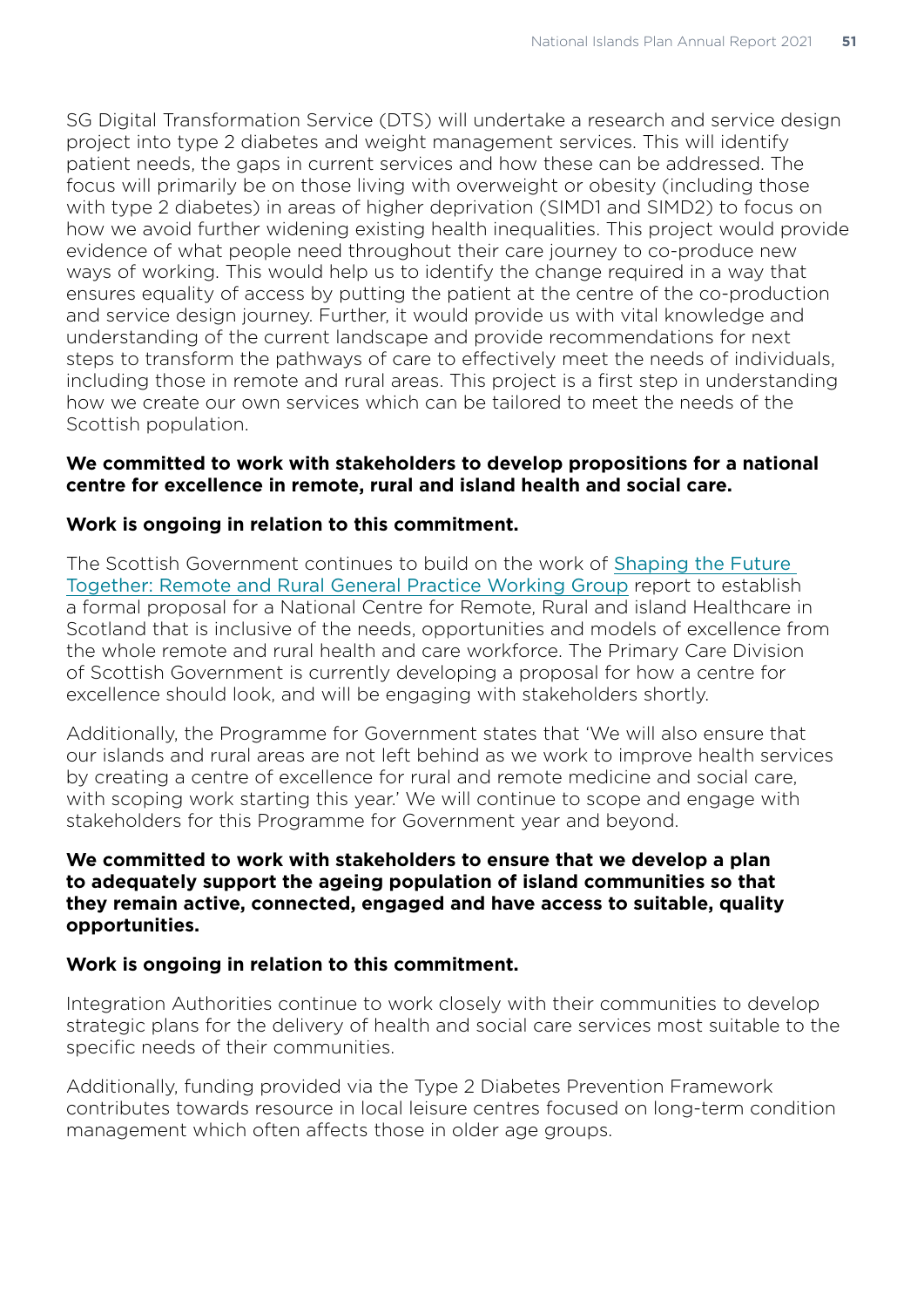## **We committed to support relevant local authorities to plan and develop sports facilities on the islands that respond to the needs of communities.**

#### **Work is ongoing in relation to this commitment.**

We continue to work with colleagues in **sport**scotland who engage strategically with local authorities (through their capital planning processes) and island communities with regards to opportunities to deliver improved local facility provision for sport and physical activity.

In April 2021, **sport**scotland made an award of £30,000 to Shetland Golf Club to support the development of an indoor three bay practice facility providing a quality training facility which will allow the local population to learn, develop and patriciate in golf all year round. In particular, the facility will support and improve coach education and increase training opportunities on the islands, during winter months and inclement weather.

In December 2021, **sport**scotland made an award of £20,000 to Orkney Amateur Weightlifting Club to support the development of a quality weightlifting training facility. The facility development will significantly improve the Club's offer to members, both in terms of time and equipment available to train and develop. It will allow the Club to work with targeted groups including young people, women and girls, as well as those with disabilities. In addition, this facility will provide better access to a gym facility in a rural area where access to this type of facility is a challenge.

**sport**scotland are currently engaged in conversations with regards to cycling facility projects in the Western Isles, Orkney, Argyll and Bute and North Ayrshire as part of the national Cycling Facilities Fund which will potentially see applications for investment into Island communities.

#### **We committed to promote participation in sport and physical activity by ensuring national programmes such as Active Schools and Community Sport Hubs are serving island communities, and continuing the Island Athlete Travel Award Scheme.**

This commitment was fulfilled in 2020. Please see the [National Islands Plan Annual](https://www.gov.scot/publications/national-islands-plan-annual-report-2020/)  [Report 2020](https://www.gov.scot/publications/national-islands-plan-annual-report-2020/) for further details.

Furthermore, **sport**scotland have worked with local partners to support sport to restart safely as COVID-19 restrictions have been lifted. With restrictions easing more quickly for Scotland's islands, more sports activity was able to resume earlier in island communities than on the mainland. More Active Schools activity resumed in terms one of 2021/22 academic year, although the pace of restart was considered against local needs including the wider educational requirements of school settings.

Additionally, **sport**scotland invested £70,184 into the three islands authorities to deliver sport and physical activity opportunities to children and young people during the summer of 2021 as part of Scottish Government's Get into Summer programme. Islands in other local authority areas also benefitted through this programme, although with funds distributed through the local authority it is not possible to provide a financial value for these other islands.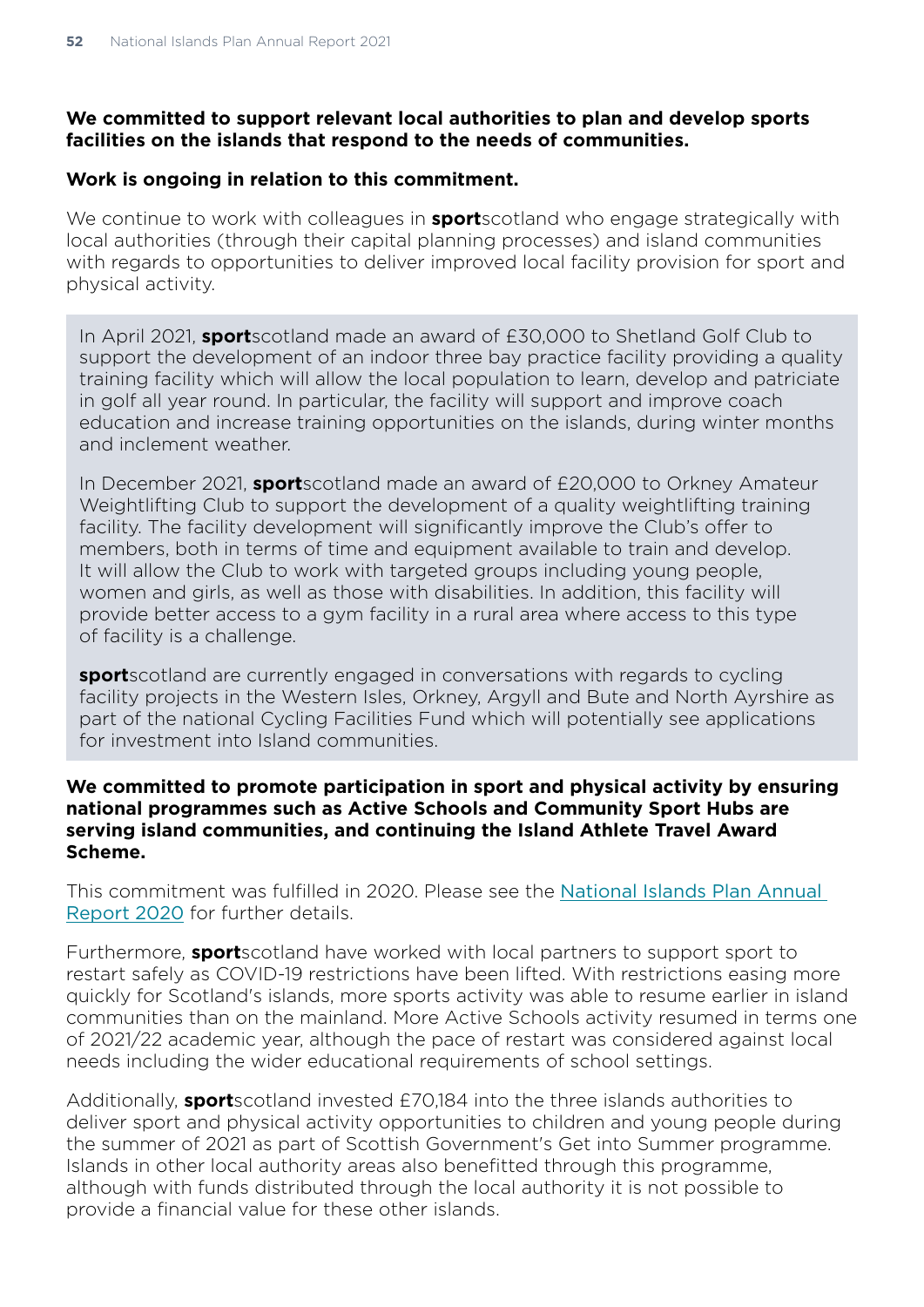The Athlete Travel Award Scheme (ATAS) also resumed following the lifting of travel restrictions, with up to 32 athletes from across the four Highland and Islands local authorities benefitting from support in 2021/22.

## **We committed to work with Orkney Islands Council and other partners to use the hosting of the 2023 Islands Games by Orkney to strengthen sports development on the island.**

## **Work is ongoing in relation to this commitment.**

**sport**scotland are working with Orkney Islands Council and the Orkney Island Games Organising Committee to look at a two-day planning summit with the 13 Governing Bodies of Sport that will be involved in the Orkney 2025 Games. This summit will begin the process of ensuring that Orkney have in place, the right facility infrastructure, well trained people and the volunteers, coaches and athletes that will not only host and contribute to a successful Games but will also inspire and provide a sustainable infrastructure for the people of Orkney to thrive and lead active lives.

Additionally, Orkney Islands Council and **sport**scotland presented a joint approach to strengthening the role of sport and physical activity in terms of reaching out to the less active and supporting physical and mental health initiatives in Orkney to the Living Well Community Planning Partnership sub-group. This was well received by elected members, the NHS Director of Public Health and other key stakeholders and has opened up opportunities for further engagement. **sport**scotland have also held strategic discussions with local partners to develop a capital programme that will deliver improved local facility provision for sport.

**sport**scotland also continue to support the development of a Physical Activity and Wellbeing Strategy for Orkney which is aligned to local and community priorities. There has been strong stakeholder engagement and input from key partners including Orkney Islands Council, NHS Orkney Pickaquoy Trust, **sport**scotland and third sector organisations. An initial draft has been completed with the final document progressing to final sign off by Community Planning Partnership partners in early 2022.

## **We committed to work with our partners to eliminate unlawful discrimination, harassment and victimisation and take steps to assist with promoting equality and meeting people's different needs.**

## **Work is ongoing in relation to this commitment.**

We remain committed to investing in interventions which provide evidence of being able to change the attitudes of offenders. We will expand the availability of the Caledonian System, and increase our investment to £10 million over the next two years. This is an internationally recognised behavioural change programme for perpetrators of domestic abuse which involves working with the whole family to reduce the risk of harm to women and children. We will progress work over the next two years to support the national roll-out of the system, with the aim of making it available to all 32 Scottish local authorities by the end of the parliamentary term.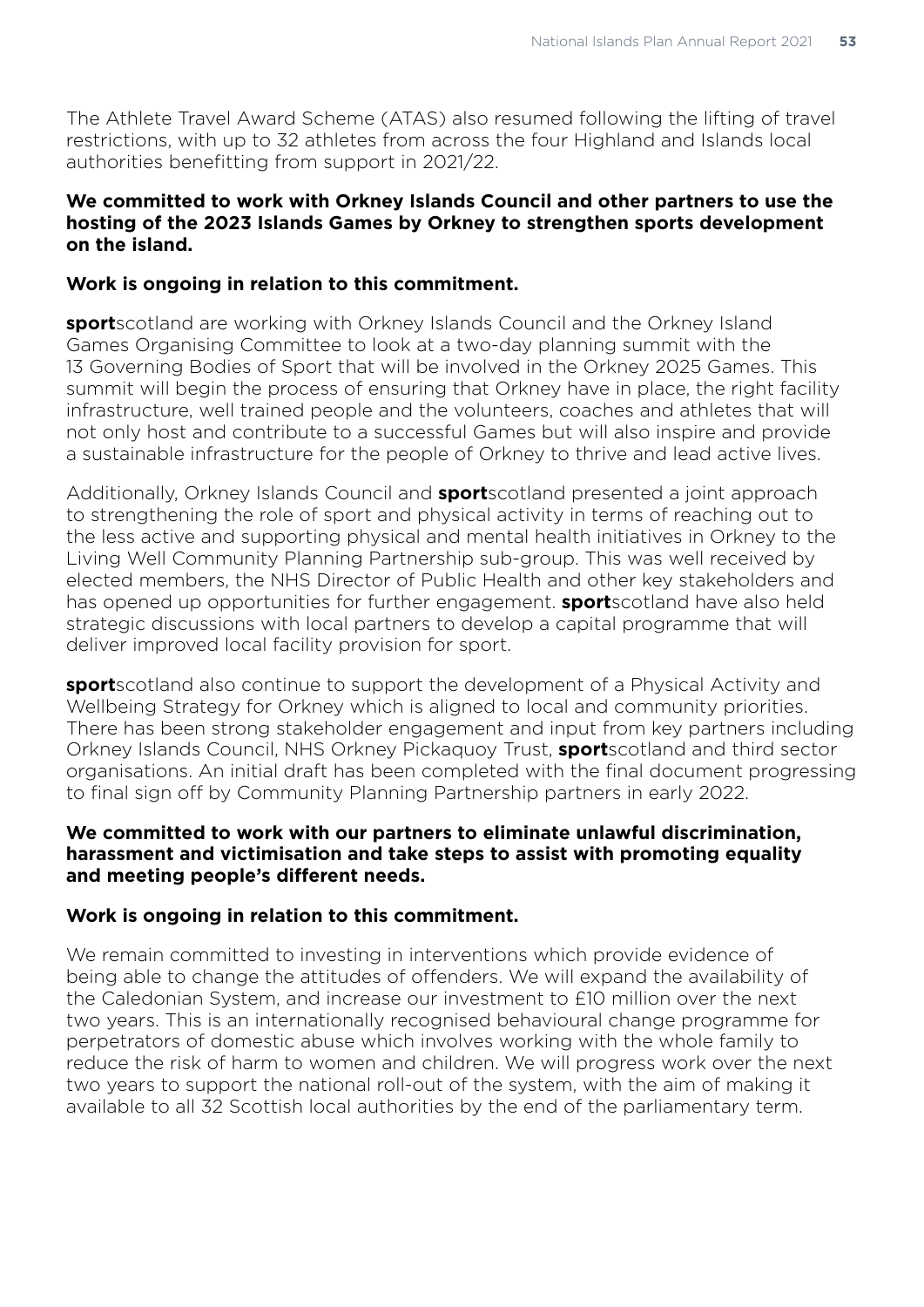Further, as highlighted in [A Fairer, Greener Scotland: Programme for Government](https://www.gov.scot/publications/fairer-greener-scotland-programme-government-2021-22/documents/)  [2021-22](https://www.gov.scot/publications/fairer-greener-scotland-programme-government-2021-22/documents/), we aim to ensure that all eligible children who are victims or witnesses to abuse or violence will have access to a 'Bairns' Hoose' by 2025. That means the services they need will all be available via a coordinated approach designed to reduce the number of times children have to recount their experiences to different professionals. Children below the age of criminal responsibility, whose behaviour has caused harm, will also have access to the services it will provide.

Bairns' Hoose – based on an Icelandic model Barnahus – will bring together services in a 'four rooms' approach with child protection, health, justice and recovery services all made available in one setting. A key aim of the model is to reduce the number of times children have to recount their experiences to different professionals. A new National Bairns' Hoose Governance group is currently being established and will consider issues around implementation in rural and island settings.

The new Scottish Child Interview Model for Joint Investigative Interviews is being introduced nationally from 2021 to 2024 and will be seen as the 'justice room' of the Bairns' Hoose. The National JII Governance Group has established the Remote and Islands Joint Investigative Interviewing Implementation Subgroup in recognition that a particular focus on the implementation challenges in remote and island contexts will help realise our shared ambition that all children in Scotland have access to the Scottish Child Interview Model for joint investigative interviewing where this would best meet their needs.

#### **We committed to address any equality, health and wellbeing related data gaps that exist in respect of, for example, women and girls, pregnancy and maternity, gender reassignment and sexual orientation.**

## **Work is ongoing in relation to this commitment.**

The Scottish Government has committed to an independent strategic funding review to look at how national and local specialist services for women and children experiencing gender based violence are commissioned and funded across Scotland, which will commence in spring 2022.

Additionally, we are currently in the process of developing a First Data Strategy across health and care, with delivery expected later in 2022.

Furthermore, the Delivering Equally Safe Fund helps to implement Equally Safe, Scotland's strategy to prevent and eradicate all forms of violence against women and girls, by supporting frontline organisations and projects that broaden access to support survivors. A priority area of the fund is working with those in remote or island communities. The fund will run from October 2021 to September 2023.

**We committed to consider our consultation on out of school care through which we have gathered views from parents on the challenges of accessing childcare and range of activities for school age children in island communities. Responses to our consultation will, together with continued engagement, inform development of a future strategic framework which will be published before the end of this parliamentary term.**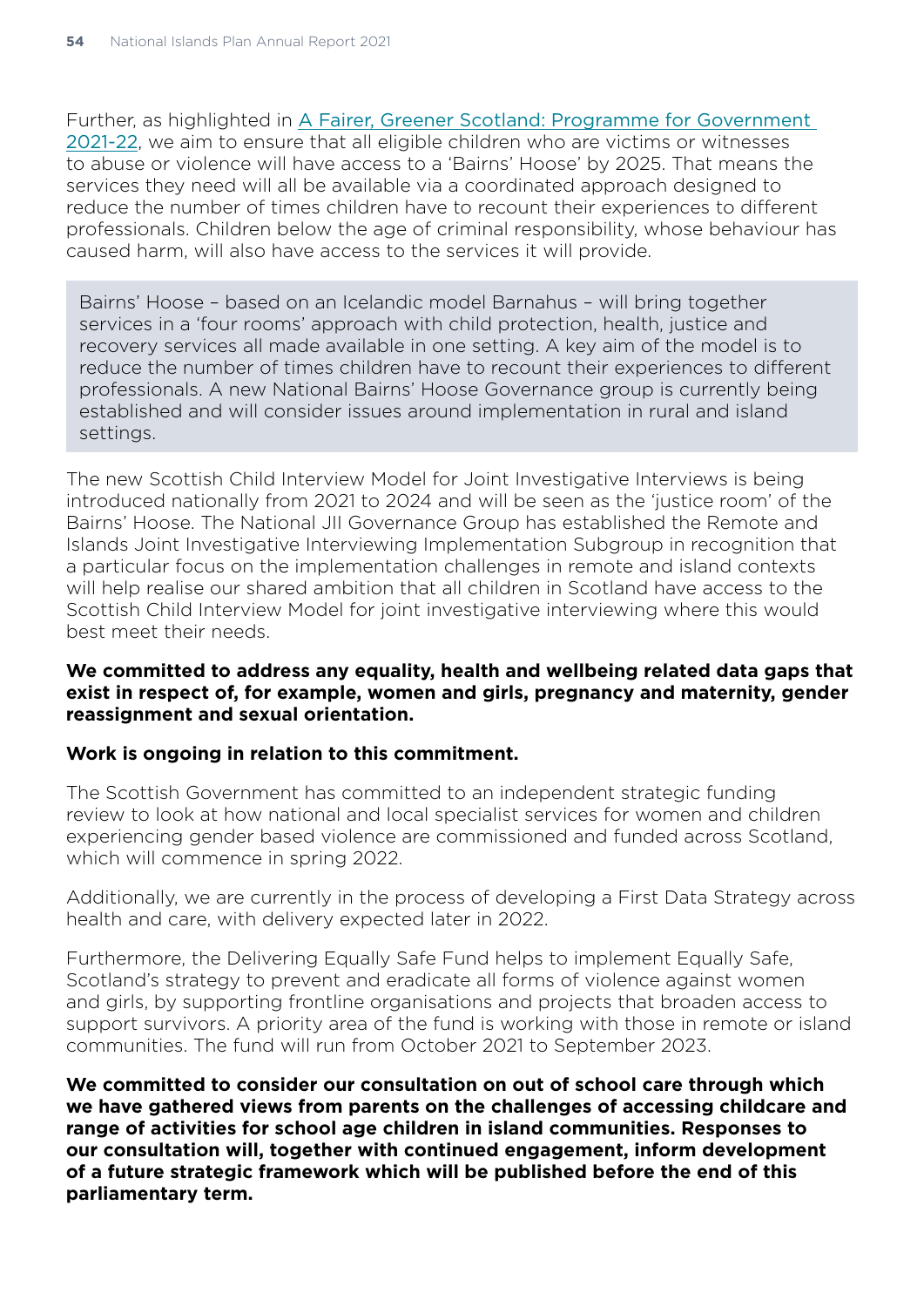## **Work is ongoing in relation to this commitment.**

In March 2021, we published our [School Age Childcare Progress Report](https://www.bing.com/newtabredir?url=https%3A%2F%2Fwww.gov.scot%2Fpublications%2Fschool-age-childcare-progress-report%2F). The report captures what has been learned from our public consultation and sets out the steps we are taking to move closer to our vision for school age childcare in Scotland.

The Progress Report announced a number of school age childcare pilot projects, including a project with Mull and Iona Community Trust (MICT). MICT are working to test new models of childcare provision on Mull, utilising local partnerships and existing community resources where possible. MICT will look to develop and deliver childcare provision using, but not limited to: regulated out of school care; organised children's activities, and; the establishment of a network of childminders, nannies and babysitters to offer flexible childcare solutions. Crucially, as well as helping us develop our policy, MICT will produce a resource in an appropriate format which can be used to share the learning from this project, thus enabling other communities to learn from the approaches taken.

Additionally, impact assessments will be carried out throughout the programme to deliver a system of school age childcare, including an islands impact assessment.

#### **We committed to ensure that health, social care and wellbeing services are available through the medium of Gaelic to support Gaelic speaking island communities.**

#### **Work is ongoing in relation to this commitment.**

NHS Highland commitments to Gaelic are outlined in its [Gaelic Language Plan, 2017-](https://www.nhshighland.scot.nhs.uk/Publications/Pages/GaelicLanguagePlan.aspx) [2022.](https://www.nhshighland.scot.nhs.uk/Publications/Pages/GaelicLanguagePlan.aspx) NHS Western Isles is currently revising its Gaelic Language Plan, with the understanding that it will soon be submitted to Bòrd na Gàidhlig, which will outline its commitments to Gaelic when approved. Both NHS Gaelic plans contain a number of commitments to the use of Gaelic within the functions of the NHS trusts, with both trusts operating in island areas. The aim is both to encourage and increase the use of Gaelic in health, care and wellbeing services.

There is no additional funding for these services, however small project funding could be applied for through the Bòrd's GLAIF stream.

## **We committed to align our ambition to eradicate child poverty with the Plan by continuing to work with island local authorities and health boards to build on their understanding of child poverty in their areas – helping to focus efforts on lifting families out of poverty and mitigating against its damaging impact.**

#### **Work is ongoing in relation to this commitment.**

During the course of 2021/22, the Scottish Government has continued to work with island local authorities, as part of the national Tackling Child Poverty Delivery Plan, in order to ensure successful delivery of key commitments. This includes delivery of 1,140 hours of funded Early Learning and Childcare and support delivered through the Parental Employability Support Fund.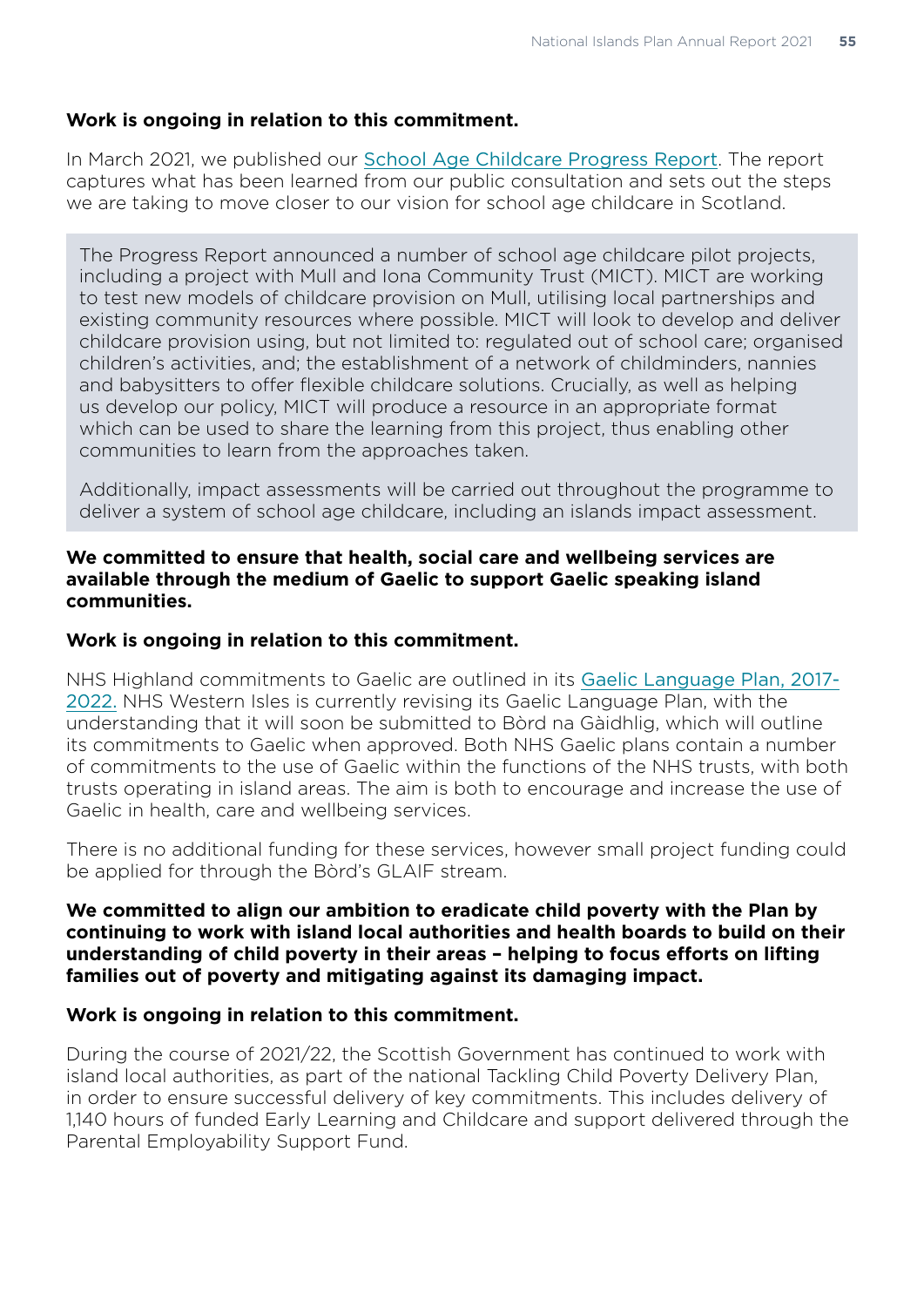Together with national partners, including the Improvement Service, Public Health Scotland and the Scottish Poverty and Inequality Research Unit, the Scottish Government have worked with island authorities and others to support development of Local Child Poverty Action Reports and development of effective action to tackle child poverty in our islands communities – where poverty can often be hidden in national level statistics due to the higher cost of living experienced.

Key Scottish Government investment in new support, including the Scottish Child Payment – which is already supporting 106,000 children under the age of 6 – and the Parental Employability Support Fund, is helping local areas to tackle poverty and enhance the support available for parents and families. We have already made up to £23 million available for our Parental Employability Support Fund between 2019 and 2022, and have committed a further £15 million in the next two years.

To support the tailoring of action on child poverty in island communities, the Cabinet Secretary for Rural Affairs and Islands, Ms Gougeon MSP, instructed Rural and Island officials in August 2021 to commission a 'deep-dive' into current child poverty data, evidence and research, specific to rural and island communities. Ms Gougeon has instructed officials to be bold and ambitious in their work to tackle child poverty – where every effort will be made to ensure that future projects and interventions align with, and form part of, the work being led by the Scottish Government's Tackling Child Poverty Unit.

These approaches align with our wider child poverty responsibilities and have strong synergies across four key COVID-19 Recovery themes:

- person centred services;
- creating good jobs:
- tackling poverty; and
- improving wellbeing of children and young people.

Collectively, and as part of a government-wide focus, our work on child poverty across rural communities and on our islands will support:

- the next Tackling Child Poverty Delivery Plan (2022-2026);
- our PfG commitments on child poverty;
- COVID-19 Recovery; and
- the identification of future interventions to tackle and child poverty.

**We committed to work alongside national partners, continuing to share good practice identified across Scotland which could be applicable to child poverty in our island communities.** 

**Work is ongoing in relation to this commitment.**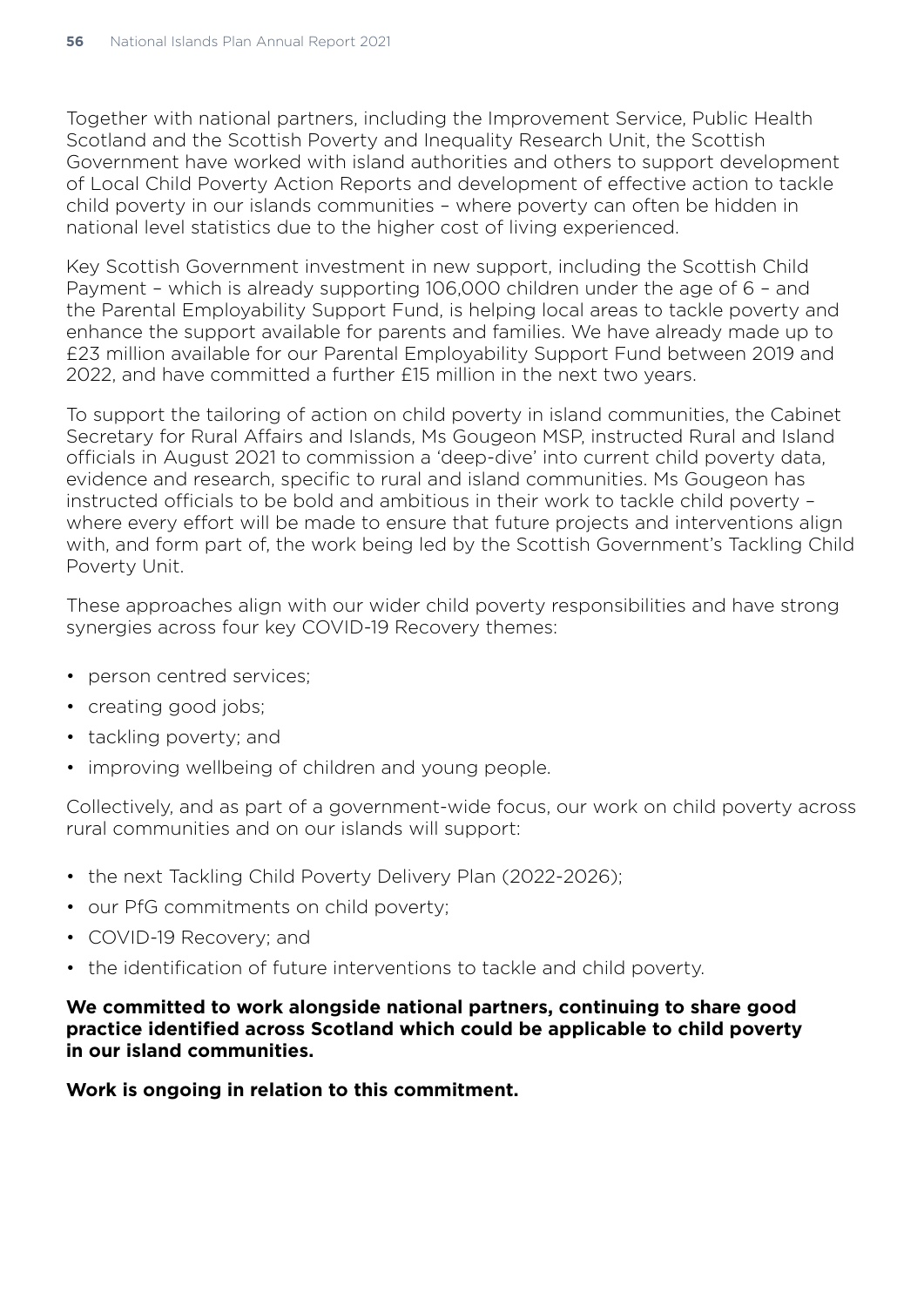In 2021, Rural and Islands officials commissioned a 'deep-dive' research project, which will be published in March 2022. This will help Scottish Government to improve our understanding of child poverty in rural and island areas and will establish what we can learn from existing evidence, in addition to identifying where data and information gaps might exist so that they can be addressed.

This piece of work will help us understand what support and interventions will most effectively meet the particular needs of children and young people across all our unique rural and island communities. It will also establish whether we have the correct mechanisms in place to hear and capture the stories and evidence from children and young people regarding their specific needs, and if those mechanisms are not in place we will work collaboratively to establish how we can deliver this more effectively in coming years.

Other workstreams that we know will impact on child poverty in the longer-terms include:

- the Mull and Iona Community Trust Out of School Care Trial;
- Accessing School Age Childcare in Scotland's Rural and Island Regions research; and
- feasibility and software development work with ZetTrans and HiTrans to develop our understanding of how we might utilise Demand Responsive Transport (DRT).

## **We committed to work with islanders to contribute, where we can, to the creation of a fairer, healthier, happier nation for all of Scotland by supporting the work of the group of Wellbeing Economy Governments (WEGo).**

#### **Work is ongoing in relation to this commitment.**

We continue to learn and collaborate with other countries and organisations to create an economy that supports our island communities, aiming to ensure that they have access to opportunities that deliver local growth and wellbeing through tackling inequalities.

The Community Wealth Building (CWB) model of economic development acts as a tool or framework against which our local authorities can work with the private, third and community sectors to deliver a genuine, tangible wellbeing economy. The model is a strategic one – designed to add value and influence the activities of the landscape of partnerships we already have in place.

At the heart of the CWB approach and our ethos is a recognition that redistribution of wealth, while necessary to tackle poverty head on and in the short term, only goes so far. The model seeks to 'pre-distribute' wealth by growing the number of Scots who have a greater ownership stake in the Scottish economy, and in so doing tackle structural inequality. We are taking a broader view of what it means to be a successful economy, society and country and putting people and the planet at the heart of our economy – moving away from more traditional attitudes and measures of growth.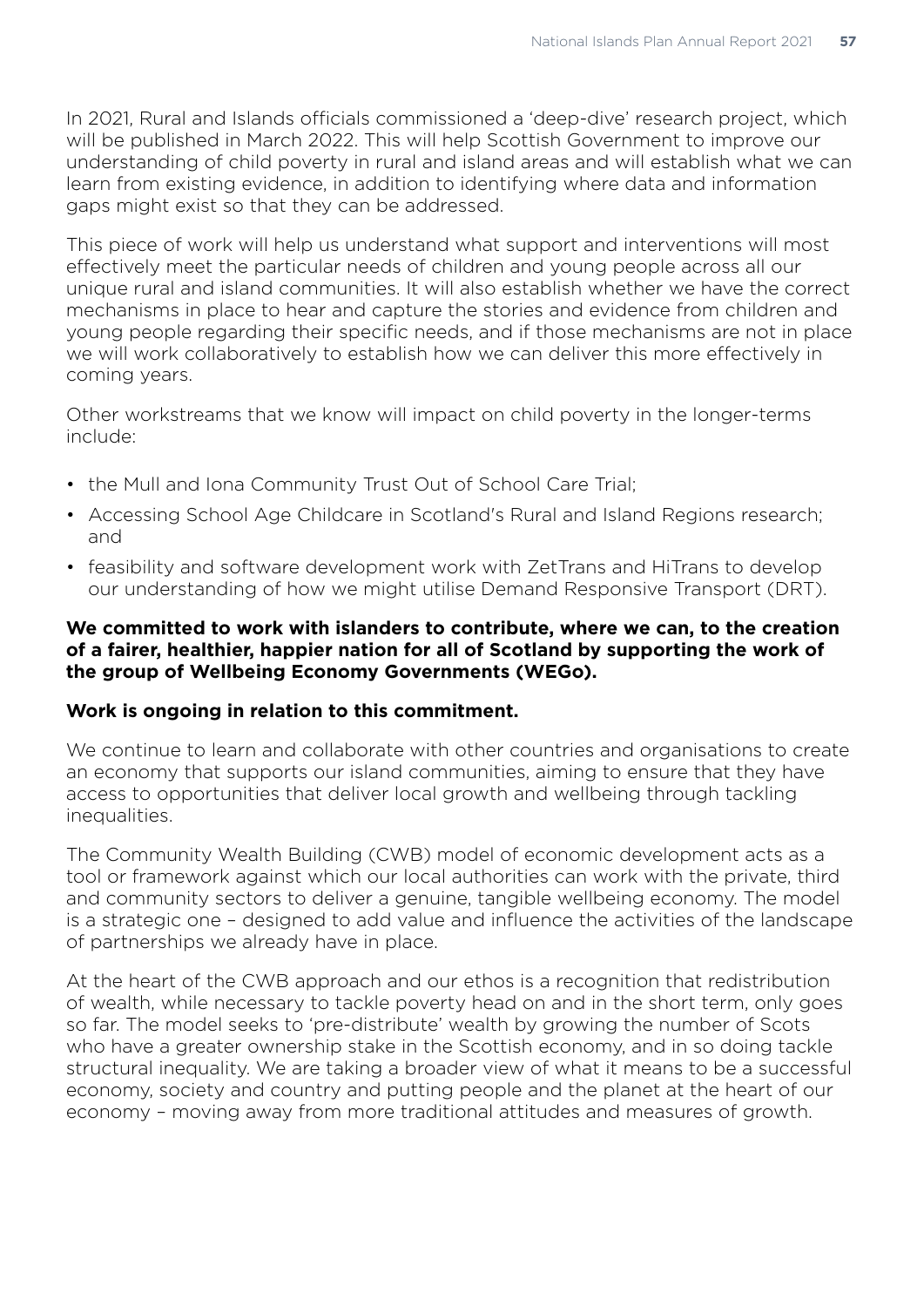Our new 10-year National Strategy for Economic Transformation will build on the COVID-19 Recovery Strategy to create a greener, fairer and more inclusive wellbeing economy, and allow us to address some of the longstanding issues that have been exacerbated by the pandemic, such as child poverty. Mainstreaming the CWB model as a practical model to deliver a tangible Wellbeing Economy at a grassroots level will lay the groundwork for a more equitable and resilient economy for the future – on our islands and across all parts of Scotland.

## **We committed to work with our partners to consider a range of options to ensure that adequate mental health care is available, whilst taking into consideration the uniqueness of our island communities.**

#### **Work is ongoing in relation to this commitment.**

We are committed to reviewing the [Mental Health Strategy 2012-2027](https://www.gov.scot/publications/mental-health-strategy-2017-2027/) at its halfway point in 2022. Since the publication of the Mental Health Strategy in March 2017, we have accumulated a significant number of additional commitments and actions relating to mental health. Several of these commitments overlap significantly, some have been completed outright, and some have been superseded by more recent or relevant commitments. Reviewing the Strategy also provides us with an opportunity to systematically review all of our other existing commitments and make sure that our policies around rural mental health are current and appropriate for those living throughout rural and island areas in Scotland.

Scottish Government is supporting GP Practices across Scotland to increase mental health support within primary care settings. We are working with Primary Care partners to introduce Mental Health in Primary Care Services. These services will support GPs by providing mental health assessment, treatment, care and support. This builds on examples of good practice already implemented through the Primary Care Improvement Plan, and through our work on Action 15 of the Mental Health Strategy both initiatives have increased the mental health workforce within primary care.

In February 2021, we announced an additional £120 million for a Recovery and Renewal Fund to ensure the delivery of the commitments set out in the Mental Health Transition and Recovery Plan. A portion of the Fund will support development of an integrated culture of mental wellbeing and prevention within local communities and across Scotland, and promote the capacity of community organisations and grass roots groups as supported by the third sector. We are keen that this benefits communities across Scotland, including our island communities. Supporting those living in remote and rural communities is one of the fund criteria.

Additionally, via the Framework for Type 2 Diabetes prevention, funding has been provided to health boards to enhance psychology provision in type 2 diabetes and weight management. This has allowed NHS Highland and NHS Western Isles to commission Beat to provide remote guided self-help for binge eating disorder. NHS Highland and NHS Orkney have placed two health psychology trainees within the weight management and type 2 diabetes prevention services working together with NES to meet the needs of the respective populations and to enhance psychological knowledge and education across NHS teams.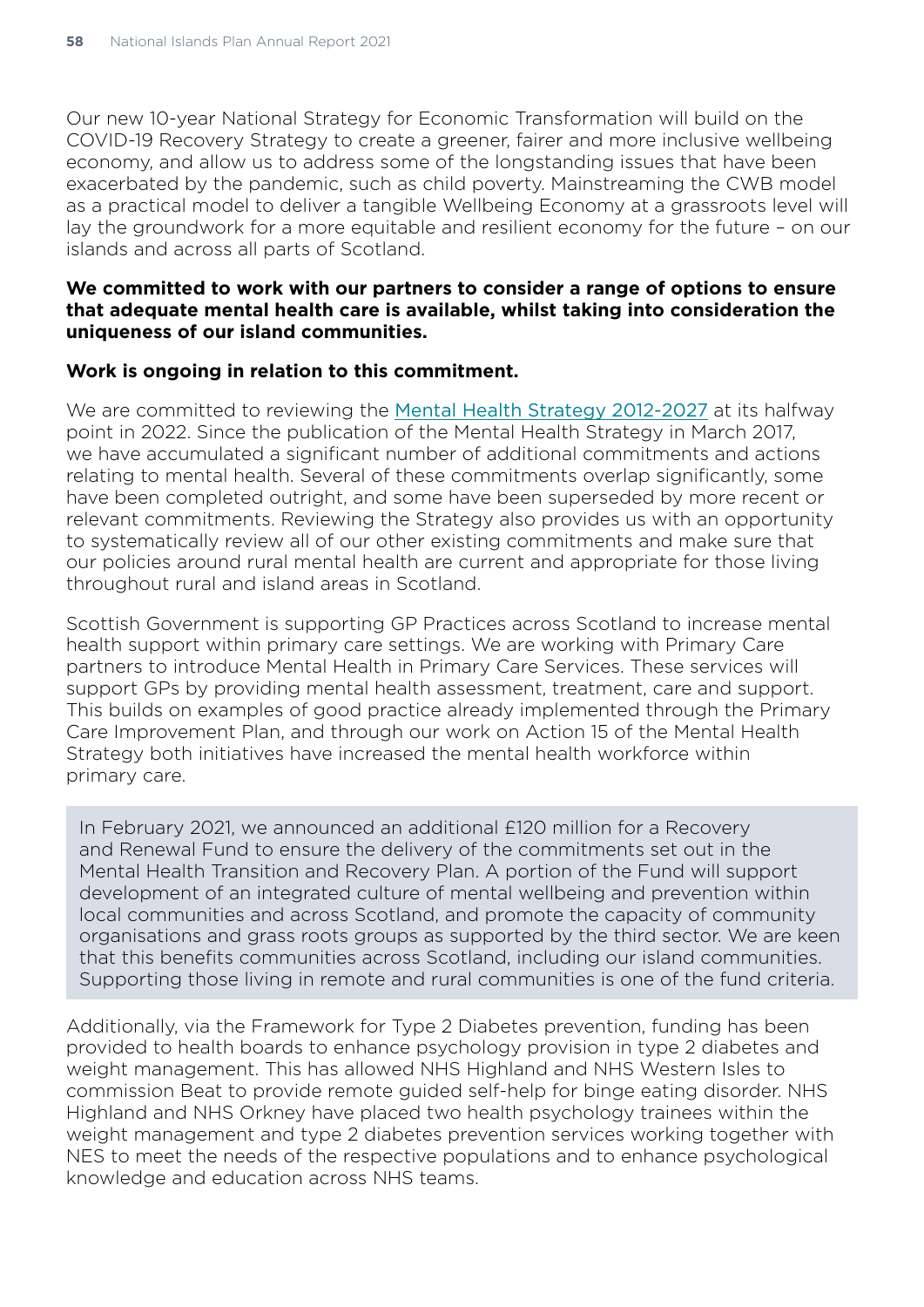## Environmental Wellbeing and Biosecurity

## **Strategic Objective 8 – To improve and promote environmental wellbeing and deal with biosecurity**

## **We committed to protect island biodiversity.**

## **Work is ongoing in relation to this commitment.**

Projects have been undertaken across our island communities to improve and promote environmental wellbeing and deal with biosecurity:

- The MarPAMM project aims to pilot a co-management approach to Marine Protected Areas (MPAs) in the Outer Hebrides marine region. We have completed Phase 1 of community engagement, identifying key issues and priorities for MPAs and their management, with project completion expected in March 2022.
- Agri-Environment and Climate Scheme (AECS) was open for applications in 2021, with a restricted round. 874 applications were approved on islands with a total sum of £6.63 million awarded to deliver benefits for protected areas management, corncrakes, waders and organics over 225,212 ha.
- Species on the Edge is a partnership of NatureScot and seven nature conservation charities remains, all dedicated to improving the fortunes of 40 priority species found along Scotland's coast and islands. It continues to progress through its four and a half year programme of work to tackle the impacts of environmental change on wildlife to benefit both nature and people. Work towards a Phase 2 NHLF bid has taken longer than expected, but submission is now planned for March 2022.
- Agreements remain in place to manage land in Islay, Uist, Coll, Tiree and South Walls for the benefit of Greenland barnacle geese and/or Greenland white-fronted geese, whilst supporting farmers whose land and crops are affected by the birds. Funding is in place to support the schemes to 2023.
- Agreements are in place to support land managers who are experiencing difficulties with white-tailed eagles. There is a national policy for white-tailed eagles, but there are concentrations on islands – particularly Mull, Skye and the Outer Hebrides.
- The Northern Isles Landscape Partnership Project continues to progress, with aims of improving and managing habitats for key native bird species on a number of non-connected Orkney Isles.
- The Orkney Native Wildlife Project is designed to remove the invasive non-native stoat from Orkney and prevent catastrophic decline in native wildlife (Orkney vole, Short-eared owl, Hen harrier and various wader and seabird species).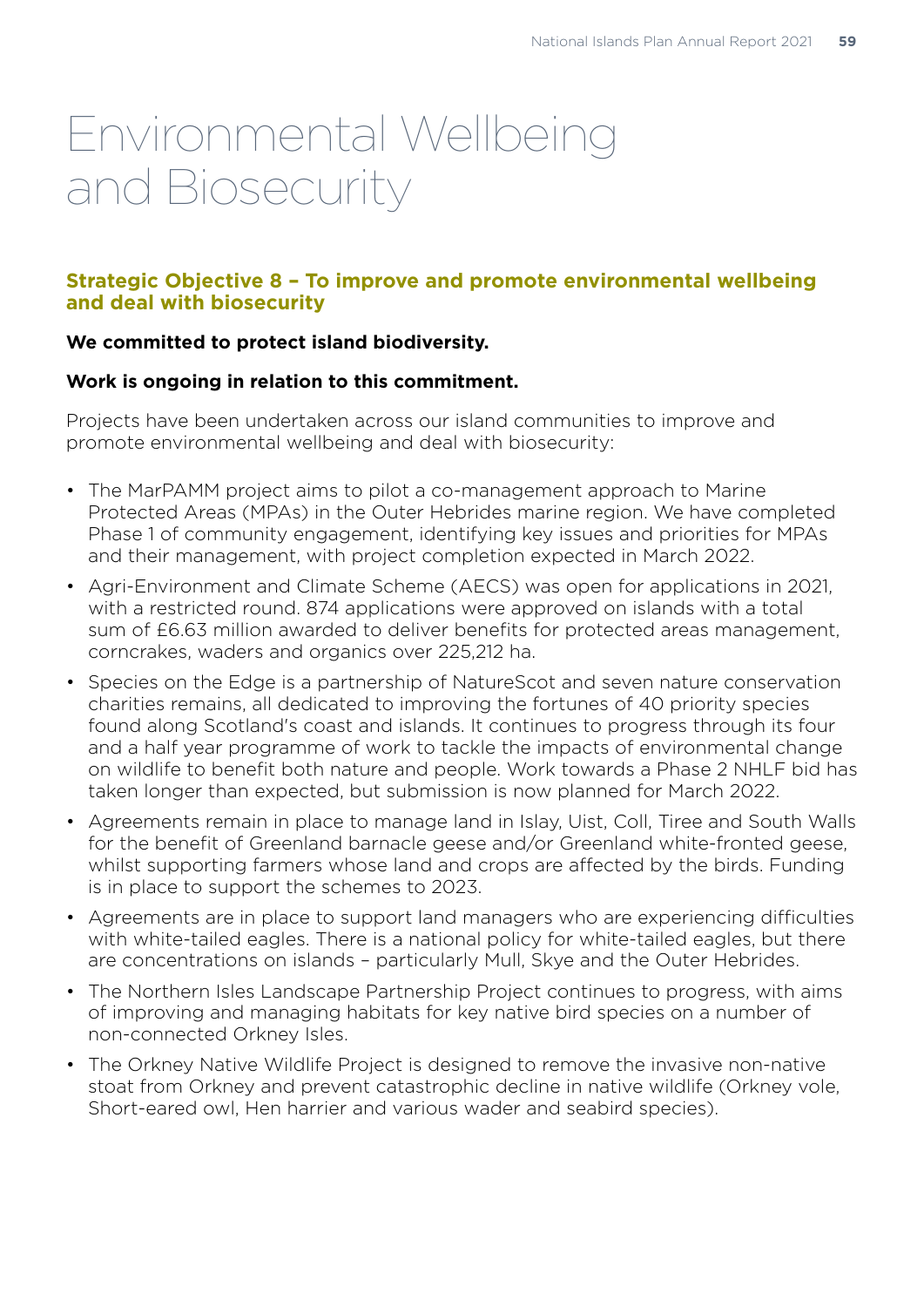- Support remains in place to maintain a viable red-billed chough population on Islay, whilst a long-term approach to population management is developed and agreed. A decision on the long-term approach will be informed by the Scottish Biodiversity Strategy, which is due in autumn 2022. The population is at risk of extinction without intervention. NatureScot have provided funding for supplementary feeding of chough at key nursery sites on Islay and Colonsay, and we are continuing to utilise AECS/NatureScot Management Agreements to support chough habitat management on the islands. Funding, through the NS Biodiversity scheme will be used to restore the largest chough roost site on Islay in March 2022. We continue to work very closely with our partners on the Islay Chough Study Group and the Scottish Chough Forum and further work, including analysing chough habitat variabilities and potential genetic reinforcement will be looked at over the coming months. A review of the biotic and abiotic factors affecting all British and Irish chough populations has been instigated and will be complete by February 2022. This study will provide a context of factors influencing all regional populations, which will inform NatureScots considerations.
- NatureScot commissioned three reports evaluating the impact and intervention options for mammalian invasive non-native species on island protected areas (Rum, Noss and Hermaness on Unst). Following the Rum report, we have installed a weather station to help us understand the impact of weather on impacts of rats on seabirds, and the impacts of weather on breeding success of seabirds. We are also trialling new rat tracking techniques (to improve efficiency and accuracy) and incorporating winter monitoring to our programme of monitoring.
- The project to remove non-native rhododendron from Kinloch Village on Rum remains ongoing, with significant removal of rhododendron this year. The final phase aims in 2022 will aim to tackle cotoneaster.

## **We committed to address biosecurity in a holistic and integrated manner as a means not only to contribute to environmental wellbeing, but also to contribute to sustainable economic development on Scottish islands.**

## **Work is ongoing in relation to this commitment.**

The Orkney Native Wildlife Project has biosecurity plans in place to prevent spread of stoats to the non-linked isles. Once the eradication is successful, this will include biosecurity to prevent re-invasion. These plans interlink with the Biosecurity for LIFE project.

**We committed to establish an islands forum, through Zero Waste Scotland, as part of the implementation of the Deposit Return Scheme, to ensure that key considerations for islands (and rural communities more generally) are reflected. This Forum will support, not only, input into our legislative plans for the scheme but also ensure that key considerations for islands communities are integrated into the implementation planning process.** 

This commitment was fulfilled in 2020. Please see the [National Islands Plan Annual](https://www.gov.scot/publications/national-islands-plan-annual-report-2020/)  [Report 2020](https://www.gov.scot/publications/national-islands-plan-annual-report-2020/) for further details.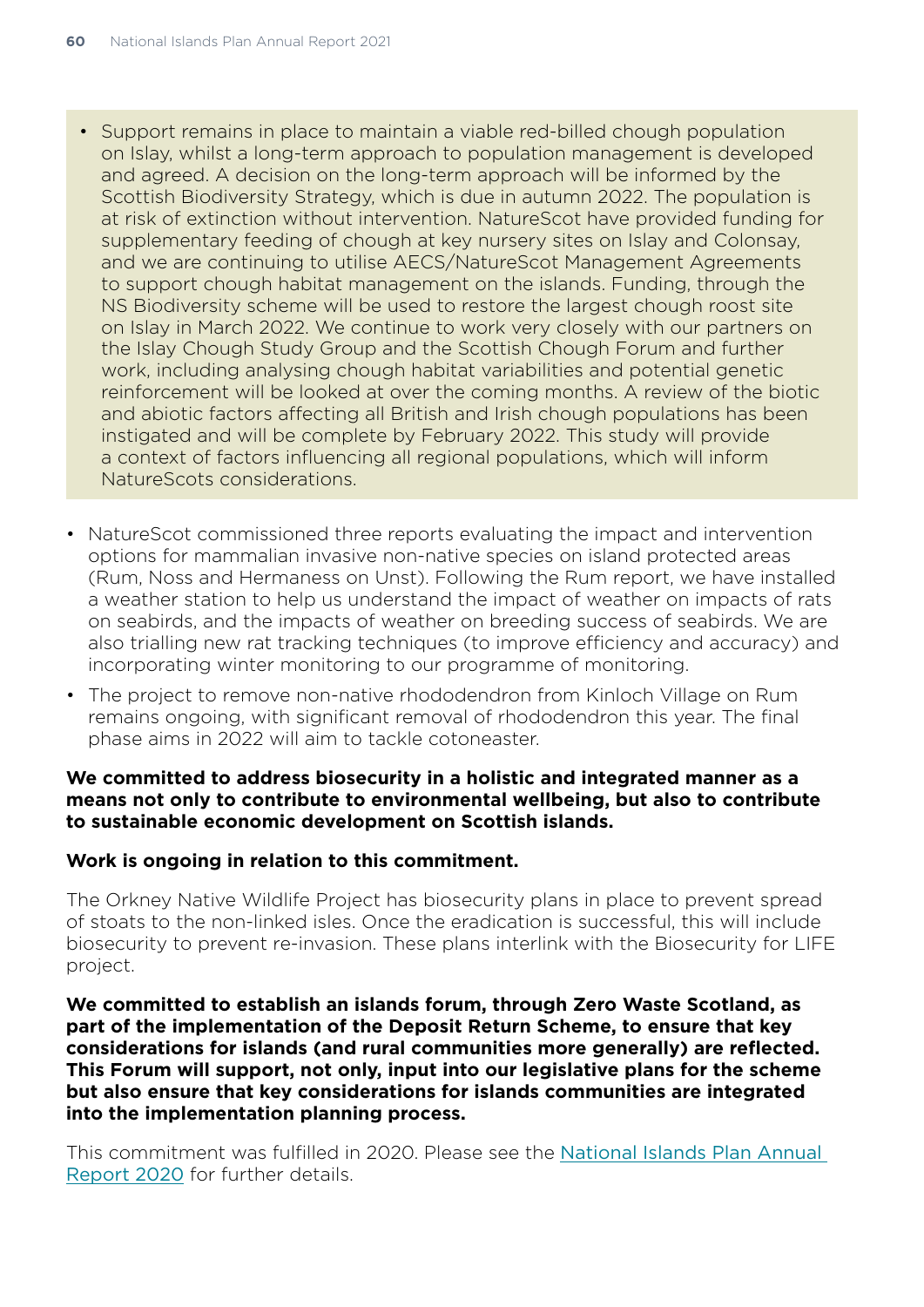## **We committed to work with island communities to explore how they can contribute to the circular economy through small-scale pilots for example supporting local food production.**

## **Work is ongoing in relation to this commitment.**

Zero Waste Scotland (ZWS) and Highlands and Islands Enterprise entered into a partnership in February 2020. Through the appointment of a Regional Engagement Partner, this initiative is designed to support a more circular economy in the Highlands and Islands, adopting a place-based approach. A circular economy reduces waste to a minimum by recovering and reusing as many products and materials as possible, over and over again. It's a make, remake and reuse economy.

The partnership provides a direct referral service for specific projects where ZWS can support local communities or businesses.

The Islands Green Recovery Programme (IGRP) delivered for Scottish Government by Inspiring Scotland, Zero Waste Scotland, Energy Savings Trust and Highlands and Islands Enterprise delivered investment last year that supported projects including: energy performance improvements of community-owned housing on Shapinsay in Orkney; decarbonisation of a community facility (former school) on Bressay, Shetland; the main community building by the pier on Eigg, and the Armadale Store on Skye run by the Sleat Community Trust.

IGRP also funded a significant horticulture study for seven of the Orkney islands, looking at the potential for enhanced horticulture methods at the community scale, including aspects of vertical farming and hydroponics.

See [case studies of these and other projects](https://www.hie.co.uk/our-region/casestudies/igrp/) on the HIE website.

More information on [IGRP investment and outcomes](https://eur02.safelinks.protection.outlook.com/?url=https%3A%2F%2Fwww.inspiringscotland.org.uk%2Fpublication%2Fislands-green-recovery-programme-summary%2F&data=04%7C01%7Ccorporate.relations%40hient.co.uk%7C3afcbb8e4af7462cb60008d9e0df8b2a%7C42cd146c1e204d8b8df0e184bb9a0994%7C0%7C0%7C637788072974173610%7CUnknown%7CTWFpbGZsb3d8eyJWIjoiMC4wLjAwMDAiLCJQIjoiV2luMzIiLCJBTiI6Ik1haWwiLCJXVCI6Mn0%3D%7C3000&sdata=mVL2OzvurD1ekRyrKhd6jNDF%2BB1Y2qCnSMAWTj6qE%2FQ%3D&reserved=0) is available on the Inspiring Scotland site.

#### **We committed to continue and refresh the Rural Tourism Infrastructure Fund, which has benefited island communities through provision of infrastructure to mitigate the impact of increased tourism benefiting islands' communities and environment.**

This commitment was fulfilled in 2020. Please see the [National Islands Plan Annual](https://www.gov.scot/publications/national-islands-plan-annual-report-2020/)  [Report 2020](https://www.gov.scot/publications/national-islands-plan-annual-report-2020/) for further details.

**We committed to develop work with the Scottish Biodiversity Strategy's Non-Native Species Action Group to increase public information around minimising particularly highrisk invasive species movements on islands.** 

**Work is ongoing in relation to this commitment.**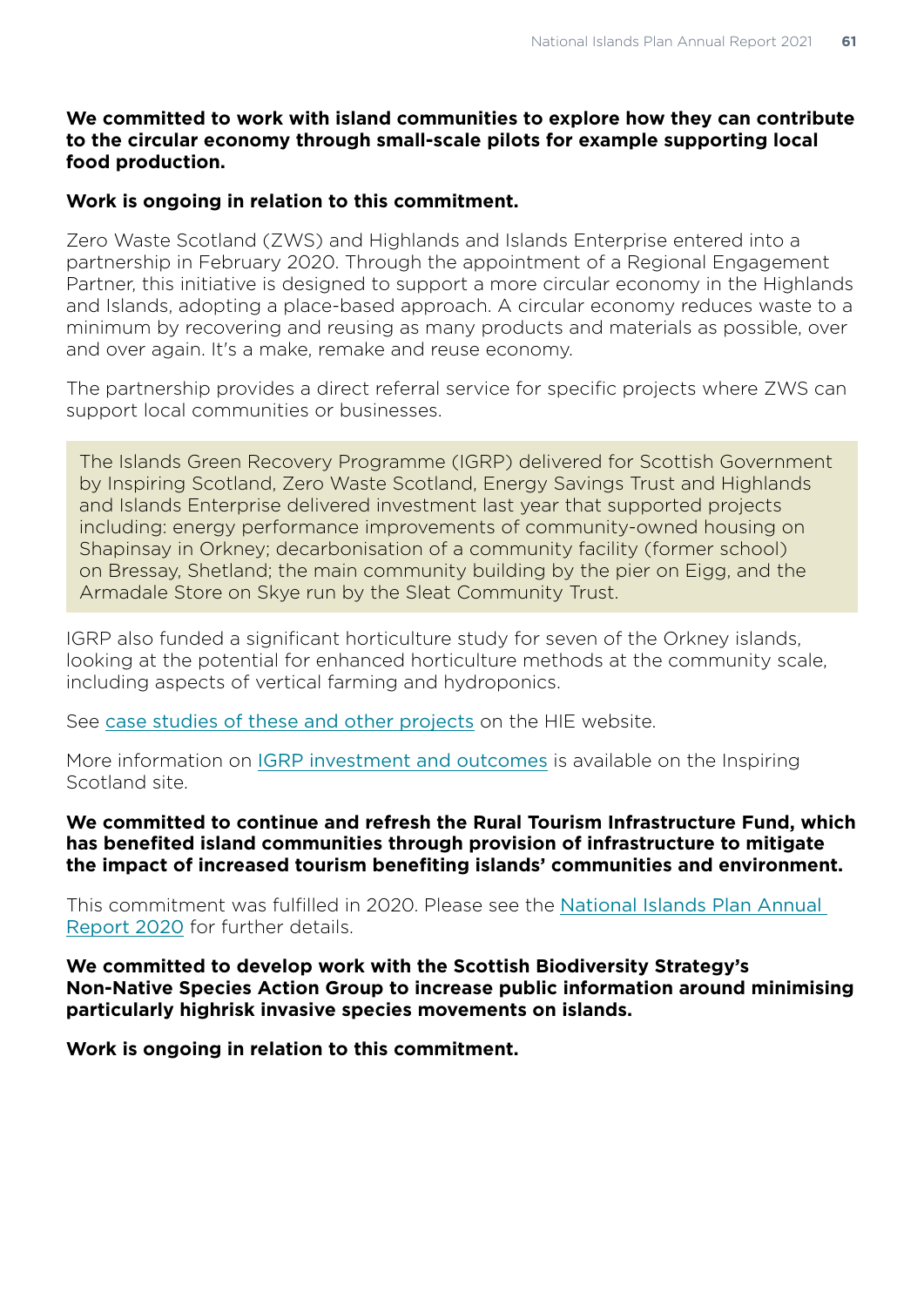The ongoing island eradication projects listed below are run by NatureScot or RSPB. All of these projects engage with island communities to raise awareness of invasive predators and, in particular, to help prevent them from spreading onto adjacent islands:

- The Hebridean Mink Project is now in its biosecurity phase, having virtually completed the task of eradication. Trapping effort has been maintained at a low level throughout the Outer Hebrides during COVID-19 restrictions, with only a small number (14) of mink trapped. Work will continue, focused on tracking and removing the last remaining individuals. Benefits to biodiversity – particularly ground nesting birds – are not quantified but are significant.
- Work to assess the feasibility of removing hedgehogs from the Uists in order to protect internationally important bird populations is in progress in partnership with RSPB Scotland. Work on the feasibility studies has made good progress, and will be complete by March 2022. Next steps will be to decide how to move forwards taking account of the feasibility study recommendations.
- Work is ongoing to secure access permission in Orkney to allow the work to remove non-native stoats to proceed as planned. A schools programme is currently in place. Due to COVID-19, community outreach has been restricted to social media and radio interviews. However, the first island biosecurity plan is being finalised, and the project has secured a year's additional funding, meaning that COVID-19 delays have been significantly mitigated. Additionally, the eradication operation is on track, whilst the volunteering programme has been altered to be more 1:1 rather than group outings. Finally, a biosecurity officer is now in post.

**We committed to work with island partners to design solutions that address climate change through nature based solutions with multiple benefits including, for example the protection and restoration of peatlands and salt marshes.** 

**Work is ongoing in relation to this commitment.**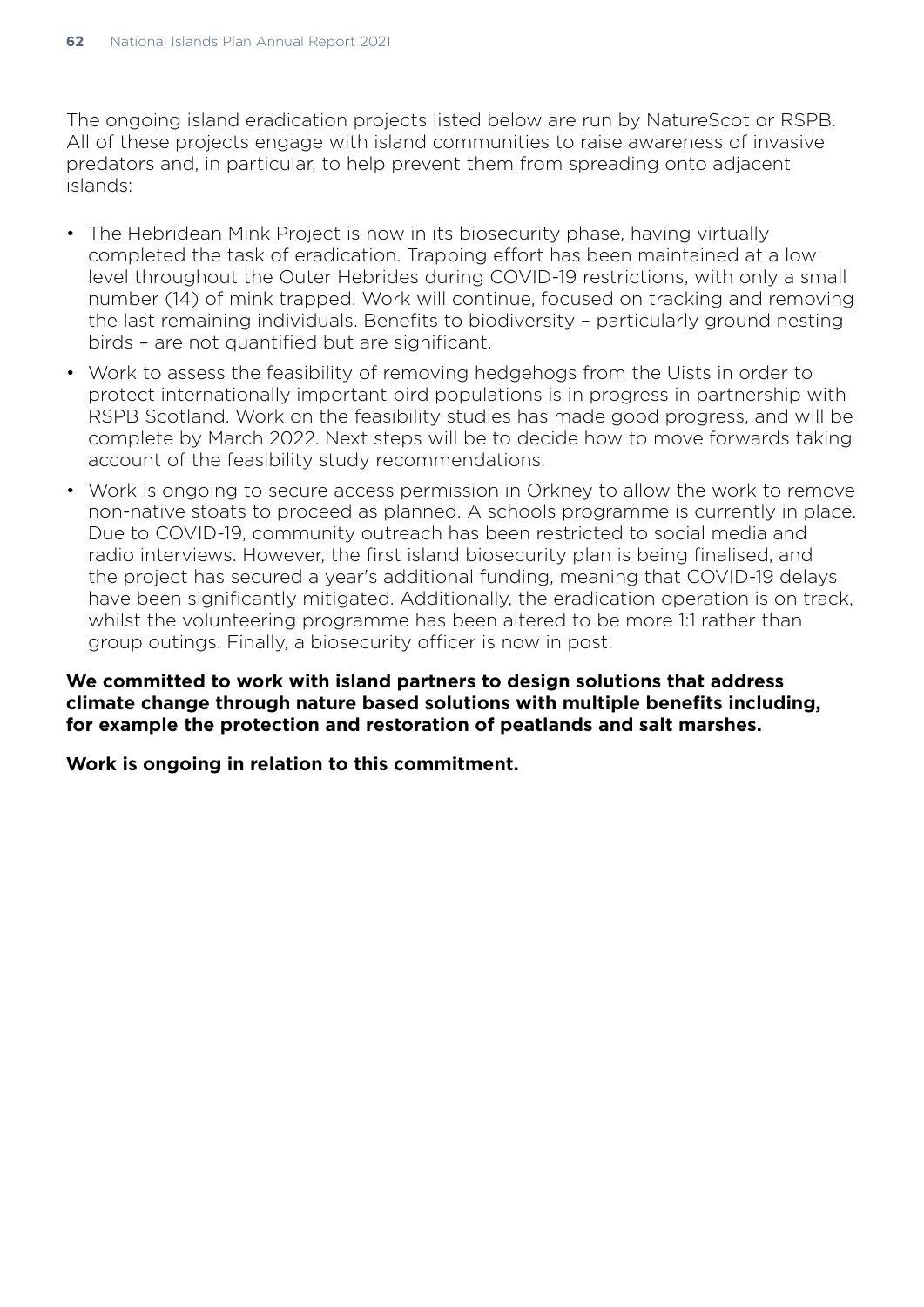Scottish Government continues to support collaboration with island partners to ensure nature based solutions are used to tackle to continued threat of climate change. Several key updates are noted below:

- The Outer Hebrides Community Planning Partnership's (CCP) Climate Change Group is developing plans and actions to integrate into the Local Outcome Improvement Plan.
- Adaptation Planning work continues to make good progress, with community engagement work in North Uist now completed. This will inform a wider community engagement strategy – with 'lived experience' being factored into adaptation planning. Additionally, the Outer Hebrides Community Planning Partnership's Climate Change is also scoping out how to approach net-zero by 2045.
- The Highland Community Planning Partnership delivers biodiversity and climate change action on the ground through the Highland Environment Forum. The Highland Adapts Partnership is a new regional initiative that will focus on enabling the Highlands to adapt to the unavoidable impacts of climate change.
- The Orkney Partnership has mainstreamed climate mitigation and adaptation as part of its Sustainable Recovery Delivery Group which will co-ordinate action to help Orkney move to a NetZero future ahead of 2045 and implement an Adaptation Strategy.
- On Rum, the restoration of habitats continues with further reductions of red deer and feral goats. Extractions routes across peat bogs are now protected through use of bog mats following successful a successful trial.
	- Since 2013, Peatland Action was an invested almost £2 million in peatland restoration. The breakdown of this across our island communities is provided below:
		- ° Islay £41,625.50 restored 81.55 ha.
		- ° Isle of Arran £168,518.05 restored 430.4 ha.
		- ° Isle of Lewis/Eilean Leodhais and Harris/Na Hea £62,434.76 restored 32.03 ha.
		- ° Isle of Mull £69,472.77 restored 54.5 ha.
		- ° Isle of Skye £398,876.60 restored 146.8 ha.
		- ° Mainland of Shetland £1,061,456.29 restored 323.73 ha.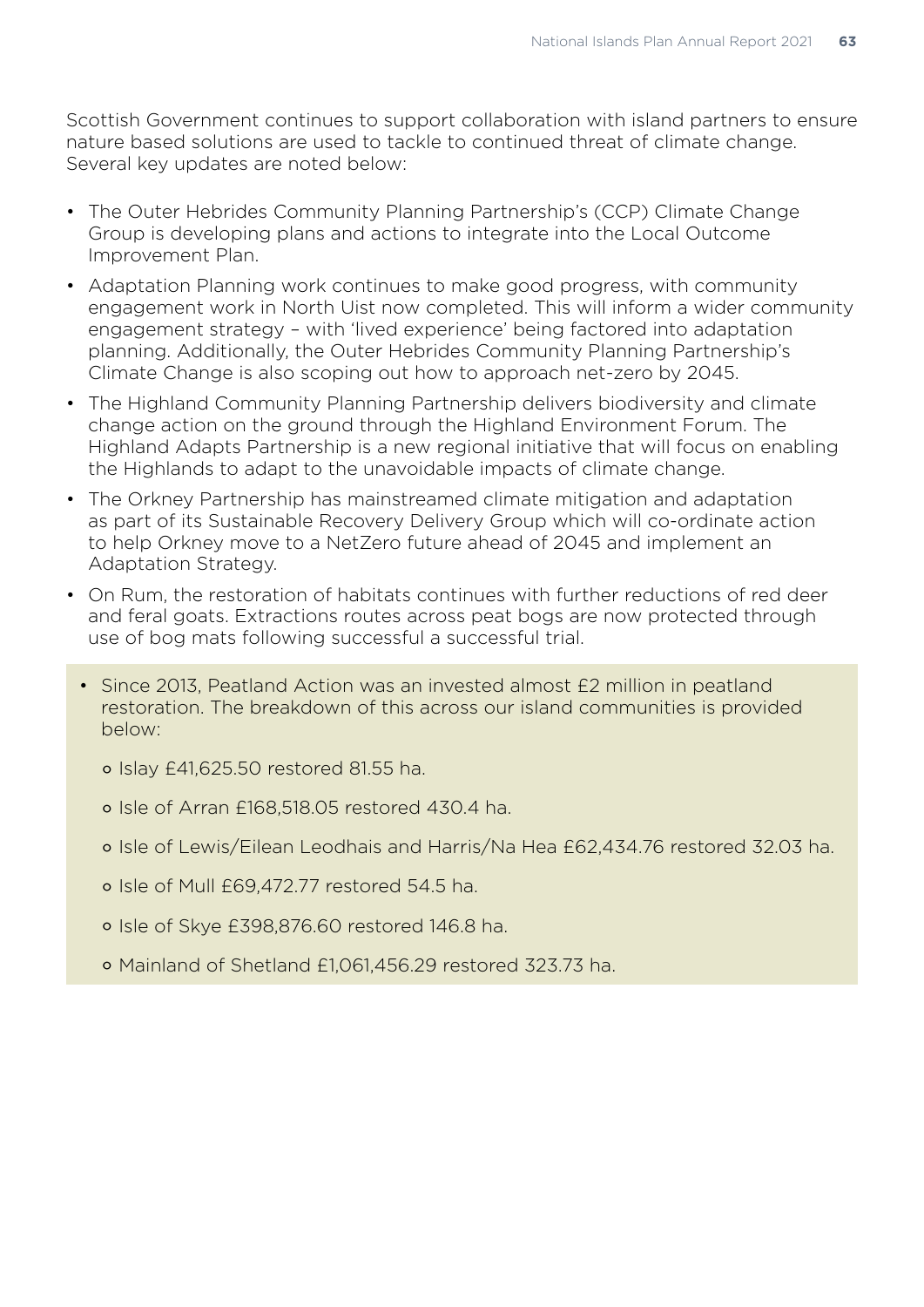## Climate Change and Energy

## **Strategic Objective 9 – To contribute to climate change mitigation and adaptation and promote clean, affordable and secure energy**

#### **We committed to work with island communities to support their climate change aspirations.**

## **Work is ongoing in relation to this commitment.**

We are building a new model to support community climate action via a developing network of regional climate action hubs, providing a vehicle for communities to come together and engage in collective climate action. Two pathfinder hubs were launched in September 2021, with one hub covering the North Highlands and Islands (Orkney and Shetland). Development officers based across the area will work with communities to identify the actions that are most appropriate to their needs, support them to develop solutions, promote collaboration between projects and help groups to take advantage of funding opportunities.

#### **We continued to work with island communities to look at alternative solutions to managing waste, particularly in respect of Scotland's Circular Economy Strategy.**

## **Work is ongoing in relation to this commitment.**

This year's Programme for Government committed us to the development of a route map to achieving our recycling and waste targets for 2025 and beyond. This is in development for consultation later this year which will include consideration of the impact on island communities. We are also committed to bringing forward a Circular Economy Bill which will also consider the impact on island communities.

We are also working to deliver the UK and Scotland's first Deposit Return Scheme. It will be among the most environmentally ambitious and accessible in Europe, including tens of thousands of return points for plastic, metal and glass containers, as well as pick-ups for online deliveries. We are working together with the retail industry to start phasing in the use of this infrastructure on a voluntary basis from November 2022 which will include a return scheme in Orkney that will benefit the community as we recognise that the needs of rural and island areas may be different from other more populated parts of the country.

## **We committed to work with local authorities to help them work towards their statutory targets.**

**Work has yet to be progressed in relation to this commitment.**

**We committed to work towards creating net zero emission islands and providing global climate change leadership.** 

**Work is ongoing in relation to this commitment.**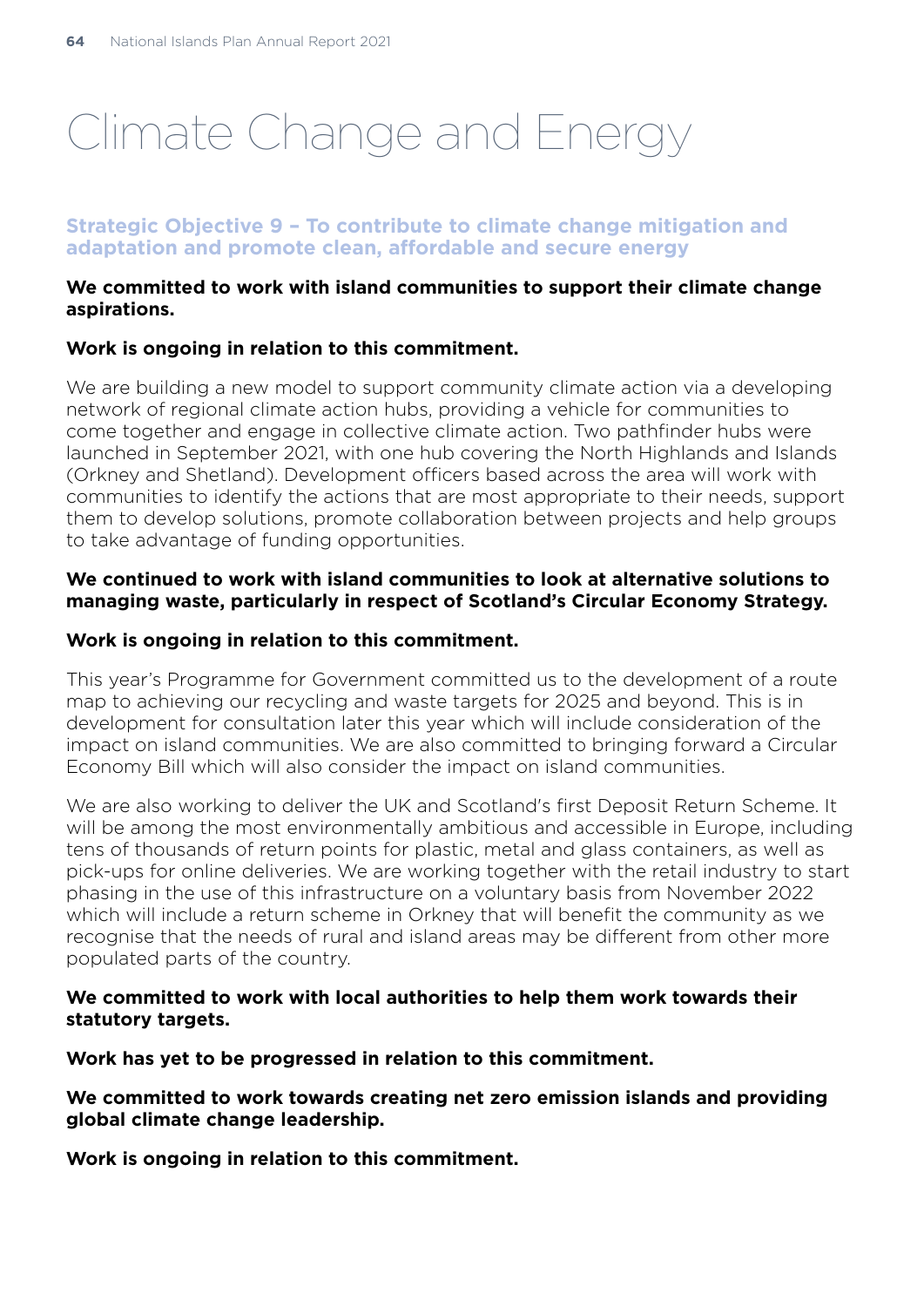The [Heat in Buildings Strategy](https://www.gov.scot/publications/heat-buildings-strategy-achieving-net-zero-emissions-scotlands-buildings/) (HIBS) published October 2021 sets out a pathway to net zero emissions for Scotland's buildings by 2045. HIBS details a series of near-term actions and longer-term commitments to accelerate the transformation of the nation's building stock, as well as the principles we will apply to ensure our zero emissions heat delivery programmes support our fuel poverty objectives.

HIBS recognises that transforming Scotland's homes and buildings by making them more energy efficient and installing low and zero emissions heating will need us to carefully consider local surroundings and resources, and subsequently the transition to zero emissions buildings may look different within different communities, and will require approaches tailored to place, for example for our island communities. We will further develop our approach to heat decarbonisation, and resilience and sustainability of island energy systems in our Island's Energy Strategy due to be published in 2022.

The Island's Energy Strategy will support the delivery of actions outlined in our [Heat](https://www.gov.scot/publications/heat-buildings-strategy-island-communities-impact-assessment/)  [and Buildings Strategy Island Communities Impact Assessment](https://www.gov.scot/publications/heat-buildings-strategy-island-communities-impact-assessment/) published November 2021, including our Carbon Neutral Island's commitment, and review of the evidence base and options for an 'islands uplift' across our delivery programmes as part of our commitment to provide additional support for rural and island homes for heat and energy efficiency.

Additionally, Local Energy Scotland (LES) continue to deliver the Scottish Government's Community and Renewable Energy Scheme (CARES) supporting community groups and organisations and rural SME's to explore their renewable energy options. CARES advice and funding support is available to communities across Scotland, including our island communities.

We have also began development of the Carbon Neutral Islands Project. The Programme for Government states that we will identify at least three of our islands to progress towards becoming fully carbon neutral by 2040. We are taking this ambition even further, aiming to support six islands to progress towards being fully carbon neutral by 2040.

We are still in the early stages of development in relation to the project however. we are engaging with relevant stakeholders and policy colleagues to ensure the voices of islanders are fully considered. We have developed an external technical working group made up of local authority colleagues and members of socioeconomic wide groups to co-produce criteria that will inform the selection of the islands that will be part of the project.

The project will take place within the wider context of Scotland's journey to net zero by 2045. It is important to note that while we will directly support six islands, the project is intended to benefit all Scottish islands. This will be through knowledge exchange and sharing of good practices stemming from implementation of the Carbon Neutral Island project. Directly supporting islands in their journey towards carbon neutrality by 2040, will not only benefit the environment but support local economies, facilities and general wellbeing through investment in communities.

By summer 2022, we will publish a report setting out the steps we will take to support the islands included in the project as well as how the latter will benefit all other Scottish islands.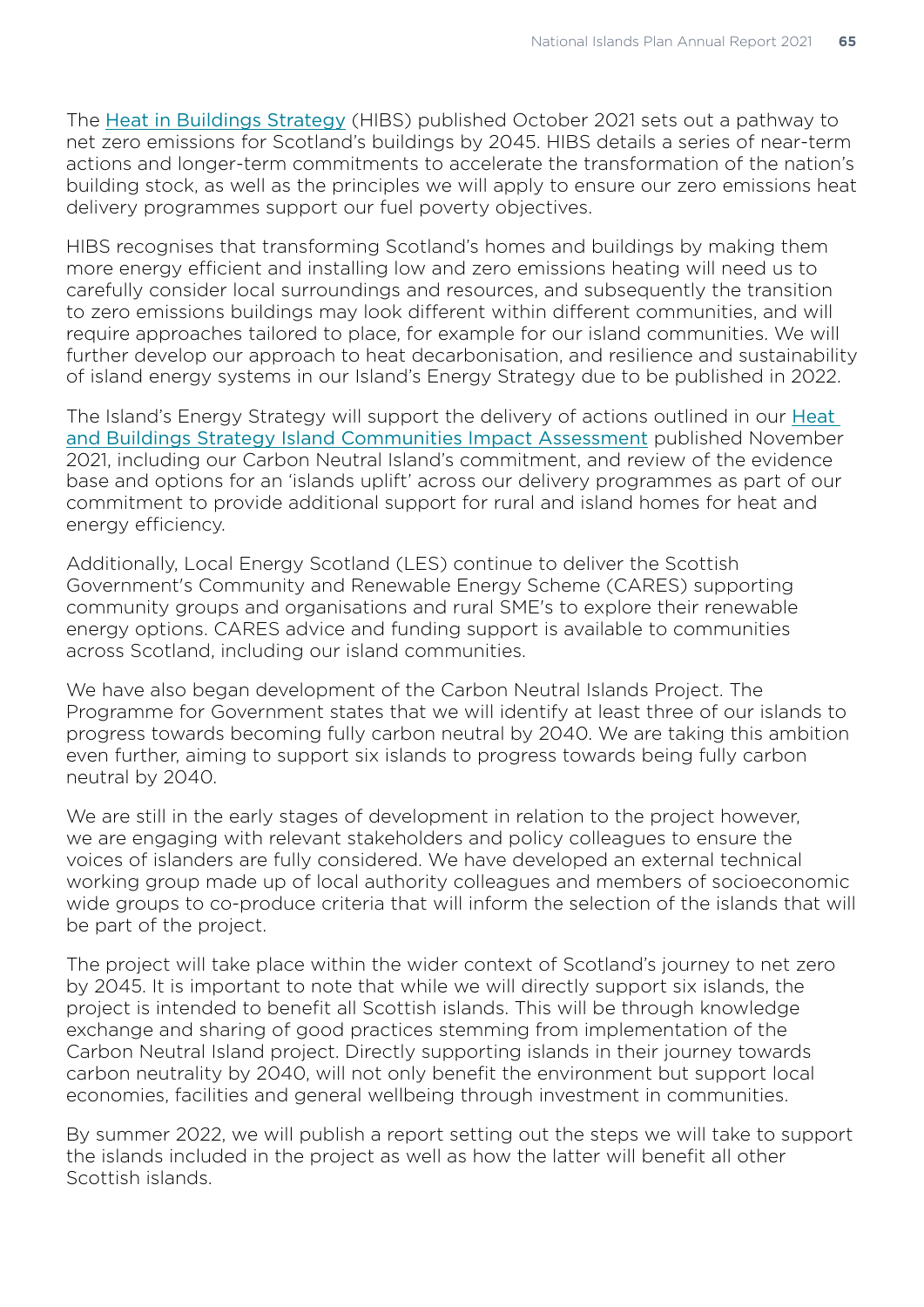## **We committed to put in place resilient adaptation plans on islands that are at greater risk from climate change linking these strongly with development plans for those islands.**

## **Work is ongoing in relation to this commitment.**

In addition to provision of funding to local authorities to support delivery of statutory for protection of the environment, the Scottish Government has also been progressing implementation of Scotland Climate Change Adaptation Programme which outlines actions and underpinning research at the national level to benefit all areas including islands. The Scottish Government also provided input to the following specific initiatives in the islands either through direct involvement or via the Adaptation Scotland programme which it funds. Scottish Ministers also held a National Climate Resilience Summit in October which included representatives from the islands and discussed local as well as national solutions.

The Outer Hebrides Community Planning Partnership (OHCPP) set up a Climate Change Working Group (CCWG) in June 2019 tasked with improving understanding of climate change, building collaboration across organisations and developing actions to embed in the Local Outcomes Improvement Plan. Adaptation Scotland, a capacity building programme funded by the Scottish Government, is working with the CCWG to deliver an adaptation project which is gathering evidence on how the Outer Hebrides are being impacted by climate change, planning an effective approach to involving communities, and assessing climate risks and opportunities to inform the development of adaptation actions. Since July 2020, the Climate Change Working Group has progressed work on adaptation through the following activities:

- Conducting climate impact interviews with multiple OHCPP partner organisations to understand how climate change is affecting organisational priorities across the Outer Hebrides.
- Developing a draft climate risk list from the climate impact interview data to inform an outline risk assessment process.
- Partnering with arts and cultural organisations to successfully apply to Creative Carbon Scotland's Climate Beacons for COP 26 initiative, to form the Outer Hebrides Climate Beacon partnership ([Làn Thìde](https://lanthide.org/)). The partnership has a vision of: working with the arts to explore climate impacts and vulnerabilities; generating qualitative data to feed into an inclusive climate change adaptation plan; and celebrating and protecting the islands' unique cultural heritage.
- Working with the Climate Beacon partnership to run a community engagement pilot in North Uist during summer 2021. The pilot activities used interactive maps to gather local knowledge and lived experience of climate hazards to explore what communities feel is important to protect in a changing climate and identify local adaptation priorities. As part of the pilot a combined community and scientific ArcGIS map was created comprising data sources on flooding, drainage, coastal erosion, preparedness, natural resources, and community assets/infrastructure, which were added as layers on the map alongside community inputs in order to present scientific data/evidence alongside local knowledge and lived experience of climate hazards and impacts.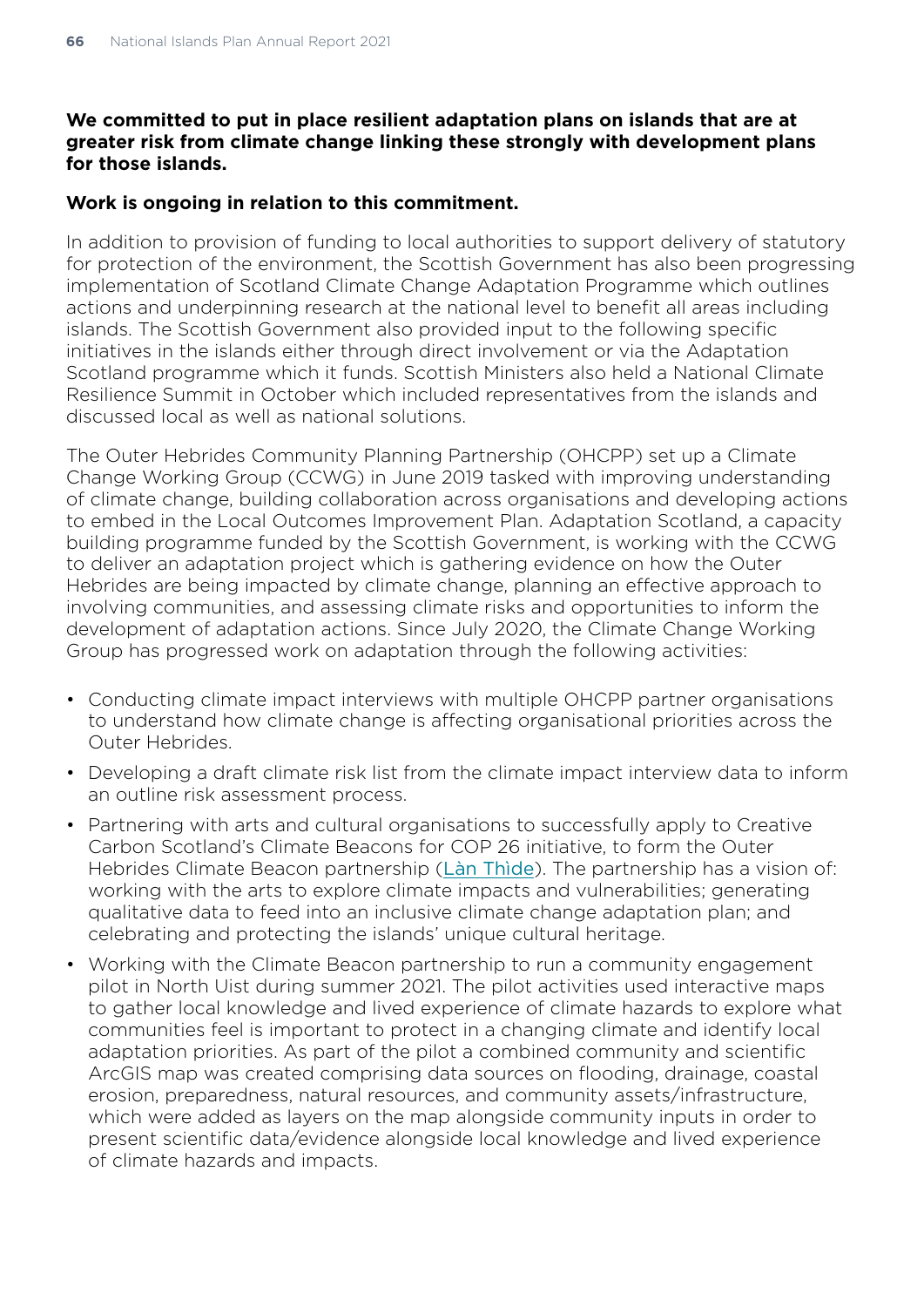Adaptation Scotland has also secured specialist input from the Met Office to develop climate storylines for the Outer Hebrides. This will focus on communicating climate trends and projections in a way that is accessible and engaging for communities, and is the first project of its kind in the UK. Adaptation Scotland is currently supporting local partners to commission a creative practitioner to develop the storyline piece by combining Met Office analysis of future changes to frequency and intensity of winter storms in the islands with local lived experience of climate impacts. The storyline will then be used to engage communities across the Outer Hebrides through a series of events/workshops during early 2022.

Adaptation Scotland has also supported the CCWG through a period of reflection and learning and identifying priorities for adaptation moving forwards. Nature Scot, who chair the CCWG, previously recruited a graduate student placement until September 2021 to support the adaptation planning work. The graduate student placement has now finished, and the group is exploring options to continue to resource its work, potentially through the recruitment of a dedicated Climate Change Coordinator who would coordinate work on both adaptation and mitigation, if funds can be secured.

Orkney Islands Council has recruited a climate change officer with responsibility for climate change adaptation. Adaptation Scotland has supported a link with the [SUNRISE](https://www.bbk.ac.uk/research/networks/situated-understanding-of-resilience-in-island-societies-and-environments) project which is investigating experiences of climate change impacts, coping and adaptation strategies in the Orkney Islands and Islands around the world.

Adaptation Scotland has met with colleagues from the Shetland Islands Council and provided advice and templates to support development of a business case for a Shetland wide adaptation initiative. Discussions are ongoing with the Shetland Islands Community Planning Partners.

Adaptation Scotland has met with the Climate Change Working Group of Argyll and Bute Community Planning Partnership to discuss development of an area wide climate change adaptation plan. The group is in the early stages of considering their approach

[Dynamic Coast 2](https://www.dynamiccoast.com/), which identifies lengths of coastline at risk of erosion from the sea, was published in August 2021. This work considers how future sea level rise could further exacerbate coastal erosion and erosion enhanced coastal flooding. We are encouraging councils to prepare coastal change adaptation plans using evidence from Dynamic Coast. A new budget to help councils plan for and take action to adapt to coastal change will be distributed to councils in their general capital grant settlement from 2022/23.

#### **We committed to work closely with island partners, the network owner and all other key stakeholders to deliver existing proposals for electricity transmission links to mainland Scotland.**

#### **Work is ongoing in relation to this commitment.**

The Scottish Government believes that the progress of energy generation developments on our islands, and their influence on the delivery of transmission links to the Scottish mainland, will help stimulate economic growth as the economy recovers from COVID-19. Developing these abundant resources can also help unlock the islands' potential to supply low cost renewable electricity for the benefit of consumers across Scotland and Great Britain, as well as many social, community and economic benefits.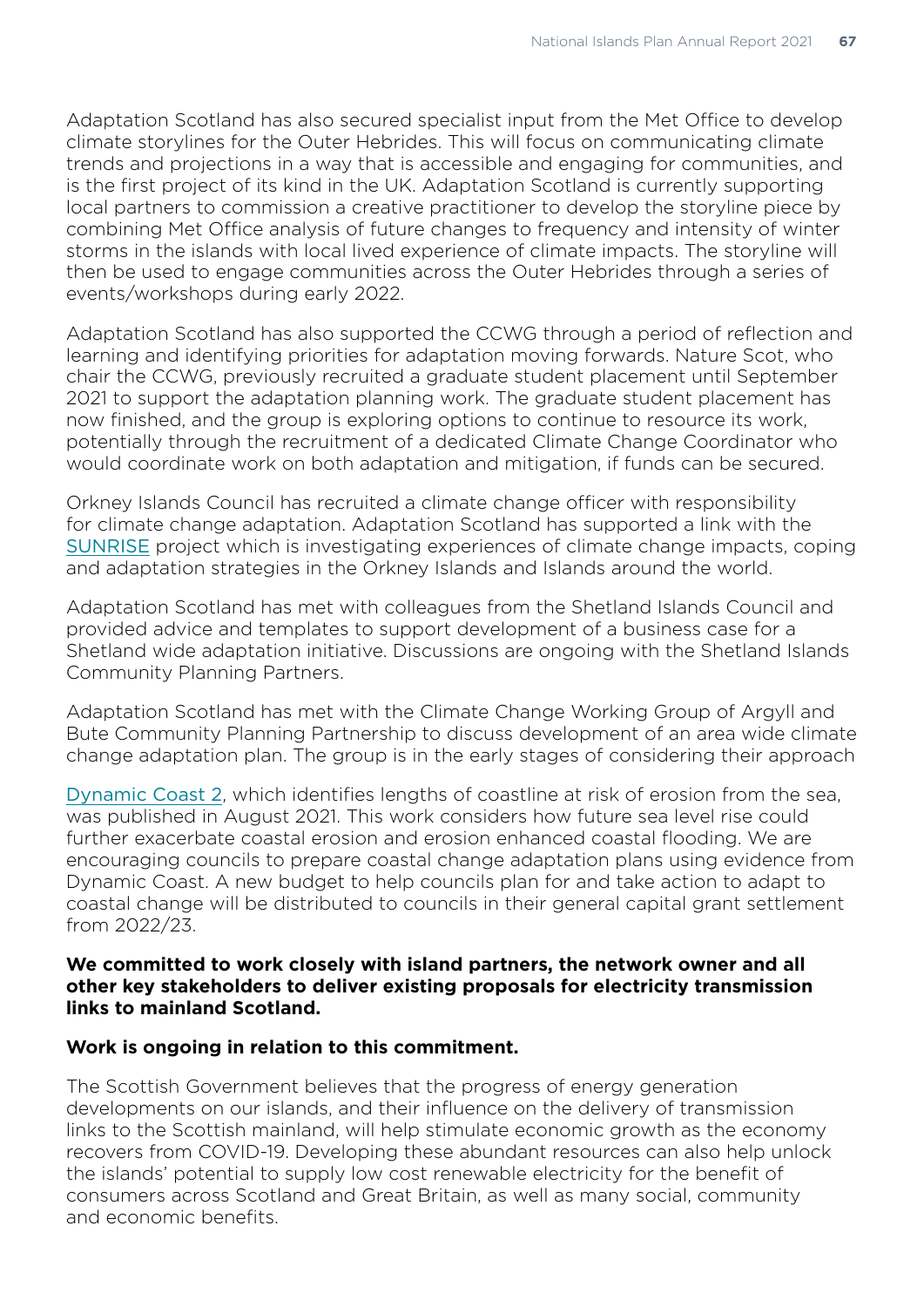Scottish Government has continued to work with stakeholders including BEIS and Ofgem to remove barriers to deployment and have responded to Ofgem consultations on Transmission Network Use of System Charges and the Access SCR highlighting the need for regulatory reforms to take fully into account the effects on renewables project costs, ensuring that these do not present barriers to investment and progress in Scotland.

We continue to engage closely with island councils and industry to assess the risks and opportunities as Scottish island wind projects approach this year's Contract for Difference (CfD) allocation round. Scottish Ministers have made clear to Ofgem that its decisions on island links must take the net zero imperative more fully into account, and incorporate a more flexible approach to what are vital strategic investments.

## **We committed to work with Resilience Partnerships and energy providers to encourage them to focus on the resilience of islands' energy supply networks.**

#### **Work is ongoing in relation to this commitment.**

Increased demand and applications for connection to the electricity distribution network will also increase our reliance on the electricity system. We need to ensure that our electricity networks are upgraded to serve that demand, and that our capacity to generate zero carbon electricity continues to grow. Achieving our targets will undoubtedly rely on strong and resilient networks supported by technologies such as long duration electricity storage to provide vital services currently provided by fossil fuel and nuclear generators. Scotland continues to make excellent progress in areas such as renewable electricity generation.

We have worked closely with Scotland's Distribution networks owners to ensure their business plans reflect the scale and pace of change required to meet our targets. The draft plans submitted to Ofgem in December, if approved, would unlock over £3 billion of investment in our local networks.

As part of this investment, SSEN who provides essential services to communities and businesses on 59 remote islands through 111 subsea cables, has included provision for:

- £35.7 million investment is planned for new subsea cables.
- £43.3 million is proposed for maintaining and operating standby diesel generation for island communities at seven sites. This includes replacing the engines at Battery Point on the Isle of Lewis to improve its environmental impact and uprating the capacity of Bowmore Power Station on Islay.

The Scottish Government Energy Networks Strategic Leadership Group continues to provide a knowledgeable and influential forum for discussing the ways in which the development of Scotland's energy networks can recognise and deliver Scottish energy and climate change policy objectives.

#### **We committed to work with transport-related stakeholders to have the most energy efficient and climate-friendly transport services possible across the islands.**

**Work is ongoing in relation to this commitment.**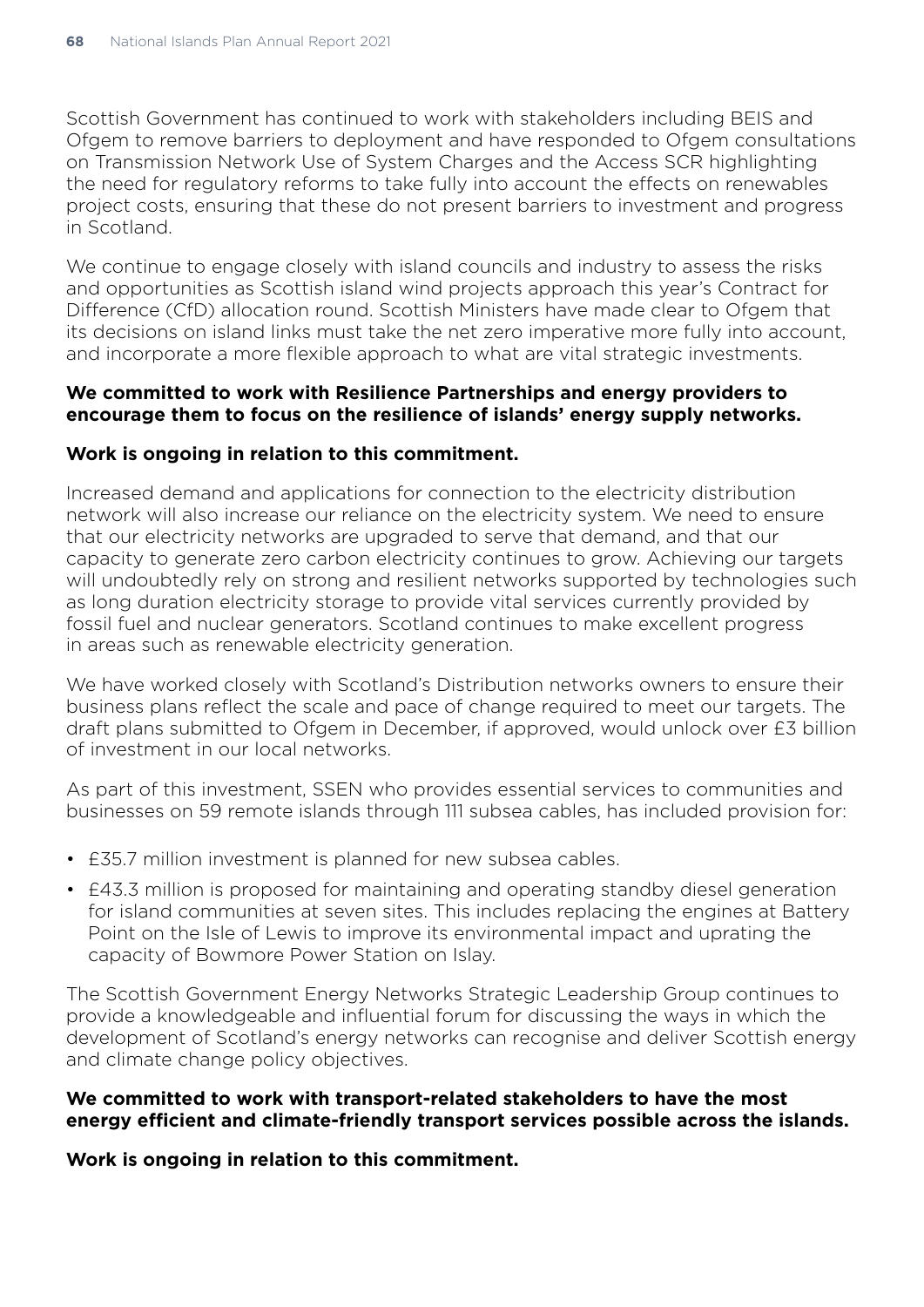We recognise that future transport networks must be powered on clean, green energy and are working with a range of stakeholders on a 'whole-system' approach to assessing and planning for the energy demands of Scotland's future transport system.

A sustainable investment hierarchy remains embedded in the second Strategic Transport Projects Review (STPR2) which is considering future transport investment plans. The Review will cover the strategic road and rail networks, and national infrastructure investment to support active travel and island connectivity. Phase 1 was published on 3 February 2021. Consultation on Phase 2 commenced in January 2022 with the publication anticipated later in the year. Together, Phase 1 and Phase 2 will set out Scottish Government's transport investment priorities for the next 20 years.

Through 2021 we worked with the Energy Savings Trust and a diverse range of stakeholders to develop guidance to support the planning and delivery of electric vehicle infrastructure investment. This guidance will be published early 2022 and covers four themes, including charging networks for island communities. Additionally, funding is provided to all local authorities in Scotland to enable them to grow and develop zero carbon transport infrastructure such as EV charging.

In relation to aviation, we remain committed to decarbonising scheduled flights within Scotland by 2040, whilst aiming to create the world's first zero emission aviation region in partnership with Highlands and Islands Airports. We also remain committed through the [Climate Change Plan update](https://www.gov.scot/publications/securing-green-recovery-path-net-zero-update-climate-change-plan-20182032/documents/) (CCPu) to ensuring that 30% of Scottish Government owned ferries will be low emission by 2032. As part of the Islands Connectivity Plan, we are also exploring and consulting on pathways to zero/low emission ferry transport.

#### **We committed to continue working to unleash the potential of renewable energy as both a way to mitigate climate change and as a driver of sustainable and inclusive economic growth.**

#### **Work is ongoing in relation to this commitment.**

As set out in our initial response to the recommendations to the final report of the Just Transition Commission (see [Just Transition - A Fairer, Greener Scotland: Scottish](https://www.gov.scot/publications/transition-fairer-greener-scotland/pages/5/)  [Government response - gov.scot \(www.gov.scot\)](https://www.gov.scot/publications/transition-fairer-greener-scotland/pages/5/)), the refreshed Scottish Government Energy Strategy will be our first specific Just Transition Plan and has informed the development of the National Strategy for Economic Transformation (NSET). The Energy Strategy Just Transition Plan will be published in 2022 and will consider how, for example, the islands' abundant renewable energy resources can further contribute to meeting Scotland's climate commitments whilst supporting strong local economies, and addressing existing social and economic inequality. Details of our current and new policies are set out in the [Climate Change Plan update](https://www.gov.scot/publications/securing-green-recovery-path-net-zero-update-climate-change-plan-20182032/documents/) (CCPU).

We published our [Energy Strategy Position Statement](https://www.gov.scot/publications/scotlands-energy-strategy-position-statement/) in March, ahead of the pre-election period, which set out our key priorities for the short and medium term. Next year, we will be publishing our draft Energy Strategy and Just Transition Plan. This will take a whole systems view of how the energy sector must evolve to drive our transition to net zero. The document will also set out what is needed to deliver a just transition for the sector, in line with the principles laid out in our National Transition Planning Framework, published in September 2021.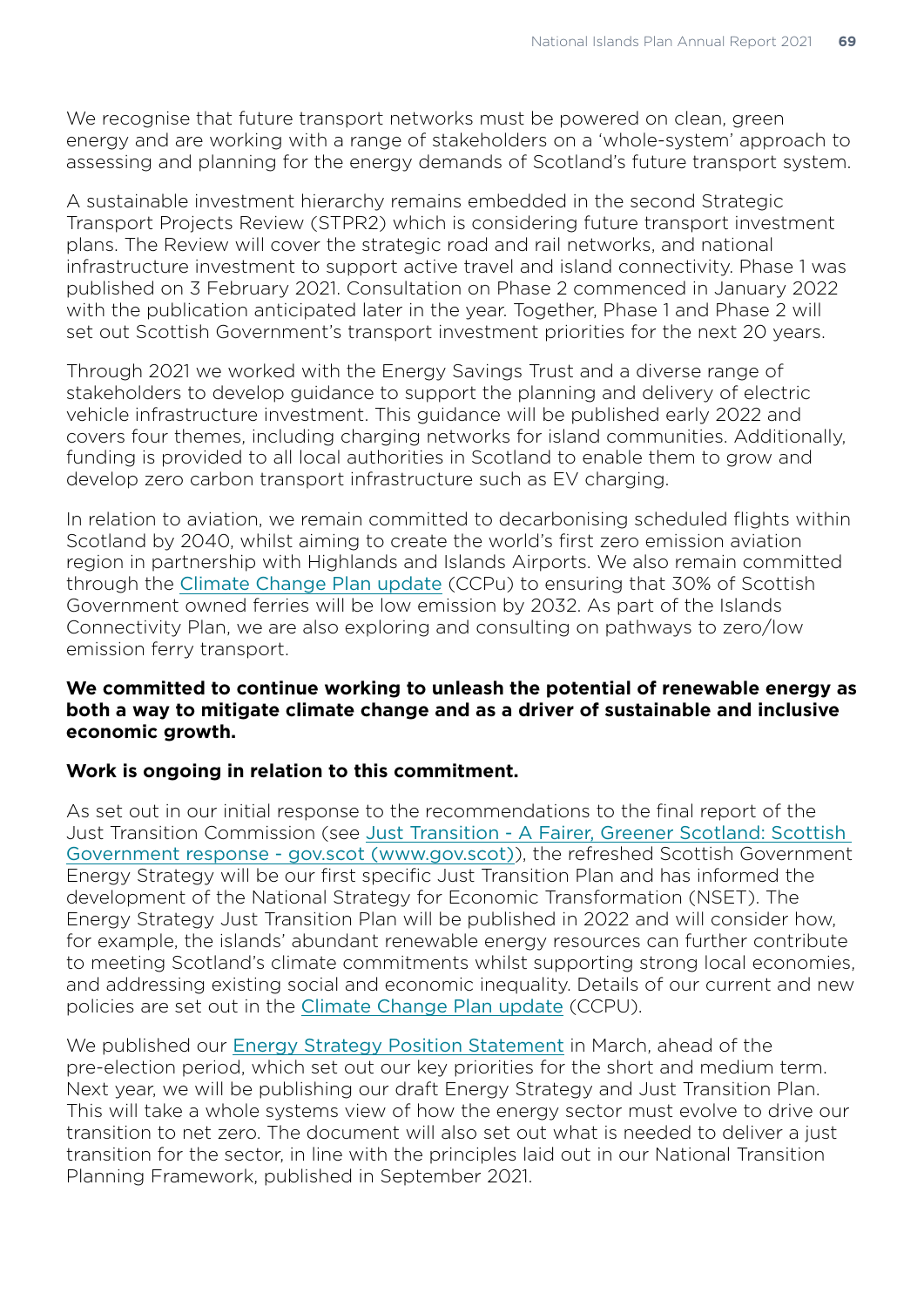## **We committed to work with communities, crofters, farmers and landowners to expand forests and woodlands on the islands, recognising wider land-use objectives.**

## **Work is ongoing in relation to this commitment.**

Scottish Forestry continues to support sustainable woodland creation on the islands through the Forestry Grant Scheme.

It has also continues to work with a range of partners including the Woodland Trust and Point and Sandwick Trust to deliver the Croft Woodlands Project, which covers all islands, including Argyll and Arran, providing advice and support for crofters.

In 2021, 18 woodland creation projects were completed across the Islands, creating a range of woodlands types including new native woodlands on the Islands of Lewis, Harris, Islay, Arran and Eigg. A further four tree planting projects were approved in 2021 on Orkney and Skye.

## **We committed to put the themes of meeting emissions targets and adapting to the effects of climate change at the heart of the preparation of National Planning Framework 4.**

## **Work is ongoing in relation to this commitment.**

The draft National Planning Framework 4 (NPF4) was laid in the Scottish Parliament and published for public consultation in November 2021. It sets out how a new approach to planning and development that will help achieve a net zero, sustainable Scotland by 2045, in a way which also tackles longstanding challenges and inequalities.

It is clear that we must embrace and deliver radical change so we can tackle and adapt to climate change. The draft national spatial strategy sets out a vision for more sustainable locations and types of development in Scotland to achieve net-zero, and includes five action areas across the country.

One Action area, 'North and west coastal innovation', covers the island communities of Shetland, Orkney, the Western Isles and parts of Highland and Argyll and Bute. It is clear that our north and west coast and islands will be at the forefront of efforts to reach net zero.

The national spatial strategy is particularly supported by radically improved planning policies, including:

- a requirement to give significant weight to the Global Climate Emergency in plans and decisions;
- ensuring we adapt to future climate impacts by considering flood risk, infrastructure resilience, temperature change and coastal vulnerability;
- promoting local liveability through 20 minute neighbourhoods; reducing the need to travel unsustainably; prioritising walking, wheeling and public or shared transport; and an infrastructure-first approach; and
- enabling the infrastructure we will need including green energy, heat networks, facilities for a circular economy, and sustainable transport.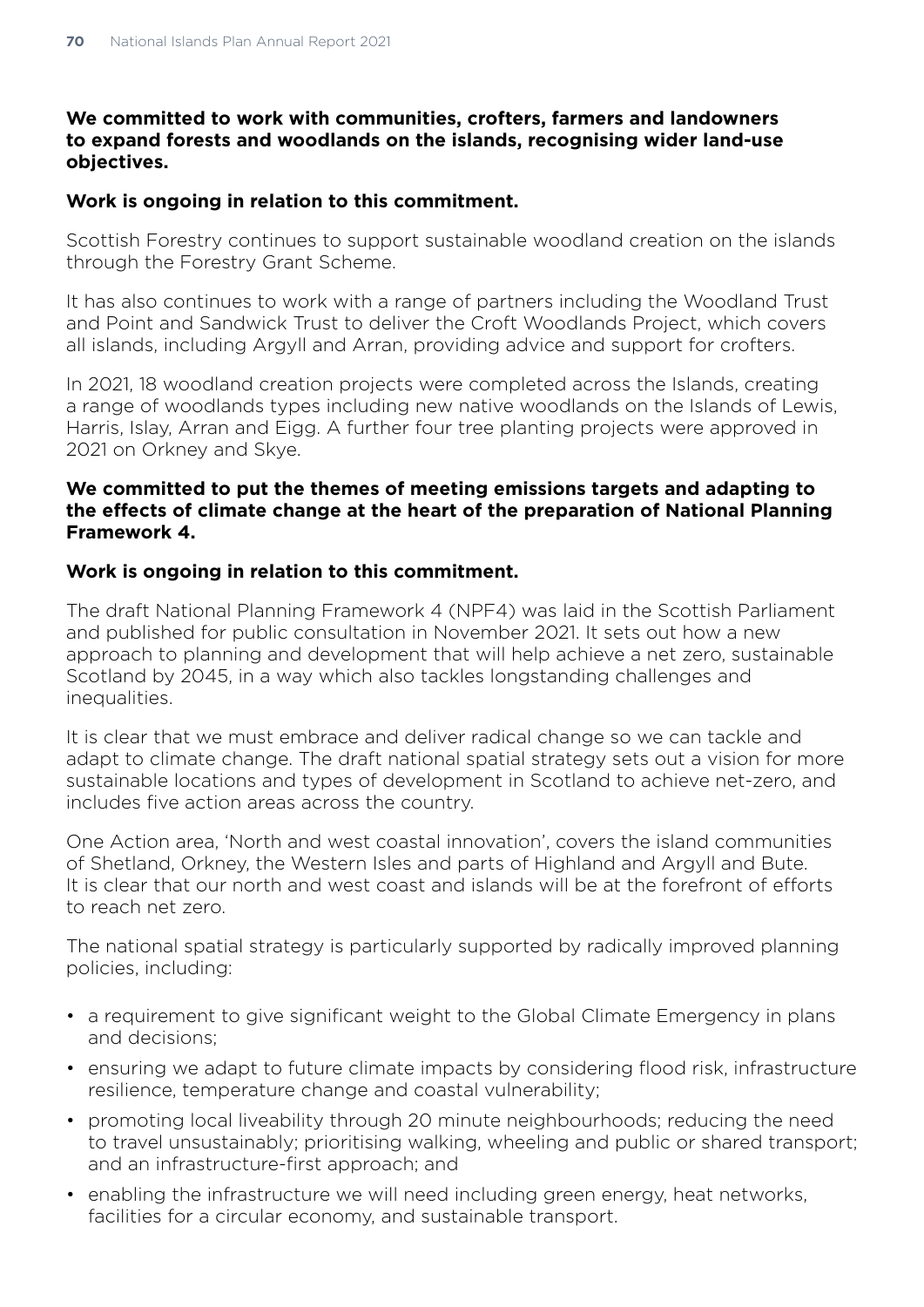## **We committed to support the adaptation of Scotland's aquaculture and fishing industry.**

## **Work is ongoing in relation to this commitment.**

Island fishing representatives have had a direct line into the development of annual fisheries negotiations strategy and priorities. Additionally, they have formed part of a group that received real time updates and provided real time views and advice to negotiators.

Work is underway to develop a blue economy vision and action plan which will support sustainable economic development of our marine sectors, ensuring that they are resilient and able to respond to the climate and biodiversity crises. The impacts of climate change on fish farming is being explored through our Farmed Fish Health Strategy Group.

#### **We committed to work with a range of stakeholders to develop an action plan to improve resilience to properties at flood risk.**

#### **Work is ongoing in relation to this commitment.**

We published the [Living with flooding: action plan](https://www.gov.scot/publications/living-flooding-action-plan-delivering-property-flood-resilience-scotland/) in 2019, which recommends actions for a range of stakeholders to take to help promote property flood resilience in Scotland. We have continued to work with a stakeholders to deliver the action plan, which was reviewed in 2021.

#### **We committed to work with local authorities to strengthen recycling and food waste services in island communities.**

#### **Work is ongoing in relation to this commitment.**

We continue to support island local authorities and communities to increase the quality and quantity of recycling.

This year, the first of our landmark investments from the £70 million Recycling Improvement Fund included £784,458 for Comhairle nan Eilean Siar. This investment will allow the council to redesign kerbside collection services to increase the quality of material collected, and to extend services to areas where kerbside recycling collections are not currently available.

In addition, the funding will provide a zero emissions, electric Refuse Collection Vehicle to service collection routes in Stornoway and the surrounding areas. This investment will make it easier for households to recycle more, and will contribute to meeting Scotland's ambitious climate targets.

With our partners, work continues to support all local authorities to assess opportunities and develop project proposals for future infrastructure investment through the Recycling Improvement Fund. We remain committed to consulting on the current rural exemption for food waste collections and to review the food waste separation requirements, which were included in our Programme for Government 2019/20.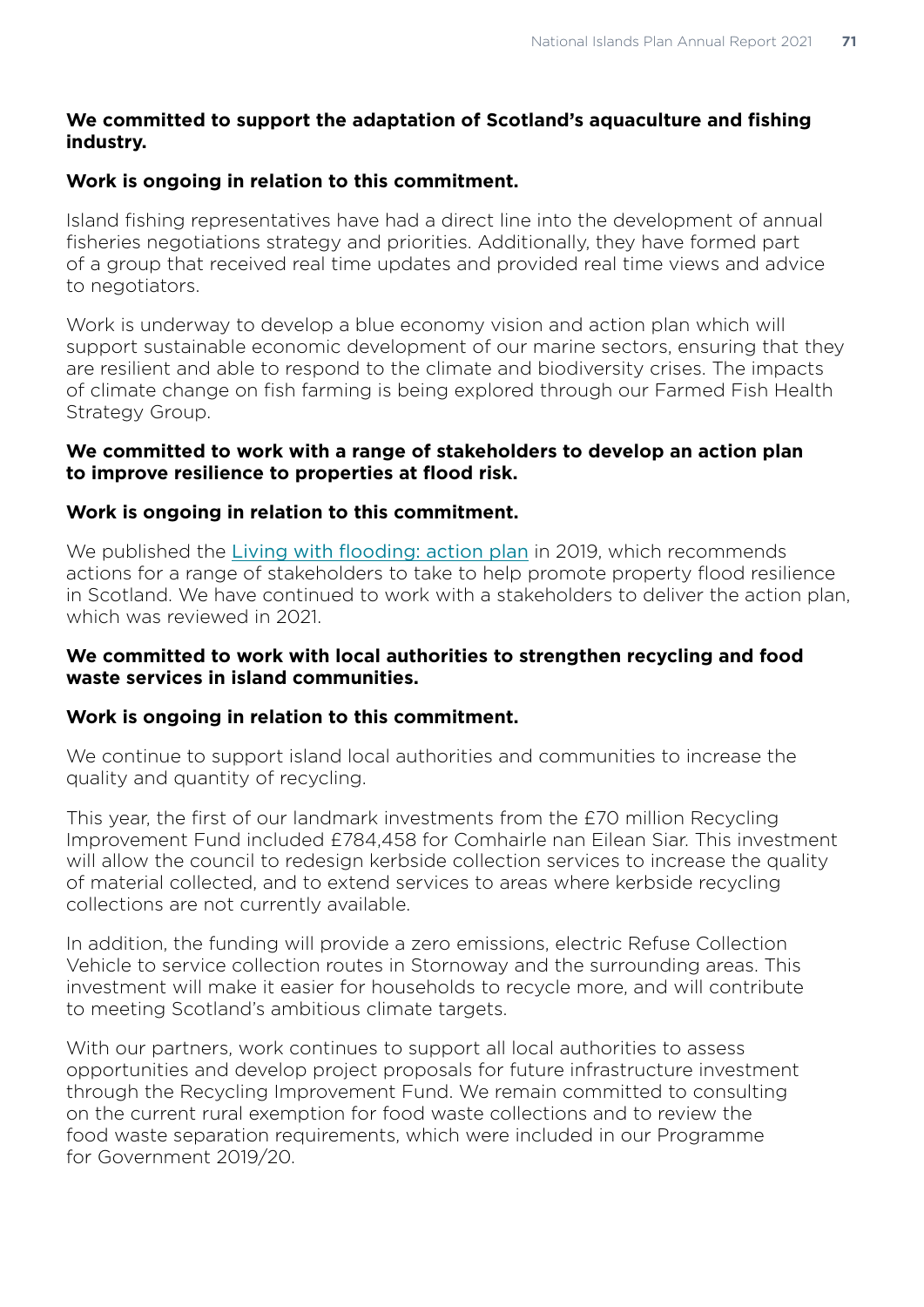#### **We committed to work closely with key stakeholders to ensure that the voices of islanders are fully heard, achieving a just transition to net-zero, and that islands benefit from the many opportunities associated with a green and sustainable economy.**

#### **Work is ongoing in relation to this commitment.**

In line with the recommendations of the Just Transition Commission, we committed in September 2021 to delivering a [National Just Transition Planning Framework](https://www.gov.scot/publications/transition-fairer-greener-scotland/pages/5/#:~:text=National%20Just%20Transition%20Planning%20Framework%20The%20Just%20Transition,rationale%20for%20establishing%20this%20Planning%20Framework%20is%20clear) to ensure an orderly and managed transition to net-zero, and a fair distribution of costs and benefits. Just Transition Plans will be prepared for all sectors that will have an important role to play in a transformed net-zero economy. The Plans will be developed in an inclusive way where those that are likely to be most impacted by the transition will be placed at the heart of the process. The islands' characteristics will mean specific consideration will need to be given to the social and economic impacts of the net-zero transition. We will ensure that our engagement framework allows the voices of islanders to be fully heard, particularly in regard to sectors such as energy where there is a clear and specific islands' interest.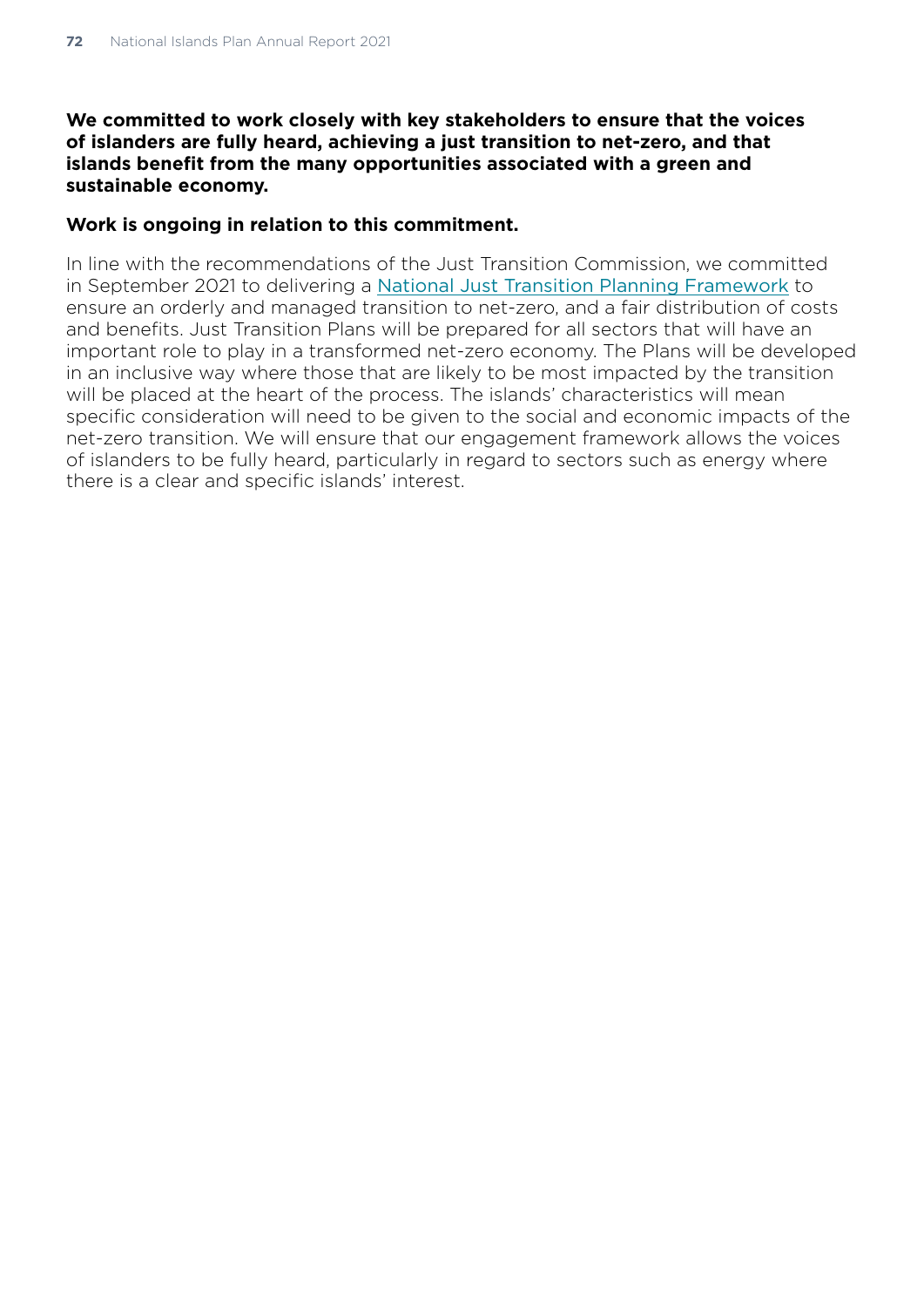# Empowered Island Communities and Strong Local Partnerships

# **Strategic Objective 10 – To empower diverse communities and different places**

#### **We committed to take forward the Local Governance Review with COSLA in order to create a system of local democracy that will be inclusive and improve people's lives.**

# **Work is ongoing in relation to this commitment.**

The review is an important opportunity for national and local government and the community sector to thoroughly explore how best to transform local democracy. PfG 2021/22 confirms that we will conclude the review and introduce a Local Democracy Bill within this parliament. We will shortly agree next steps with COSLA. This will involve further work with partners in local government, the wider public sector and communities to agree new arrangements which devolve more power to more local spheres of democratic decision-making.

Our approach will build on material we jointly published which outlines how ambitious new community decision-making arrangements could work in Scotland's towns, villages and neighbourhoods. In addition, we also made available an International Review of Systems of Governance and How Citizens Participate which looks at the experiences of six highly functioning democracies, with Scotland provided as a foundation for comparison.

#### **We committed to support participatory processes aimed at providing island communities with a strong voice in the implementation of the Plan.**

#### **Work is ongoing in relation to this commitment.**

We have continued to regularly engage with island communities to inform the implementation of the National Islands Plan, including through the National Islands Plan Delivery Group.

The National Islands Plan Delivery Group was established in June 2021. It supports implementation of the National Islands Plan (NIP), and ensures that work is driven forward in a collaborative way that truly involves island communities. The Group stems from Strategic Objective 13 of the National Islands Plan and from the Scottish Government's commitment to establish a group to closely monitor the delivery of the Plan and the accompanying Implementation Route Map. Membership of the group comprises Scottish Government, local authorities, Third Sector representation, community groups, Bòrd na Gàidhlig, COSLA, Mobility and Access Committee for Scotland, relevant academics and subject experts. The group meets regularly to examine progress and help to identify critical priorities in order to work towards meeting the commitments within the National Islands Plan. Delivering a fair, integrated, green and inclusive plan requires strong collaboration and partnership and the NIP Delivery Group provides this collaborative working space.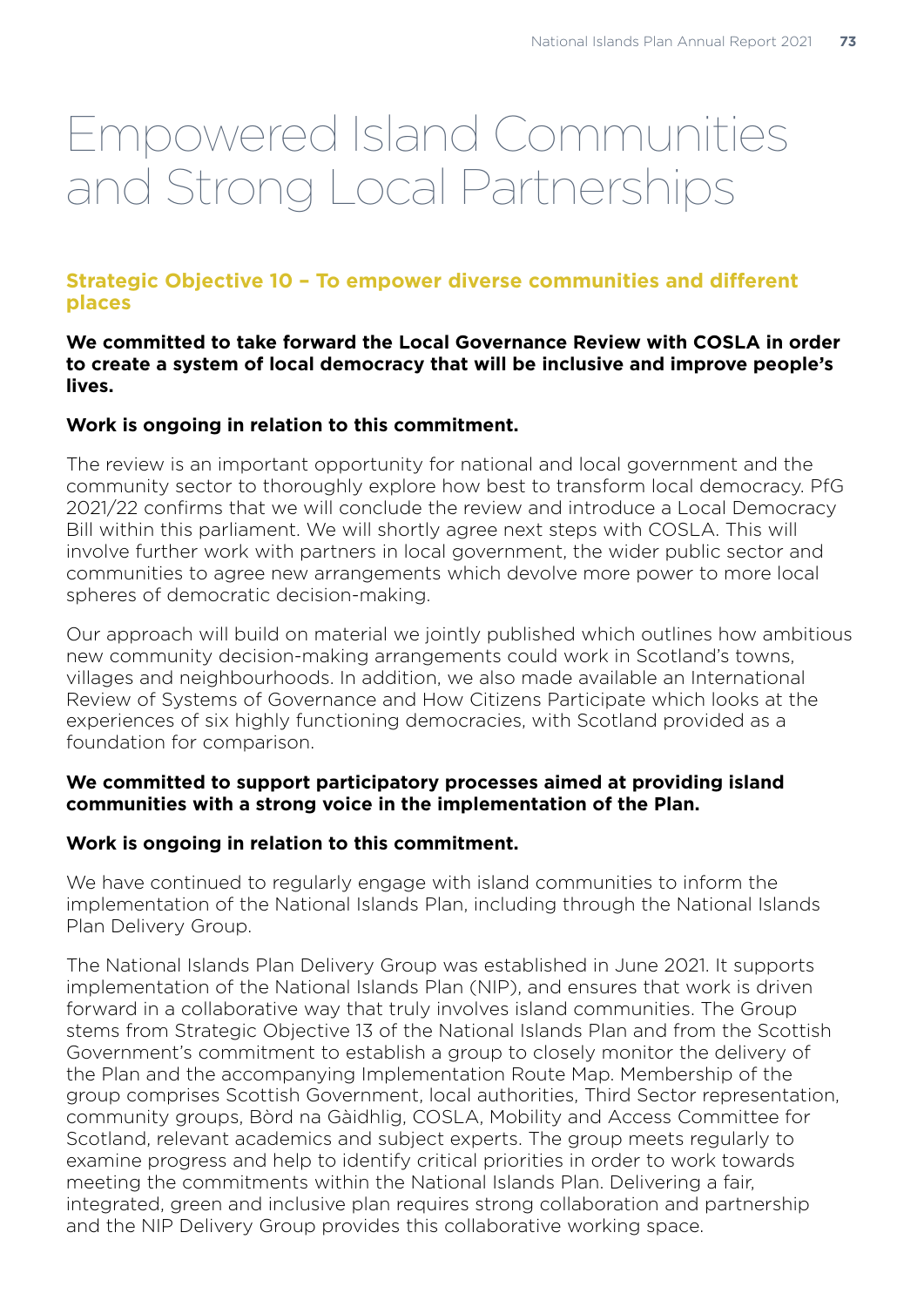In the [2021/22 Programme for Government](https://www.gov.scot/publications/fairer-greener-scotland-programme-government-2021-22/), we committed to introducing a new £5 million Islands Bond fund, providing up to £50,000 each for up to 100 households by 2026, by providing financial support for island residents to remain in their community, or to encourage people to move there. As part of this work, we launched a 12 week online consultation in August 2021 to gather views and feedback from the public and crucially from island communities. We received over 1600 responses to this consultation and the information from this will help to shape the Islands Bond policy ahead of it launching in summer 2022.

Scaling up of Participatory Budgeting (PB) in Scotland over the last few years has seen it go from a handful of events in 2015 to thousands of people engaging in PB activity by 2021. Supported by the Scottish Government's £7 million Community Choices Fund, since 2016 this has enabled over 122,000 voters to have a direct say on the dispersal of more than £6.6 million, with around 47,000 people attending events across the country.

We are continuing to work with the National Participatory Budgeting Strategic Group in supporting the implementation of PB and building capacity across Scotland to ensure best possible practice. We will work with the group to deliver on the new PB Strategic Framework with a particular focus on health and wellbeing, education, housing and climate justice guided by the Framework's indicators for success.

The National PB Strategic Group is also helping inform the role PB can have as we adapt to the challenges of COVID-19 and how it fits within broader reform of democracy and community empowerment. The Group has produced a Framework for the Future of PB in Scotland which established a shared ambition and intentions for PB to contribute to existing efforts to improve people's lives by being developed in areas of policy and place following key principles of co-production and equality.

Whilst the target to allocate at least 1% via PB remains, there is a degree of flexibility available to councils as to when they can practicably meet it, and the local authorities report their progress annually.

#### **We committed to explore ways to strengthen the voice of island communities whilst capturing the differences between islands in local and national decision-making.**

#### **Work is ongoing in relation to this commitment.**

Scottish Government acknowledge that in order to ensure that the National Islands Plan leads to meaningful, positive and sustainable change, there needs to be ongoing collaboration with our island communities for the duration of the Plan.

The implementation of the National Islands Plan is supported by both the [Islands](https://www.gov.scot/groups/islands-strategic-group/)  [Strategic Group](https://www.gov.scot/groups/islands-strategic-group/) and the [National Islands Plan Delivery Group](https://www.gov.scot/groups/national-islands-plan-delivery-group/). The Islands Strategic Group was established to ensure greater involvement of the relevant councils in helping design solutions to the challenges islanders face, whilst the Delivery Group ensures that work is driven forward in a collaborative way that truly involves island communities. We will continue to work closely with both of these groups on delivery of the National Islands Plan.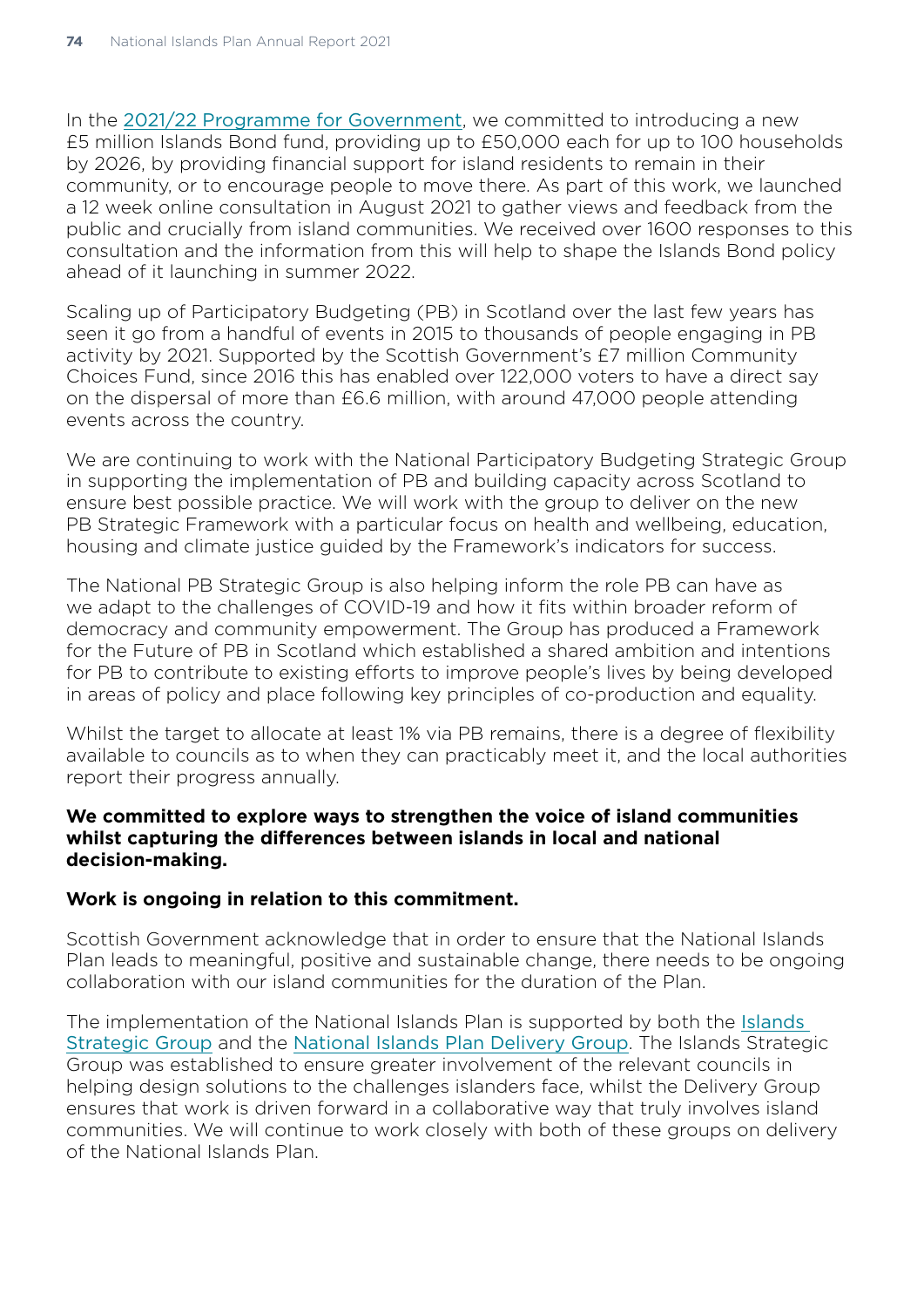We have introduced participation request legislation which is helping enable local communities to have more control over the decisions that affect them to develop their own economies, wellbeing, and environments. Since coming into force in 2017, 69 participation requests have been made to public service authorities, with improvements agreed for pier safety issues; local road improvements; the future of local police offices; and decisions on community halls.

Work has started to review the Community Empowerment (Scotland) Act 2015 – a 2021 Programme for Government commitment – where we will be consulting people on community empowerment mechanisms, and explore how communities can be more actively involved in public sector outcomes.

# **North Ayrshire Islands Recovery and Renewal pilot**

Scottish Government are participating in an ambitious three-year Islands Recovery and Renewal Pilot in partnership with North Ayrshire Council and Highlands and Islands Enterprise to support an inclusive and green economic recovery and renewal of North Ayrshire's island communities in line with their unique needs. As part of this pilot, a new post of Senior Officer (Islands) has been created within North Ayrshire Council to contribute to the ongoing development and delivery of islands' policy, working across the public sector with island communities, businesses and with a range of external stakeholders to tackle long-standing place-based issues relating to island communities.

The pilot has facilitated the development of Local Island Plans for Arran and Cumbrae, which are aligned to the delivery of the National Islands Plan and Community Wealth Building principles to maximise the potential of North Ayrshire's islands. North Ayrshire Council, Highlands and Islands Enterprise and Scottish Government will continue to support and work with the island communities and stakeholders as the plan is implemented, delivering actions that result in improved outcomes for the community, economy and environmental wellbeing of Arran and Cumbrae.

#### **We fully committed to working with island communities and local authority partners in the development and introduction of a Transient Visitor Levy Bill.**

#### **Work has yet to be progressed in relation to this commitment.**

We reported last year that work around the implementation of a Transient Visitor Levy was put on hold whilst Scottish Government prioritised the response to the COVID-19 pandemic. Work on the Visitor Levy will resume this year as confirmed in the Scottish [Budget 2022-23](https://www.gov.scot/publications/scottish-budget-2022-23/documents/), published in December 2021. We will therefore carefully review the previous policy development work on this and undertake further stakeholder engagement before the Scottish Government makes a firm decision on the next steps.

#### **We committed to explore ways in which to empower and support island communities to enhance their resilience by developing local initiatives and plans in partnership with Scotland's Emergency Responder organisations.**

**Work is ongoing in relation to this commitment.**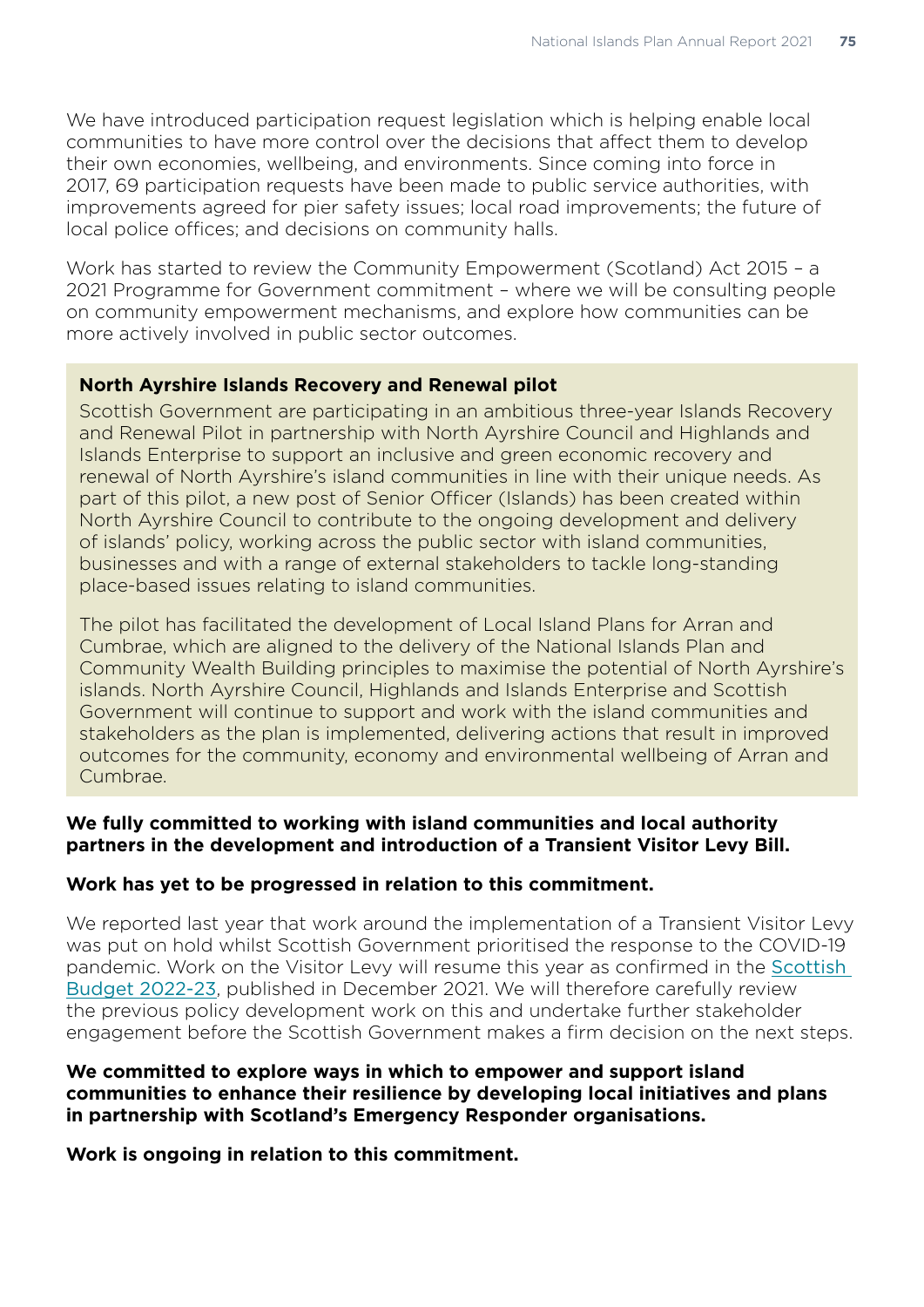The resilience of Scottish communities, including those in the islands, demonstrates a significant contribution to the resilience of the country as a whole. In recent years, working alongside the statutory responder community, they have shown themselves to be immensely resilient in responding to many adverse situations, including COVID-19, recent storms and challenging weather events.

Where it works best, community resilience work is driven by local priorities and builds on local assets and is supported by local public service providers. It can be about having a specific local community resilience group, physical assets like a village hall and emergency generator, but can also involve voluntary sector groups some of which will be specifically focused on emergencies, like mountain rescue teams, and others will have a different primary focus, but will be able to play a role in an emergency. Connections within communities, and between communities and resilience structures, particularly the way they are integrated into resilience arrangements, are also critical.

Community resilience can also be about fundamentals such as good housing and jobs for people so that they can indeed turn to help others when needed. There are many ingredients that go to this, and the capacity and need will vary across the diversity of Scotland's communities. National guidance is applicable to diverse local communities including island communities.

The SG Resilient Communities team recently carried out a series of workshops with local stakeholders including several from island communities to identify and share good practice in terms of working across sectors to build community resilience and respond to and recover from emergencies. Current research, commissioned by the SG Islands team and supported by the Resilient Communities team is looking at good practice in the island communities during the COVID-19 pandemic and aiming to disseminate lessons. The resilient communities team is currently scoping a project to establish a baseline of community resilience activity and is working with island stakeholders to ensure that the perspective of island communities is built into the project design. The National Volunteer Coordination Hub (operated by the British Red Cross), which was established in 2021 to complement local arrangements for linking local need and demand for volunteers in the COVID-19 vaccination programme, but has since encompassed a range of COVID-19 and other health and social care related programmes, has also included island communities in the areas that have been involved.

**We committed to introduce regulations which enable island local authorities, in consultation with their communities, to request that Scottish Ministers promote legislation devolving a function to them, or that the Scottish Ministers transfer an additional function, duty or responsibility to them. These regulations acknowledge the uniqueness of each of our island communities and that one size does not always fit all.** 

**This commitment was fulfilled in 2020. Please see the [National Islands Plan Annual](https://www.gov.scot/publications/national-islands-plan-annual-report-2020/)  [Report 2020](https://www.gov.scot/publications/national-islands-plan-annual-report-2020/) for further details.** 

**We committed to ensure that policies and plans relating to the Scottish Crown Estate are appropriately island proofed and that any manager of a Scottish Crown Estate asset supports implementation of the National Islands Plan as appropriate.** 

**Work is ongoing in relation to this commitment.**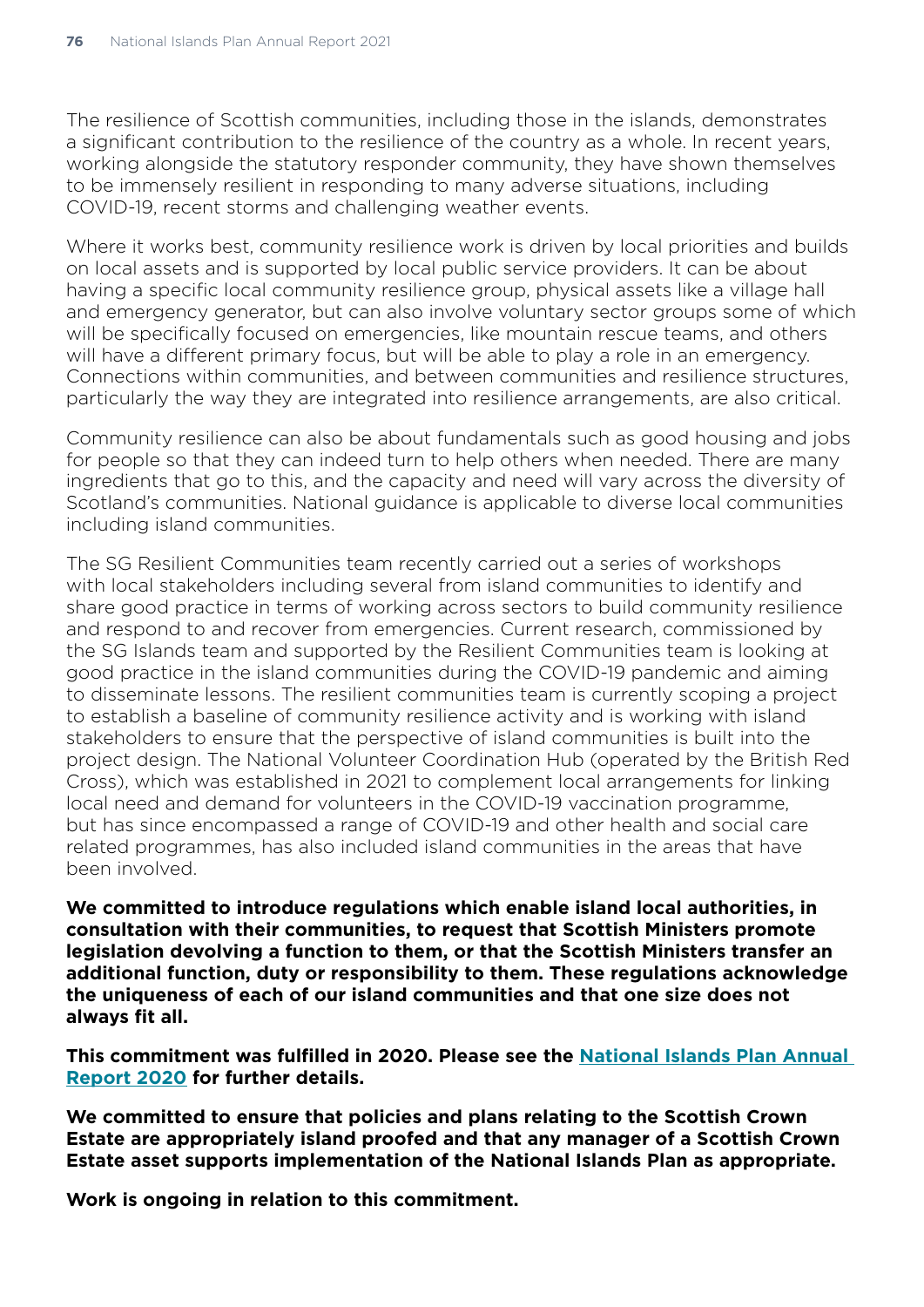The powers and duties in the Scottish Crown Estate Act 2019 provide further opportunities for island communities. The Act allows for the transfer and/or delegation of management of Scottish Crown Estate assets to other eligible bodies. This Act is designed to encourage and support local management decisions and control of assets by communities, and should be considered by community organisations and authorities in situations that recognise the public benefits that island local management of these assets will bring. The legislation and future transfer and/or delegation acknowledge the uniqueness of each of our island communities and that one size does not always fit all.

A local pilots scheme designed to give communities more say on what happens in their area, involves three island authorities. In March 2021, Orkney Islands Council signed a landmark agreement which will involve the local community in managing the seabed around their islands. Agreements are still being confirmed with Comhairle nan Eilean Siar and Urras Oighreachd Ghabhsainn and Shetland Islands Council. The pilots scheme has assisted with testing and putting in place practical arrangements for enhanced local management of Scottish Crown Estate assets ahead of the first transfer and/or delegation.

#### **We committed to ensure that Gaelic speakers in island communities are encouraged and supported to represent themselves through the medium of Gaelic.**

#### **Work in ongoing in relation to this commitment.**

The Gaelic and Scots team has prepared the new Scottish Government Gaelic Language Plan. The Plan has an open offer to engage through the medium of Gaelic. In addition, Scottish Government communications remain happy to take written requests in Gaelic. The Scottish Government's manifesto commitments also include providing more services through Gaelic and extending opportunities to use Gaelic in everyday situations and formal settings.

As part of the process for developing the next iteration of the SG Gaelic Language Plan, the Gaelic and Scots team is liaising with various island based SG offices to discuss what further provision they can make for Gaelic. The three local authorities of CnES, HC and Argyll and Bute all have Gaelic language plans in place, have Gaelic medium education and have Gaelic development officers to promote and support the use and learning of Gaelic.

In March 2022, Education Scotland will publish a revised Gaelic Language Plan, 2022–2027. This is part of HM Inspectors' five-year strategy for Gaelic Education, which also impacts on islands. As part of this, HM Inspectors will continue to provide specialist evaluations of how well establishments and settings are performing in a range of key areas. We provide this specialist evaluation for Gaelic Medium Education and for island contexts. We will also take forward new high-level aims to support Gaelic.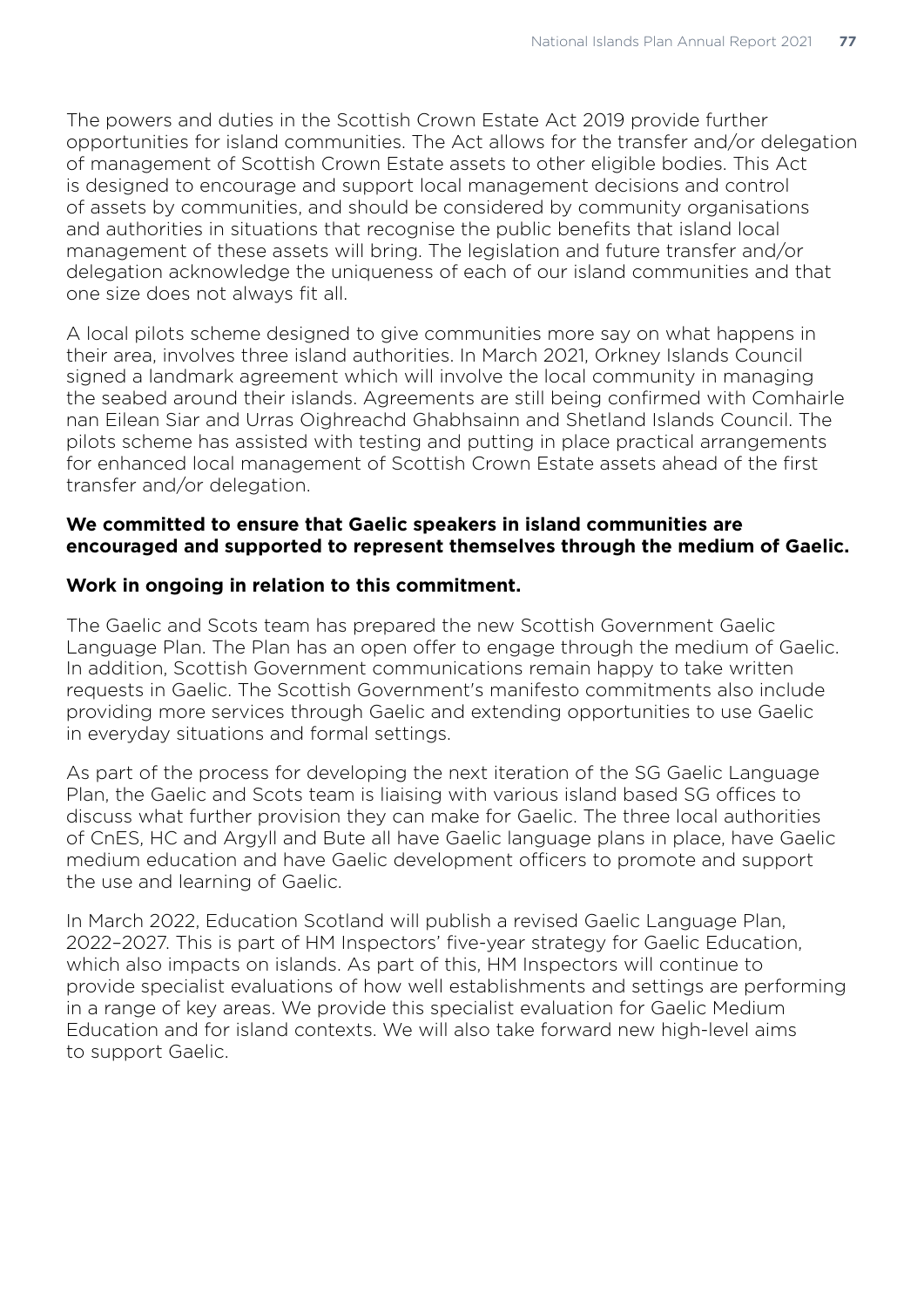# Arts, Culture and Language

# **Strategic Objective 11 – To support arts, culture and language**

#### **We committed to invest in our cultural and historic resources, to ensure that islanders are encouraged to engage with, and participate in, arts and culture.**

### **Work is ongoing in relation to this commitment.**

Working with partners, EventScotland aims to raise Scotland's reputation as the perfect stage by supporting and securing a portfolio of events and developing the events industry. EventScotland maintains constant awareness/alignment with wider Scottish Government and VisitScotland initiatives that focus on the islands.

2021 supported events in island locations include:

- Mull Rally
- Small Halls Festival Isle of Skye
- Tiree Music Festival (digital)
- HebCelt (digital)
- Ultra Tour of Arran
- Skye Live (digital)
- Orkney Science Festival

Other projects being planned for 2022 include the Shetland Folk Festival, Tiree Music Festival and HebCelt.

2022 will also be a key preparation year for the organising committee of Shetland's Tall Ships Race Series, which is scheduled for summer 2023. This is a major event that will bring significant opportunities to promote Shetland, support the tourism sector in its recovery from COVID and provide a strong hook and content for wider VisitScotland led island campaign activity. Orkney will also host the International Island Games in 2025.

# **Themed Years**

Scotland's Themed Years have been running since 2009 as a way to celebrate a particular side to Scotland that deserves recognition, deliver sustainable economic development in the linked tourism and events sectors and also present unique collaborative platforms for a number of relevant stakeholders to work in closer collaboration to achieve shared goals and generate stronger partnership working. In 2020 we began celebrating the Scotland's Year of Coasts and Waters and, in light of the impact of COVID-19, this Themed Year was extended across 2021. SEALL's Summer Programme, The Isle Martin Seaweed Festival and Stornoway on the Ocean were strong island event contributors to the Year of Coasts and Waters.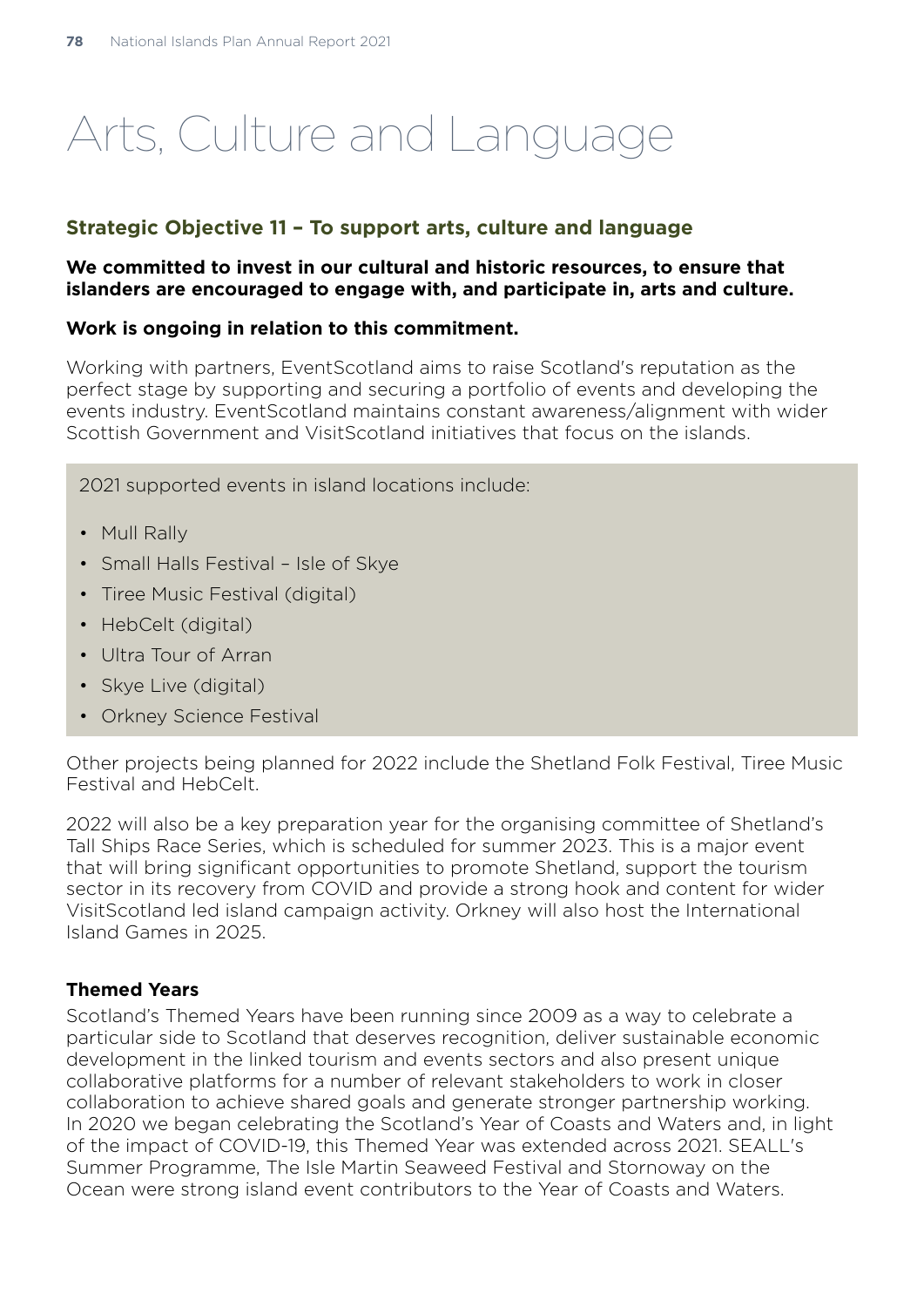The next Themed Year is Scotland's Year of Stories in 2022, a year in which stories inspired by, created or written in Scotland will be celebrated and showcased. The year was formally launched by the Minister for Culture, Europe and International Development on 14 December 2021. Following feedback from the EventScotland-led Scotland's Year of Stories Steering Group members, there are five inter-linked strands for the year and these are:

- 1. Iconic Stories and Storytellers
- 2. New Stories
- 3. Scotland's People and Places
- 4. Local Tales and Legends
- 5. Inspired by Nature

Scotland's Year of Stories Open Events Fund, administered by EventScotland, has been designed to support new, creative event proposals and programming that will provide high profile content created especially in response to the 2022 Themed Year opportunity. Organisers could apply for individual grants of between £15-60,000 and 21 Open Events will be supported across Scotland during 2022.

Scotland's Year of Stories Community Stories Fund, administered by Museums Galleries Scotland, in partnership with EventScotland and National Lottery Heritage Fund is a £300,000 fund from which community groups could apply for any amount between £500 and £5,000. This fund has been designed to support organisations and community groups to take part in and celebrate Scotland's Year of Stories 2022, spotlighting the unique stories that matter to them with new, creative events, activities and programming. The first funding round was for activity taking place in the first half of 2022 or throughout the year and successful Round 1 applications will support 47 events across 27 local authorities, spread across both physical communities and also communities of interest. The second funding round will be for activity taking place in the second half of 2022 and opened for application from 24 January to 18 March 2022.

# **Scotland's Winter Festivals**

Scotland's Winter Festivals run between 30 November and 25 January and mobilise the people of Scotland and those with an affinity to Scotland to join in the St Andrew's Day, Hogmanay and Burns celebrations, providing an immediate boost to the post-COVID recovery of the tourism and events sectors and the wider economy, enhancing community engagement and raising Scotland's international profile as we recover from the Coronavirus pandemic.

There are a number of initiatives and actions within the overall Winter Festivals Programme. Key components of SWF are:

- Scottish Government funding via EventScotland National events programme (led by VisitScotland's Events Directorate);
- St Andrew's Fair Saturday (led by the Fair Saturday Foundation);
- BEMIS Multi-cultural celebration of SWF; and
- St Andrew's Day Schools Debating Tournament (led by the English Speaking Union Scotland).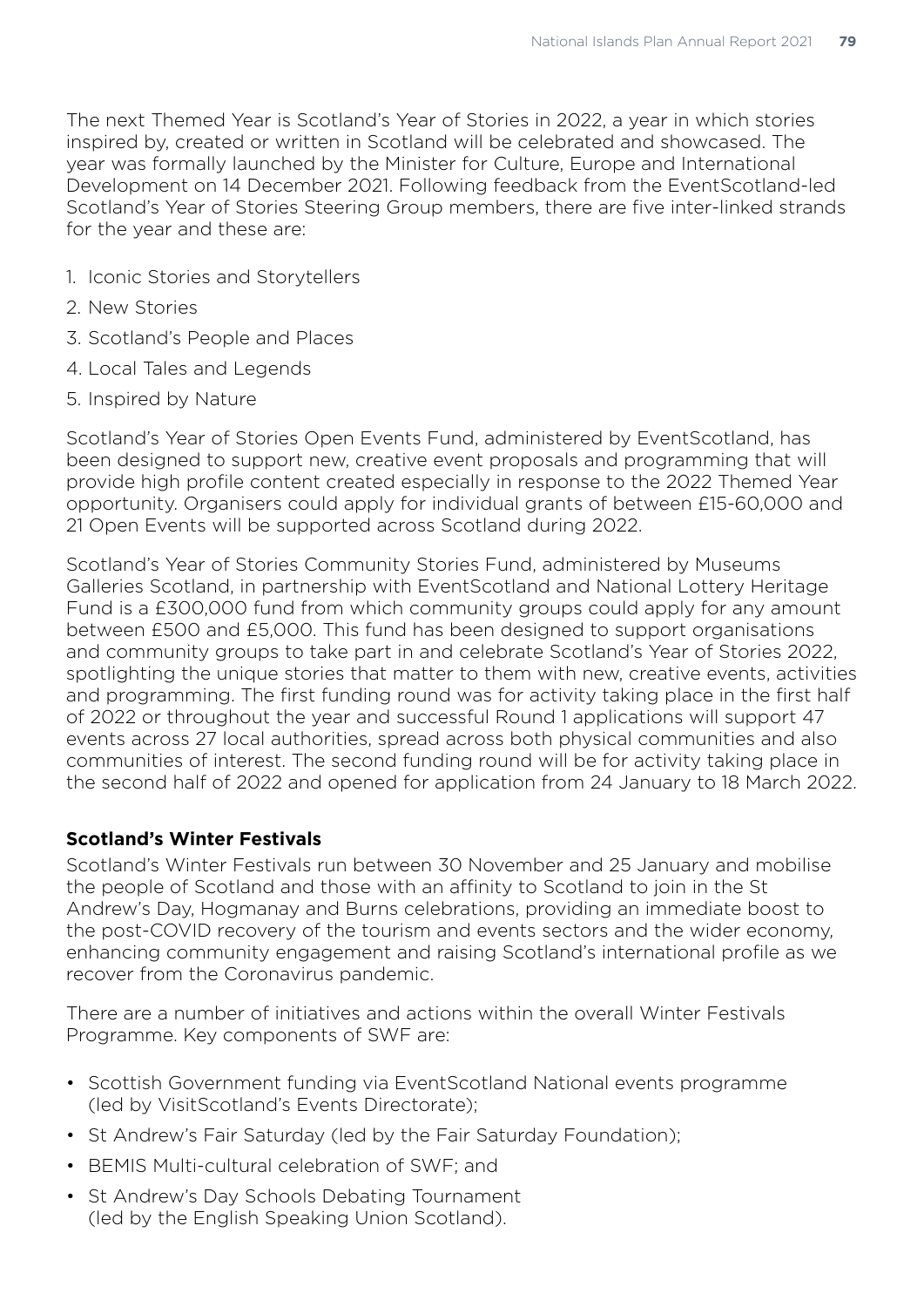# **2020/21**

The headline impacts of SWF 2020/21 were:

- around 120 events delivered; over 8 million views of SWF funded event activity;
- 66 events joined St Andrew's Fair Saturday 2020 reaching across Scotland, the wider UK and also to over 30 countries internationally; and
- 56 events joined the multi-cultural celebration of SWF, including a record 41 events celebrating Burns Night.

# **2021/22**

In 2021/22 there were over 100 events right across Scotland for St. Andrew's Day (including online and hybrid), including participation from SEALL Small Halls Festival (Skye and Raasay) and final evaluation reports are in the process of being collated.

Alison Miller was appointed to the role of Orkney Scriever by the National Library and Creative Scotland in July 2021. Working in partnership with Orkney Library, the Scriever has worked with local writers to celebrate Orcadian writing through book launches, public events and local media such as regular contributions to BBC Radio Orkney Arts programme.

Bringing Orcadian to a global audience through a collaboration with Historic Environment Scotland saw the Scriever write and perform a poem for the winter solstice inside the neolithic chamber of Maeshowe. This event was filmed and later streamed to an audience of 5,000 viewers from around the world.

The launches of two new books of Orcadian writing were hosted by the Scriever, a volume of poetry titled Toonie Void by Kevin Cormack and the anthology Gousters, Glims and Veerie-orum edited by Alison Miller was launched at a virtual event run by the National Library of Scotland and streamed to a global audience.

Going forward, the Library is in the early discussion and planning stages to develop a pilot a programme of events and activities with Orcadian partners which would run over the course of a year. This pilot programme might include online and in-person events, readings, workshops and talks, as well as podcasts and blog posts. They would be co-curated with Orcadian partners and run in partnership with Orcadian communities and organisations. The aim is that this pilot could then serve as a model for collaboration with other island communities. At the same time, we hope that the programme, once in place, might continue to run annually as an ongoing collaboration between the Library and Orkney communities: [https://www.creativescotland.com/](https://www.creativescotland.com/what-we-do/latest-news/archive/2021/07/orcadian-scriever-appointed) [what-we-do/latest-news/archive/2021/07/orcadian-scriever-appointed](https://www.creativescotland.com/what-we-do/latest-news/archive/2021/07/orcadian-scriever-appointed)

Museums are an important aspect of the culture offering in the islands. The core function of museums is to hold, interpret and exhibit collections on behalf of the public. This work is intrinsically linked to local culture, identity and sense of community. In many parts of the islands museums may be the only, or the primary, cultural infrastructure.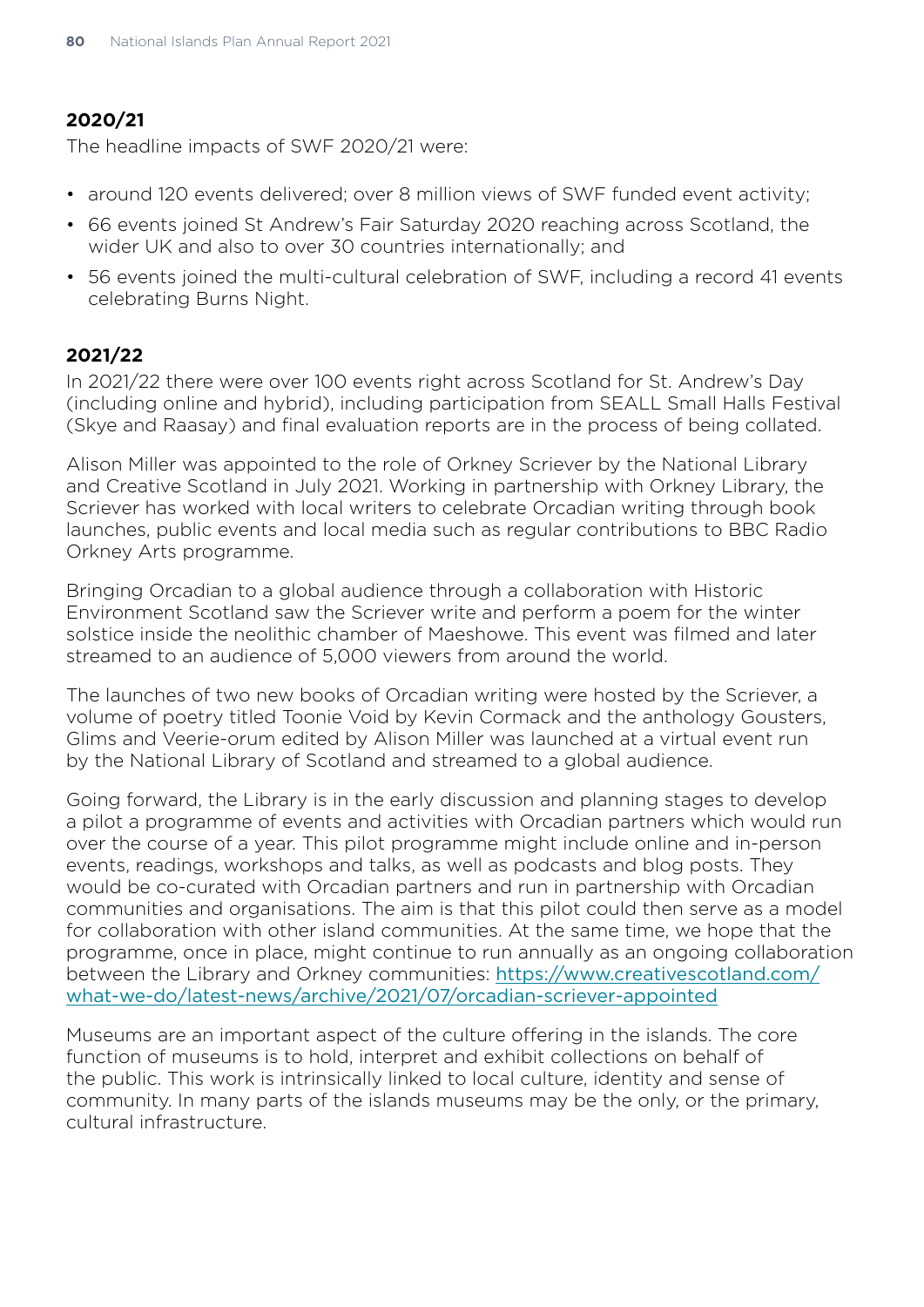Due to emergency COVID-19 support funding, MGS distributed grants worth £1.61 per capita across Scotland in 2020/21. This spending disproportionately reached island and large rural local authorities, which reflects the importance of these cultural venues to their communities. Total funding breakdown of Museums Galleries Scotland to island museums in 2020/21, broken down by local authority areas is:

| <b>MGS funding to island museums</b><br>(split by local authority area) | <b>Amount</b><br>(E) |
|-------------------------------------------------------------------------|----------------------|
| Argyll and Bute (island museums only)                                   | 33,825               |
| Eilean Siar                                                             | 245,639              |
| Highland (island museums only)                                          | 43,025               |
| North Ayrshire (island museums only)                                    | 35,936               |
| Orkney Islands                                                          | 115,080              |
| Shetland Islands                                                        | 28,453               |
| <b>Total</b>                                                            | 501,958              |

The sector's health and dynamism is central to our islands attraction as a visitor destination as well as having a significant impact on collective wellbeing, education and sense of identity. Museums and galleries also have major economic impacts as employers and drivers of tourism, and will play an important role in Scotland's, and the islands post-pandemic recovery.

Beyond the core responsibility of caring for and exhibiting collections, museums have a significant impact in supporting learning, wellbeing and sense of community.

A literature review commissioned by Museums Galleries Scotland found that engaging with museums services brought a range of measurable benefits, including: positive impacts on attainment; children and young people from disadvantaged areas benefit most from visiting museums; positive impacts on mental wellbeing; reduced isolation and an increased sense of identity.

#### **We committed to support, develop and promote the creative talents of islanders, and ensure that the culture of Scotland's islands has a wide audience both nationally and abroad.**

#### **Work is ongoing in relation to this commitment.**

The National Transition Training Fund (NTTF) was introduced in 2020 as a specific response to the economic impact of COVID-19. Although unemployment has thankfully not risen as rapidly or to the levels we initially feared, some sectors have been disproportionately impacted and need continued assistance to address skills shortages and gaps.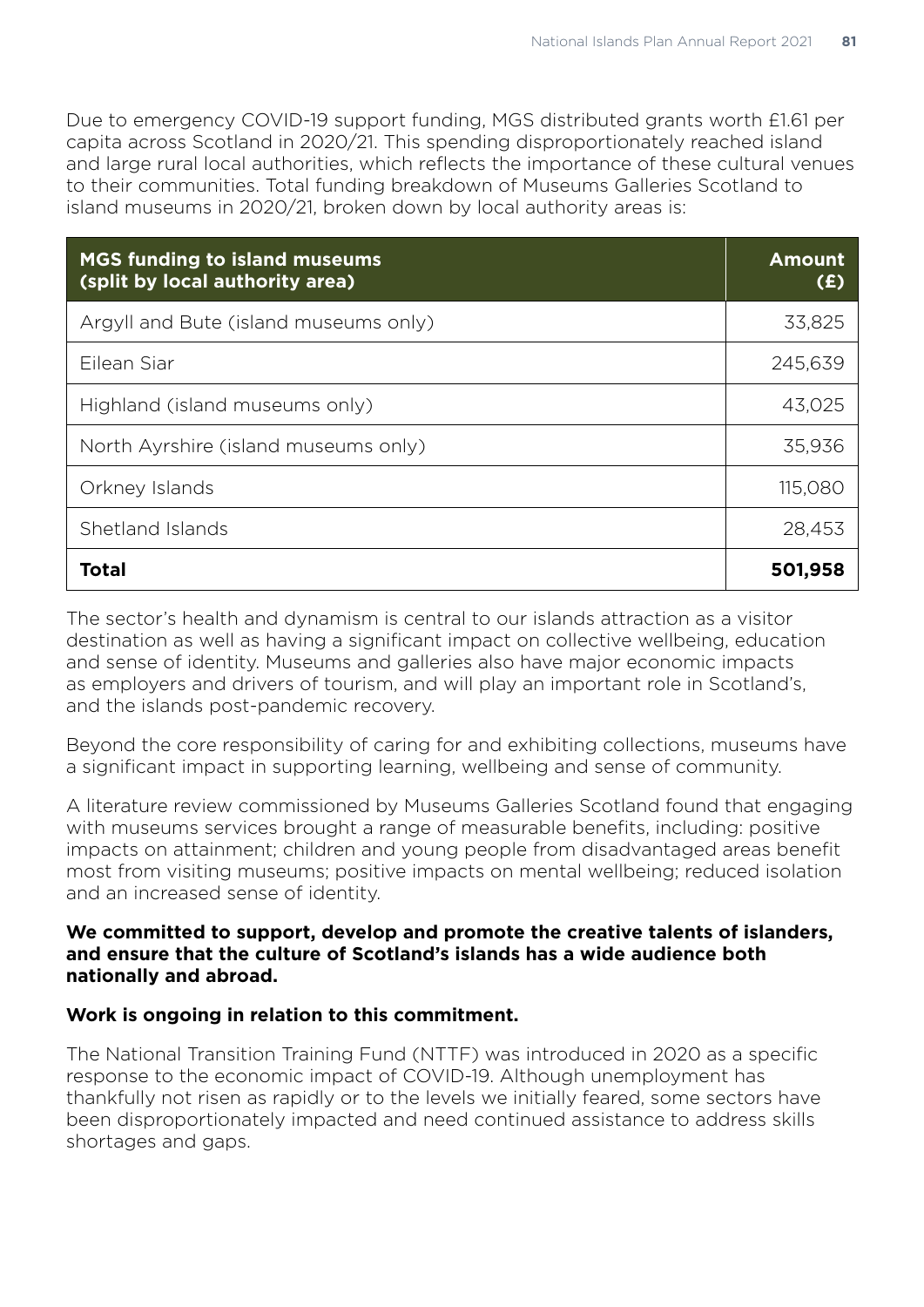The £322,000 Treòir | Voar | Virr programme is funded jointly by the National Transition Training Fund and through the Islands Programme, which supports delivery of the National Islands Plan. Minister for Higher and Further Education, Youth Employment and Training, Jamie Hepburn, MSP launched the programme on Monday 27 September. We know how challenging the pandemic has been for our artists and that while recovery has begun, with more creative and cultural opportunities opening up, there is still a long journey ahead and incomes are still affected. This programme helps artists, particularly those living on our islands, to contribute to the wider economic and social recovery for communities, which have been impacted by COVID-19 and Brexit.

This transformational and innovative new programme supports re-training and employment opportunities for creative freelancers through a programme of live, progressive arts-based cultural workshops, offered to all our primary schools on islands. Treòir | Voar | Virr has enhanced access to upskilling and retraining opportunities in relation to the Future Skills Action Plan and contributes to the delivery of outcomes in the National Gaelic Language Plan 2018-23.

The programme has been named in Gaelic, Shetlandic and a term known to have been familiar in both Scots and Norse: Treòir (Gaelic) | Voar (Shetlandic dialect) | Virr (used in Scots and Norse).

The programme delivers classroom lessons that support various aspects of Scottish culture, including Scotland's indigenous languages and dialects, music, drama, dance and visual art. It creates opportunities for children living on our islands to learn more about their culture and heritage, and crucially, have fun at the same time!

The unique delivery model operates through a paired tutor scheme, where tutors work with a primary school class and their teacher. A natural 'on-the-job' training occurs as tutors share their different skill sets with each other and there is also the opportunity of a more formal training, accredited by West Highland College UHI.

#### **We committed to support all of Scotland's indigenous languages and dialects in ways that are relevant to the communities where these are spoken.**

#### **Work is ongoing in relation to this commitment.**

Continued support for cultural projects and organisations operating though Gaelic and Scots is widening access to the languages. Many projects such as Ceolas, Feisean nan Gaidheal, An Comann Gaidhealach, the Heritage Forum and centres such an Lanntair, Kildonan Museum, Taigh Chearsabhagh, Sabhal Mor Ostaig Urras Oighreachd Gabhsainn contribute to this objective.

We continue to make available translated resources from which practitioners and learners in Gaelic medium education in the islands benefit. We have offered professional learning sessions through the medium of Gaelic, focused on numeracy and particularly aimed at Early Careers teachers, and have also provided opportunities for networking across Scotland.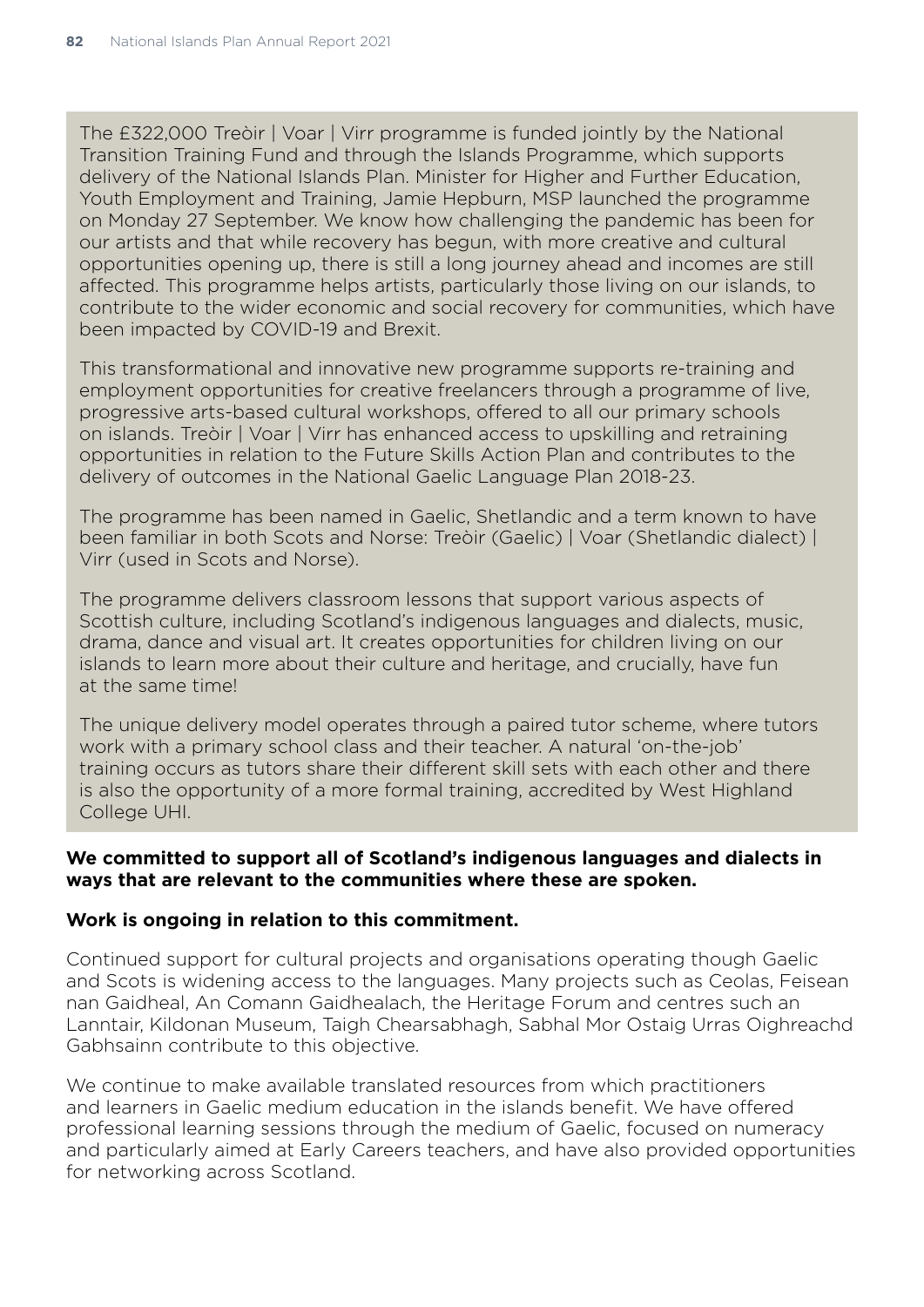Education Scotland has recruited an Education Officer, with support funding from Bòrd na Gàidhlig, who has a remit for developing the secondary Gaelic Medium Education curriculum and involves supporting the expansion of the secondary. Island schools contribute to and benefit from this work in building capacity in the island schools.

As part of the development of the Measaidhean Coitchean Naiseanta airson Foghlam tron Ghaidhlig (MCNG) Education Scotland has responsibility for the quality assurance of the assessment content. We continue to ensure there is representation from the islands on the Quality Assurance panel which ensures the needs and contexts of the islands are reflected in the assessments.

#### **We committed to ensure that the commitments in this plan are informed by and aligned with the commitments in the National Gaelic Language Plan, working closely with Bòrd na Gàidhlig.**

#### **Work is ongoing in relation to this commitment.**

The Gaelic and Scots team has prepared the new Scottish Government Gaelic Language Plan. This is currently out for public consultation after which the final draft, outlining the Scottish Government's alignment with the [National Gaelic Language](https://www.gaidhlig.scot/en/gaelic-language-plans/the-national-gaelic-language-plan/#:~:text=The%20Gaelic%20Language%20%28Scotland%29%20Act%202005%20%28the%20Act%29%2C,Ethnic%2C%20Religious%20and%20Linguistic%20Minorities%20%281992%29%3B%20the%20)  [Plan](https://www.gaidhlig.scot/en/gaelic-language-plans/the-national-gaelic-language-plan/#:~:text=The%20Gaelic%20Language%20%28Scotland%29%20Act%202005%20%28the%20Act%29%2C,Ethnic%2C%20Religious%20and%20Linguistic%20Minorities%20%281992%29%3B%20the%20), will be prepared.

Quarterly meetings take place between the SG Gaelic and Scots Team, SG Islands Team and Bòrd na Gàidhlig, to support information sharing and collaboration with regards to synergies across the delivery of our [National Gaelic Language Plan](https://www.gaidhlig.scot/en/gaelic-language-plans/the-national-gaelic-language-plan/#:~:text=The%20Gaelic%20Language%20%28Scotland%29%20Act%202005%20%28the%20Act%29%2C,Ethnic%2C%20Religious%20and%20Linguistic%20Minorities%20%281992%29%3B%20the%20) and the [National Islands Plan](https://www.gov.scot/publications/national-plan-scotlands-islands/).

#### **We committed to ensure that the effect on Gaelic language development is considered from the outset in island-specific policies and initiatives and that these link to statutory Gaelic language plans.**

# **Work is ongoing in relation to this commitment.**

A number of authorities and bodies build Gaelic into their early thinking in taking forward new initiatives and developments. This is encouraged by positive policy initiatives such as Gaelic language plans and the Gaelic priorities in the National Islands Plan. Discussion and support for this priority emphasis also results from attendance at gatherings such as the Convention of the Highlands and Islands or the Gaelic Faster Rate of Progress initiative. This progress is welcomed and the Scottish Government would like to support increased momentum with this commitment from bodies and authorities.

#### **We committed to work with public authorities and community groups in increasing the use and visibility of Gaelic in Gaelic speaking island communities.**

**Work is ongoing in relation to this commitment.**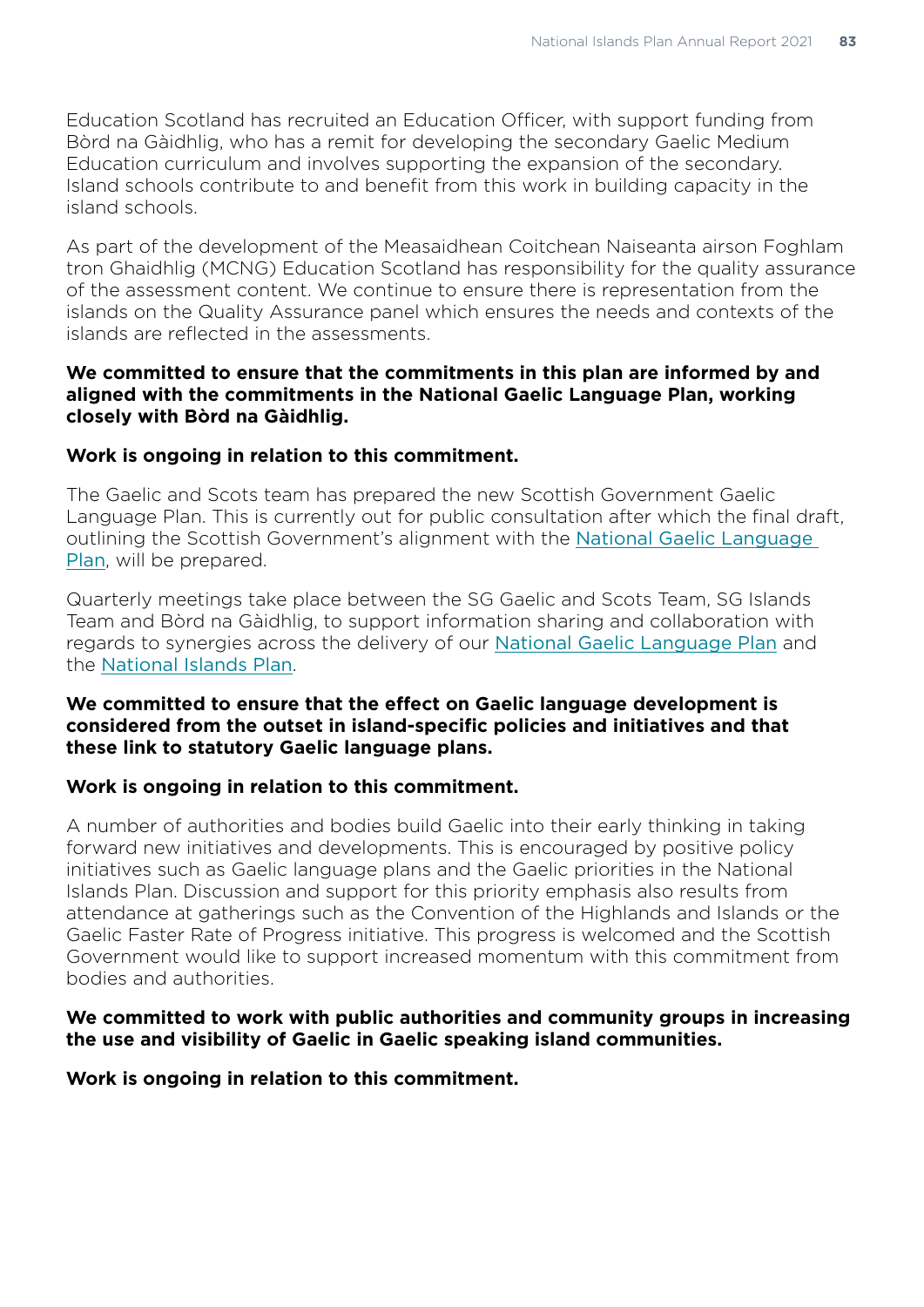The Gaelic and Scots team has prepared the new Scottish Government Gaelic Language Plan. This contains corporate service aims to ensure the equal prominence of Gaelic in SG logo and branding, the prominence of Gaelic signage in SG offices, and encouragement to use Gaelic in our public communications and corporate publications. Other SG agencies, such as Social Security Scotland, provide bilingual material relating to their services and discussions are ongoing with island based SG offices to increase their Gaelic provision. A number of Gaelic development officers are located in island communities with the aim of increasing the use and learning of Gaelic.

#### **We committed to work with relevant authorities to improve Gaelic provision for Gaelic speaking island communities in delivering their functions and services.**

#### **We committed to support approaches that promote the sustainable management of the historic environment.**

#### **Work is ongoing in relation to both of these commitments.**

Our Place in Time: Scotland's 10 year strategy for the Historic Environment, sets out a vision of how our heritage can be understood, valued, cared for and enjoyed. The Strategy is being reviewed in 2022. The Strategy has four priorities:

- Cross-cutting strategic priorities ensuring that the cultural, social, environmental and economic value of our heritage continues to contribute to Scotland's wellbeing;
- Understand investigating and recording our historic environment to continually develop our knowledge, understanding and interpretation of the past, and how best to conserve, sustain and protect it;
- Protect caring for and protecting the historic environment in order to both enjoy and benefit from it, and to conserve and enhance it for future generations; and
- Value sharing and celebrating the richness and significance of our historic environment.

# **Climate and sustainability**

Historic Environment Scotland (HES) has been researching climate change mitigation, impacts and adaptation in Scotland's historic environment for many years. This includes publishing their findings and advice in INFORM Guides and Short Guides (for planners, owners and contractors), Refurbishment Case Studies and Technical Papers, HES guidance to Planning Authorities in their Managing Change series, comprehensive climate impact risk analysis of the Properties in Care HES look after on behalf of Scottish Ministers, the sector guide on climate change impacts, and their first adaptation plan, [Climate Ready HES](https://www.historicenvironment.scot/archives-and-research/publications/publication/?publicationId=ff08ad2c-0046-43d5-89a3-ade200e2cdee). HES will also be shortly releasing a Green Recovery Statement, which sets out how the historic environment delivers as part of a 'Green Economy'.

HES leads the sector in climate change innovation and has pioneered the Climate Vulnerability Index, which has gained international recognition, to measure and assess the impacts on our world heritage sites. This means that Scotland will be the first country in the world to have a Climate Vulnerability Index assessment for each of our world heritage sites.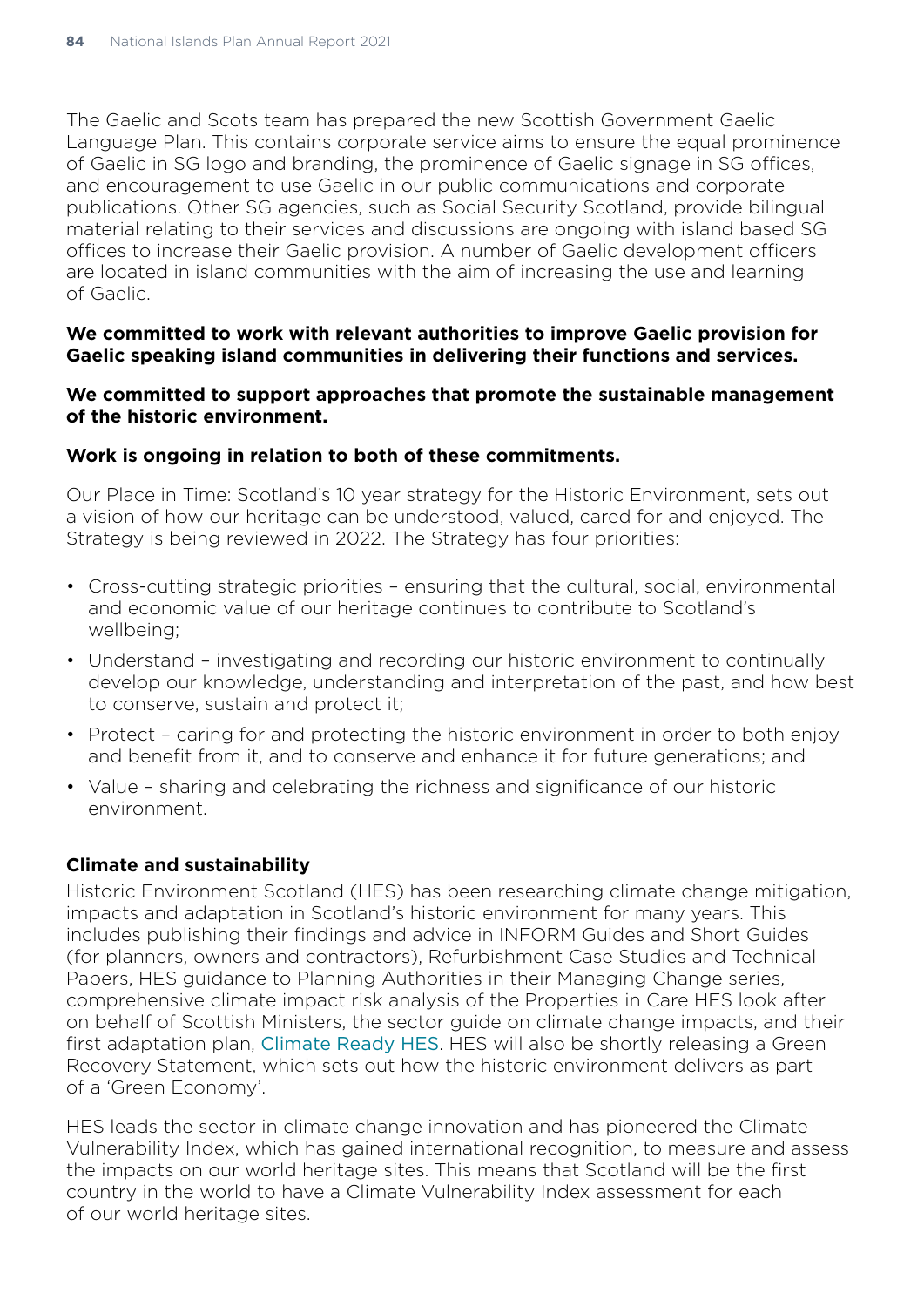#### **Conservation of our Heritage**

Our historic buildings are vulnerable to climate change, especially those without roofs, which is accelerating. The level of decay we are seeing now, and the remedial work needed are beyond traditional routine visual inspection from the ground.

This means that HES now need to reassess the condition of a number of properties throughout Scotland and how we care for them in the future. This is a bold step and we believe HES are one of the first heritage bodies addressing this issue that will be faced over time by most/many owners of older buildings across the world.

#### **Communities**

Historic Environment Scotland have a range of Community initiatives such as the HES Community Connections Programme which is a programme that delivers a range of exciting, collaborative projects showing how the heritage that matters to you has a vital role to play in supporting your community's recovery and renewal. The programme spans the whole of Scotland.

HES have created a short visitor leaflet on the Orkney Islands, outlining the main sights including breathtaking landscapes and World Heritage Sites. Other leaflets have been created for other island heritage attractions such as St Kilda.

#### **Engine Shed**

The Engine Shed is Scotland's dedicated building conservation centre, based in Stirling. Part of Historic Environment Scotland, it serves as a central hub for building and conservation professionals and the general public. Our historic built environment is a finite and unique resource, yet its care calls for conservation skills that are in short supply. The learning and visitor resource is helping to encourage a greater understanding of traditional building materials and skills – and inspire future generations to continue to care for Scotland's built heritage. Much of the Engine Sheds resources are available online and accessible for all. As part of the 'Scottish 10' the Engine Shed has undertaken detailed 3D scanning of the Heart of Neolithic Orkney monuments which has given us incredible recordings of the Viking graffiti at Maeshowe and of faint Neolithic artwork at Skara Brae.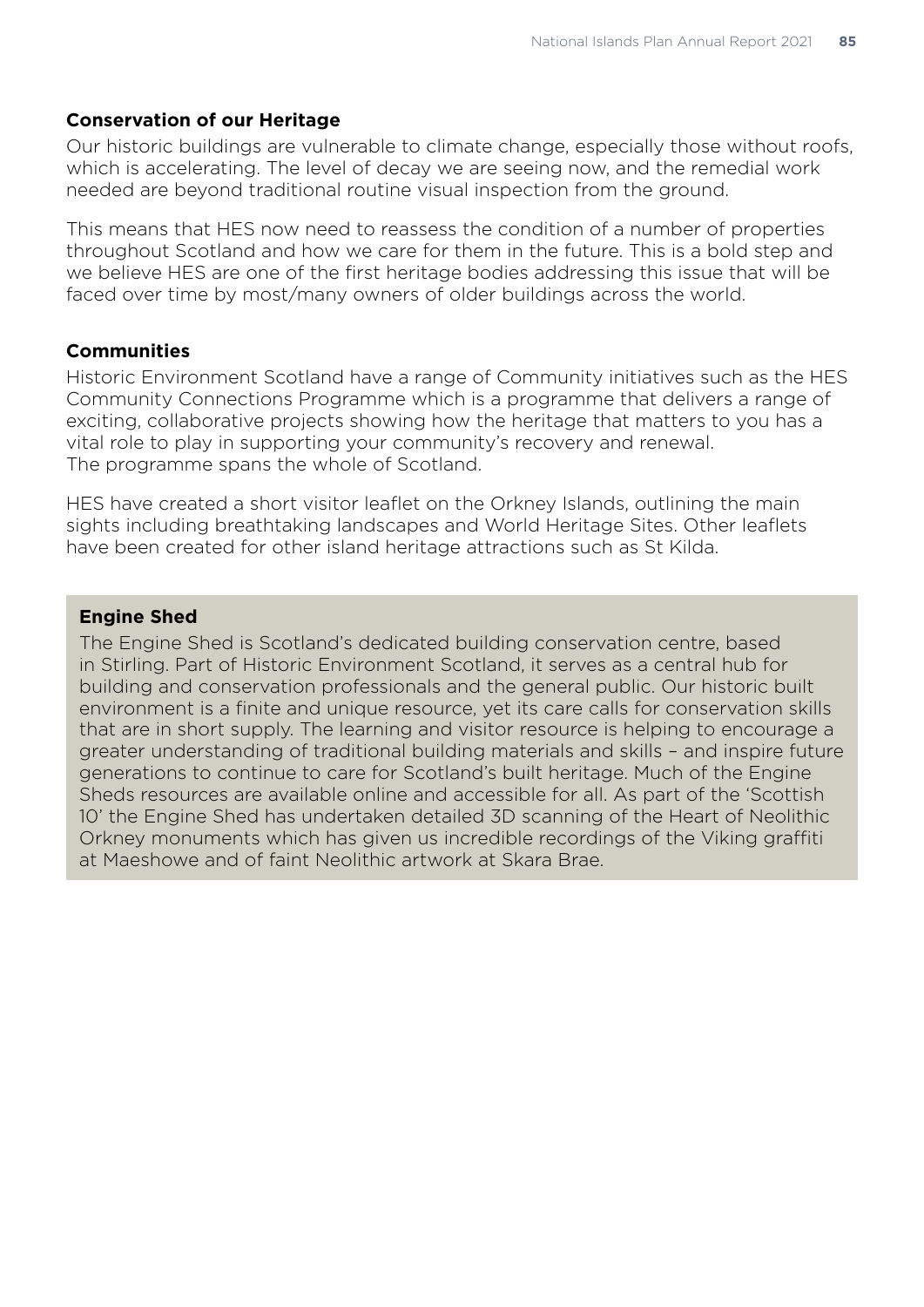# Education

# **Strategic Objective 12 – To promote and improve education for all throughout life**

**We committed to work with UHI, the University of Aberdeen, Heriot-Watt University, Robert Gordon University and other education providers to ensure a broad range of options are available to young people.** 

#### **Work is ongoing in relation to this commitment.**

Skills Development Scotland is working to support the development of the Islands Growth Deal TalEntEd Islands programme in partnership with UHI, Robert Gordon University, Heriot-Watt, the three Island authorities and Highlands and Islands Enterprise. The TalEntEd Islands programme will create opportunities for education, skills, entrepreneurship and commercialisation, which will help respond to demographic challenges and the outmigration of young people from the Islands, drive an increase in sustainable green jobs, and fast-track Island decarbonisation.

Scottish Funding Council Outcome Agreements ask colleges to remove barriers and support full participation and successful outcomes for all groups of learners in their local community. Colleges plan their course provision in line with the economic needs of their regions, and through working closely with employers, are able to respond flexibly to the skills demands of the region and communities they serve.

Through the UHI Islands Forum, which oversees delivery of [UHI's Islands Strategy](https://www.uhi.ac.uk/en/t4-media/one-web/university/about-uhi/facts-and-figures/publications/pdfs/UHI_IS_ENGLISH_2020.pdf), SG officials collaborate with a broad range of key stakeholders to ensure that a broad range of options as available to young people; utilising UHI's strengths in delivering further education, higher education, research and knowledge exchange, both within and outwith the islands and against the Key Themes and Key Objectives of the [Islands Strategy](https://www.uhi.ac.uk/en/t4-media/one-web/university/about-uhi/facts-and-figures/publications/pdfs/UHI_IS_ENGLISH_2020.pdf).The Forum takes a place-based, challenge-led and research-driven approach to key issues such as repopulation, workforce development in key sectors, the impact of climate change and talent attraction.

#### **We committed to support UHI as it deepens collaboration with island partners to promote learner pathways, innovation and industry/employer engagement.**

#### **Work is ongoing in relation to this commitment.**

The UHI Islands Strategy Director works closely with the Scottish Government Islands Team through a collaborative, solution-focused approach that seeks to maximise the opportunities that arise through overlapping work streams, such as UHI projects associated the Islands Growth Deal and Islands Programme investment. Critically this work interconnects as a result of shared priorities, identified through both the [Islands](https://www.uhi.ac.uk/en/t4-media/one-web/university/about-uhi/facts-and-figures/publications/pdfs/UHI_IS_ENGLISH_2020.pdf)  [Strategy](https://www.uhi.ac.uk/en/t4-media/one-web/university/about-uhi/facts-and-figures/publications/pdfs/UHI_IS_ENGLISH_2020.pdf) and the SG's [National Islands Plan](https://www.gov.scot/publications/national-plan-scotlands-islands/).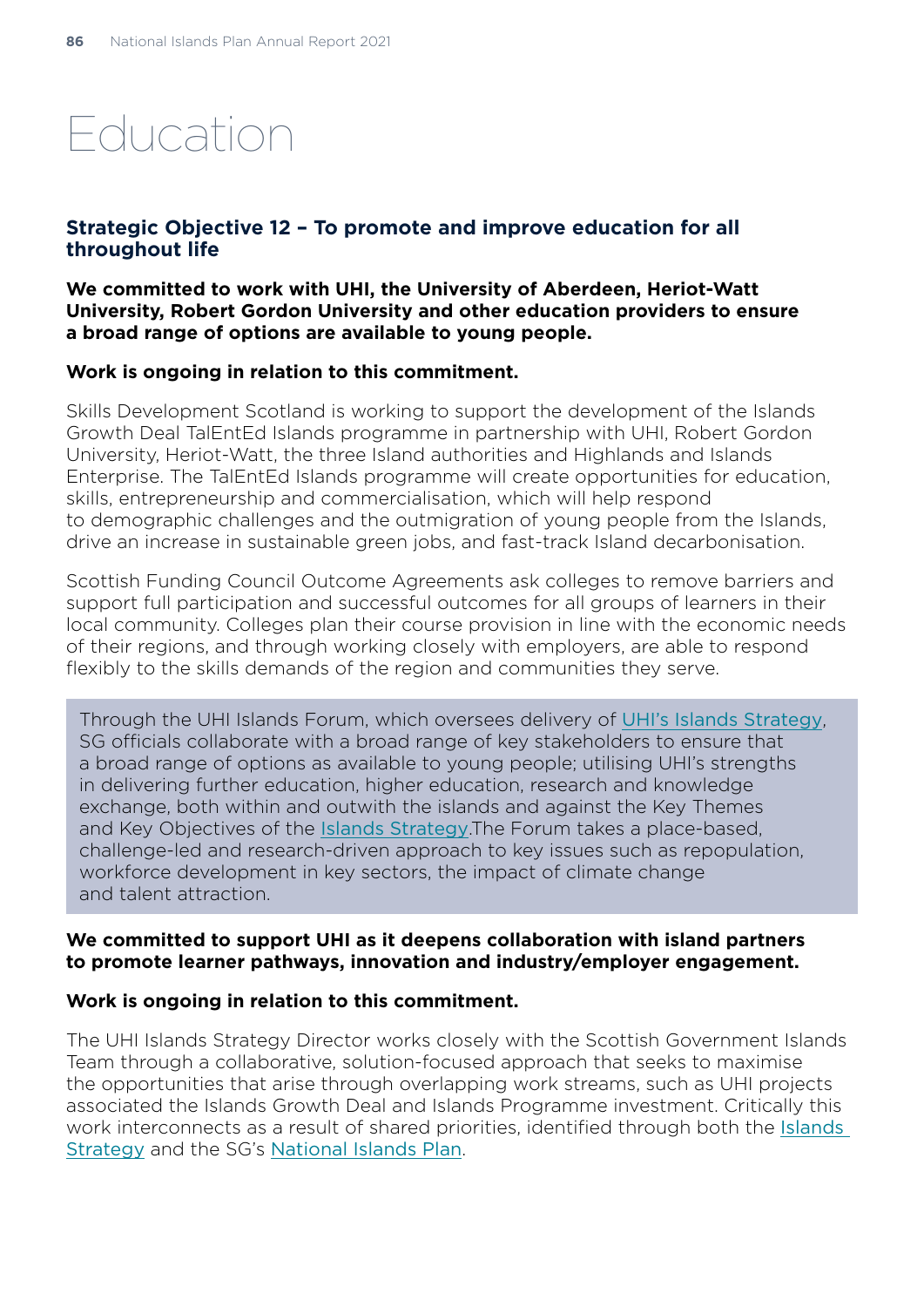The Scottish Government has committed to developing a Talent Attraction programme and a Migration Service for Scotland. Brought together, this will improve Scotland's ability to attract and recruit workers from outside of Scotland with the skills that our economy will need in the future, and support international workers in the migration and relocation process. An effective service takes the pressure away from the employer to provide relocation support, both initially and in the longer-term, linking in with relevant experts and other services.

As part of the wider Talent Attraction programme, we are developing an Student Retention pilot to encourage students to stay in Scotland post-qualifying. The flow of students and younger workers in the 20s and 30s are the two main 'peaks' in rest of UK migration, with relatively high education levels. The percentage of individuals with degrees is 10-20% higher among migrants than non-migrants.

We continue to support the Skills Recognition Scotland project, supporting workers with qualifications gained outside the UK to overcome unemployment and underemployment and support employers to recruit talent and help address skills shortages.

The Talent Attraction programme of work will support stakeholders, including agencies and local authorities, to encourage intraScotland migration to meet skills gaps, address the west to east challenge, support migrants who have made Scotland their home to remain here, and encourage Scottish young people to stay in Scotland

#### **We committed to ensure that young people are given the same opportunities to access education as young people on mainland Scotland.**

# **Work is ongoing in relation to this commitment.**

From October 2020, Education Scotland and e-Sgoil have been delivering Scots language education sessions for children and young people who are shielding long term from coronavirus. There have been sessions delivered thus far as part of an offer e-Sgoil extends to all of Scotland. Throughout the 2020/21 lockdown there have been Scots language lessons included in the Education Scotland 'Scotland Learns' offer for remote learning. This material, as well as other Scots language material is available on the National Improvement Hub, where resources have been tailored to suit individual dialects of Scots language including, Shetlandic, Orcadian, Caithness and Doric.

Education Scotland's Scots Language Co-ordinator's are engaging with UHI to support delivery of their PGDE Teacher training course through the development of course materials and lectures on Scots language for student teachers, similar to work done in other Universities across Scotland promoting the educational benefits of Scots language to student teachers as part of the core course and to support delivery of [Language learning in Scotland: a 1 + 2 approach](https://www.gov.scot/publications/language-learning-scotland-12-approach/) and the Scottish Government's Scots Language Policy.

[e-Sgoil](http://www.e-sgoil.com/) deliver a national e-learning offer with the islands at its heart. The Head Teacher is based in Stornoway, the Depute Head in Shetland and the teaching compliment can deliver from anywhere in Scotland, or indeed, the world.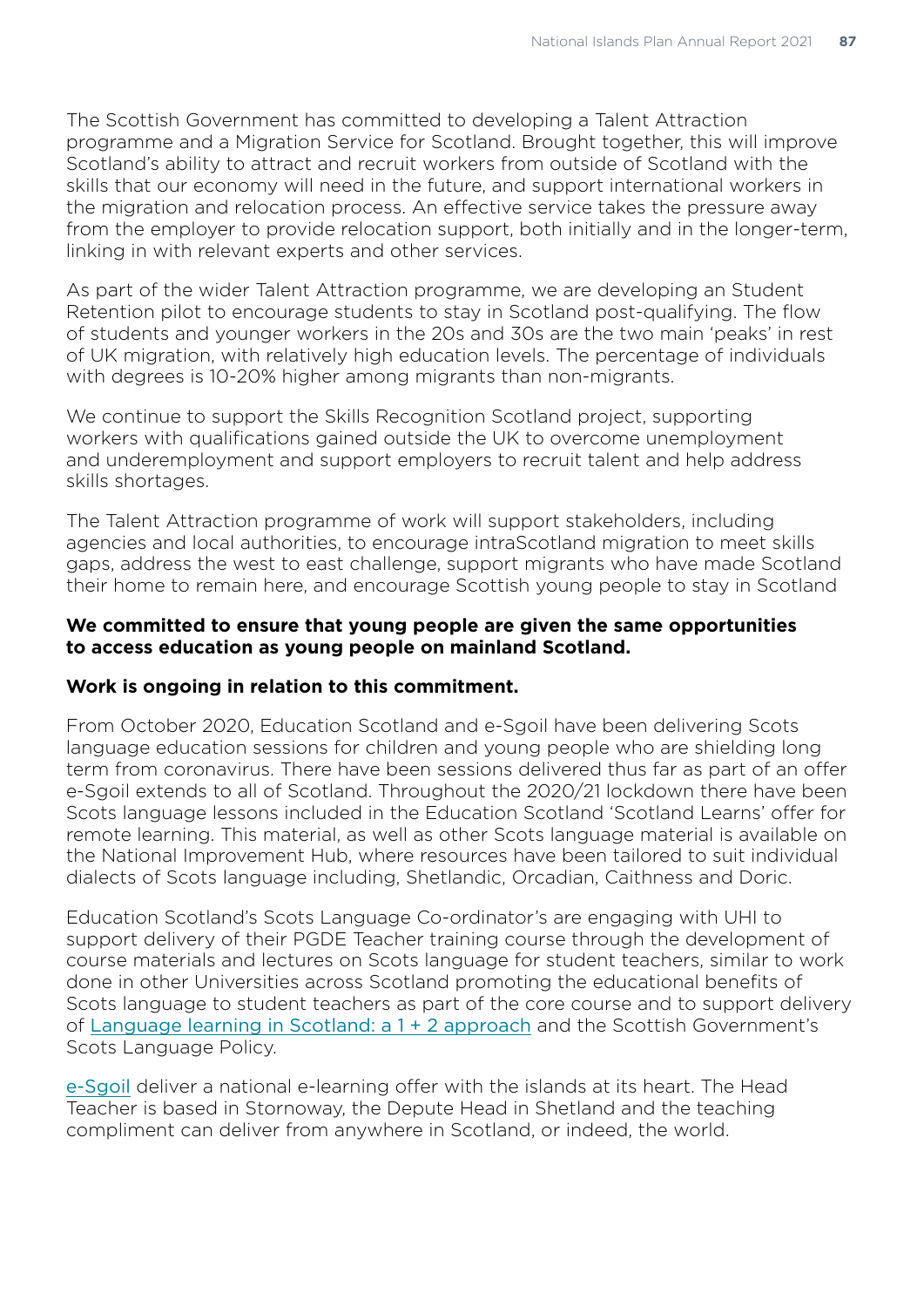HM Inspectors produced national overviews to support the quality and effectiveness of the delivery of remote learning. Evidence was gathered on Gaelic and English Medium Education through engagements with local authorities, schools, parents, children and young people. The purpose of the national overviews was to learn what was working well; surface challenges; and identify what further assistance was required. Findings on Gaelic Medium Education were shared with local authority networks and teachers through the university partnership arrangement, Eòlas, which includes the University of the Highlands and Islands.

HM Inspectors are engaging with establishments to gather evidence for national thematic reports on recovery education, wellbeing and outdoor learning. Island schools, including those that deliver Gaelic Medium Education are part of these thematics. HM Inspectors also undertook quality assurance and improvement activities in colleges on behalf of the Scottish Funding Council. This included a national overview of practice of remote learning in colleges, which has supported practitioners' understanding of the quality and effectiveness of remote learning in colleges across the country.

#### **We committed to work with young people across all Scottish islands to ensure that they are able to contribute to the implementation of the Plan from an education perspective and to ensure that their voices are present.**

#### **This commitment was fulfilled in 2020. Please see the [National Islands Plan Annual](https://www.gov.scot/publications/national-islands-plan-annual-report-2020/)  [Report 2020](https://www.gov.scot/publications/national-islands-plan-annual-report-2020/) for further details.**

Youth Scotland are supporting delivery of the Young Islanders Network, which will be co-created and led by our young islanders, ensuring that the interests and priorities of this cohort are carefully considered and reflected in the development of this new forum.

Youth Scotland's island-based YIN lead was recruited in November 2021 and will build on the success of the YIN pilot and is responsible for coordinating the development and delivery of the YIN in partnership with interested children and young people.

Through the Young Islanders Challenge, (YIN pilot) young islanders articulated a desire to engage with the Cabinet Secretary for Rural Affairs and Islands, and contribute to the governance of the NIP. This vision aligns closely with the original aspirations for the YIN – to provide grassroots youth representation that delivers tangible, positive outcomes for young people in our island communities.

Youth Scotland continue to engage with partners at local islands and national levels to identify a pathway through a mapping exercise, and to ensure that the YIN will be most productive and effective, while avoiding gaps or duplication.

The next stage for the YIN will be to work with identified Young Island Champions to develop the YIN Implementation Plan and for the Young Islanders to support the planning and preparations for the official YIN launch – which is scheduled to take place in 2022.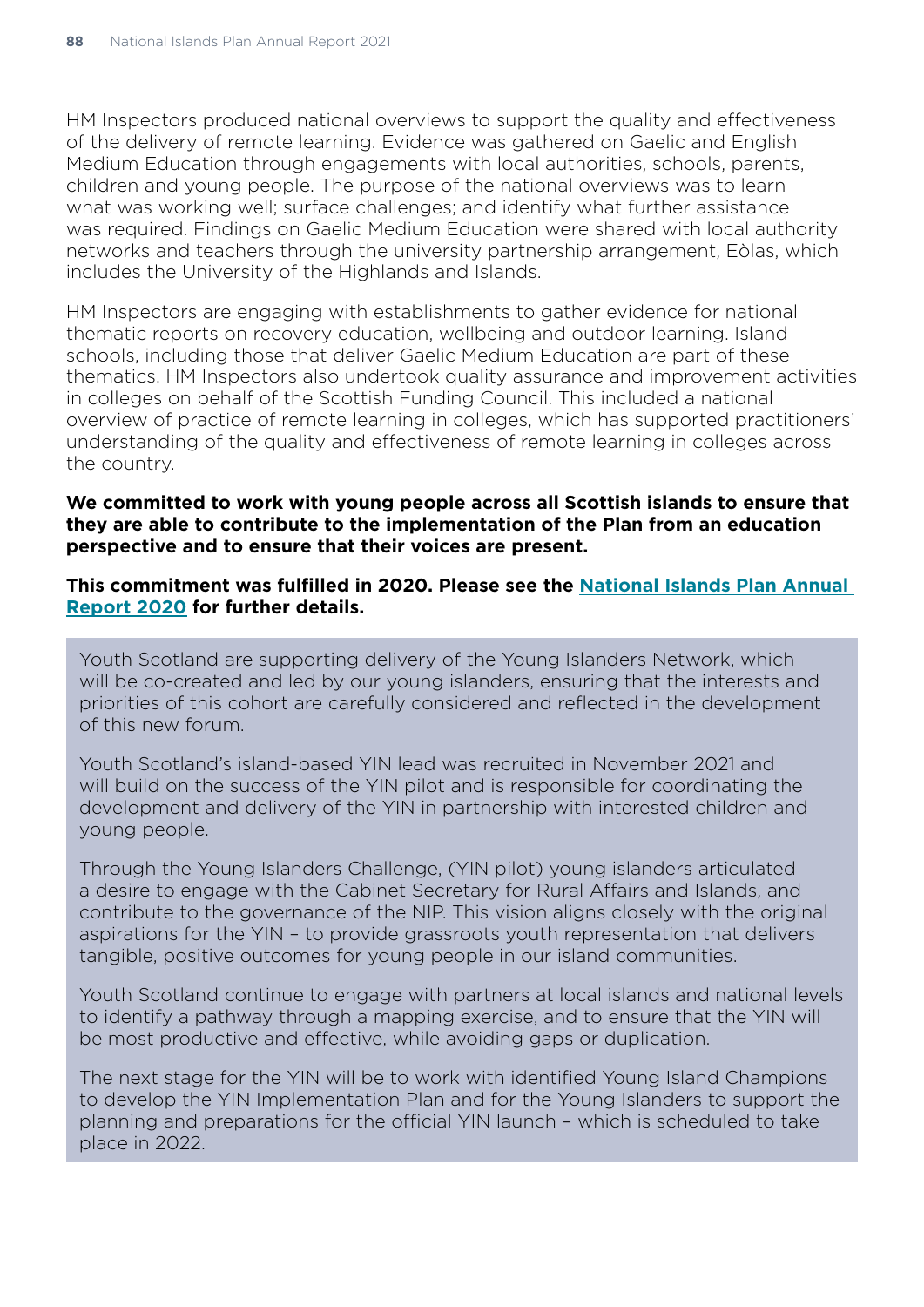# **We committed to continue to support and promote Gaelic medium education at all levels.**

# **Work is ongoing in relation to this commitment.**

By March 2022, Education Scotland will publish a revised Gaelic Language Plan, 2022–2027. This is part of HM Inspectors' five-year strategy for Gaelic Education, which also impacts on islands. As part of this, HM Inspectors will continue to provide specialist evaluations of how well establishments and settings are performing in a range of key areas. We provide this specialist evaluation for Gaelic Medium Education and for island contexts. We will also take forward new high-level aims to support Gaelic.

#### **We committed to work with all island authorities to scope potential projects that could benefit from successive phases of the new £1 billion Learning Estate Investment Programme which runs until 2026.**

# **Work is ongoing in relation to this commitment.**

The £2 billion Learning Estate Investment Programme prioritises schools in need of updating, as identified by local authorities, to ensure rapid progress where most required and will benefit around 50,000 pupils across Scotland. All projects will be announced and funding allocated by 2026.

The first phase of projects to benefit from the Learning Estate Investment Programme was announced in September 2019. This includes Comhairle nan Eilean Siar's Barra and Vatersay Community Campus project to replace Castlebay High School, Castlebay Primary School and Eoligarry Primary School.

The second phase of projects to benefit from the Learning Estate Investment Programme was announced in December 2020. This includes The Highland Council's Broadford Primary School project on the Isle of Skye.

On 23 December 2021, we confirmed that Phase 3 of the Learning Estate Investment programme will open to local authorities in 2022, and successful projects will be announced before the end of 2022. Any bids for funding from island authorities, through Phase 3 of the Learning Estate Investment Programme, will be given careful consideration.

#### **We committed to increase our collective efforts to improve the educational outcomes of children living in poverty by continuing to support island authorities/schools plans to raise attainment through Scottish Attainment Challenge programmes such as Pupil Equity Funding.**

# **Work is ongoing in relation to this commitment.**

Education Scotland continues to collaborate with island authorities to improve educational outcomes of children living in poverty. Five Attainment Advisors work with local authority central staff and individual schools to continue to improve the use of data, identify need and develop appropriate interventions to close he poverty related attainment gap. Joint cross-island professional learning has taken place to developed skills in data use and how to make best use of the Pupil Equity Funding.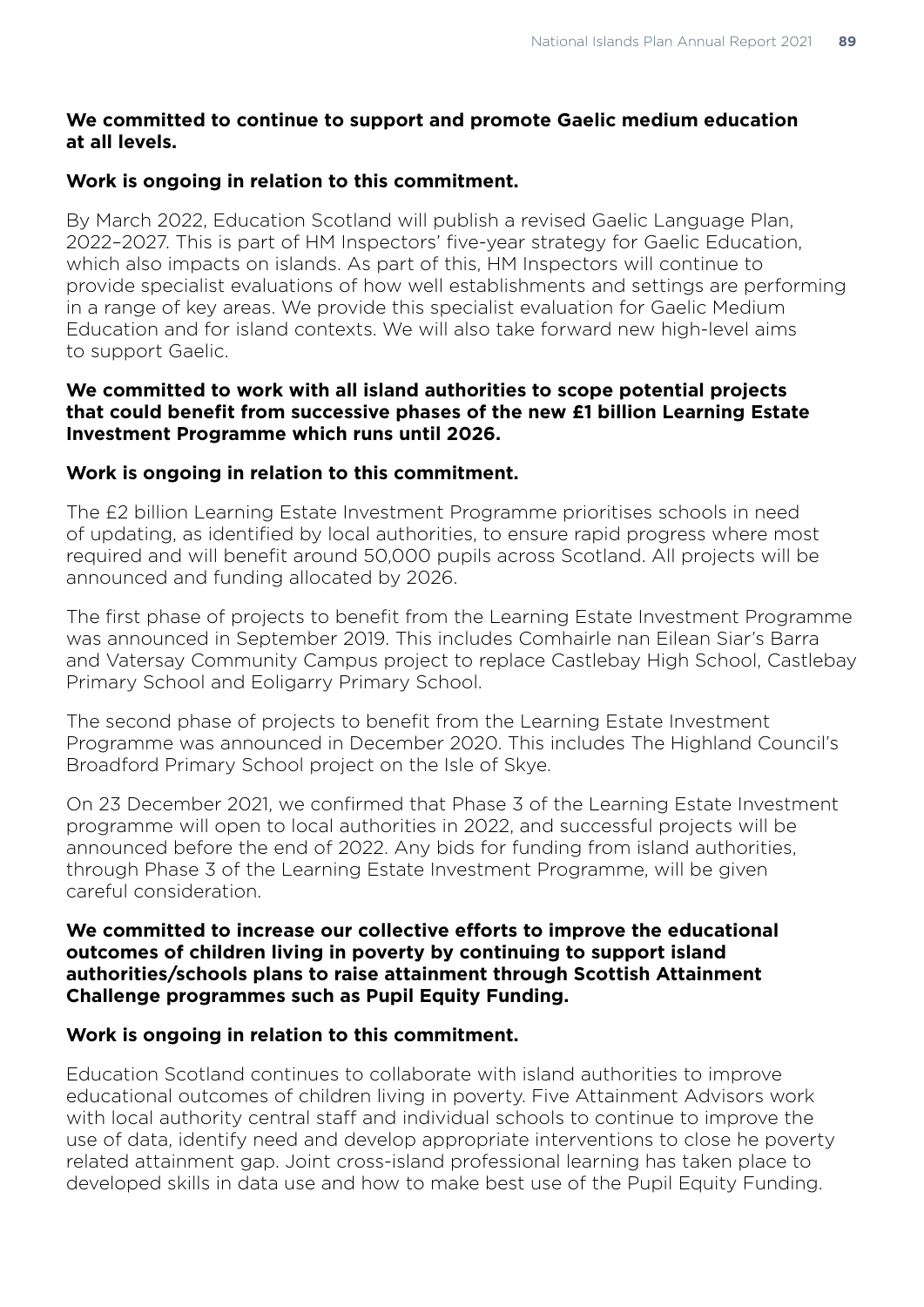HM Inspectors continue to share practice using social media campaigns, dedicated sections within Scotland Learns newsletters, webinars and inclusion within thematic reports and other publications. Sketchnotes and accompanying blogs, written by senior leaders in schools remain very popular. Four sketchnotes have been developed to support with the Scottish Attainment Challenge, two for the Equity Audit in December 2020 and a further two for the report outlining progress towards closing the poverty-related attainment gap in March 2021.

#### **We committed to consider the needs of adult learners in our island communities as we develop our adult learning strategy for Scotland.**

#### **Work is ongoing in relation to this commitment.**

Adult learners from island communities have taken part in consultation exercises to identify the barriers that they face in learning in order for the strategy to work towards removing these barriers. Further consultation is being planned to take place in February/March 2022 and an Island Community Impact Assessment will be undertaken ahead of the publication of the new Adult Learning Strategy.

CLD HM Inspectors have also worked closely with CLD policy colleagues to update and refresh guidance to local authorities on regulations for CLD planning 2021-24.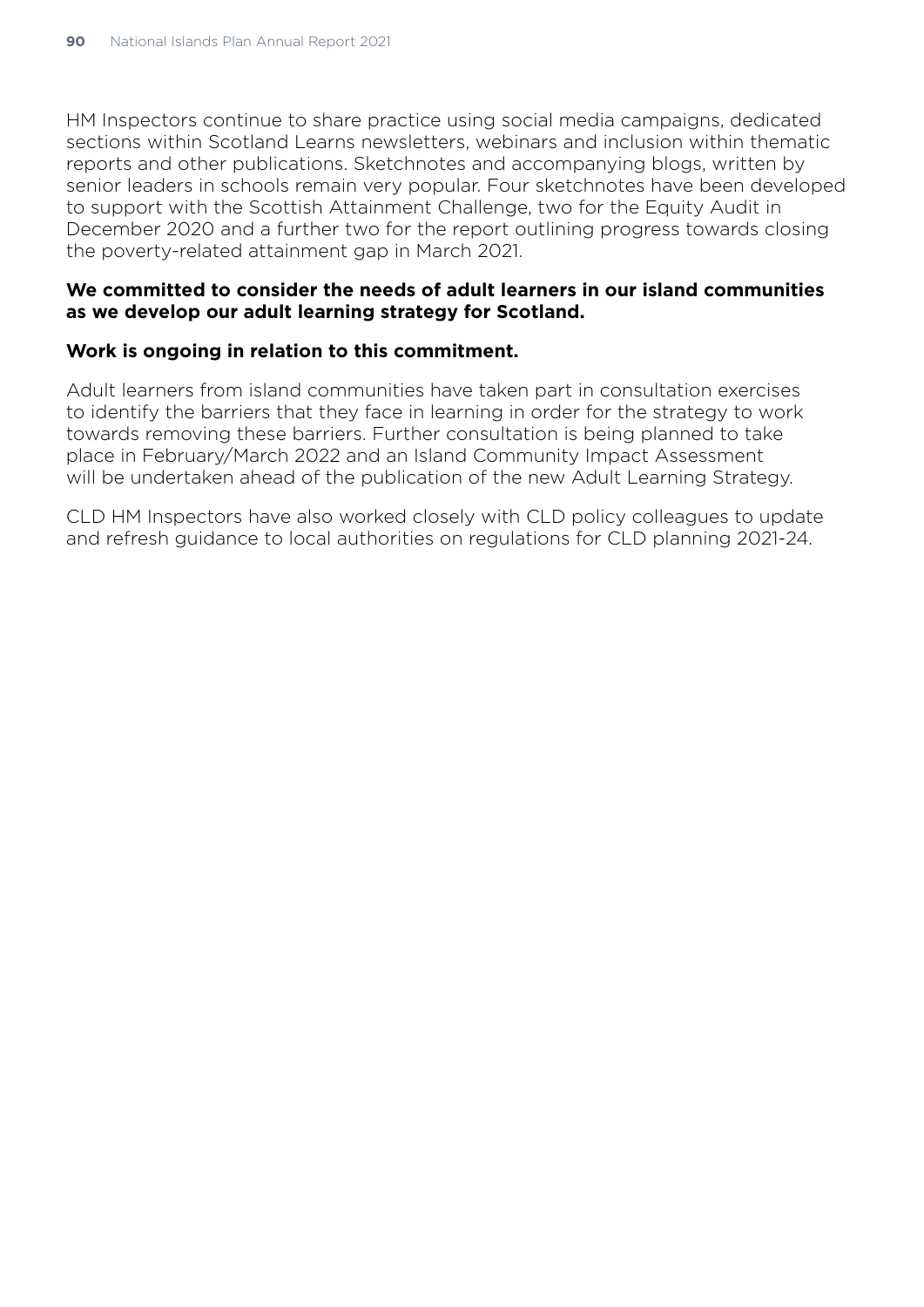# Implementation and Measurement of the National Islands Plan

# **Strategic Objective 13 – To support effective implementation of the National Islands Plan**

**We committed to establish a robust process to ensure the timely publication of a detailed Implementation Route Map setting out clear actions with defined responsibilities for action and timescales to support the delivery of the National Islands Plan.**

#### **This commitment has been fulfilled.**

Following consultation with local authority colleagues via the Partnership Working Group and Islands Strategic Group, and with island communities and Scottish Government policy colleagues, the [National Islands Plan Implementation Route Map](https://www.gov.scot/binaries/content/documents/govscot/publications/strategy-plan/2019/12/national-plan-scotlands-islands/documents/national-islands-plan-implementation-route-map-2020-2025/national-islands-plan-implementation-route-map-2020-2025/govscot%3Adocument/national-islands-plan-implementation-route-map-2020-2025.pdf) was published on 24 March 2021.

The Implementation Route Map details how Scottish Government are delivering our priorities over the lifetime of the National Islands Plan. It is designed to be a living document that will be continually updated and adapted, in recognition of the fact that priorities for island communities can change, enabling it to respond to fresh challenges as they arise.

Whilst the original 2021 iteration of the Route Map gave us a vision for what success would look like when all the commitments in the National Islands Plan were delivered, the 2022 revision has allowed us to take a more forward looking and action focused approach, with specific actions attached to each as yet unfulfilled National Islands Plan commitment, The 2022 Implementation Route Map will be published alongside this Annual Report.

#### **We committed to develop indicators applicable to each Strategic Objective in collaboration with Scottish Government agencies, local authorities, island communities and relevant island socio-economic actors based on the SMART criteria and building on the National Performance Framework and Sustainable Development Goals.**

#### **Work is ongoing in relation to this commitment.**

Research continues to be undertaken to gather relevant islands data in order to set the baselines for our measurable outcomes. Additionally, work remains ongoing to develop a consistent and replicable approach to utilising data from multiple sources to estimate an island's "share" of a data zone.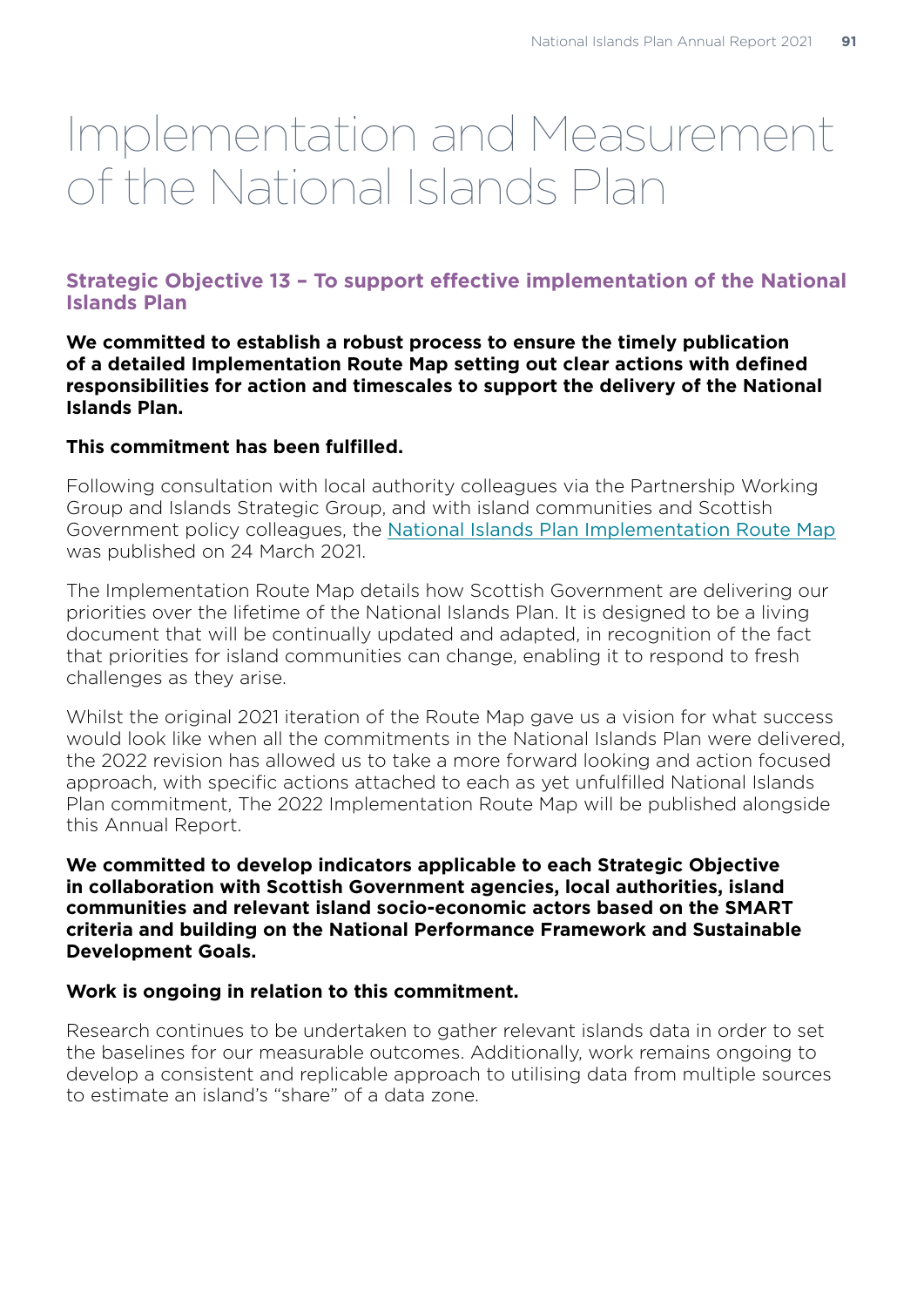We are currently forming a Research Working Group to ensure that relevant data from our systems of measurement is captured and informs the monitoring of the National Islands Plan. This will include working in collaboration with our policy colleagues across Scottish Government, our local authority partners and island community stakeholders to identify pre-existing island statistics to avoid unnecessary duplication of effort. Additionally, we will shortly launch a virtual National Islands Plan Progress Dashboard that will allow for real-time progress towards both our Strategic Objectives and commitments to be displayed in an accessible and transparent manner.

Published research to date includes the [National Islands Plan Survey report](https://www.gov.scot/publications/national-islands-plan-survey-final-report/pages/1/) and its accompanying [interactive tool](https://mappingrd342.shinyapps.io/online_tool/). Further research has been carried on the results of the survey, with the intention to commission another survey at the end of 2022 to allow comparative analysis to be undertaken.

**We committed to host a series of island-based focus groups workshops, to discuss and agree the specific actions linked to each of the 13 Strategic Objectives in the Plan.** 

**This commitment has been fulfilled. Please see the [National Islands Plan Annual](https://www.gov.scot/publications/national-islands-plan-annual-report-2020/)  [Report 2020](https://www.gov.scot/publications/national-islands-plan-annual-report-2020/) for further details.** 

**We committed to review the availability, usefulness of, and the wider barriers to, island level data both at an individual island level, groups of islands and consider the creation of a "Scottish Islands" data level in order to better understand the challenges faced by island communities.**

**This commitment has been fulfilled. Please see the [National Islands Plan Annual](https://www.gov.scot/publications/national-islands-plan-annual-report-2020/)  [Report 2020](https://www.gov.scot/publications/national-islands-plan-annual-report-2020/) for further details.** 

SDS have provided in-depth skills assessment data for Orkney Islands, Shetland Islands and Eilean Siar to assist skills planning in response to the impact of COVID-19 on the economy. SDS has also provided skills assessment to support the development of the [Islands Growth Deal.](https://eur01.safelinks.protection.outlook.com/?url=https%3A%2F%2Fwww.skillsdevelopmentscotland.co.uk%2Fmedia%2F47107%2Frsa-report-islands-growth-deal.pdf&data=04%7C01%7CSamantha.Findlay%40sds.co.uk%7Cf8d6f33a417043a7114c08d9e0c0de36%7C33ca6d475e4f477484f1696cbb508cbe%7C0%7C0%7C637787941277262884%7CUnknown%7CTWFpbGZsb3d8eyJWIjoiMC4wLjAwMDAiLCJQIjoiV2luMzIiLCJBTiI6Ik1haWwiLCJXVCI6Mn0%3D%7C3000&sdata=3RaL2G15SYrXbp3NeACraLgIotP3DQqgCHFCCznTPBk%3D&reserved=0)

**We committed to create a Young Islanders Network constituted by young people from all Scottish islands that will have a consultative role in the implementation of the National Islands Plan to ensure that the delivery of the Plan fully considers the interests and priorities of young people.**

**This commitment has been fulfilled. Please see the [National Islands Plan Annual](https://www.gov.scot/publications/national-islands-plan-annual-report-2020/)  [Report 2020](https://www.gov.scot/publications/national-islands-plan-annual-report-2020/) for further details.**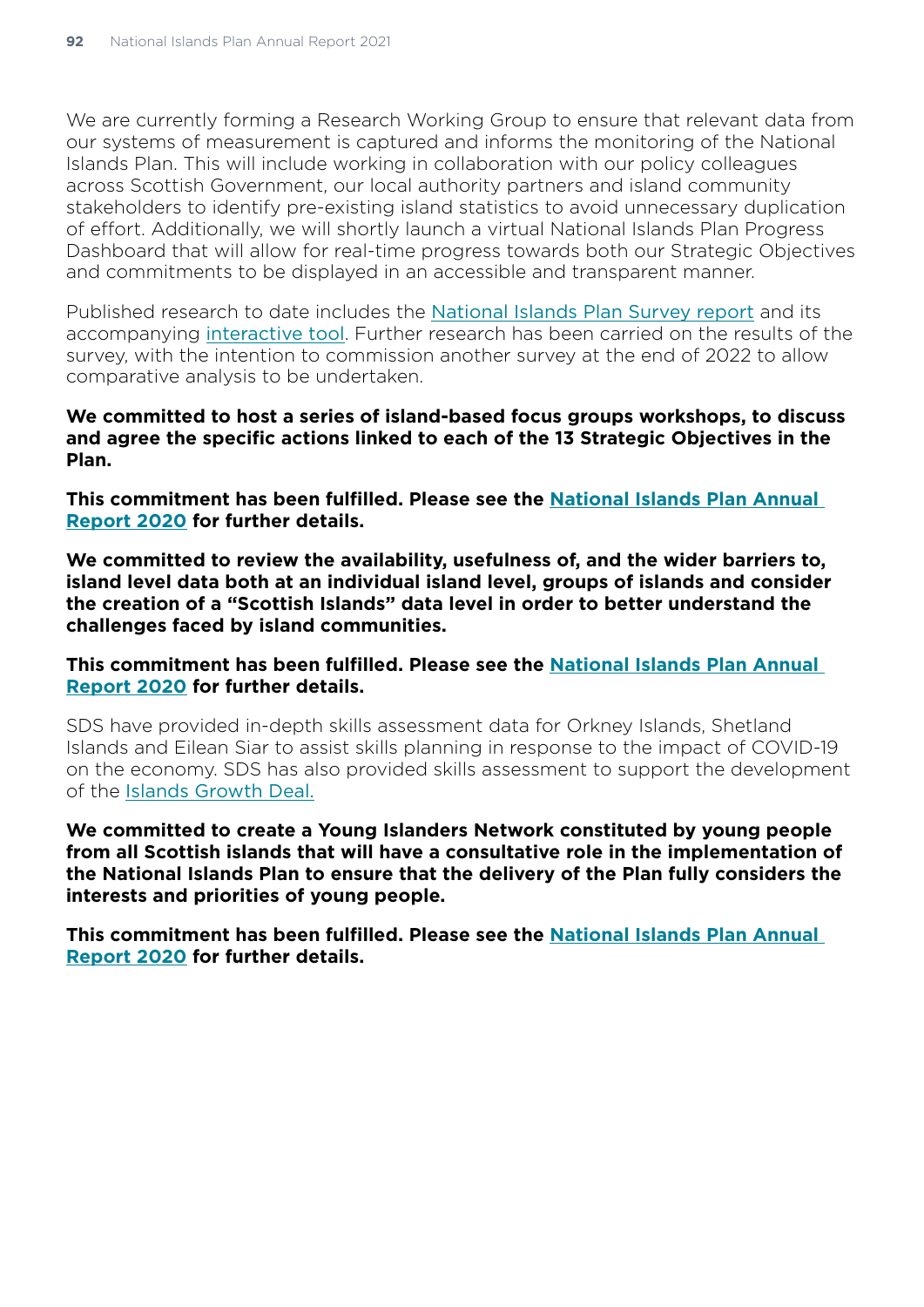The National Islands Plan commits us to "Create a Young Islanders Network constituted by young people from all Scottish islands that will have a consultative role in the implementation of the National Islands Plan to ensure that the delivery of the Plan fully considers the interests and priorities of young people".

SG is continuing to support the emergence of a new Network to provide children and young people from across all of Scotland's islands with the opportunity to participate and have their say in the delivery of the National Islands Plan (NIP).

A key commitment in the NIP is that young people from all our islands will have a consultative role in the implementation of the Plan. Therefore, the development and delivery of a Young Islanders Network (YIN) is critical to the delivery of our NIP.

Delivery partner, Youth Scotland are supporting the project, while the YIN will be co-created and led by our young islanders, ensuring that the interests and priorities of this cohort are carefully considered and reflected in the development of this new forum.

The YIN is not intended to supersede or replace any existing youth organisations and networks already operating in our island communities. Its role will be to help build on these and facilitate engagement and collaboration across our islands. Youth Scotland have engaged with partners at local islands and national levels to identify a pathway that ensures that the YIN will be most productive and effective and to avoid any gaps or duplications.

The YIN continues to work alongside the Message in a Bottle project led by Strathclyde University that included Young Islanders. The project featured heavily at COP26 with four events over the two weeks of the conference.

Youth Scotland's island-based YIN lead will build on the success of the YIN pilot and is responsible for coordinating the development and delivery of the YIN. Youth Scotland are currently working with their Anchor organisations in each local authority with inhabited islands to build a network of Young Island Champions and Participants. The next stage for the YIN will be to work with the Young Island Champions to develop the YIN Implementation Plan and to include the Young Islanders in planning and preparations for the YIN launch – which is scheduled to take place in spring 2022.

**We committed to establish a National Islands Plan Governance Group to ensure close monitoring of the Implementation Route Map. This group will oversee the delivery of the National Islands Plan and feedback on progress to the Islands Strategic Group and other interested parties.**

**This commitment has been fulfilled. Please see the [National Islands Plan Annual](https://www.gov.scot/publications/national-islands-plan-annual-report-2020/)  [Report 2020](https://www.gov.scot/publications/national-islands-plan-annual-report-2020/) for further details.**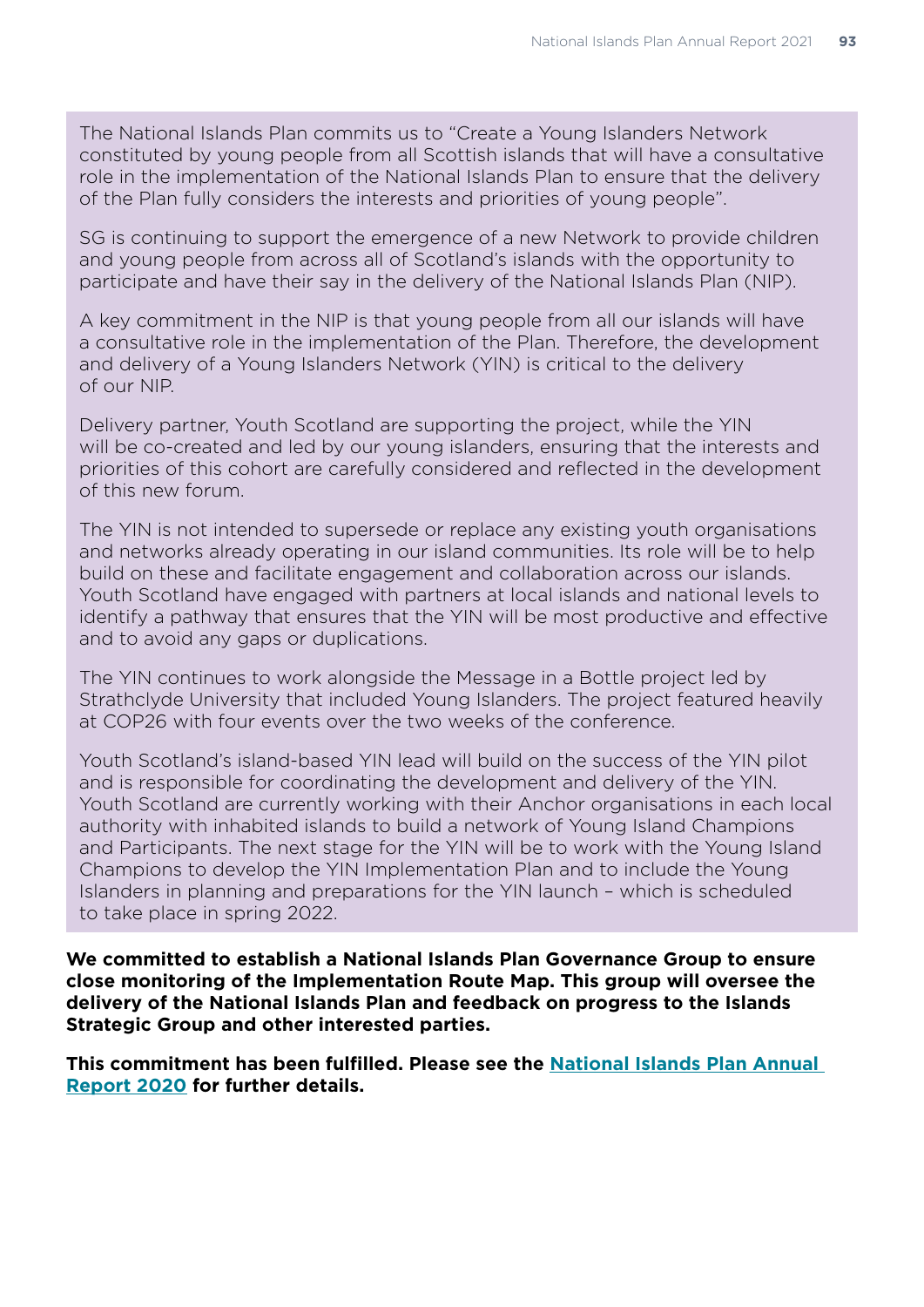The National Islands Plan Delivery Group was established in June 2021. It supports implementation of the National Islands Plan and ensures that work is driven forward in a collaborative way that truly involves island communities. The Group stems from Strategic Objective 13 of the National Islands Plan and from the Scottish Government's commitment to establish a group to closely monitor the delivery of the Plan.

Delivering a fair, integrated, green and inclusive plan requires strong collaboration and partnership and the Delivery Group provides this collaborative working space.

#### **Membership**

Membership of the group brings together representatives from island communities, local government, the third and independent sectors, community groups, relevant academics and Scottish Government officials:

- Argyll and Bute Council
- Bord na Gaidhlig
- Calmac Community Board
- Comhairle nan Eilean Siar
- COSLA
- Development Trusts Association Scotland
- Federation of Small Businesses
- Highland Council
- Highlands and Islands Enterprise
- Inspiring Scotland
- Mobility and Access Committee for Scotland
- North Ayrshire Council
- Orkney Islands Council
- Scottish Futures Trust
- Scottish Government
- Scottish Islands Federation
- Shetland Islands Council
- Strathclyde Centre for Environmental Law and Governance
- University of the Highlands and Islands

The group meets regularly to examine progress and help identify critical priorities in order to work towards meeting the commitments within the National Islands Plan.

The Delivery Group also holds a key role in reviewing the Implementation Route Map on a quarterly basis, including offering guidance on any significant issues which would require changes to be made and ensuring the proposed actions are genuinely delivering on their associated commitments.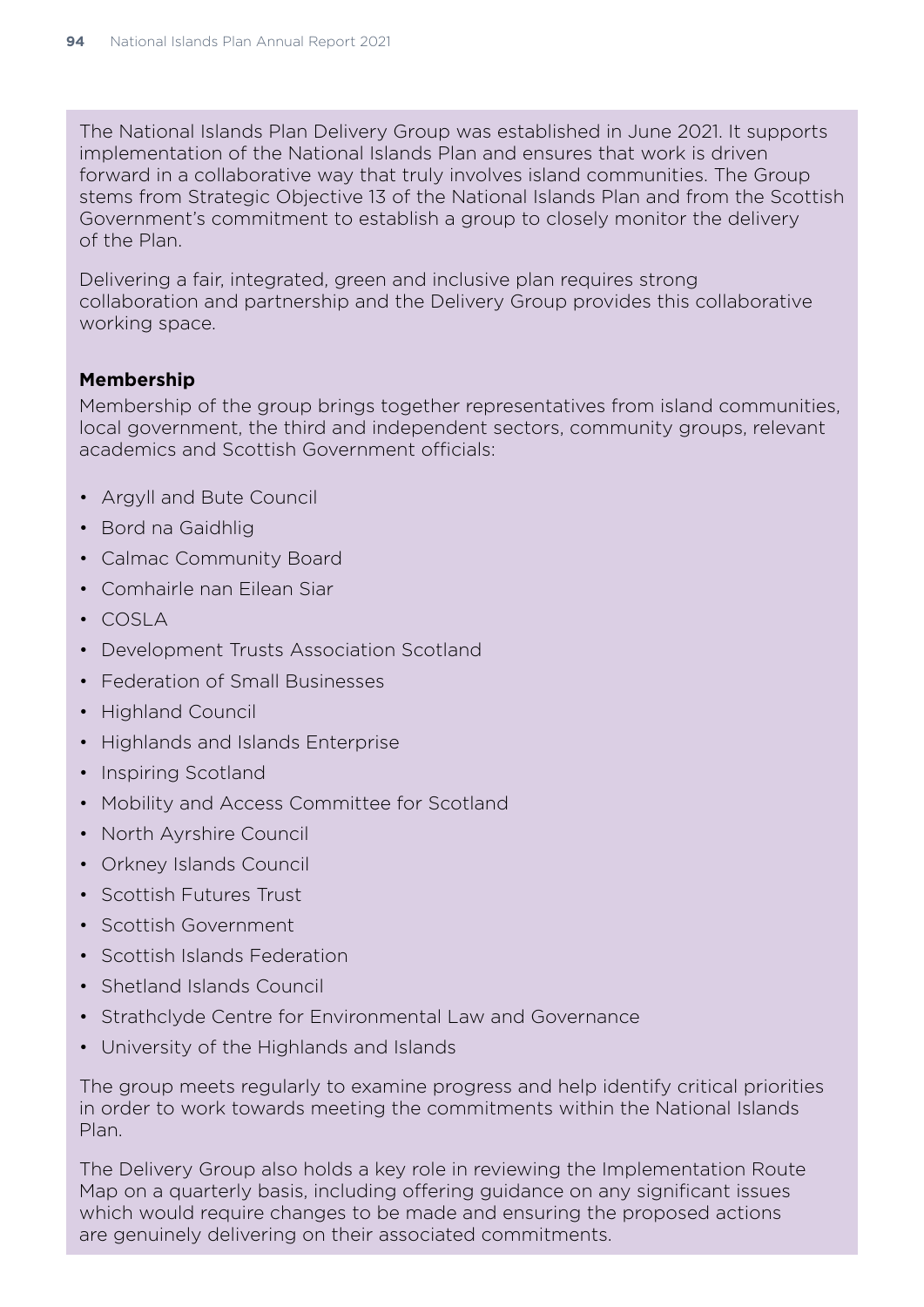# **We committed to work with island communities to ensure that the Plan is widely promoted and understood by all sectors of society.**

## **Work is ongoing in relation to this commitment.**

The implementation of the National Islands Plan continues to be supported by both the Islands Strategic Group and the National Islands Plan Delivery Group. The Islands Strategic Group was established to ensure greater involvement of the relevant councils in helping design solutions to the challenges islanders face, whilst the Delivery Group ensures that work is driven forward in a collaborative way that truly involves island communities.

# **The Islands Strategic Group (ISG)**

The ISG was established in 2016 to consider issues affecting the inhabited island communities of Scotland, and to ensure greater involvement of the relevant councils in helping identify and design solutions to the unique needs and challenges these communities face. Membership of this group comprises the Cabinet Secretary for Rural Affairs and Islands, Council Leaders and Chief Executives across all Local Authorities with islands.